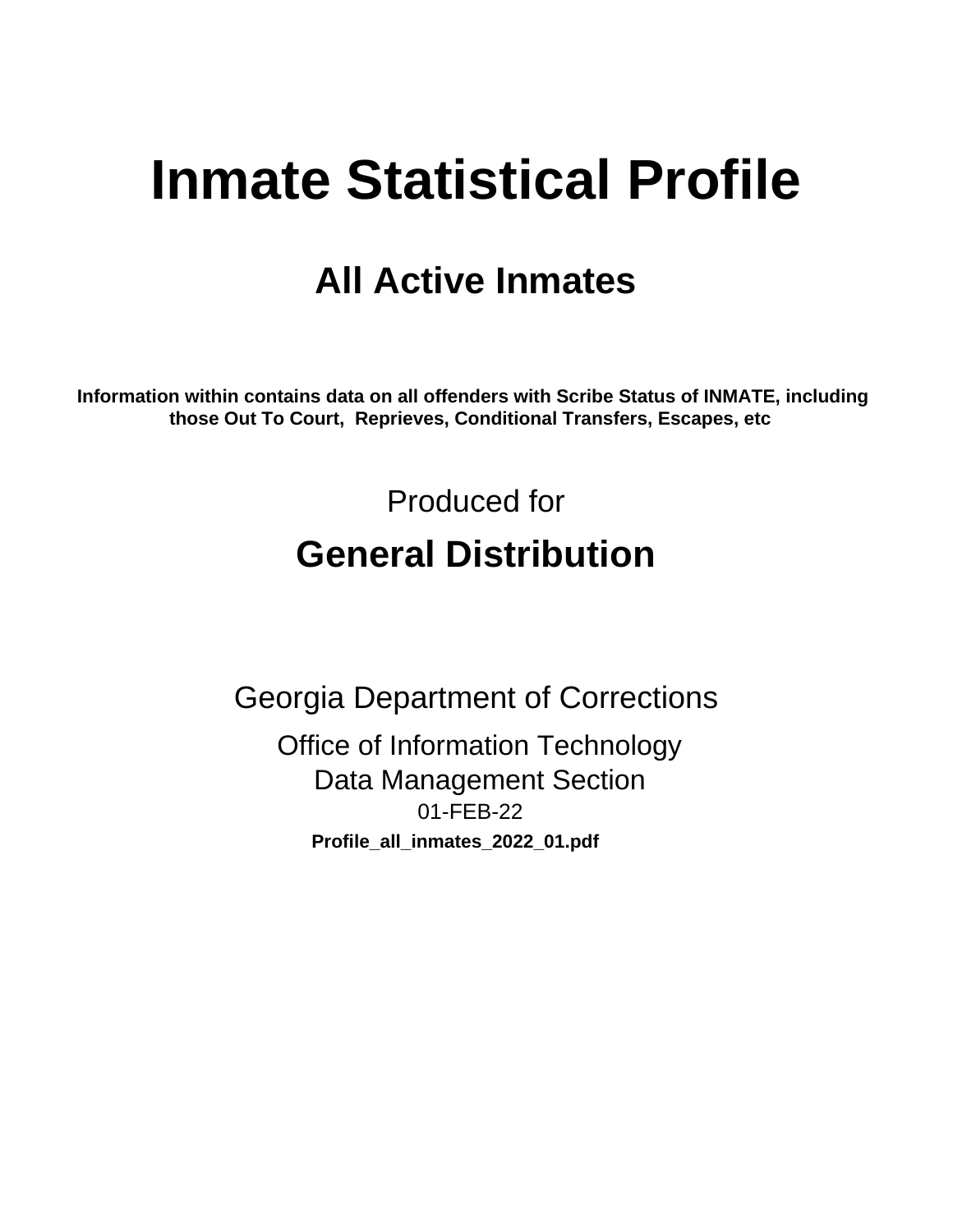## **Inmate Statistical Profile 01-FEB-22**

Contents

**All Active Inmates** 

Produced for General Distribution

# **Table of Contents**

| <b>Demographic information</b>                                        |
|-----------------------------------------------------------------------|
| 4 Current age, broken out in ten year age groups                      |
| 5 Race group                                                          |
| 6 Marital status, self-reported at entry to prison                    |
| 7 Number of Inmates with Dependents, self-reported at entry to prison |
| 8 Religious affiliation, self-reported at entry to prison             |
| 9 Home county - self-reported at entry to prison                      |
| 14 Employment status before prison, self-reported at entry to prison  |
| 15 Age at admission                                                   |
| 17 Age at admission                                                   |
| 20 Height, measured at entry to prison                                |
| 22 Weight, measured at entry to prison                                |
| 23 Military service                                                   |
| <b>Correctional information</b>                                       |
| 24 Type of admission to prison                                        |
| 25 Current / last supervision level                                   |
| 26 Current / last institution type                                    |
| 27 Institution type - transitional centers                            |
| 28 Institution type - county prisons                                  |
| 30 Institution type - state prisons                                   |
| 32 Institution type - private prisons                                 |
| 33 Institution type - inmate boot camp                                |
| 34 Number of disciplinary reports                                     |
| 35 Number of transfers                                                |
| 36 Number of escapes                                                  |
| 37 Split sentence - Probation to follow                               |
| 38 Probable future release type of still active inmates               |
| 39 Time served in current (or last) institution                       |
| Educational, psychological and physical information                   |
| 40 Highest grade level attained                                       |
| 41 Culture fair IQ scores                                             |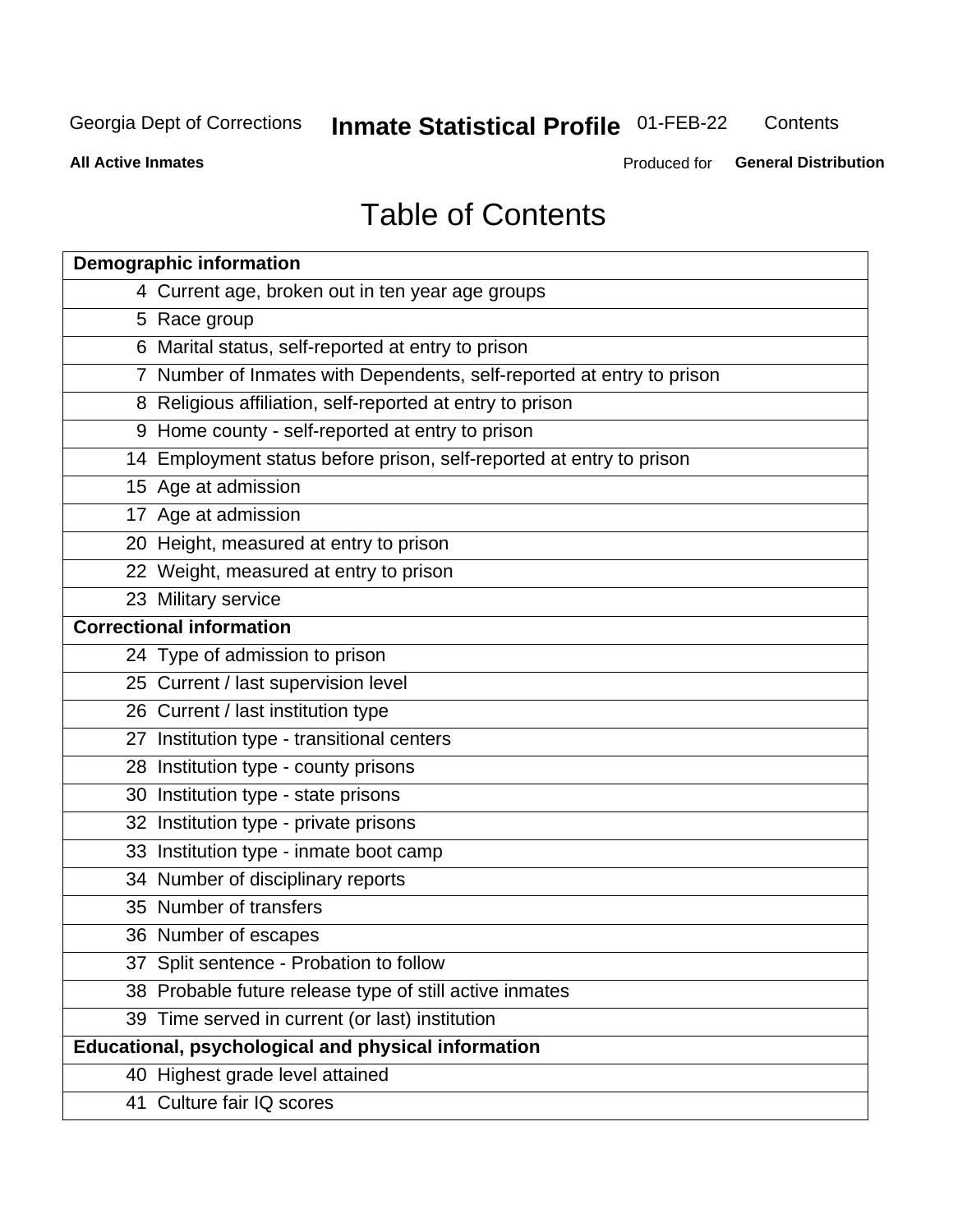# **Inmate Statistical Profile 01-FEB-22**

Contents

**All Active Inmates** 

Produced for General Distribution

# **Table of Contents**

| Educational, psychological and physical information              |
|------------------------------------------------------------------|
| 42 Wide Range Achievement Test (WRAT) reading score              |
| 43 Wide Range Achievement Test (WRAT) math score                 |
| 44 Wide Range Achievement Test (WRAT) spelling score             |
| 45 Current / last mental health treatment level                  |
| 46 PULHESDWIT medical scale - 'P' overall condition ('P'hysical) |
| 47 PULHESDWIT medical scale - 'U' upper body                     |
| 48 PULHESDWIT medical scale - 'L' lower body                     |
| 49 PULHESDWIT medical scale - 'H' hearing                        |
| 50 PULHESDWIT medical scale - 'E' vision                         |
| 51 PULHESDWIT medical scale -'S' psychiatric                     |
| 52 PULHESDWIT medical scale - 'D' dental                         |
| 53 PULHESDWIT medical scale - 'W' work ability                   |
| 54 PULHESDWIT medical scale - 'I' impairment                     |
| 55 PULHESDWIT medical scale - 'T' transportability               |
| <b>Crimes and criminal history information</b>                   |
| 56 Number of prior Georgia incarcerations                        |
| 57 Prison sentence in years                                      |
| 58 Primary offense, broken out into felonies vs misdemeanors     |
| 59 Primary offense, broken out into six broad crime categories   |
| 60 Primary offense, detailed offense code                        |
| 68 County of conviction of primary offense                       |
| 73 Circuit of conviction of primary offense                      |
| 75 Years served (jail + prison) in this incarceration            |
| <b>Medical information</b>                                       |
| 76 Results of most recent HIV test                               |
| 77 Results of most recent tuberculosis test                      |
| 78 Results of most recent syphilis test                          |
| 79 Results of most recent Hepatitis-C test                       |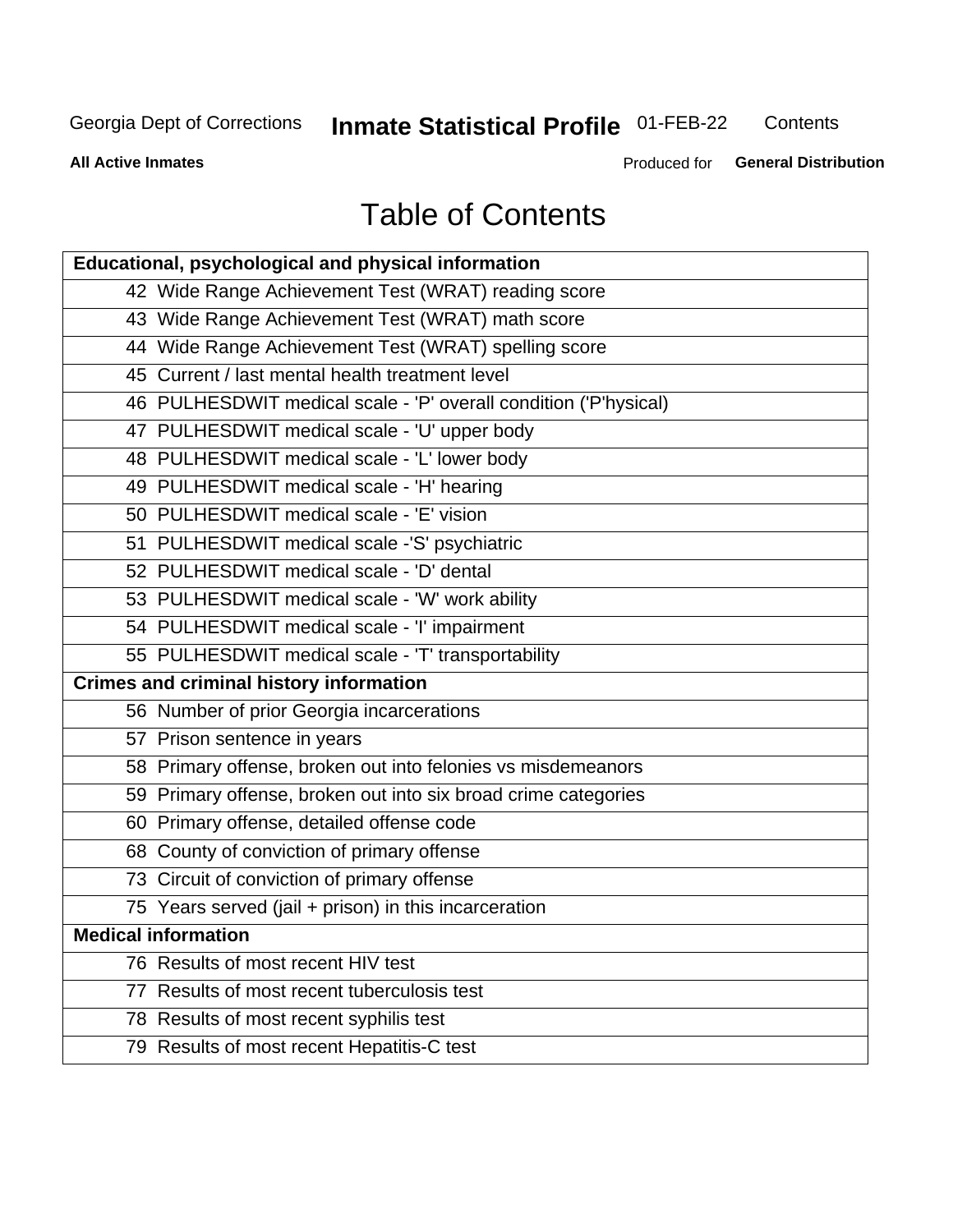#### **All Active Inmates**

#### Produced for General Distribution

### Current age, broken out in ten-year age groups

COL % - percent each COUNT is of its particular column

|                          | <b>Male</b>  |        |        | <b>Female</b> |          |          | <b>Total</b> |        |
|--------------------------|--------------|--------|--------|---------------|----------|----------|--------------|--------|
| <b>Current Age</b>       | <b>Count</b> | Col %  | Row %  | <b>Count</b>  | Col %    | Row %    | <b>Total</b> | Col %  |
| <b>Teens (1-19)</b>      | 299          | 0.69%  | 97.08% | 9             | $0.30\%$ | 2.92%    | 308          | 0.67%  |
| <b>Twenties (20-29)</b>  | 9,784        | 22.60% | 93.99% | 626           | 20.78%   | 6.01%    | 10,410       | 22.48% |
| Thirties (30-39)         | 13,532       | 31.26% | 92.56% | 1,087         | 36.08%   | $7.44\%$ | 14,619       | 31.57% |
| <b>Forties (40-49)</b>   | 9,942        | 22.96% | 92.88% | 762           | 25.29%   | 7.12%    | 10,704       | 23.11% |
| <b>Fifties (50-59)</b>   | 6,183        | 14.28% | 94.08% | 389           | 12.91%   | 5.92%    | 6,572        | 14.19% |
| <b>Sixties (60-69)</b>   | 2.844        | 6.57%  | 95.85% | 123           | 4.08%    | 4.15%    | 2.967        | 6.41%  |
| Seventy + (70 and above) | 711          | 1.64%  | 97.66% | 17            | 0.56%    | $2.34\%$ | 728          | 1.57%  |
| <b>Total Reported</b>    | 43,295       | 100%   | 93.49% | 3,013         | 100%     | 6.51%    | 46,308       | 100%   |

| <b>Not</b><br><b>ported</b> | 360    |               | 2C<br>ີບບ⊥ |
|-----------------------------|--------|---------------|------------|
| <b>Total</b>                | 43,655 | <i>ו</i> ומ כ | 46,669     |

| <b>Mean</b><br>(average) | 39.80    | 38.77 | 39.73    |
|--------------------------|----------|-------|----------|
| Median (middle)          | 38       |       | 38       |
| Mode<br>(most frequent)  | n,<br>◡▴ | ◡▵    | 50<br>⊾ت |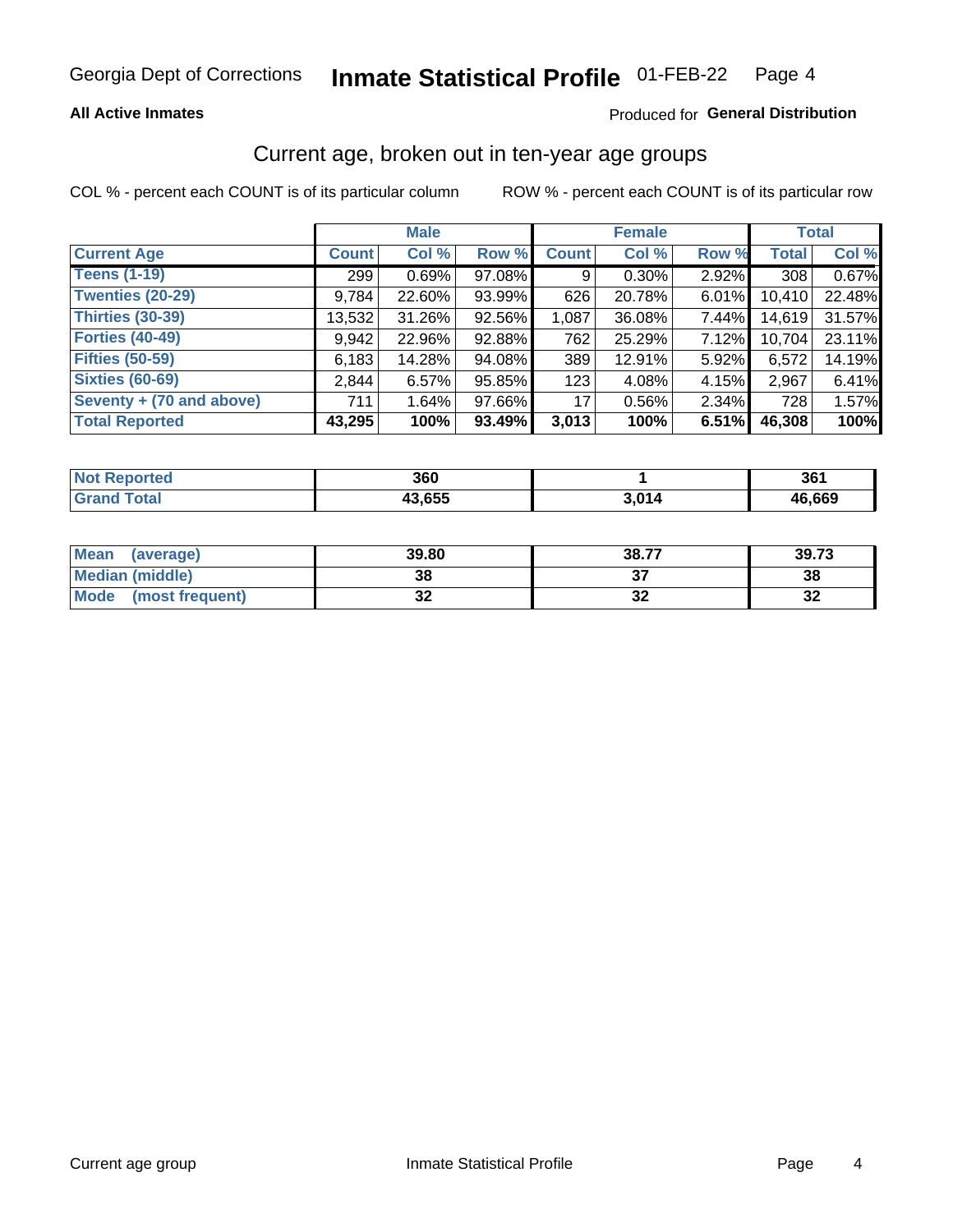#### Inmate Statistical Profile 01-FEB-22 Page 5

**All Active Inmates** 

#### **Produced for General Distribution**

### Race group

COL % - percent each COUNT is of its particular column

|                   |                        |                 | <b>Male</b> |         |             | <b>Female</b> |        |              | <b>Total</b> |  |
|-------------------|------------------------|-----------------|-------------|---------|-------------|---------------|--------|--------------|--------------|--|
| <b>Race Group</b> |                        | <b>Count</b>    | Col %       |         | Row % Count | Col %         | Row %  | <b>Total</b> | Col %        |  |
|                   | <b>White</b>           | 15,283          | 35.01%      | 89.68%  | .758        | 58.33%        | 10.32% | 17,041       | 36.51%       |  |
| $\mathbf{2}$      | <b>Black</b>           | 26,317          | 60.28%      | 95.65%  | 1,197       | 39.71%        | 4.35%  | 27,514       | 58.96%       |  |
| 5                 | <b>Other</b>           | 15 <sub>1</sub> | .03%        | 93.75%  |             | $.03\%$       | 6.25%  | 16           | .03%         |  |
| 6                 | <b>Asian</b>           | 149             | .34%        | 94.90%  | 8           | .27%          | 5.10%  | 157          | .34%         |  |
| 9                 | <b>Unknown</b>         | 6               | .01%        | 100.00% |             |               |        | 6            | .01%         |  |
| 10                | <b>Hispanic</b>        | .865            | 4.27%       | 97.44%  | 49          | 1.63%         | 2.56%  | 1,914        | 4.10%        |  |
| $12 \,$           | <b>Native American</b> | 20 <sub>1</sub> | .05%        | 95.24%  |             | $.03\%$       | 4.76%  | 21           | .04%         |  |
|                   | <b>Total Reported</b>  | 43,655          | 100%        | 93.54%  | 3,014       | 100%          | 6.46%  | 46,669       | 100%         |  |

| orted<br>NO.           |        |       |              |
|------------------------|--------|-------|--------------|
| <b>Total</b><br>'Grano | 43,655 | 3,014 | 16,669<br>46 |

| IМ | - - -- |  |
|----|--------|--|
|    |        |  |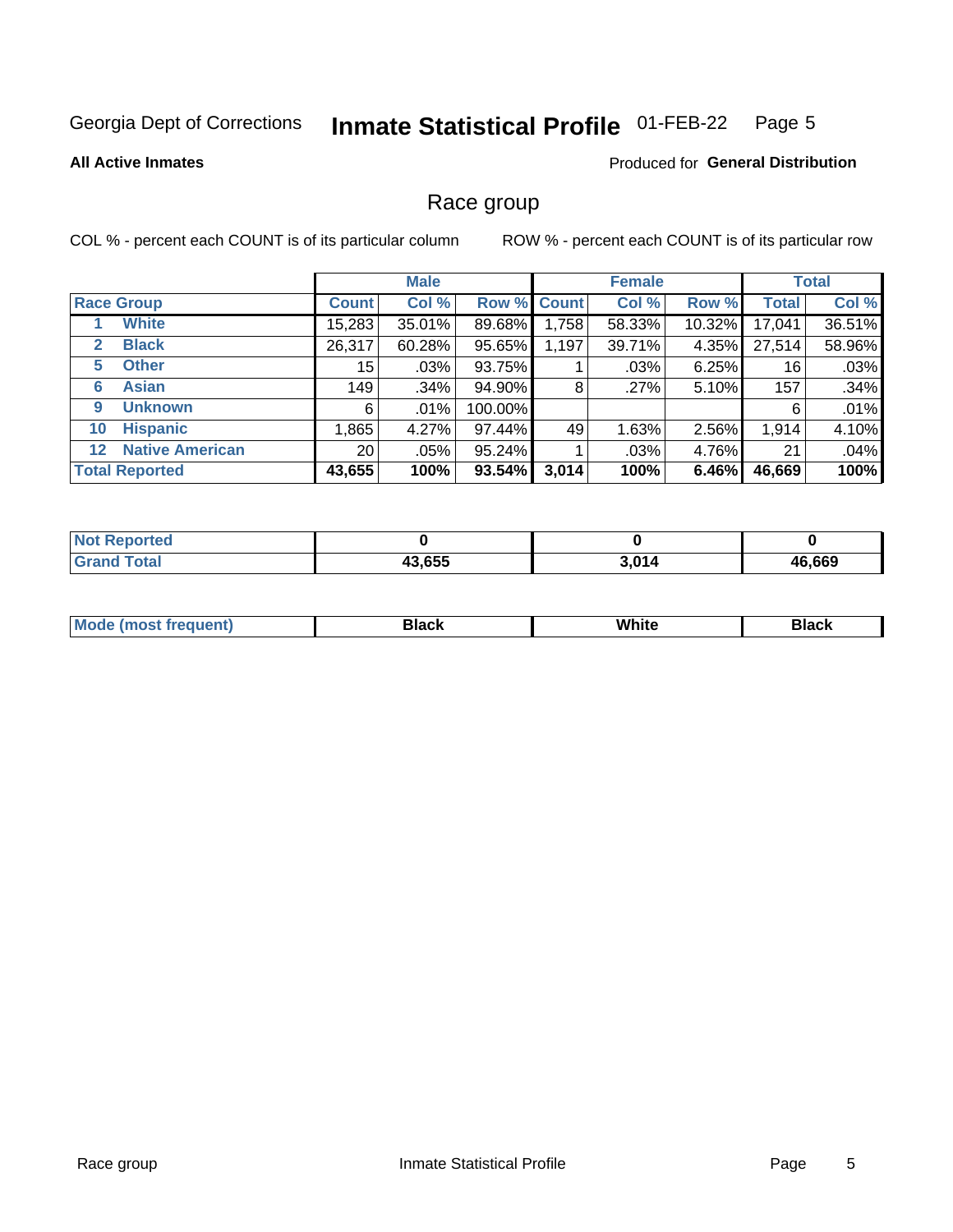#### Inmate Statistical Profile 01-FEB-22 Page 6

**All Active Inmates** 

#### **Produced for General Distribution**

### Marital status, self-reported at entry to prison

COL % - percent each COUNT is of its particular column

|                        | <b>Male</b>  |        |        |              | <b>Female</b> | <b>Total</b> |              |        |
|------------------------|--------------|--------|--------|--------------|---------------|--------------|--------------|--------|
| <b>Marital Status</b>  | <b>Count</b> | Col %  | Row %  | <b>Count</b> | Col %         | Row %        | <b>Total</b> | Col %  |
| <b>Unknown</b><br>0    | 1,969        | 4.51%  | 95.49% | 93           | 3.09%         | 4.51%        | 2,062        | 4.42%  |
| <b>Divorced</b><br>D   | 3,964        | 9.08%  | 89.83% | 449          | 14.90%        | 10.17%       | 4,413        | 9.46%  |
| <b>Married</b><br>M    | 5,568        | 12.75% | 90.80% | 564          | 18.71%        | 9.20%        | 6,132        | 13.14% |
| <b>Separated</b><br>S. | 1,328        | 3.04%  | 91.78% | 119          | 3.95%         | 8.22%        | 1,447        | 3.10%  |
| <b>Unmarried</b><br>U  | 30,332       | 69.48% | 94.81% | 1,660        | 55.08%        | 5.19%        | 31,992       | 68.55% |
| <b>Widow</b><br>W      | 494          | 1.13%  | 79.29% | 129          | 4.28%         | 20.71%       | 623          | 1.33%  |
| <b>Total Reported</b>  | 43,655       | 100%   | 93.54% | 3,014        | 100%          | 6.46%        | 46,669       | 100%   |

| тес.<br><b>NO</b> |        |      |        |
|-------------------|--------|------|--------|
| $int^{\bullet}$   | 43,655 | 201/ | 46.669 |

|--|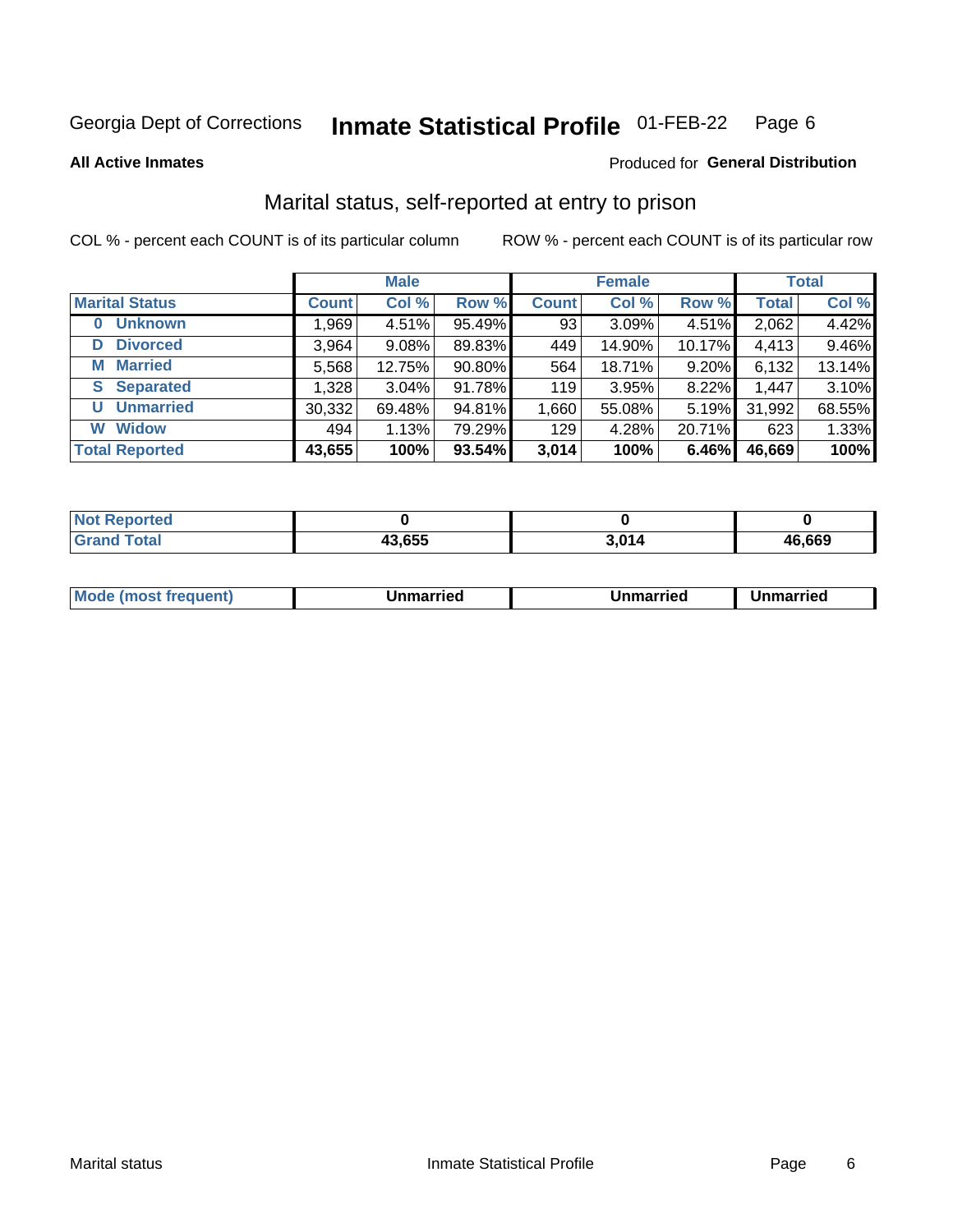#### **Inmate Statistical Profile 01-FEB-22** Page 7

#### **All Active Inmates**

#### Produced for General Distribution

### Number of Inmates with Dependents, Self-Reported at Entry to Prison

COL % - percent each COUNT is of its particular column

|                             |              | <b>Male</b> |         |              | <b>Female</b> |       |              | <b>Total</b> |
|-----------------------------|--------------|-------------|---------|--------------|---------------|-------|--------------|--------------|
| <b>Number of dependents</b> | <b>Count</b> | Col %       | Row %   | <b>Count</b> | Col %         | Row % | <b>Total</b> | Col %        |
| l 0                         | 13,173       | 36.35%      | 91.38%  | 1,243        | 46.21%        | 8.62% | 14,416       | 37.03%       |
|                             | 8,401        | 23.18%      | 94.58%  | 481          | 17.88%        | 5.42% | 8,882        | 22.81%       |
| $\overline{2}$              | 6,415        | 17.70%      | 93.92%  | 415          | 15.43%        | 6.08% | 6,830        | 17.54%       |
| $\overline{3}$              | 3,861        | 10.65%      | 92.86%  | 297          | 11.04%        | 7.14% | 4,158        | 10.68%       |
| 4                           | 2,101        | 5.80%       | 93.54%  | 145          | 5.39%         | 6.46% | 2,246        | 5.77%        |
| 5                           | 1,049        | 2.89%       | 94.25%  | 64           | 2.38%         | 5.75% | 1,113        | 2.86%        |
| 6                           | 559          | 1.54%       | 96.05%  | 23           | 0.86%         | 3.95% | 582          | 1.49%        |
| 7                           | 267          | 0.74%       | 95.70%  | 12           | 0.45%         | 4.30% | 279          | 0.72%        |
| 8                           | 170          | 0.47%       | 96.05%  |              | 0.26%         | 3.95% | 177          | 0.45%        |
| 9                           | 81           | 0.22%       | 98.78%  |              | 0.04%         | 1.22% | 82           | 0.21%        |
| 10                          | 65           | 0.18%       | 97.01%  | 2            | 0.07%         | 2.99% | 67           | 0.17%        |
| Over 10                     | 100          | 0.28%       | 100.00% |              |               |       | 100          | 0.26%        |
| <b>Total Reported</b>       | 36,242       | 100%        | 93.09%  | 2,690        | 100%          | 6.91% | 38,932       | 100%         |

|      | 7112<br>1 I J | つつん<br>JZ-     | ・フヘフ<br>1 J I |
|------|---------------|----------------|---------------|
| υιαι | 13.655        | . 64 A<br>' 14 | 46,669        |

| Mean (average)          | 1.54 | דר | 1.52 |
|-------------------------|------|----|------|
| Median (middle)         |      |    |      |
| Mode<br>(most frequent) |      |    |      |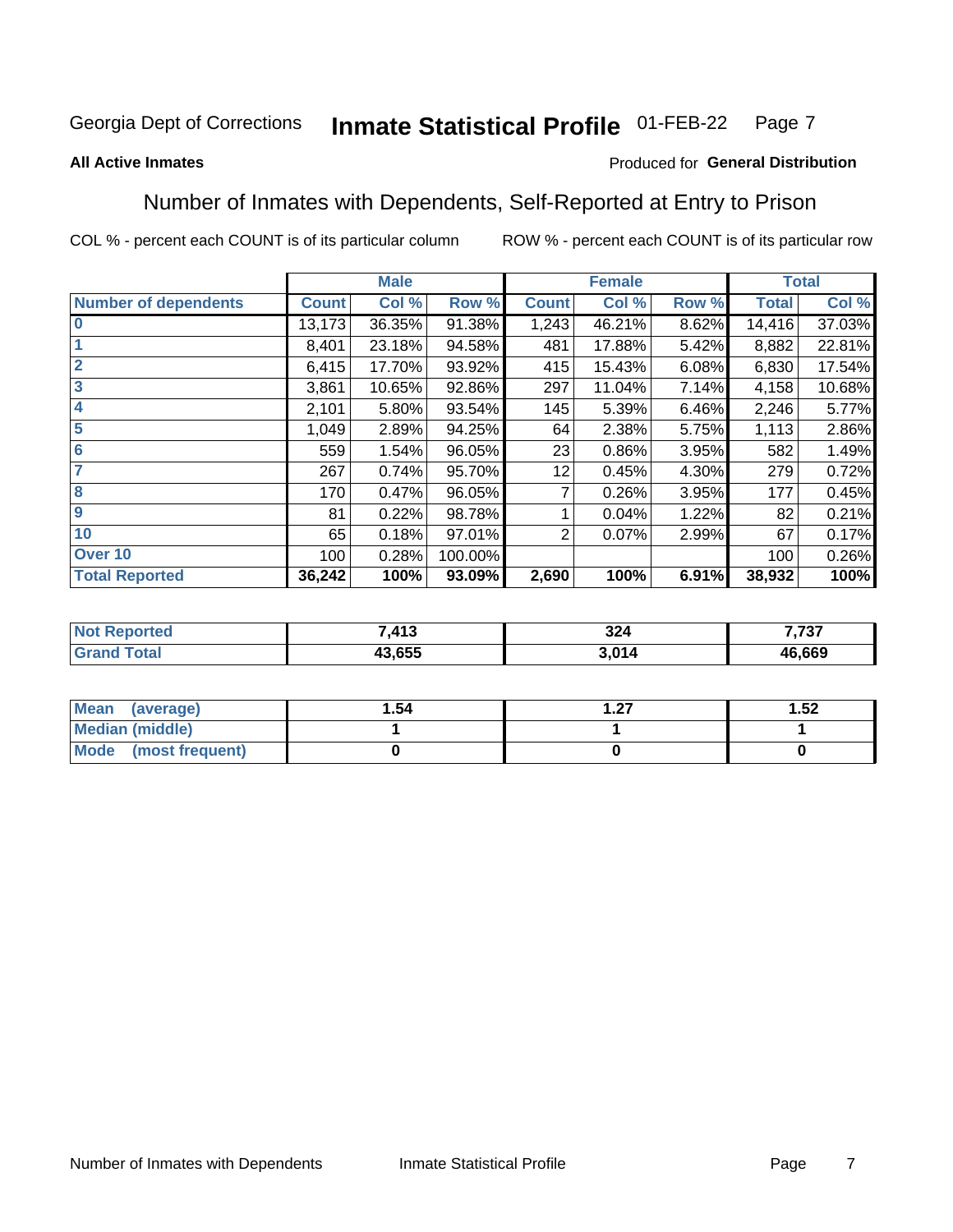#### Inmate Statistical Profile 01-FEB-22 Page 8

#### **All Active Inmates**

#### Produced for General Distribution

### Religious affiliation, self-reported at entry to prison

COL % - percent each COUNT is of its particular column

|                         |                              |                 | <b>Male</b> |         |                   | <b>Female</b> |                  |                | <b>Total</b> |
|-------------------------|------------------------------|-----------------|-------------|---------|-------------------|---------------|------------------|----------------|--------------|
|                         | <b>Religious Affiliation</b> | <b>Count</b>    | Col %       | Row %   | <b>Count</b>      | Col %         | Row <sup>%</sup> | <b>Total</b>   | Col %        |
| 1                       | <b>Islam</b>                 | 1,898           | 8.17%       | 94.95%  | 101               | 3.89%         | 5.05%            | 1,999          | 7.74%        |
| $\overline{\mathbf{2}}$ | <b>Catholic</b>              | 1,065           | 4.58%       | 90.10%  | 117               | 4.51%         | 9.90%            | 1,182          | 4.57%        |
| 3                       | <b>Baptist</b>               | 9,917           | 42.67%      | 91.12%  | 967               | 37.24%        | 8.88%            | 10,884         | 42.12%       |
| 4                       | <b>Methodist</b>             | 292             | 1.26%       | 91.82%  | 26                | 1.00%         | 8.18%            | 318            | 1.23%        |
| 5                       | <b>Episcopal</b>             | 34              | .15%        | 94.44%  | $\overline{2}$    | .08%          | 5.56%            | 36             | .14%         |
| $\overline{6}$          | <b>Presbyterian</b>          | 56              | .24%        | 93.33%  | $\overline{4}$    | .15%          | 6.67%            | 60             | .23%         |
| 7                       | <b>Church Of God</b>         | 299             | 1.29%       | 91.44%  | 28                | 1.08%         | 8.56%            | 327            | 1.27%        |
| 8                       | <b>Holiness</b>              | 384             | 1.65%       | 88.68%  | 49                | 1.89%         | 11.32%           | 433            | 1.68%        |
| $\overline{9}$          | <b>Jewish</b>                | 80              | .34%        | 78.43%  | 22                | .85%          | 21.57%           | 102            | .39%         |
| 10                      | <b>Anglican</b>              | 21              | .09%        | 91.30%  | $\mathbf 2$       | .08%          | 8.70%            | 23             | .09%         |
| 11                      | <b>Greek Orthodox</b>        | 5               | .02%        | 71.43%  | $\overline{2}$    | .08%          | 28.57%           | $\overline{7}$ | .03%         |
| 12                      | <b>Hindu</b>                 | $\overline{14}$ | .06%        | 93.33%  | $\mathbf{1}$      | .04%          | 6.67%            | 15             | .06%         |
| 13                      | <b>Buddhist</b>              | 53              | .23%        | 91.38%  | 5                 | .19%          | 8.62%            | 58             | .22%         |
| $\overline{14}$         | <b>Taoist</b>                | $\overline{4}$  | .02%        | 100.00% |                   |               |                  | 4              | .02%         |
| 15                      | <b>Shintoist</b>             | $\mathbf{1}$    | .01%        | 100.00% |                   |               |                  | 1              | .01%         |
| 16                      | <b>Seventh Day Adventist</b> | 69              | .30%        | 77.53%  | 20                | .77%          | 22.47%           | 89             | .34%         |
| 17                      | <b>Jehovah Witness</b>       | 237             | 1.02%       | 89.77%  | 27                | 1.04%         | 10.23%           | 264            | 1.02%        |
| 18                      | <b>Latter Day Saints</b>     | 27              | .12%        | 87.10%  | 4                 | .15%          | 12.90%           | 31             | .12%         |
| 19                      | Quaker                       | $\overline{2}$  | .01%        | 100.00% |                   |               |                  | $\overline{2}$ | .01%         |
| 20                      | <b>Other Prot</b>            | 1,154           | 4.97%       | 98.38%  | 19                | .73%          | 1.62%            | 1,173          | 4.54%        |
| 21                      | <b>Messianic Judaism</b>     | 59              | .25%        | 29.21%  | $\overline{1}$ 43 | 5.51%         | 70.79%           | 202            | .78%         |
| 22                      | <b>Asatru-Odinism</b>        | 5               | .02%        | 100.00% |                   |               |                  | 5              | .02%         |
| 23                      | <b>Hebrew Israelite</b>      | 74              | .32%        | 92.50%  | 6                 | .23%          | 7.50%            | 80             | .31%         |
| 24                      | <b>Nation Of Islam</b>       | 41              | .18%        | 83.67%  | 8                 | .31%          | 16.33%           | 49             | .19%         |
| 25                      | <b>Native American</b>       | 23              | .10%        | 100.00% |                   |               |                  | 23             | .09%         |
| 26                      | Pagan                        | 11              | .05%        | 73.33%  | 4                 | .15%          | 26.67%           | 15             | .06%         |
| 27                      | <b>Pentecostal</b>           | 82              | .35%        | 67.77%  | 39                | 1.50%         | 32.23%           | 121            | .47%         |
| 28                      | <b>Rastafari</b>             | 13              | .06%        | 61.90%  | 8                 | .31%          | 38.10%           | 21             | .08%         |
| 29                      | <b>Wiccan</b>                | 41              | .18%        | 83.67%  | 8                 | .31%          | 16.33%           | 49             | .19%         |
| 30                      | <b>No Religion</b>           | 1,565           | 6.73%       | 88.47%  | 204               | 7.86%         | 11.53%           | 1,769          | 6.85%        |
| 31                      | Christian -                  | 4,543           | 19.55%      | 85.35%  | 780               | 30.03%        | 14.65%           | 5,323          | 20.60%       |
|                         | <b>Unspecified</b>           |                 |             |         |                   |               |                  |                |              |
| 96                      | <b>None</b>                  | 1,173           | 5.05%       | 99.91%  | 1                 | .04%          | .09%             | 1,174          | 4.54%        |
|                         | <b>Total Reported</b>        | 23,242          | 100%        | 89.95%  | 2,597             | 100%          | 10.05%           | 25,839         | 100%         |

| тес. | .117<br>20<br>່ເປ | $44-$ | 20,830 |
|------|-------------------|-------|--------|
|      | 43,655            | 3,014 | 46.669 |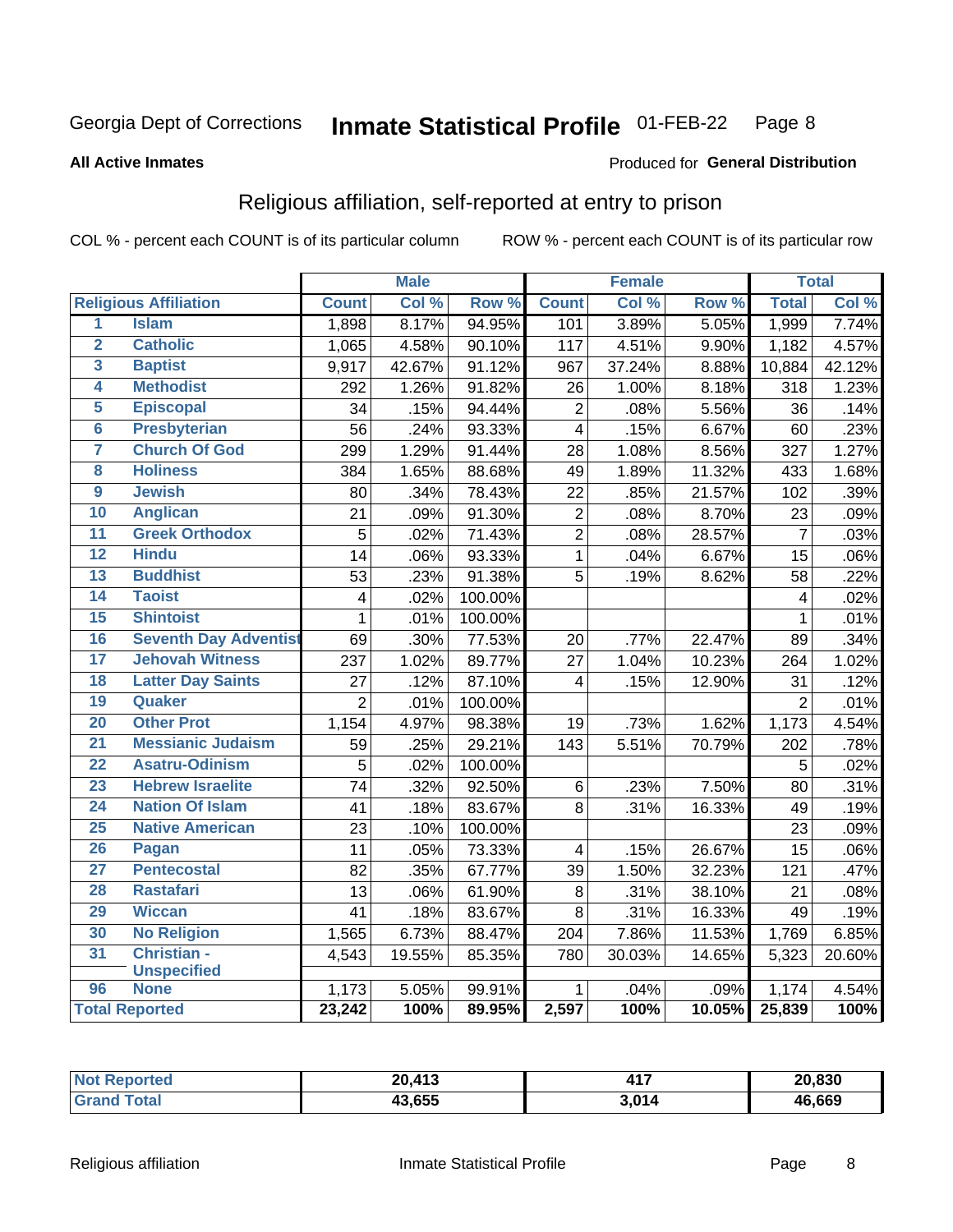#### Inmate Statistical Profile 01-FEB-22 Georgia Dept of Corrections Page 9

#### **All Active Inmates**

#### Produced for General Distribution

### Religious affiliation, self-reported at entry to prison

COL % - percent each COUNT is of its particular column ROW % - percent each COUNT is of its particular row

| <b>Mode (most frequent)</b> | Baptist | រaptist | <b>Baptist</b> |
|-----------------------------|---------|---------|----------------|
|-----------------------------|---------|---------|----------------|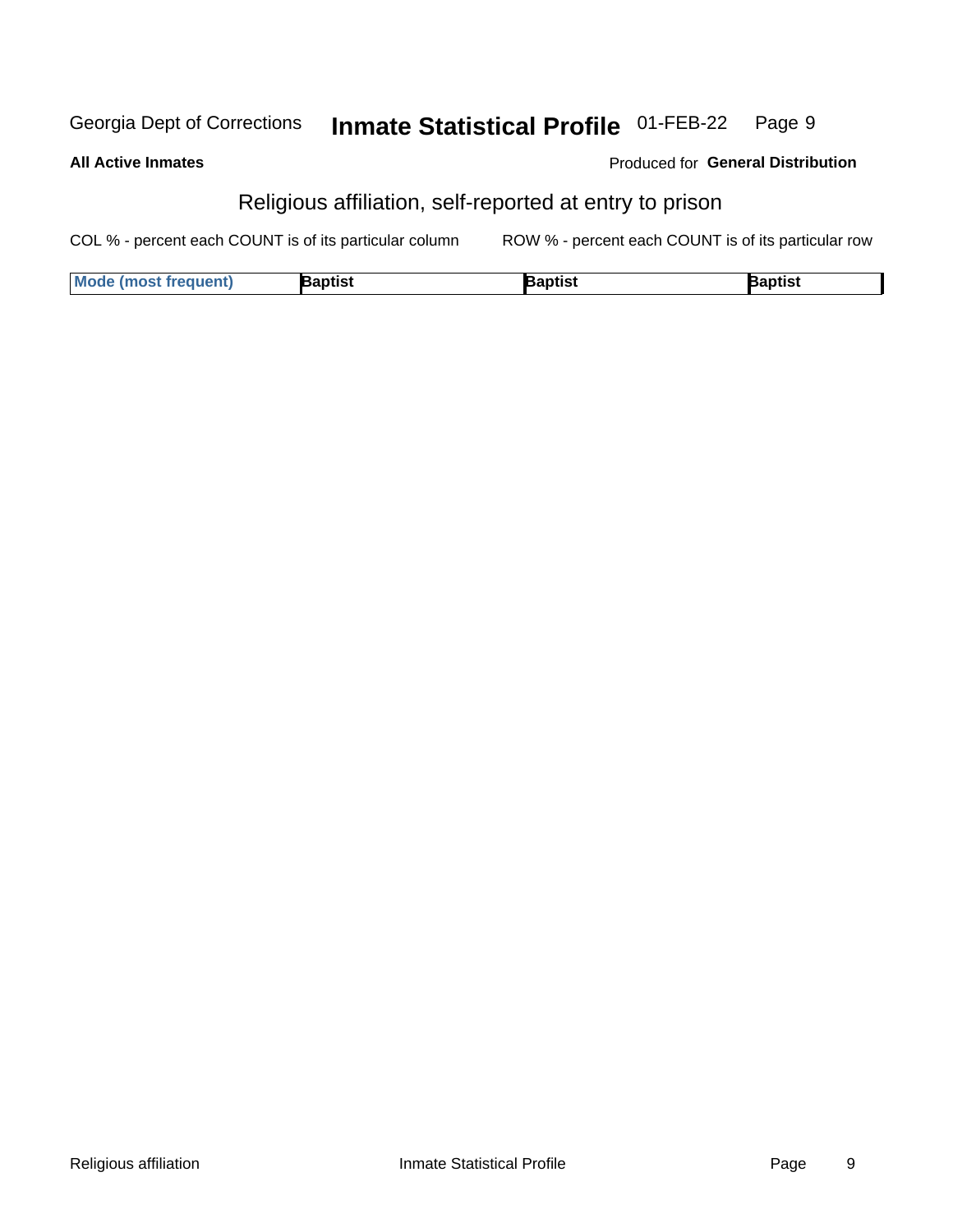#### Inmate Statistical Profile 01-FEB-22 Page 9

#### **All Active Inmates**

#### Produced for General Distribution

### Home county, self-reported at entry to prison

COL % - percent each COUNT is of its particular column

|     |                             |              | <b>Male</b> |                  |                  | <b>Female</b> |        | <b>Total</b> |        |
|-----|-----------------------------|--------------|-------------|------------------|------------------|---------------|--------|--------------|--------|
|     | <b>Home County</b>          | <b>Count</b> | Col %       | Row <sup>%</sup> | <b>Count</b>     | Col %         | Row %  | <b>Total</b> | Col %  |
| 000 | <b>Unknown</b>              | 7,447        | 17.06%      | 93.50%           | 518              | 17.19%        | 6.50%  | 7,965        | 17.07% |
| 001 | <b>Appling County</b>       | 109          | .25%        | 97.32%           | 3                | .10%          | 2.68%  | 112          | .24%   |
| 002 | <b>Atkinson County</b>      | 36           | .08%        | 97.30%           | 1                | .03%          | 2.70%  | 37           | .08%   |
| 003 | <b>Bacon County</b>         | 85           | .19%        | 94.44%           | 5                | .17%          | 5.56%  | 90           | .19%   |
| 004 | <b>Baker County</b>         | 15           | .03%        | 93.75%           | $\mathbf{1}$     | .03%          | 6.25%  | 16           | .03%   |
| 005 | <b>Baldwin County</b>       | 247          | .57%        | 92.86%           | 19               | .63%          | 7.14%  | 266          | .57%   |
| 006 | <b>Banks County</b>         | 77           | .18%        | 96.25%           | $\mathbf{3}$     | .10%          | 3.75%  | 80           | .17%   |
| 007 | <b>Barrow County</b>        | 280          | .64%        | 90.32%           | 30               | 1.00%         | 9.68%  | 310          | .66%   |
| 008 | <b>Bartow County</b>        | 448          | 1.03%       | 90.32%           | 48               | 1.59%         | 9.68%  | 496          | 1.06%  |
| 009 | <b>Ben Hill County</b>      | 168          | .38%        | 92.31%           | 14               | .46%          | 7.69%  | 182          | .39%   |
| 010 | <b>Berrien County</b>       | 85           | .19%        | 95.51%           | 4                | .13%          | 4.49%  | 89           | .19%   |
| 011 | <b>Bibb County</b>          | 972          | 2.23%       | 96.33%           | 37               | 1.23%         | 3.67%  | 1,009        | 2.16%  |
| 012 | <b>Bleckley County</b>      | 53           | .12%        | 89.83%           | $\,6$            | .20%          | 10.17% | 59           | .13%   |
| 013 | <b>Brantley County</b>      | 69           | .16%        | 85.19%           | 12               | .40%          | 14.81% | 81           | .17%   |
| 014 | <b>Brooks County</b>        | 163          | .37%        | 99.39%           | $\mathbf{1}$     | .03%          | .61%   | 164          | .35%   |
| 015 | <b>Bryan County</b>         | 62           | .14%        | 89.86%           | 7                | .23%          | 10.14% | 69           | .15%   |
| 016 | <b>Bulloch County</b>       | 287          | .66%        | 94.41%           | 17               | .56%          | 5.59%  | 304          | .65%   |
| 017 | <b>Burke County</b>         | 157          | .36%        | 97.52%           | 4                | .13%          | 2.48%  | 161          | .34%   |
| 018 | <b>Butts County</b>         | 122          | .28%        | 89.71%           | 14               | .46%          | 10.29% | 136          | .29%   |
| 019 | <b>Calhoun County</b>       | 66           | .15%        | 91.67%           | $\,6$            | .20%          | 8.33%  | 72           | .15%   |
| 020 | <b>Camden County</b>        | 107          | .25%        | 92.24%           | $\boldsymbol{9}$ | .30%          | 7.76%  | 116          | .25%   |
| 021 | <b>Candler County</b>       | 72           | .16%        | 94.74%           | 4                | .13%          | 5.26%  | 76           | .16%   |
| 022 | <b>Carroll County</b>       | 469          | 1.07%       | 92.32%           | 39               | 1.29%         | 7.68%  | 508          | 1.09%  |
| 023 | <b>Catoosa County</b>       | 186          | .43%        | 93.00%           | 14               | .46%          | 7.00%  | 200          | .43%   |
| 024 | <b>Charlton County</b>      | 29           | .07%        | 82.86%           | $\,6$            | .20%          | 17.14% | 35           | .07%   |
| 025 | <b>Chatham County</b>       | 1,263        | 2.89%       | 96.34%           | 48               | 1.59%         | 3.66%  | 1,311        | 2.81%  |
| 026 | <b>Chattahoochee County</b> | 13           | .03%        | 100.00%          |                  |               |        | 13           | .03%   |
| 027 | <b>Chattooga County</b>     | 144          | .33%        | 86.23%           | 23               | .76%          | 13.77% | 167          | .36%   |
| 028 | <b>Cherokee County</b>      | 327          | .75%        | 89.34%           | 39               | 1.29%         | 10.66% | 366          | .78%   |
| 029 | <b>Clarke County</b>        | 406          | .93%        | 92.91%           | 31               | 1.03%         | 7.09%  | 437          | .94%   |
| 030 | <b>Clay County</b>          | 20           | .05%        | 90.91%           | $\overline{2}$   | .07%          | 9.09%  | 22           | .05%   |
| 031 | <b>Clayton County</b>       | 1,189        | 2.72%       | 94.29%           | 72               | 2.39%         | 5.71%  | 1,261        | 2.70%  |
| 032 | <b>Clinch County</b>        | 32           | .07%        | 91.43%           | 3                | .10%          | 8.57%  | 35           | .07%   |
| 033 | <b>Cobb County</b>          | 1,298        | 2.97%       | 93.99%           | 83               | 2.75%         | 6.01%  | 1,381        | 2.96%  |
| 034 | <b>Coffee County</b>        | 318          | .73%        | 94.64%           | 18               | .60%          | 5.36%  | 336          | .72%   |
| 035 | <b>Colquitt County</b>      | 208          | .48%        | 93.27%           | 15               | .50%          | 6.73%  | 223          | .48%   |
| 036 | <b>Columbia County</b>      | 252          | .58%        | 90.32%           | 27               | .90%          | 9.68%  | 279          | .60%   |
| 037 | <b>Cook County</b>          | 107          | .25%        | 93.04%           | $\bf 8$          | .27%          | 6.96%  | 115          | .25%   |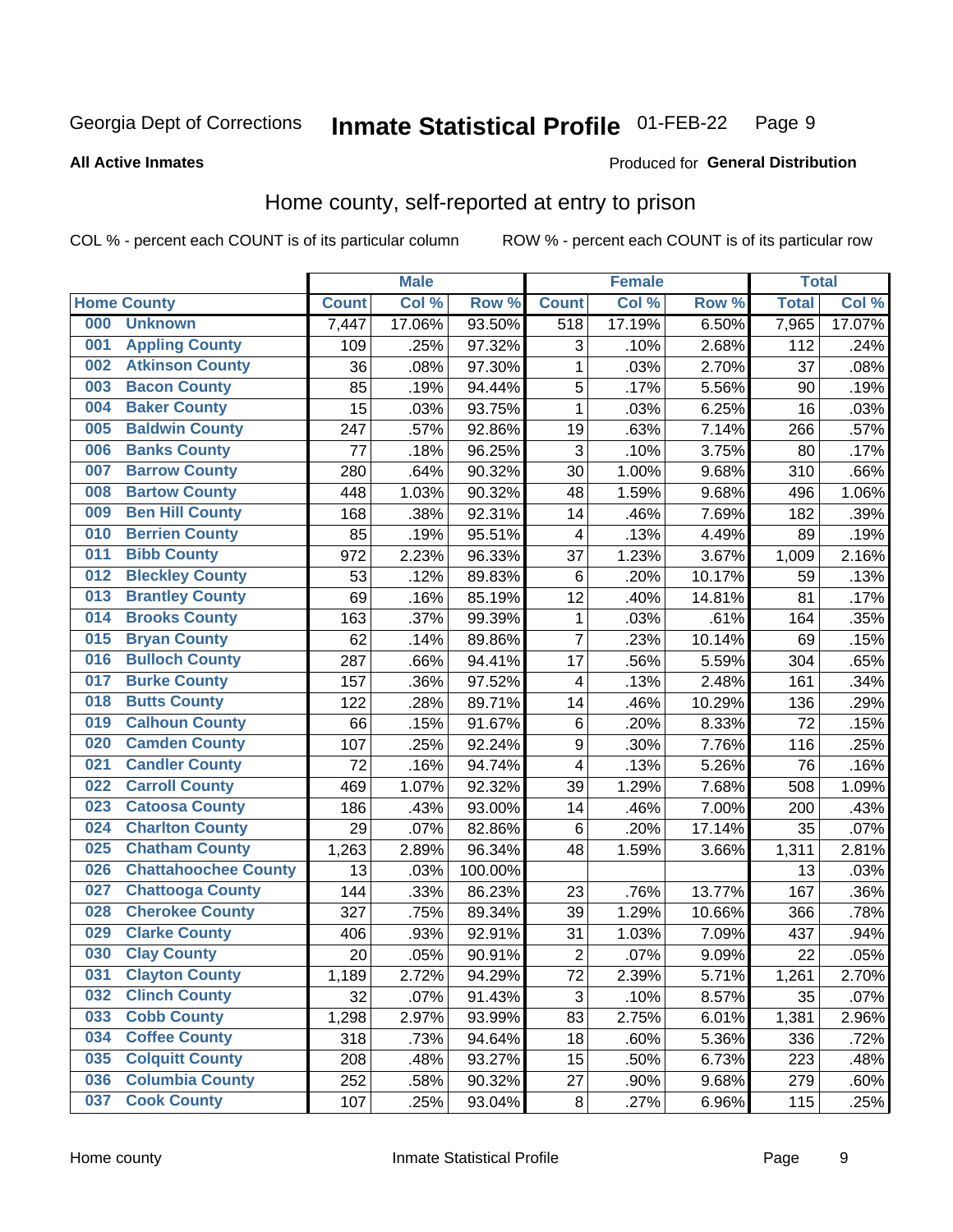#### **Inmate Statistical Profile 01-FEB-22** Page 10

**All Active Inmates** 

#### **Produced for General Distribution**

### Home county, self-reported at entry to prison

COL % - percent each COUNT is of its particular column

|     |                         |              | <b>Male</b> |         |                | <b>Female</b> |        | <b>Total</b>   |       |
|-----|-------------------------|--------------|-------------|---------|----------------|---------------|--------|----------------|-------|
|     | <b>Home County</b>      | <b>Count</b> | Col %       | Row %   | <b>Count</b>   | Col %         | Row %  | <b>Total</b>   | Col % |
| 038 | <b>Coweta County</b>    | 383          | .88%        | 95.04%  | 20             | .66%          | 4.96%  | 403            | .86%  |
| 039 | <b>Crawford County</b>  | 35           | .08%        | 92.11%  | 3              | .10%          | 7.89%  | 38             | .08%  |
| 040 | <b>Crisp County</b>     | 215          | .49%        | 94.30%  | 13             | .43%          | 5.70%  | 228            | .49%  |
| 041 | <b>Dade County</b>      | 52           | .12%        | 83.87%  | 10             | .33%          | 16.13% | 62             | .13%  |
| 042 | <b>Dawson County</b>    | 69           | .16%        | 89.61%  | 8              | .27%          | 10.39% | 77             | .16%  |
| 043 | <b>Decatur County</b>   | 210          | .48%        | 95.45%  | 10             | .33%          | 4.55%  | 220            | .47%  |
| 044 | <b>Dekalb County</b>    | 2,202        | 5.04%       | 95.70%  | 99             | 3.28%         | 4.30%  | 2,301          | 4.93% |
| 045 | <b>Dodge County</b>     | 85           | .19%        | 89.47%  | 10             | .33%          | 10.53% | 95             | .20%  |
| 046 | <b>Dooly County</b>     | 122          | .28%        | 98.39%  | $\overline{2}$ | .07%          | 1.61%  | 124            | .27%  |
| 047 | <b>Dougherty County</b> | 596          | 1.37%       | 95.06%  | 31             | 1.03%         | 4.94%  | 627            | 1.34% |
| 048 | <b>Douglas County</b>   | 490          | 1.12%       | 93.87%  | 32             | 1.06%         | 6.13%  | 522            | 1.12% |
| 049 | <b>Early County</b>     | 47           | .11%        | 92.16%  | 4              | .13%          | 7.84%  | 51             | .11%  |
| 050 | <b>Echols County</b>    | 11           | .03%        | 100.00% |                |               |        | 11             | .02%  |
| 051 | <b>Effingham County</b> | 170          | .39%        | 91.89%  | 15             | .50%          | 8.11%  | 185            | .40%  |
| 052 | <b>Elbert County</b>    | 103          | .24%        | 94.50%  | $\,6$          | .20%          | 5.50%  | 109            | .23%  |
| 053 | <b>Emanuel County</b>   | 151          | .35%        | 94.97%  | 8              | .27%          | 5.03%  | 159            | .34%  |
| 054 | <b>Evans County</b>     | 60           | .14%        | 89.55%  | 7              | .23%          | 10.45% | 67             | .14%  |
| 055 | <b>Fannin County</b>    | 83           | .19%        | 92.22%  | $\overline{7}$ | .23%          | 7.78%  | 90             | .19%  |
| 056 | <b>Fayette County</b>   | 129          | .30%        | 88.97%  | 16             | .53%          | 11.03% | 145            | .31%  |
| 057 | <b>Floyd County</b>     | 594          | 1.36%       | 90.00%  | 66             | 2.19%         | 10.00% | 660            | 1.41% |
| 058 | <b>Forsyth County</b>   | 178          | .41%        | 91.28%  | 17             | .56%          | 8.72%  | 195            | .42%  |
| 059 | <b>Franklin County</b>  | 98           | .22%        | 89.09%  | 12             | .40%          | 10.91% | 110            | .24%  |
| 060 | <b>Fulton County</b>    | 3,749        | 8.59%       | 95.64%  | 171            | 5.67%         | 4.36%  | 3,920          | 8.40% |
| 061 | <b>Gilmer County</b>    | 83           | .19%        | 83.84%  | 16             | .53%          | 16.16% | 99             | .21%  |
| 062 | <b>Glascock County</b>  | 5            | .01%        | 71.43%  | $\overline{2}$ | .07%          | 28.57% | $\overline{7}$ | .01%  |
| 063 | <b>Glynn County</b>     | 318          | .73%        | 94.93%  | 17             | .56%          | 5.07%  | 335            | .72%  |
| 064 | <b>Gordon County</b>    | 253          | .58%        | 90.68%  | 26             | .86%          | 9.32%  | 279            | .60%  |
| 065 | <b>Grady County</b>     | 103          | .24%        | 94.50%  | $\,6$          | .20%          | 5.50%  | 109            | .23%  |
| 066 | <b>Greene County</b>    | 73           | .17%        | 93.59%  | 5              | .17%          | 6.41%  | 78             | .17%  |
| 067 | <b>Gwinnett County</b>  | 1,454        | 3.33%       | 93.63%  | 99             | 3.28%         | 6.37%  | 1,553          | 3.33% |
| 068 | <b>Habersham County</b> | 82           | .19%        | 79.61%  | 21             | .70%          | 20.39% | 103            | .22%  |
| 069 | <b>Hall County</b>      | 509          | 1.17%       | 92.71%  | 40             | 1.33%         | 7.29%  | 549            | 1.18% |
| 070 | <b>Hancock County</b>   | 47           | .11%        | 90.38%  | 5              | .17%          | 9.62%  | 52             | .11%  |
| 071 | <b>Haralson County</b>  | 102          | .23%        | 91.89%  | 9              | .30%          | 8.11%  | 111            | .24%  |
| 072 | <b>Harris County</b>    | 84           | .19%        | 94.38%  | 5              | .17%          | 5.62%  | 89             | .19%  |
| 073 | <b>Hart County</b>      | 129          | .30%        | 91.49%  | 12             | .40%          | 8.51%  | 141            | .30%  |
| 074 | <b>Heard County</b>     | 46           | .11%        | 97.87%  | 1              | .03%          | 2.13%  | 47             | .10%  |
| 075 | <b>Henry County</b>     | 564          | 1.29%       | 94.00%  | 36             | 1.19%         | 6.00%  | 600            | 1.29% |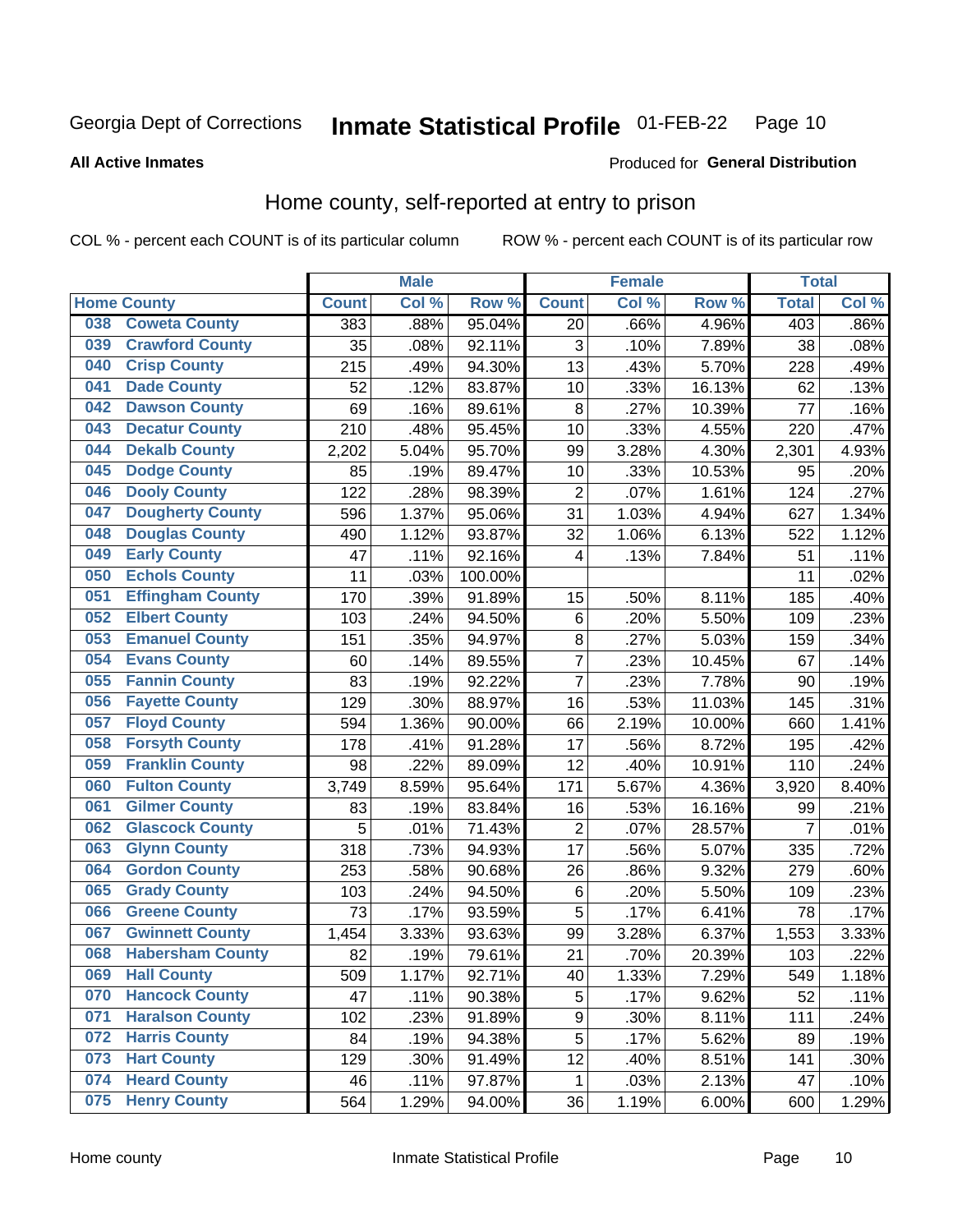#### **Inmate Statistical Profile 01-FEB-22** Page 11

#### **All Active Inmates**

### Produced for General Distribution

### Home county, self-reported at entry to prison

COL % - percent each COUNT is of its particular column

|       |                          |                  | <b>Male</b> |                  |                           | <b>Female</b> |        | <b>Total</b> |       |
|-------|--------------------------|------------------|-------------|------------------|---------------------------|---------------|--------|--------------|-------|
|       | <b>Home County</b>       | <b>Count</b>     | Col %       | Row <sup>%</sup> | <b>Count</b>              | Col %         | Row %  | <b>Total</b> | Col % |
| 076   | <b>Houston County</b>    | $\overline{515}$ | 1.18%       | 91.64%           | 47                        | 1.56%         | 8.36%  | 562          | 1.20% |
| 077   | <b>Irwin County</b>      | 54               | .12%        | 90.00%           | 6                         | .20%          | 10.00% | 60           | .13%  |
| 078   | <b>Jackson County</b>    | 200              | .46%        | 88.50%           | 26                        | .86%          | 11.50% | 226          | .48%  |
| 079   | <b>Jasper County</b>     | 69               | .16%        | 94.52%           | 4                         | .13%          | 5.48%  | 73           | .16%  |
| 080   | <b>Jeff Davis County</b> | 64               | .15%        | 91.43%           | 6                         | .20%          | 8.57%  | 70           | .15%  |
| 081   | <b>Jefferson County</b>  | 152              | .35%        | 92.68%           | 12                        | .40%          | 7.32%  | 164          | .35%  |
| 082   | <b>Jenkins County</b>    | 69               | .16%        | 94.52%           | $\overline{\mathbf{4}}$   | .13%          | 5.48%  | 73           | .16%  |
| 083   | <b>Johnson County</b>    | 35               | .08%        | 94.59%           | $\overline{2}$            | .07%          | 5.41%  | 37           | .08%  |
| 084   | <b>Jones County</b>      | 79               | .18%        | 90.80%           | 8                         | .27%          | 9.20%  | 87           | .19%  |
| 085   | <b>Lamar County</b>      | 66               | .15%        | 90.41%           | $\overline{7}$            | .23%          | 9.59%  | 73           | .16%  |
| 086   | <b>Lanier County</b>     | 79               | .18%        | 96.34%           | $\overline{3}$            | .10%          | 3.66%  | 82           | .18%  |
| 087   | <b>Laurens County</b>    | 238              | .55%        | 92.97%           | 18                        | .60%          | 7.03%  | 256          | .55%  |
| 088   | <b>Lee County</b>        | 88               | .20%        | 93.62%           | 6                         | .20%          | 6.38%  | 94           | .20%  |
| 089   | <b>Liberty County</b>    | 166              | .38%        | 93.26%           | 12                        | .40%          | 6.74%  | 178          | .38%  |
| 090   | <b>Lincoln County</b>    | 34               | .08%        | 85.00%           | $\,6$                     | .20%          | 15.00% | 40           | .09%  |
| 091   | <b>Long County</b>       | 35               | .08%        | 87.50%           | 5                         | .17%          | 12.50% | 40           | .09%  |
| 092   | <b>Lowndes County</b>    | 361              | .83%        | 95.25%           | 18                        | .60%          | 4.75%  | 379          | .81%  |
| 093   | <b>Lumpkin County</b>    | 69               | .16%        | 86.25%           | 11                        | .36%          | 13.75% | 80           | .17%  |
| 094   | <b>Macon County</b>      | 52               | .12%        | 83.87%           | 10                        | .33%          | 16.13% | 62           | .13%  |
| 095   | <b>Madison County</b>    | 155              | .36%        | 93.94%           | 10                        | .33%          | 6.06%  | 165          | .35%  |
| 096   | <b>Marion County</b>     | 46               | .11%        | 90.20%           | 5                         | .17%          | 9.80%  | 51           | .11%  |
| 097   | <b>Mcduffie County</b>   | 120              | .27%        | 91.60%           | 11                        | .36%          | 8.40%  | 131          | .28%  |
| 098   | <b>Mcintosh County</b>   | 52               | .12%        | 92.86%           | $\overline{\mathbf{4}}$   | .13%          | 7.14%  | 56           | .12%  |
| 099   | <b>Meriwether County</b> | 155              | .36%        | 92.81%           | 12                        | .40%          | 7.19%  | 167          | .36%  |
| 100   | <b>Miller County</b>     | 20               | .05%        | 90.91%           | $\mathbf 2$               | .07%          | 9.09%  | 22           | .05%  |
| 101   | <b>Mitchell County</b>   | 143              | .33%        | 94.08%           | $\boldsymbol{9}$          | .30%          | 5.92%  | 152          | .33%  |
| 102   | <b>Monroe County</b>     | 108              | .25%        | 95.58%           | $\overline{5}$            | .17%          | 4.42%  | 113          | .24%  |
| 103   | <b>Montgomery County</b> | 73               | .17%        | 90.12%           | 8                         | .27%          | 9.88%  | 81           | .17%  |
| 104   | <b>Morgan County</b>     | 93               | .21%        | 91.18%           | 9                         | .30%          | 8.82%  | 102          | .22%  |
| 105   | <b>Murray County</b>     | 193              | .44%        | 89.35%           | 23                        | .76%          | 10.65% | 216          | .46%  |
| 106   | <b>Muscogee County</b>   | 779              | 1.78%       | 95.23%           | 39                        | 1.29%         | 4.77%  | 818          | 1.75% |
| 107   | <b>Newton County</b>     | 494              | 1.13%       | 93.56%           | 34                        | 1.13%         | 6.44%  | 528          | 1.13% |
| 108   | <b>Oconee County</b>     | 41               | .09%        | 83.67%           | 8                         | .27%          | 16.33% | 49           | .10%  |
| 109   | <b>Oglethorpe County</b> | 59               | .14%        | 95.16%           | $\ensuremath{\mathsf{3}}$ | .10%          | 4.84%  | 62           | .13%  |
| 110   | <b>Paulding County</b>   | 280              | .64%        | 89.17%           | 34                        | 1.13%         | 10.83% | 314          | .67%  |
| 111   | <b>Peach County</b>      | 82               | .19%        | 94.25%           | 5                         | .17%          | 5.75%  | 87           | .19%  |
| 112   | <b>Pickens County</b>    | 103              | .24%        | 89.57%           | 12                        | .40%          | 10.43% | 115          | .25%  |
| $113$ | <b>Pierce County</b>     | 76               | .17%        | 91.57%           | $\overline{7}$            | .23%          | 8.43%  | 83           | .18%  |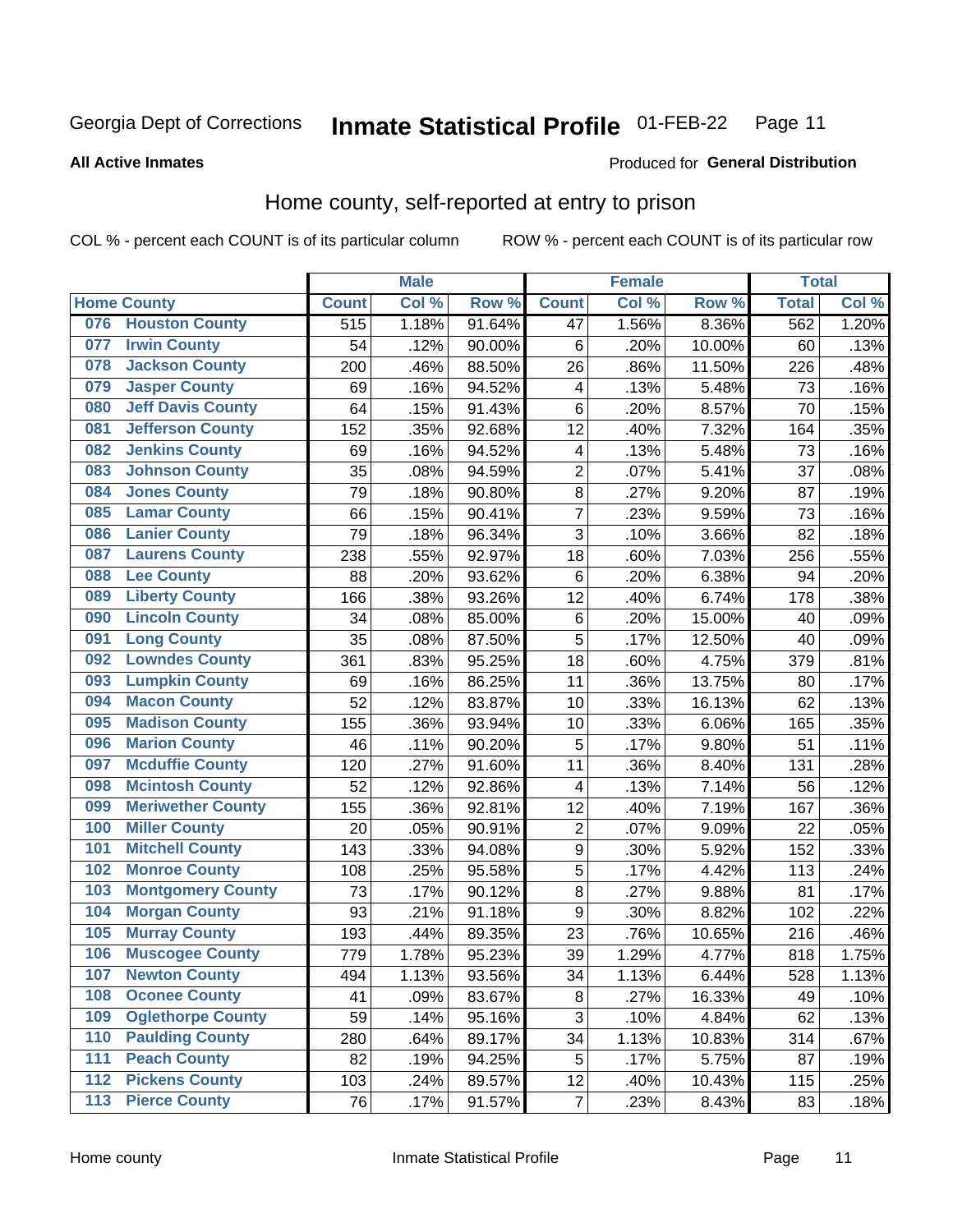#### **Inmate Statistical Profile 01-FEB-22** Page 12

**All Active Inmates** 

#### Produced for General Distribution

### Home county, self-reported at entry to prison

COL % - percent each COUNT is of its particular column

|                  |                          |                    | <b>Male</b> |                  |                         | <b>Female</b> |        | <b>Total</b>    |       |
|------------------|--------------------------|--------------------|-------------|------------------|-------------------------|---------------|--------|-----------------|-------|
|                  | <b>Home County</b>       | <b>Count</b>       | Col %       | Row <sup>%</sup> | <b>Count</b>            | Col %         | Row %  | <b>Total</b>    | Col % |
| 114              | <b>Pike County</b>       | 30                 | .07%        | 90.91%           | 3                       | .10%          | 9.09%  | $\overline{33}$ | .07%  |
| $\overline{115}$ | <b>Polk County</b>       | 202                | .46%        | 88.99%           | 25                      | .83%          | 11.01% | 227             | .49%  |
| 116              | <b>Pulaski County</b>    | 42                 | .10%        | 82.35%           | $\boldsymbol{9}$        | .30%          | 17.65% | 51              | .11%  |
| 117              | <b>Putnam County</b>     | 120                | .27%        | 91.60%           | 11                      | .36%          | 8.40%  | 131             | .28%  |
| 118              | <b>Quitman County</b>    | $\overline{7}$     | .02%        | 100.00%          |                         |               |        | $\overline{7}$  | .01%  |
| 119              | <b>Rabun County</b>      | 38                 | .09%        | 82.61%           | 8                       | .27%          | 17.39% | 46              | .10%  |
| 120              | <b>Randolph County</b>   | 43                 | .10%        | 86.00%           | $\overline{7}$          | .23%          | 14.00% | 50              | .11%  |
| 121              | <b>Richmond County</b>   | $\overline{1,}325$ | 3.04%       | 95.26%           | 66                      | 2.19%         | 4.74%  | 1,391           | 2.98% |
| 122              | <b>Rockdale County</b>   | 291                | .67%        | 93.57%           | 20                      | .66%          | 6.43%  | 311             | .67%  |
| 123              | <b>Schley County</b>     | 13                 | .03%        | 100.00%          |                         |               |        | 13              | .03%  |
| 124              | <b>Screven County</b>    | 93                 | .21%        | 96.88%           | $\sqrt{3}$              | .10%          | 3.13%  | 96              | .21%  |
| 125              | <b>Seminole County</b>   | 61                 | .14%        | 87.14%           | $\boldsymbol{9}$        | .30%          | 12.86% | 70              | .15%  |
| 126              | <b>Spalding County</b>   | 334                | .77%        | 95.98%           | 14                      | .46%          | 4.02%  | 348             | .75%  |
| 127              | <b>Stephens County</b>   | 100                | .23%        | 91.74%           | 9                       | .30%          | 8.26%  | 109             | .23%  |
| 128              | <b>Stewart County</b>    | 24                 | .05%        | 100.00%          |                         |               |        | 24              | .05%  |
| 129              | <b>Sumter County</b>     | 171                | .39%        | 96.07%           | $\overline{7}$          | .23%          | 3.93%  | 178             | .38%  |
| 130              | <b>Talbot County</b>     | 32                 | .07%        | 100.00%          |                         |               |        | 32              | .07%  |
| 131              | <b>Taliaferro County</b> | 6                  | .01%        | 100.00%          |                         |               |        | 6               | .01%  |
| 132              | <b>Tattnall County</b>   | 188                | .43%        | 95.43%           | $\boldsymbol{9}$        | .30%          | 4.57%  | 197             | .42%  |
| 133              | <b>Taylor County</b>     | 40                 | .09%        | 93.02%           | 3                       | .10%          | 6.98%  | 43              | .09%  |
| 134              | <b>Telfair County</b>    | 74                 | .17%        | 94.87%           | $\overline{\mathbf{4}}$ | .13%          | 5.13%  | 78              | .17%  |
| 135              | <b>Terrell County</b>    | 67                 | .15%        | 100.00%          |                         |               |        | 67              | .14%  |
| 136              | <b>Thomas County</b>     | 174                | .40%        | 97.75%           | $\overline{\mathbf{4}}$ | .13%          | 2.25%  | 178             | .38%  |
| 137              | <b>Tift County</b>       | 236                | .54%        | 97.52%           | $\,6$                   | .20%          | 2.48%  | 242             | .52%  |
| 138              | <b>Toombs County</b>     | 227                | .52%        | 93.03%           | 17                      | .56%          | 6.97%  | 244             | .52%  |
| 139              | <b>Towns County</b>      | 18                 | .04%        | 72.00%           | 7                       | .23%          | 28.00% | 25              | .05%  |
| 140              | <b>Treutlen County</b>   | 51                 | .12%        | 94.44%           | $\overline{3}$          | .10%          | 5.56%  | 54              | .12%  |
| 141              | <b>Troup County</b>      | 437                | 1.00%       | 93.78%           | 29                      | .96%          | 6.22%  | 466             | 1.00% |
| $\overline{142}$ | <b>Turner County</b>     | 62                 | .14%        | 93.94%           | $\overline{\mathbf{4}}$ | .13%          | 6.06%  | 66              | .14%  |
| 143              | <b>Twiggs County</b>     | 33                 | .08%        | 91.67%           | $\overline{3}$          | .10%          | 8.33%  | 36              | .08%  |
| 144              | <b>Union County</b>      | 82                 | .19%        | 88.17%           | 11                      | .36%          | 11.83% | 93              | .20%  |
| 145              | <b>Upson County</b>      | 129                | .30%        | 95.56%           | $\,6$                   | .20%          | 4.44%  | 135             | .29%  |
| 146              | <b>Walker County</b>     | 324                | .74%        | 91.01%           | 32                      | 1.06%         | 8.99%  | 356             | .76%  |
| 147              | <b>Walton County</b>     | 415                | .95%        | 92.63%           | 33                      | 1.09%         | 7.37%  | 448             | .96%  |
| 148              | <b>Ware County</b>       | 205                | .47%        | 93.61%           | 14                      | .46%          | 6.39%  | 219             | .47%  |
| 149              | <b>Warren County</b>     | 30                 | .07%        | 96.77%           | 1                       | .03%          | 3.23%  | 31              | .07%  |
| 150              | <b>Washington County</b> | 150                | .34%        | 89.82%           | 17                      | .56%          | 10.18% | 167             | .36%  |
| 151              | <b>Wayne County</b>      | 170                | .39%        | 88.08%           | 23                      | .76%          | 11.92% | 193             | .41%  |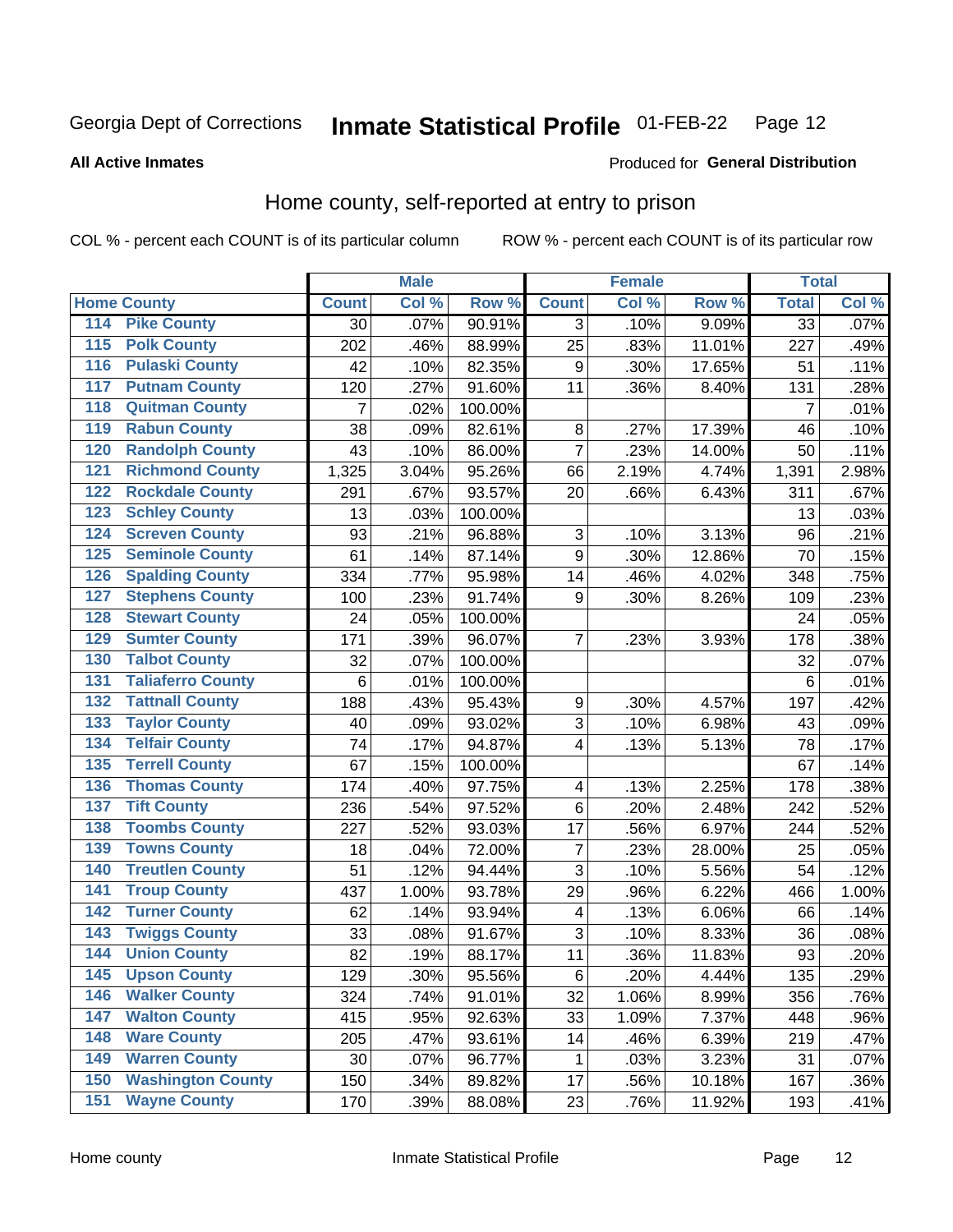#### Inmate Statistical Profile 01-FEB-22 Page 13

**All Active Inmates** 

#### Produced for General Distribution

### Home county, self-reported at entry to prison

COL % - percent each COUNT is of its particular column

|     |                             |              | <b>Male</b> |        |              | <b>Female</b> |        | <b>Total</b> |       |
|-----|-----------------------------|--------------|-------------|--------|--------------|---------------|--------|--------------|-------|
|     | <b>Home County</b>          | <b>Count</b> | Col %       | Row %  | <b>Count</b> | Col %         | Row %  | <b>Total</b> | Col % |
| 152 | <b>Webster County</b>       | 4            | .01%        | 80.00% |              | .03%          | 20.00% | 5            | .01%  |
| 153 | <b>Wheeler County</b>       | 85           | .19%        | 97.70% | 2            | .07%          | 2.30%  | 87           | .19%  |
| 154 | <b>White County</b>         | 69           | .16%        | 94.52% | 4            | .13%          | 5.48%  | 73           | .16%  |
| 155 | <b>Whitfield County</b>     | 517          | 1.18%       | 89.91% | 58           | 1.92%         | 10.09% | 575          | 1.23% |
| 156 | <b>Wilcox County</b>        | 60           | .14%        | 93.75% | 4            | .13%          | 6.25%  | 64           | .14%  |
| 157 | <b>Wilkes County</b>        | 62           | .14%        | 92.54% | 5            | .17%          | 7.46%  | 67           | .14%  |
| 158 | <b>Wilkinson County</b>     | 33           | $.08\%$     | 91.67% | 3            | .10%          | 8.33%  | 36           | .08%  |
| 159 | <b>Worth County</b>         | 96           | .22%        | 91.43% | 9            | .30%          | 8.57%  | 105          | .22%  |
| 999 | <b>Other Custody/Out Of</b> | 116          | .27%        | 98.31% | 2            | .07%          | 1.69%  | 118          | .25%  |
|     | <b>State</b>                |              |             |        |              |               |        |              |       |
|     | <b>Total Rported</b>        | 43,655       | 100%        | 93.54% | 3,014        | 100%          | 6.46%  | 46,669       | 100%  |

| Reported<br>NOT |        |           |        |
|-----------------|--------|-----------|--------|
| <b>Total</b>    | 43,655 | <b>04</b> | 46,669 |

|  | Mode (most frequent) | <b>Fulton County</b> | <b>Fulton County</b> | <b>Fulton County</b> |
|--|----------------------|----------------------|----------------------|----------------------|
|--|----------------------|----------------------|----------------------|----------------------|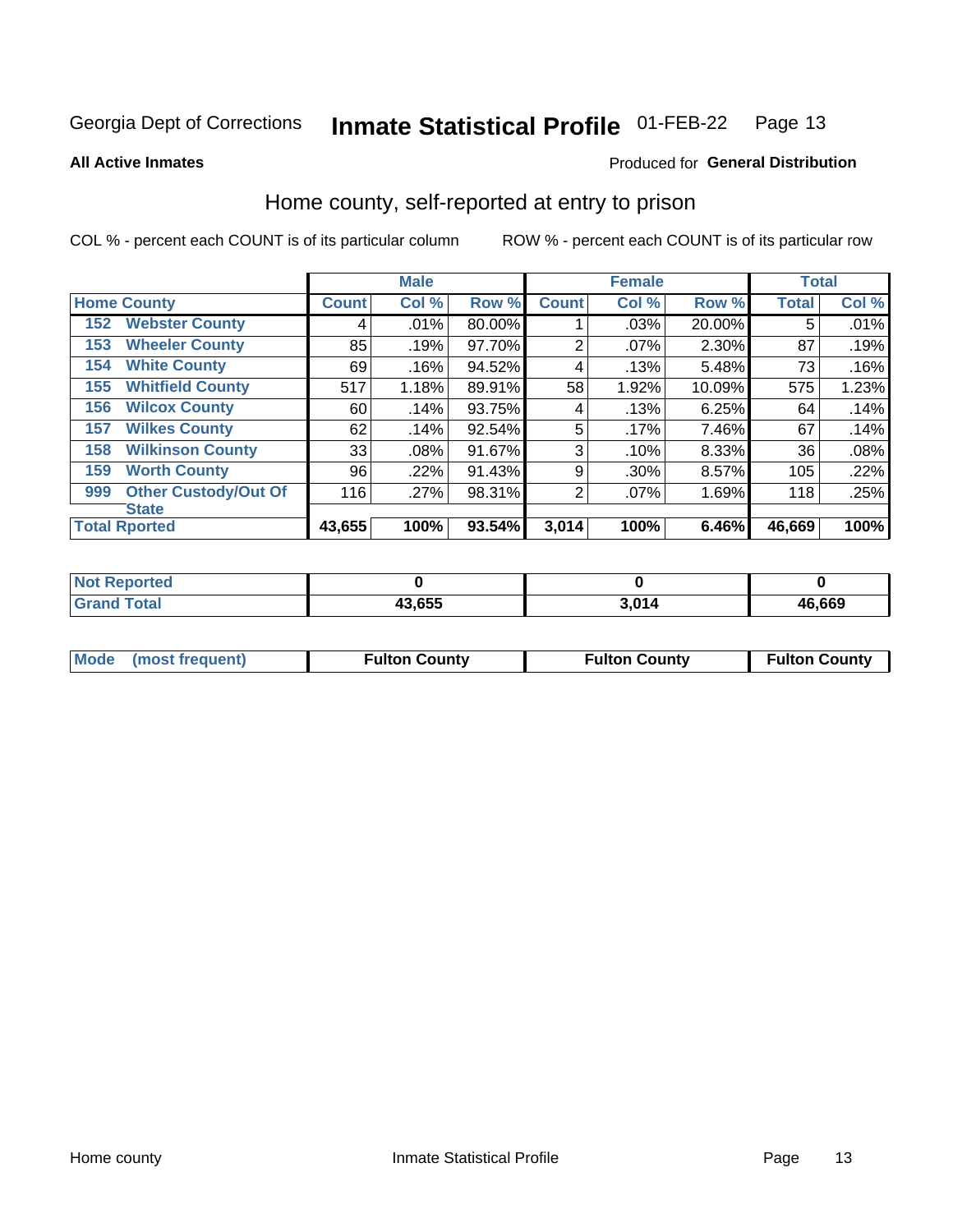#### Inmate Statistical Profile 01-FEB-22 Page 14

#### **All Active Inmates**

#### Produced for General Distribution

### Employment status before prison, self-reported at entry to prison

COL % - percent each COUNT is of its particular column

|                           |              | <b>Male</b> |        |              | <b>Female</b> |          |              | <b>Total</b> |
|---------------------------|--------------|-------------|--------|--------------|---------------|----------|--------------|--------------|
| <b>Employment Status</b>  | <b>Count</b> | Col %       | Row %  | <b>Count</b> | Col %         | Row %    | <b>Total</b> | Col %        |
| <b>Full Time</b><br>01    | 11,128       | 45.01%      | 95.75% | 494          | 34.38%        | $4.25\%$ | 11,622       | 44.43%       |
| <b>Part Time</b><br>02    | 1,737        | 7.03%       | 93.74% | 116          | 8.07%         | 6.26%    | 1,853        | 7.08%        |
| Unempl $<$ 6M<br>03       | 1,611        | 6.52%       | 98.41% | 26           | 1.81%         | 1.59%    | 1,637        | 6.26%        |
| Unempl > 6M<br>04         | 5,853        | 23.68%      | 92.30% | 488          | 33.96%        | 7.70%    | 6,341        | 24.24%       |
| <b>Never Worked</b><br>05 | 2,738        | 11.08%      | 96.00% | 114          | 7.93%         | 4.00%    | 2,852        | 10.90%       |
| <b>Student</b><br>06      | 661          | 2.67%       | 96.08% | 27           | 1.88%         | 3.92%    | 688          | 2.63%        |
| <b>Incapable</b><br>07    | 994          | 4.02%       | 85.25% | 172          | 11.97%        | 14.75%   | 1,166        | 4.46%        |
| <b>Total Reported</b>     | 24,722       | 100%        | 94.51% | 1,437        | 100%          | 5.49%    | 26,159       | 100%         |

| orteo<br>NO | 18.933 | ---<br>∽ | 20,510 |
|-------------|--------|----------|--------|
| $\sim$      | 43.655 | 3.014    | 46,669 |

| Mc | ∙u∥<br>----<br>ıme | ίuΙ<br>Πmε |
|----|--------------------|------------|
|    |                    |            |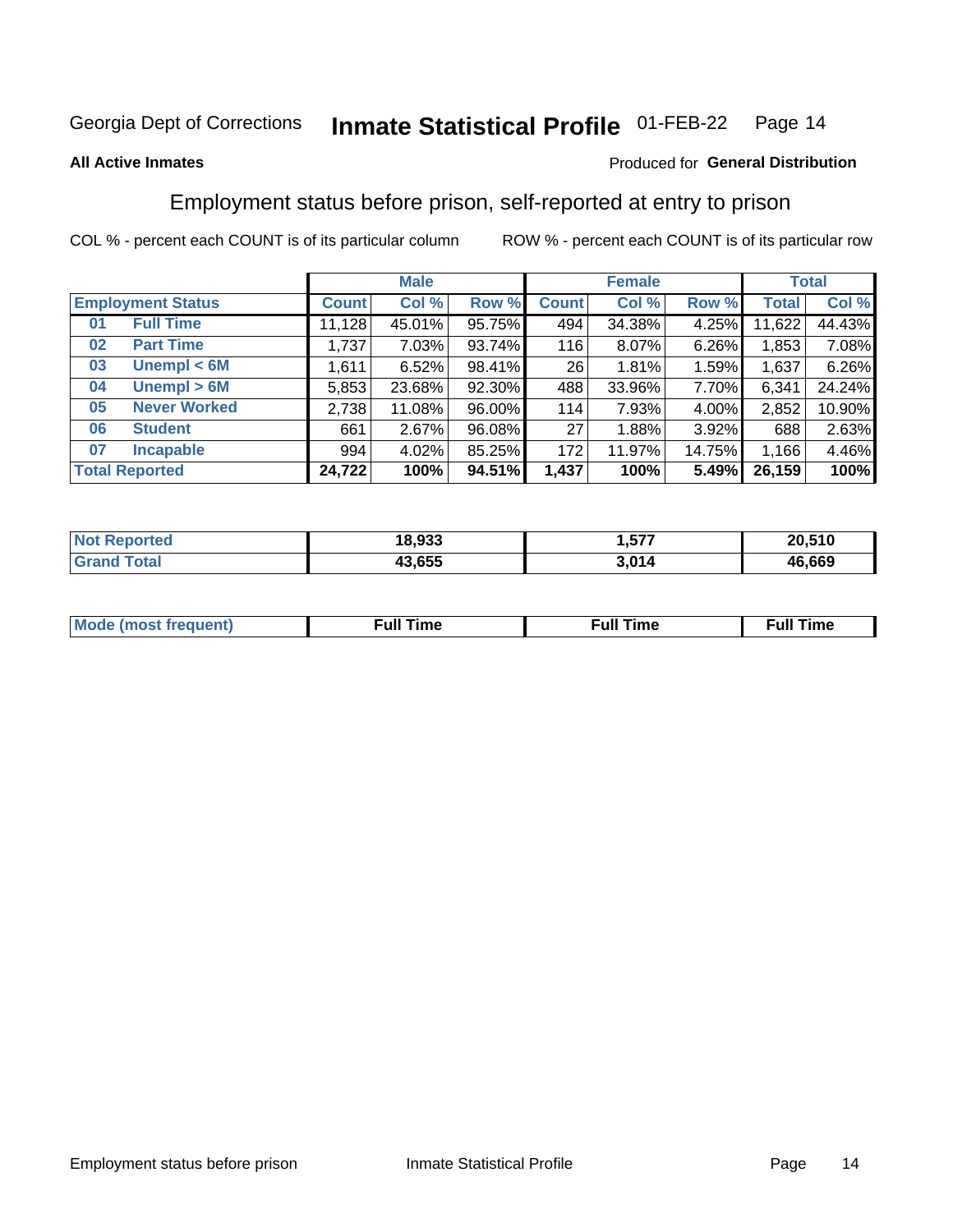#### **All Active Inmates**

Produced for General Distribution

### Age at admission

COL % - percent each COUNT is of its particular column

|                         |              | <b>Male</b> |         |                | <b>Female</b> |       |              | <b>Total</b> |
|-------------------------|--------------|-------------|---------|----------------|---------------|-------|--------------|--------------|
| <b>Age At Admission</b> | <b>Count</b> | Col %       | Row %   | <b>Count</b>   | Col %         | Row % | <b>Total</b> | Col %        |
| 13                      | 1            | 0.01%       | 100.00% |                |               |       | 1            | 0.01%        |
| $\overline{14}$         | 5            | 0.01%       | 100.00% |                |               |       | 5            | 0.01%        |
| 15                      | 28           | 0.06%       | 100.00% |                |               |       | 28           | 0.06%        |
| 16                      | 105          | 0.24%       | 98.13%  | $\overline{2}$ | 0.07%         | 1.87% | 107          | 0.23%        |
| $\overline{17}$         | 498          | 1.14%       | 95.40%  | 24             | 0.80%         | 4.60% | 522          | 1.12%        |
| 18                      | 1,067        | 2.44%       | 97.18%  | 31             | 1.03%         | 2.82% | 1,098        | 2.35%        |
| 19                      | 1,511        | 3.46%       | 96.80%  | 50             | 1.66%         | 3.20% | 1,561        | 3.34%        |
| 20                      | 1,675        | 3.84%       | 95.88%  | 72             | 2.39%         | 4.12% | 1,747        | 3.74%        |
| $\overline{21}$         | 1,750        | 4.01%       | 95.79%  | 77             | 2.55%         | 4.21% | 1,827        | 3.91%        |
| $\overline{22}$         | 1,747        | 4.00%       | 95.41%  | 84             | 2.79%         | 4.59% | 1,831        | 3.92%        |
| 23                      | 1,700        | 3.89%       | 94.81%  | 93             | 3.09%         | 5.19% | 1,793        | 3.84%        |
| 24                      | 1,577        | 3.61%       | 92.98%  | 119            | 3.95%         | 7.02% | 1,696        | 3.63%        |
| $\overline{25}$         | 1,568        | 3.59%       | 93.78%  | 104            | 3.45%         | 6.22% | 1,672        | 3.58%        |
| 26                      | 1,594        | 3.65%       | 94.04%  | 101            | 3.35%         | 5.96% | 1,695        | 3.63%        |
| 27                      | 1,601        | 3.67%       | 93.90%  | 104            | 3.45%         | 6.10% | 1,705        | 3.65%        |
| 28                      | 1,526        | 3.50%       | 94.20%  | 94             | 3.12%         | 5.80% | 1,620        | 3.47%        |
| 29                      | 1,537        | 3.52%       | 94.35%  | 92             | 3.05%         | 5.65% | 1,629        | 3.49%        |
| 30                      | 1,497        | 3.43%       | 92.58%  | 120            | 3.98%         | 7.42% | 1,617        | 3.46%        |
| 31                      | 1,383        | 3.17%       | 91.89%  | 122            | 4.05%         | 8.11% | 1,505        | 3.22%        |
| 32                      | 1,320        | 3.02%       | 91.86%  | 117            | 3.88%         | 8.14% | 1,437        | 3.08%        |
| 33                      | 1,321        | 3.03%       | 91.23%  | 127            | 4.21%         | 8.77% | 1,448        | 3.10%        |
| 34                      | 1,287        | 2.95%       | 91.80%  | 115            | 3.82%         | 8.20% | 1,402        | 3.00%        |
| 35                      | 1,238        | 2.84%       | 93.22%  | 90             | 2.99%         | 6.78% | 1,328        | 2.85%        |
| 36                      | 1,181        | 2.71%       | 92.70%  | 93             | 3.09%         | 7.30% | 1,274        | 2.73%        |
| $\overline{37}$         | 1,125        | 2.58%       | 93.21%  | 82             | 2.72%         | 6.79% | 1,207        | 2.59%        |
| 38                      | 1,045        | 2.39%       | 91.67%  | 95             | 3.15%         | 8.33% | 1,140        | 2.44%        |
| 39                      | 1,024        | 2.35%       | 92.42%  | 84             | 2.79%         | 7.58% | 1,108        | 2.37%        |
| 40                      | 996          | 2.28%       | 91.29%  | 95             | 3.15%         | 8.71% | 1,091        | 2.34%        |
| 41                      | 980          | 2.24%       | 92.11%  | 84             | 2.79%         | 7.89% | 1,064        | 2.28%        |
| 42                      | 815          | 1.87%       | 93.04%  | 61             | 2.02%         | 6.96% | 876          | 1.88%        |
| 43                      | 786          | 1.80%       | 93.35%  | 56             | 1.86%         | 6.65% | 842          | 1.80%        |
| 44                      | 683          | 1.56%       | 90.95%  | 68             | 2.26%         | 9.05% | 751          | 1.61%        |
| 45                      | 672          | 1.54%       | 92.82%  | 52             | 1.73%         | 7.18% | 724          | 1.55%        |
| 46                      | 613          | 1.40%       | 92.32%  | 51             | 1.69%         | 7.68% | 664          | 1.42%        |
| 47                      | 567          | 1.30%       | 90.87%  | 57             | 1.89%         | 9.13% | 624          | 1.34%        |
| 48                      | 600          | 1.37%       | 92.88%  | 46             | 1.53%         | 7.12% | 646          | 1.38%        |
| 49                      | 507          | 1.16%       | 91.85%  | 45             | 1.49%         | 8.15% | 552          | 1.18%        |
| 50                      | 475          | 1.09%       | 91.88%  | 42             | 1.39%         | 8.12% | 517          | 1.11%        |
| 51                      | 437          | 1.00%       | 92.58%  | 35             | 1.16%         | 7.42% | 472          | 1.01%        |
| 52                      | 415          | 0.95%       | 92.02%  | 36             | 1.19%         | 7.98% | 451          | 0.97%        |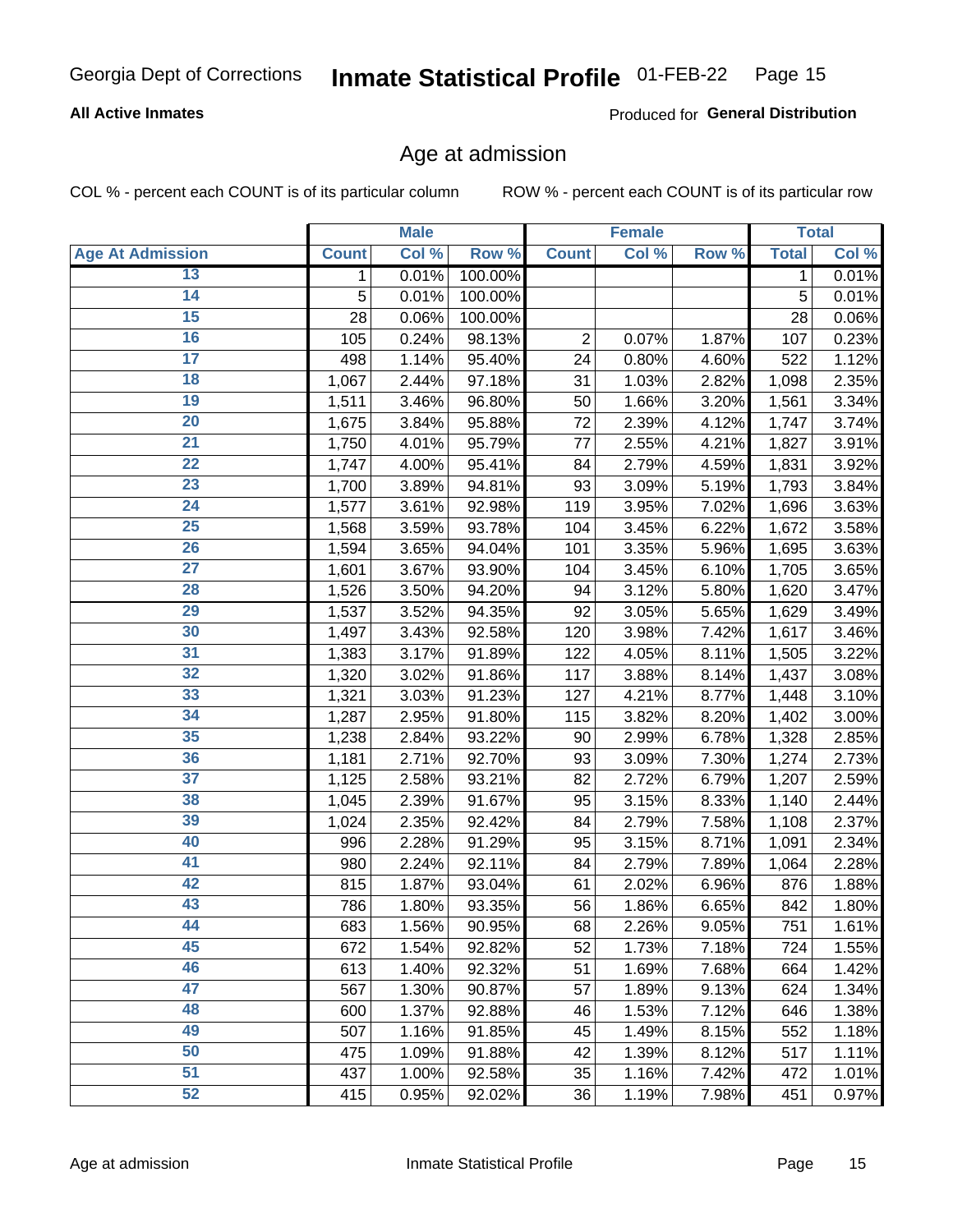#### **All Active Inmates**

Produced for General Distribution

### Age at admission

COL % - percent each COUNT is of its particular column

|                         |                | <b>Male</b> |         |                 | <b>Female</b> |       |                | <b>Total</b> |
|-------------------------|----------------|-------------|---------|-----------------|---------------|-------|----------------|--------------|
| <b>Age At Admission</b> | <b>Count</b>   | Col %       | Row %   | <b>Count</b>    | Col %         | Row % | <b>Total</b>   | Col %        |
| 53                      | 402            | 0.92%       | 92.63%  | $\overline{32}$ | 1.06%         | 7.37% | 434            | 0.93%        |
| 54                      | 334            | 0.77%       | 94.35%  | 20              | 0.66%         | 5.65% | 354            | 0.76%        |
| 55                      | 323            | 0.74%       | 94.44%  | 19              | 0.63%         | 5.56% | 342            | 0.73%        |
| 56                      | 275            | 0.63%       | 92.91%  | 21              | 0.70%         | 7.09% | 296            | 0.63%        |
| $\overline{57}$         | 278            | 0.64%       | 94.24%  | 17              | 0.56%         | 5.76% | 295            | 0.63%        |
| 58                      | 260            | 0.60%       | 94.20%  | 16              | 0.53%         | 5.80% | 276            | 0.59%        |
| 59                      | 222            | 0.51%       | 92.12%  | 19              | 0.63%         | 7.88% | 241            | 0.52%        |
| 60                      | 190            | 0.44%       | 94.53%  | 11              | 0.36%         | 5.47% | 201            | 0.43%        |
| 61                      | 158            | 0.36%       | 92.94%  | 12              | 0.40%         | 7.06% | 170            | 0.36%        |
| 62                      | 153            | 0.35%       | 95.03%  | 8               | 0.27%         | 4.97% | 161            | 0.34%        |
| 63                      | 101            | 0.23%       | 95.28%  | 5               | 0.17%         | 4.72% | 106            | 0.23%        |
| 64                      | 98             | 0.22%       | 98.00%  | $\overline{2}$  | 0.07%         | 2.00% | 100            | 0.21%        |
| 65                      | 83             | 0.19%       | 100.00% |                 |               |       | 83             | 0.18%        |
| 66                      | 52             | 0.12%       | 94.55%  | $\mathbf{3}$    | 0.10%         | 5.45% | 55             | 0.12%        |
| 67                      | 39             | 0.09%       | 92.86%  | 3               | 0.10%         | 7.14% | 42             | 0.09%        |
| 68                      | 45             | 0.10%       | 95.74%  | $\overline{2}$  | 0.07%         | 4.26% | 47             | 0.10%        |
| 69                      | 43             | 0.10%       | 100.00% |                 |               |       | 43             | 0.09%        |
| 70                      | 27             | 0.06%       | 100.00% |                 |               |       | 27             | 0.06%        |
| $\overline{71}$         | 19             | 0.04%       | 90.48%  | $\overline{2}$  | 0.07%         | 9.52% | 21             | 0.04%        |
| $\overline{72}$         | 17             | 0.04%       | 94.44%  | $\mathbf 1$     | 0.03%         | 5.56% | 18             | 0.04%        |
| $\overline{73}$         | 15             | 0.03%       | 100.00% |                 |               |       | 15             | 0.03%        |
| $\overline{74}$         | 12             | 0.03%       | 92.31%  | $\mathbf{1}$    | 0.03%         | 7.69% | 13             | 0.03%        |
| 75                      | 13             | 0.03%       | 100.00% |                 |               |       | 13             | 0.03%        |
| 76                      | $\overline{7}$ | 0.02%       | 100.00% |                 |               |       | $\overline{7}$ | 0.01%        |
| $\overline{77}$         | $\overline{3}$ | 0.01%       | 100.00% |                 |               |       | $\overline{3}$ | 0.01%        |
| 78                      | $\overline{6}$ | 0.01%       | 100.00% |                 |               |       | $\,6$          | 0.01%        |
| 79                      | $\overline{2}$ | 0.01%       | 100.00% |                 |               |       | $\overline{2}$ | 0.01%        |
| 80                      | $\overline{5}$ | 0.01%       | 100.00% |                 |               |       | $\overline{5}$ | 0.01%        |
| 81                      | 6              | 0.01%       | 100.00% |                 |               |       | 6              | 0.01%        |
| $\overline{82}$         | 4              | 0.01%       | 100.00% |                 |               |       | 4              | 0.01%        |
| 83                      | 3              | 0.01%       | 100.00% |                 |               |       | 3              | 0.01%        |
| 86                      | 1              | 0.01%       | 100.00% |                 |               |       | 1              | 0.01%        |
| 87                      | $\mathbf{1}$   | 0.01%       | 100.00% |                 |               |       | $\mathbf{1}$   | 0.01%        |
| <b>Total Reported</b>   | 43,654         | 100%        | 93.54%  | 3,014           | 100%          | 6.46% | 46,668         | 100%         |

| orteal<br>$\sim$ |        |       |        |
|------------------|--------|-------|--------|
| Total            | 43,655 | 3.014 | 46,669 |

| Mear<br>33.26<br>34<br>33.30<br>чин.<br>י יד<br>$\cdots$ |
|----------------------------------------------------------|
|----------------------------------------------------------|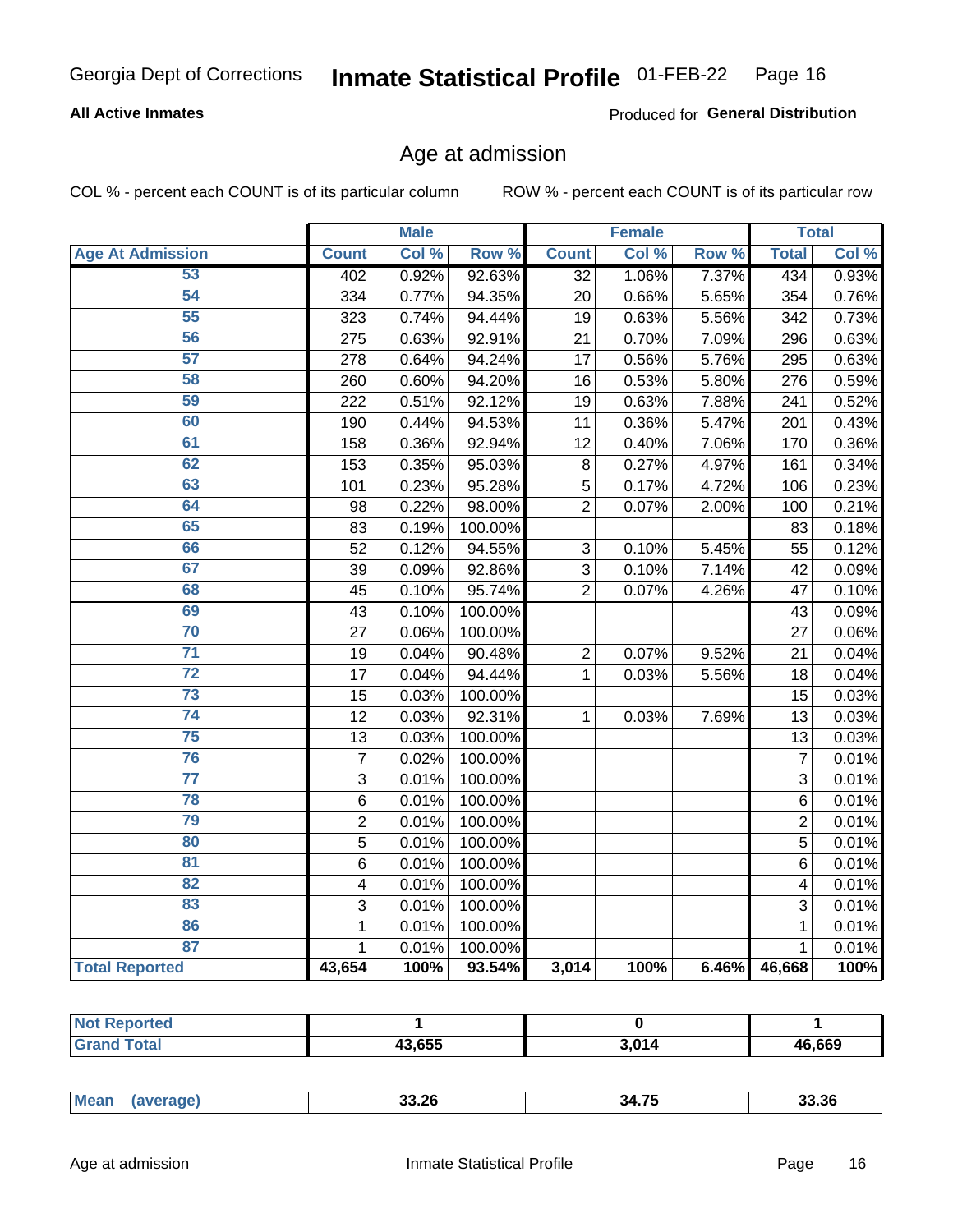#### **All Active Inmates**

Produced for General Distribution

### Age at admission

COL % - percent each COUNT is of its particular column

|                                  | <b>Male</b> | <b>Female</b> | <b>Total</b> |
|----------------------------------|-------------|---------------|--------------|
| MetiRep(aniektig)                |             | 33            | 21           |
| <b>Gloaded Tomadst frequent)</b> |             | 33            | າາ<br>LL     |
|                                  |             |               |              |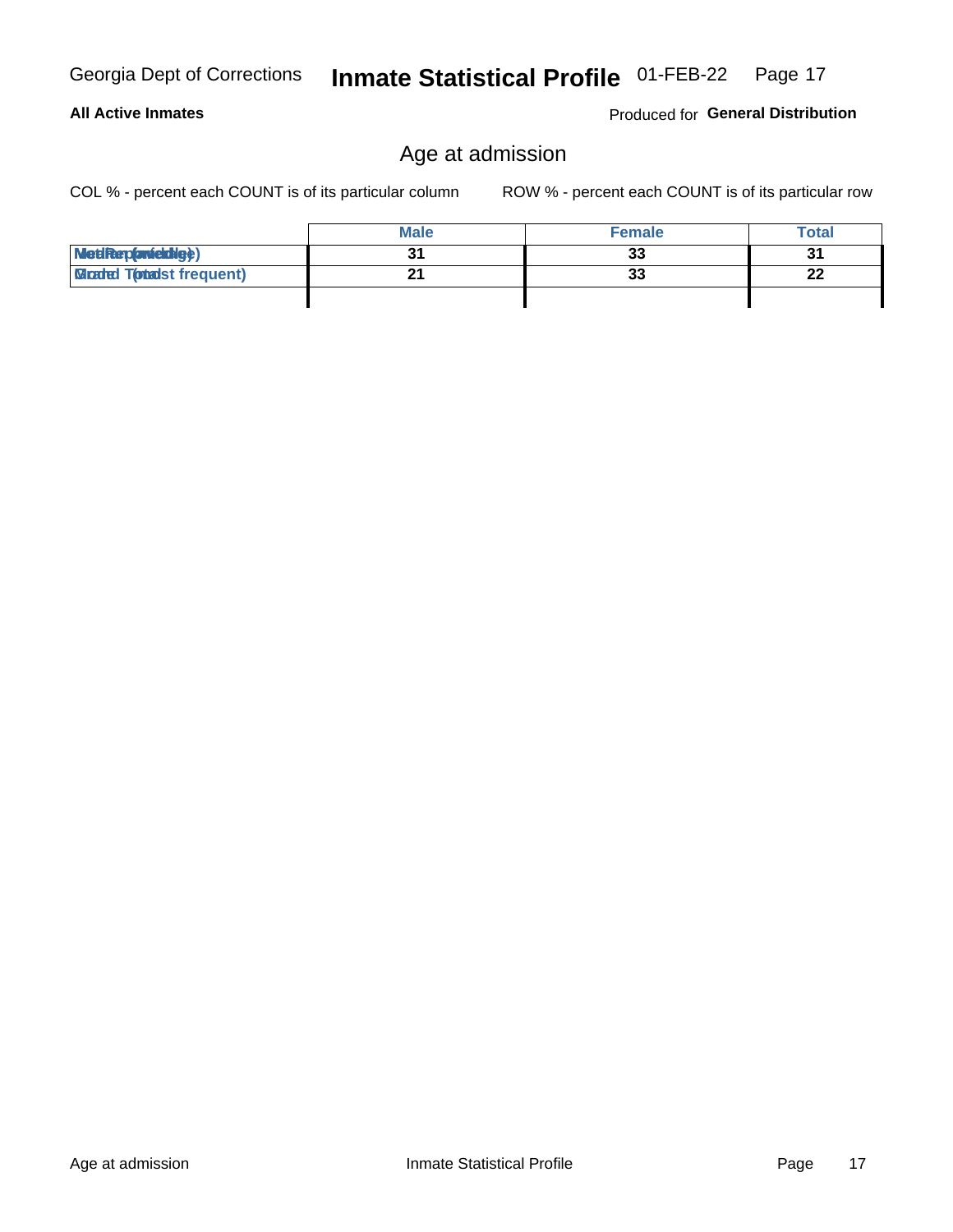#### **All Active Inmates**

#### Produced for General Distribution

### Height, measured at entry to prison

COL % - percent each COUNT is of its particular column

|                       |                | <b>Male</b> |         |                | <b>Female</b>             |         |                           | <b>Total</b> |
|-----------------------|----------------|-------------|---------|----------------|---------------------------|---------|---------------------------|--------------|
| <b>Height</b>         | <b>Count</b>   | Col %       | Row %   | <b>Count</b>   | $\overline{\text{Col 9}}$ | Row %   | <b>Total</b>              | Col %        |
| $\bf{0}$              | 536            | 1.23%       | 97.10%  | 16             | 0.53%                     | 2.90%   | 552                       | 1.18%        |
| 4'02"                 | $\overline{2}$ | 0.01%       | 100.00% |                |                           |         | 2                         | 0.01%        |
| 4'03''                | 4              | 0.01%       | 100.00% |                |                           |         | 4                         | 0.01%        |
| 4'04"                 | 1              | 0.01%       | 100.00% |                |                           |         | 1                         | 0.01%        |
| 4'05"                 | $\overline{2}$ | 0.01%       | 100.00% |                |                           |         | $\overline{2}$            | 0.01%        |
| 4'06"                 | 5              | 0.01%       | 100.00% |                |                           |         | 5                         | 0.01%        |
| 4'07"                 |                |             |         | 1              | 0.03%                     | 100.00% | 1                         | 0.01%        |
| 4'08"                 | 6              | 0.01%       | 66.67%  | 3              | 0.10%                     | 33.33%  | $\boldsymbol{9}$          | 0.02%        |
| 4'09"                 | 5              | 0.01%       | 31.25%  | 11             | 0.36%                     | 68.75%  | 16                        | 0.03%        |
| 4'10"                 | 10             | 0.02%       | 45.45%  | 12             | 0.40%                     | 54.55%  | 22                        | 0.05%        |
| 4'11''                | 23             | 0.05%       | 26.74%  | 63             | 2.09%                     | 73.26%  | 86                        | 0.18%        |
| 5'00''                | 112            | 0.26%       | 51.14%  | 107            | 3.55%                     | 48.86%  | 219                       | 0.47%        |
| 5'01"                 | 107            | 0.25%       | 39.63%  | 163            | 5.41%                     | 60.37%  | 270                       | 0.58%        |
| 5'02"                 | 240            | 0.55%       | 43.80%  | 308            | 10.22%                    | 56.20%  | 548                       | 1.17%        |
| 5'03''                | 424            | 0.97%       | 52.15%  | 389            | 12.91%                    | 47.85%  | 813                       | 1.74%        |
| 5'04"                 | 840            | 1.92%       | 65.57%  | 441            | 14.63%                    | 34.43%  | 1,281                     | 2.74%        |
| 5'05"                 | 1,546          | 3.54%       | 80.56%  | 373            | 12.38%                    | 19.44%  | 1,919                     | 4.11%        |
| 5'06''                | 3,081          | 7.06%       | 88.92%  | 384            | 12.74%                    | 11.08%  | 3,465                     | 7.42%        |
| 5'07"                 | 3,469          | 7.95%       | 92.21%  | 293            | 9.72%                     | 7.79%   | 3,762                     | 8.06%        |
| 5'08''                | 4,173          | 9.56%       | 95.73%  | 186            | 6.17%                     | 4.27%   | 4,359                     | 9.34%        |
| 5'09''                | 5,605          | 12.84%      | 97.46%  | 146            | 4.84%                     | 2.54%   | 5,751                     | 12.32%       |
| 5'10''                | 4,658          | 10.67%      | 98.71%  | 61             | 2.02%                     | 1.29%   | 4,719                     | 10.11%       |
| 5'11''                | 4,935          | 11.30%      | 99.52%  | 24             | 0.80%                     | 0.48%   | 4,959                     | 10.63%       |
| 6'00''                | 4,847          | 11.10%      | 99.61%  | 19             | 0.63%                     | 0.39%   | 4,866                     | 10.43%       |
| 6'01''                | 3,503          | 8.02%       | 99.72%  | 10             | 0.33%                     | 0.28%   | 3,513                     | 7.53%        |
| 6'02"                 | 2,598          | 5.95%       | 99.92%  | 2              | 0.07%                     | 0.08%   | 2,600                     | 5.57%        |
| 6'03''                | 1,482          | 3.39%       | 99.87%  | $\overline{2}$ | 0.07%                     | 0.13%   | 1,484                     | 3.18%        |
| 6'04"                 | 796            | 1.82%       | 100.00% |                |                           |         | 796                       | 1.71%        |
| 6'05"                 | 343            | 0.79%       | 100.00% |                |                           |         | 343                       | 0.73%        |
| 6'06''                | 170            | 0.39%       | 100.00% |                |                           |         | 170                       | 0.36%        |
| 6'07''                | 50             | 0.11%       | 100.00% |                |                           |         | 50                        | 0.11%        |
| 6'08"                 | 34             | 0.08%       | 100.00% |                |                           |         | 34                        | 0.07%        |
| 6'09''                | 29             | 0.07%       | 100.00% |                |                           |         | 29                        | 0.06%        |
| 6'10''                | 8              | 0.02%       | 100.00% |                |                           |         | $\bf 8$                   | 0.02%        |
| 6'11''                | 7              | 0.02%       | 100.00% |                |                           |         | $\overline{7}$            | 0.01%        |
| 7'00"                 | 3              | 0.01%       | 100.00% |                |                           |         | $\ensuremath{\mathsf{3}}$ | 0.01%        |
| 7'01''                | 1              | 0.01%       | 100.00% |                |                           |         | 1                         | 0.01%        |
| <b>Total Reported</b> | 43,655         | 100%        | 93.54%  | 3,014          | 100%                      | 6.46%   | 46,669                    | 100%         |

| mer<br>$- - -$ |  |  |
|----------------|--|--|
|                |  |  |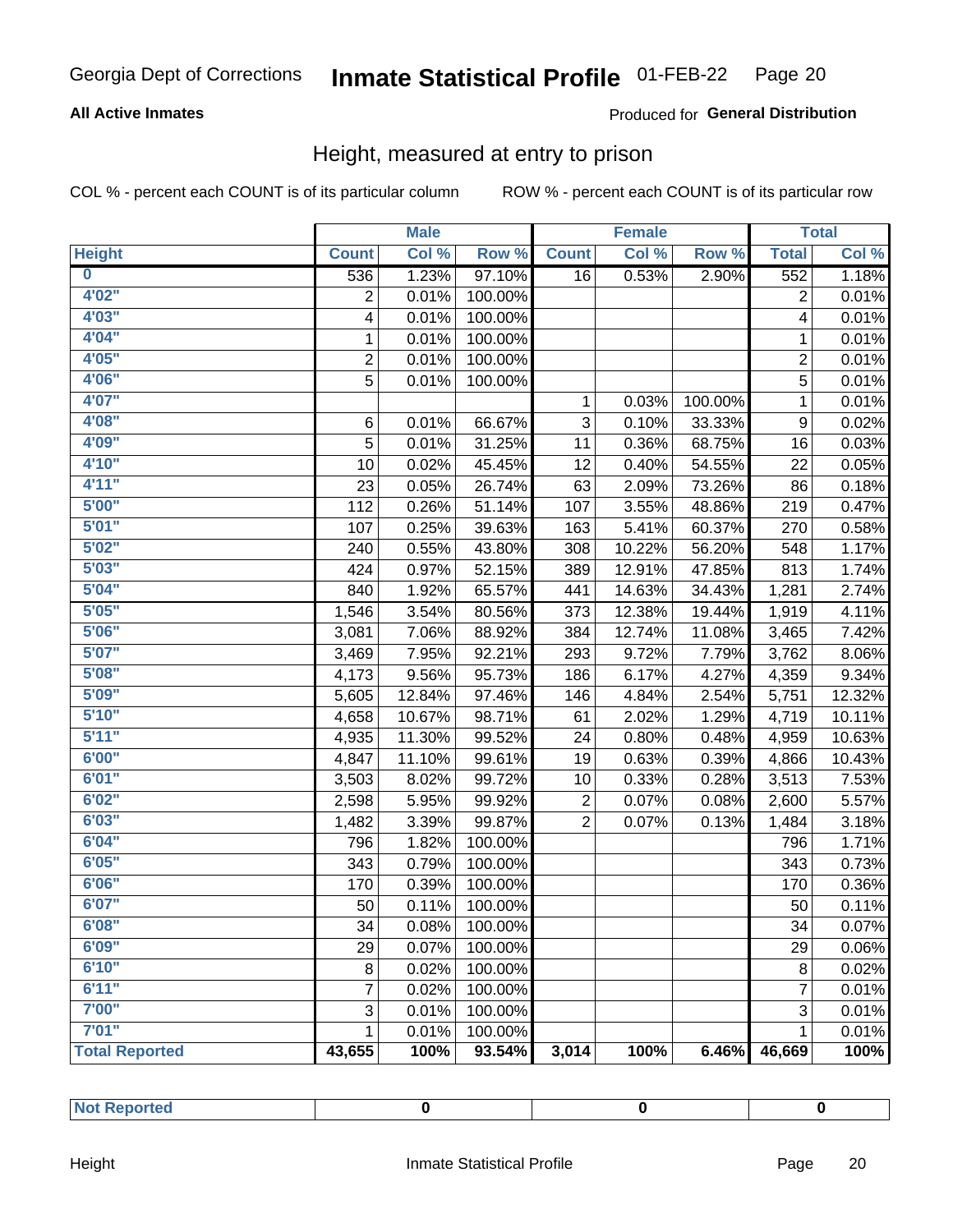#### **All Active Inmates**

Produced for General Distribution

### Height, measured at entry to prison

COL % - percent each COUNT is of its particular column

| <b>Total</b> |
|--------------|
| 46,669       |
|              |
|              |

| <b>Mean</b> | average)           | <b>EIA AIL</b><br>טוי | 5'05" | 5'10" |
|-------------|--------------------|-----------------------|-------|-------|
|             |                    |                       |       |       |
| <b>Mo</b>   | freauent)<br>.net. | 5'09"                 | 5'04" | 5'09" |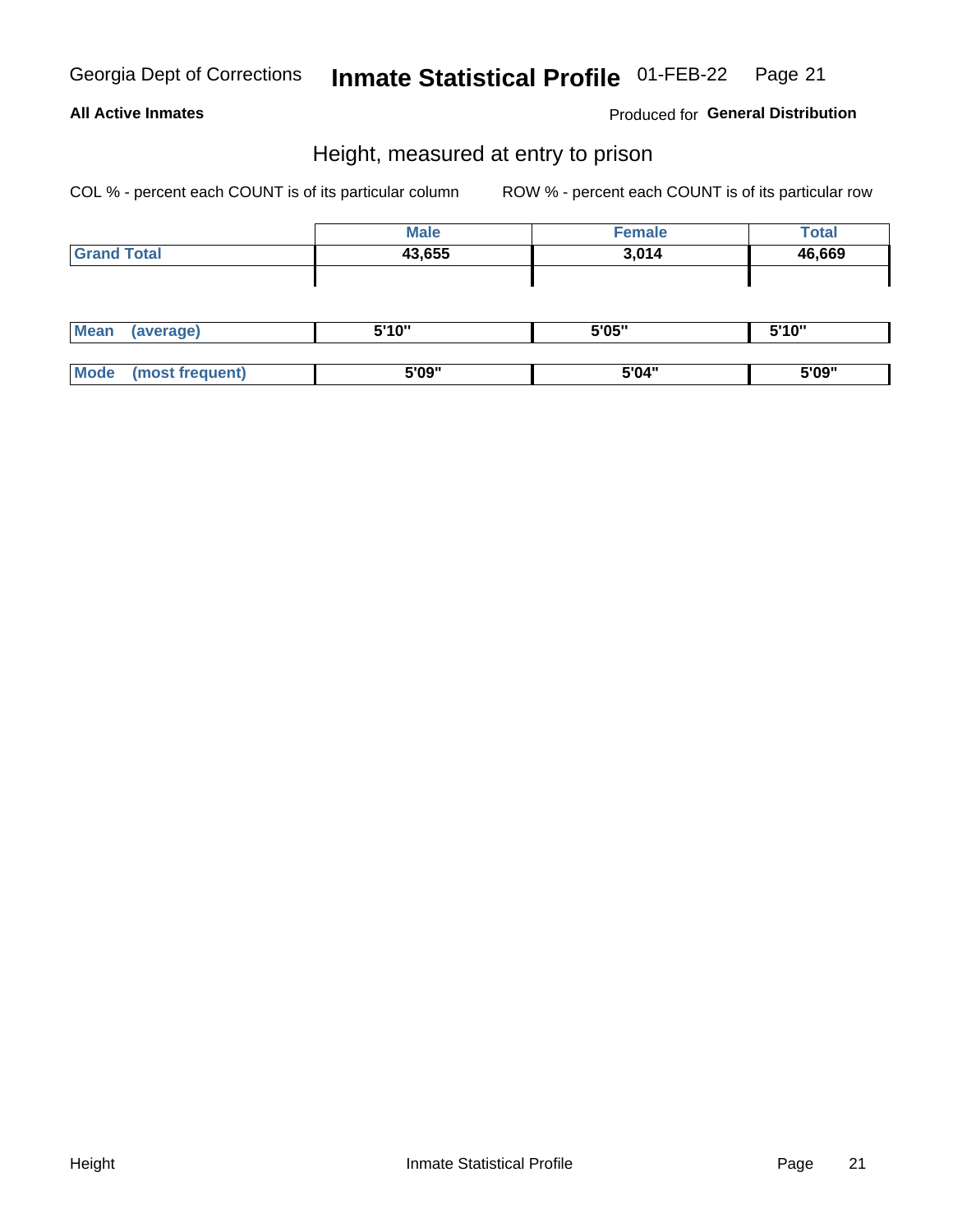**All Active Inmates** 

Produced for General Distribution

### Weight, measured at entry to prison

COL % - percent each COUNT is of its particular column

|                          |                | <b>Male</b> |         |                  | <b>Female</b>   |        |                 | <b>Total</b> |  |
|--------------------------|----------------|-------------|---------|------------------|-----------------|--------|-----------------|--------------|--|
| <b>Weight</b>            | <b>Count</b>   | Col %       | Row %   | <b>Count</b>     | Col %           | Row %  | <b>Total</b>    | Col %        |  |
| <b>Under 80 pounds</b>   | 11             | 0.03%       | 100.00% |                  |                 |        | $\overline{11}$ | 0.02%        |  |
| 80 - 89 pounds           | 1              | 0.01%       | 100.00% |                  |                 |        | 1               | 0.01%        |  |
| 90 - 99 pounds           | 3              | 0.01%       | 42.86%  | 4                | 0.13%           | 57.14% | $\overline{7}$  | 0.02%        |  |
| 100 - 109 pounds         | 31             | 0.07%       | 52.54%  | 28               | 0.93%           | 47.46% | 59              | 0.13%        |  |
| 110 - 119 pounds         | 117            | 0.27%       | 64.64%  | 64               | 2.14%           | 35.36% | 181             | 0.39%        |  |
| 120 - 129 pounds         | 471            | 1.09%       | 78.76%  | 127              | 4.24%           | 21.24% | 598             | 1.30%        |  |
| 130 - 139 pounds         | 1,381          | 3.20%       | 86.64%  | 213              | 7.11%           | 13.36% | 1,594           | 3.46%        |  |
| 140 - 149 pounds         | 2,668          | 6.19%       | 91.28%  | 255              | 8.51%           | 8.72%  | 2,923           | 6.34%        |  |
| 150 - 159 pounds         | 4,176          | 9.68%       | 92.49%  | 339              | 11.31%          | 7.51%  | 4,515           | 9.79%        |  |
| 160 - 169 pounds         | 5,440          | 12.61%      | 94.18%  | 336              | 11.21%          | 5.82%  | 5,776           | 12.52%       |  |
| 170 - 179 pounds         | 5,236          | 12.14%      | 94.62%  | 298              | 9.94%           | 5.38%  | 5,534           | 12.00%       |  |
| 180 - 189 pounds         | 5,568          | 12.91%      | 95.23%  | 279              | 9.31%           | 4.77%  | 5,847           | 12.68%       |  |
| 190 - 199 pounds         | 3,724          | 8.63%       | 94.78%  | 205              | 6.84%           | 5.22%  | 3,929           | 8.52%        |  |
| 200 - 209 pounds         | 3,596          | 8.34%       | 94.43%  | 212              | 7.07%           | 5.57%  | 3,808           | 8.26%        |  |
| 210 - 219 pounds         | 2,624          | 6.08%       | 95.77%  | 116              | 3.87%           | 4.23%  | 2,740           | 5.94%        |  |
| 220 - 229 pounds         | 2,306          | 5.35%       | 94.90%  | 124              | 4.14%           | 5.10%  | 2,430           | 5.27%        |  |
| 230 - 239 pounds         | 1,543          | 3.58%       | 93.91%  | 100              | 3.34%           | 6.09%  | 1,643           | 3.56%        |  |
| 240 - 249 pounds         | 1,209          | 2.80%       | 95.12%  | 62               | 2.07%           | 4.88%  | 1,271           | 2.76%        |  |
| 250 - 259 pounds         | 951            | 2.20%       | 92.51%  | 77               | 2.57%           | 7.49%  | 1,028           | 2.23%        |  |
| 260 - 269 pounds         | 599            | 1.39%       | 92.15%  | 51               | 1.70%           | 7.85%  | 650             | 1.41%        |  |
| 270 - 279 pounds         | 403            | 0.93%       | 93.94%  | 26               | 0.87%           | 6.06%  | 429             | 0.93%        |  |
| 280 - 289 pounds         | 336            | 0.78%       | 94.92%  | 18               | 0.60%           | 5.08%  | 354             | 0.77%        |  |
| 290 - 299 pounds         | 173            | 0.40%       | 95.05%  | $\boldsymbol{9}$ | 0.30%           | 4.95%  | 182             | 0.39%        |  |
| 300 - 309 pounds         | 191            | 0.44%       | 88.43%  | 25               | 0.83%           | 11.57% | 216             | 0.47%        |  |
| 310 - 319 pounds         | 72             | 0.17%       | 90.00%  | 8                | 0.27%           | 10.00% | 80              | 0.17%        |  |
| 320 - 329 pounds         | 89             | 0.21%       | 90.82%  | $\boldsymbol{9}$ | 0.30%           | 9.18%  | 98              | 0.21%        |  |
| 330 - 339 pounds         | 43             | 0.10%       | 95.56%  | $\overline{c}$   | 0.07%           | 4.44%  | 45              | 0.10%        |  |
| 340 - 349 pounds         | 43             | 0.10%       | 100.00% |                  |                 |        | 43              | 0.09%        |  |
| 350 - 359 pounds         | 48             | 0.11%       | 90.57%  | 5                | 0.17%           | 9.43%  | 53              | 0.11%        |  |
| 360 - 369 pounds         | 18             | 0.04%       | 100.00% |                  |                 |        | 18              | 0.04%        |  |
| 370 - 379 pounds         | 13             | 0.03%       | 86.67%  | $\overline{2}$   | 0.07%           | 13.33% | 15              | 0.03%        |  |
| 380 - 389 pounds         | 13             | 0.03%       | 86.67%  | $\overline{2}$   | 0.07%           | 13.33% | 15              | 0.03%        |  |
| 390 - 399 pounds         | $\overline{7}$ | 0.02%       | 87.50%  | 1                | 0.03%           | 12.50% | 8               | 0.02%        |  |
| 400 pounds and over      | 28             | $0.06\%$    | 100.00% |                  |                 |        | 28              | 0.06%        |  |
| <b>Total Reported</b>    | 43,132         | 100%        | 93.50%  | 2,997            | 100%            | 6.50%  | 46,129          | 100.0%       |  |
|                          |                |             |         |                  |                 |        |                 |              |  |
| <b>Not Reported</b>      |                | 523         |         |                  | $\overline{17}$ |        |                 | 540          |  |
| <b>Grand Total</b>       |                | 43,655      |         | 3,014            |                 |        |                 | 46,669       |  |
| <b>Mean</b><br>(average) |                | 188         |         |                  | 179             |        |                 | 187          |  |
| <b>Median (middle)</b>   |                | 180         |         |                  | $\frac{1}{171}$ |        |                 | 180          |  |
| Mode (most frequent)     |                | 180         |         | 150              |                 |        | 180             |              |  |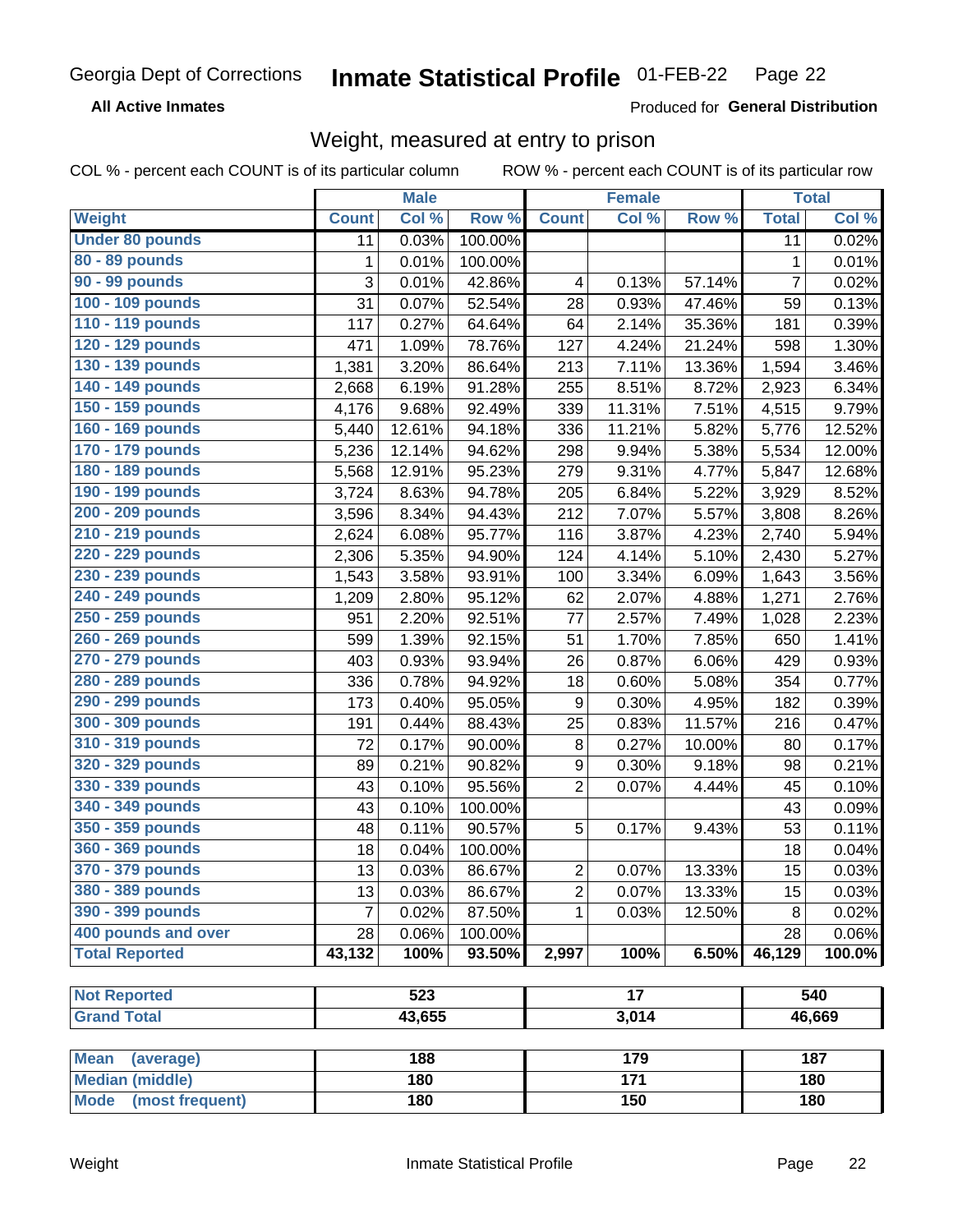#### Inmate Statistical Profile 01-FEB-22 Page 23

**All Active Inmates** 

#### Produced for General Distribution

### Veterans validated by Veteran's Administration

COL % - percent each COUNT is of its particular column

|                             |                 | <b>Male</b> |             |    | <b>Female</b> |       |              | <b>Total</b> |
|-----------------------------|-----------------|-------------|-------------|----|---------------|-------|--------------|--------------|
| <b>Military service</b>     | <b>Count</b>    | Col %       | Row % Count |    | Col %         | Row % | <b>Total</b> | Col %        |
| <b>Others</b><br>0          | 696             | 33.14%      | 97.21%      | 20 | 47.62%        | 2.79% | 716          | 33.43%       |
| <b>Air Force</b>            | 795             | 37.86%      | 98.03%      | 16 | 38.10%        | 1.97% | 811          | 37.86%       |
| <b>Army</b><br>$\mathbf{2}$ | 118             | 5.62%       | 100.00%     |    |               |       | 118          | 5.51%        |
| <b>Navy</b><br>3            | 281             | 13.38%      | 99.29%      | 2  | 4.76%         | .71%  | 283          | 13.21%       |
| <b>Marines</b><br>4         | 10 <sup>1</sup> | .48%        | $90.91\%$   |    | 2.38%         | 9.09% | 11           | .51%         |
| <b>Coast Guard</b><br>5     | 200             | 9.52%       | 98.52%      | 3  | 7.14%         | 1.48% | 203          | 9.48%        |
| <b>Total Reported</b>       | 2,100           | 100%        | 98.04%      | 42 | 100%          | 1.96% | 2,142        | 100%         |

| orted<br>N | 1,555<br>44 | 2 Q72<br>.<br>__ | A E27<br>л л<br>14.JZ<br>--- |
|------------|-------------|------------------|------------------------------|
|            | 43,655      | $\sim$ 011       | 46,669                       |

| <b>Mode (most frequent)</b> | Force | )thers | orce |
|-----------------------------|-------|--------|------|
|                             |       |        |      |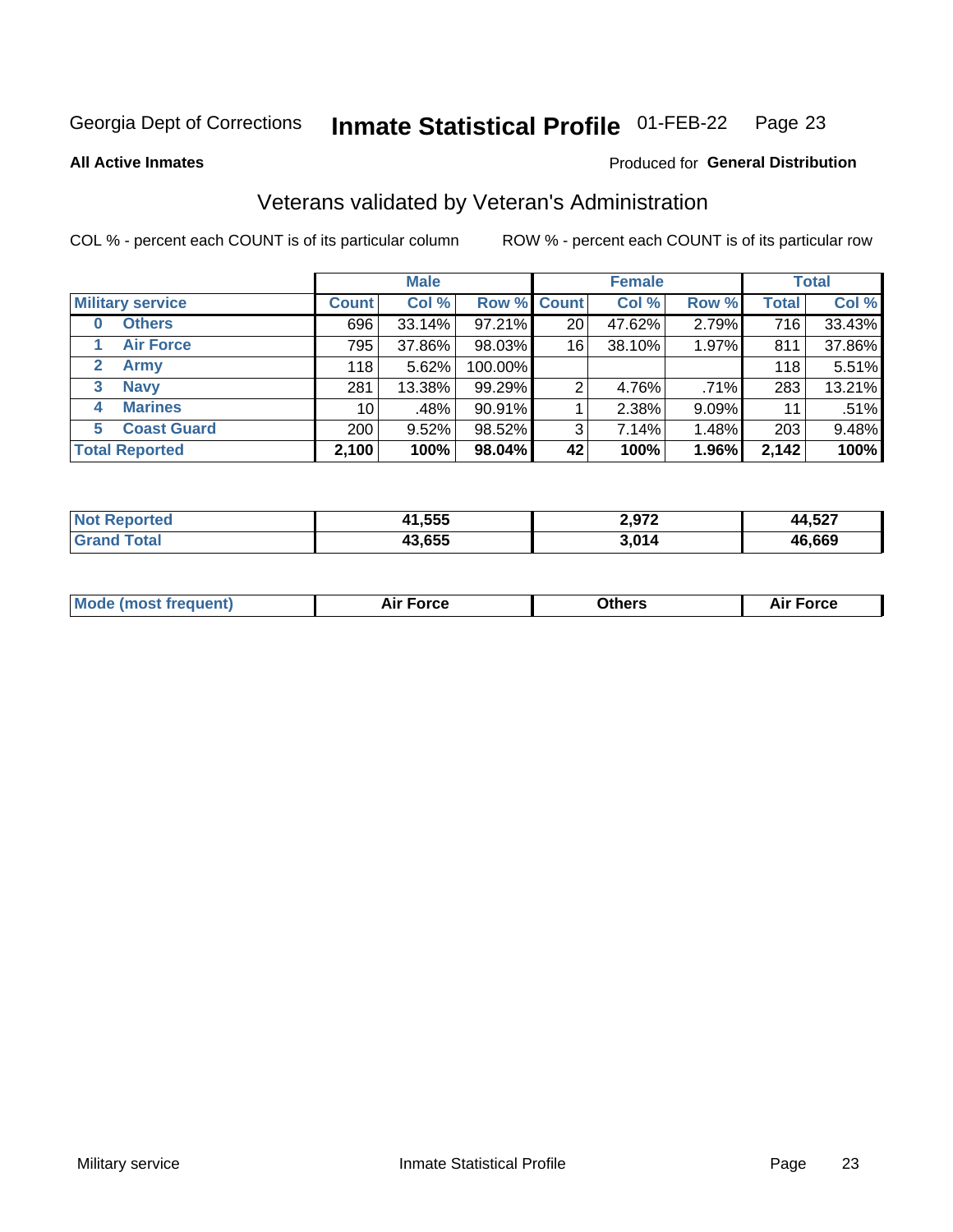#### Inmate Statistical Profile 01-FEB-22 Page 24

**All Active Inmates** 

#### Produced for General Distribution

### Type of admission to prison

COL % - percent each COUNT is of its particular column

|    |                                  |              | <b>Male</b> |                    |       | <b>Female</b> |       |              | <b>Total</b> |
|----|----------------------------------|--------------|-------------|--------------------|-------|---------------|-------|--------------|--------------|
|    | <b>Type of Admission</b>         | <b>Count</b> | Col %       | <b>Row % Count</b> |       | Col %         | Row % | <b>Total</b> | Col %        |
| 16 | <b>Population Redistribution</b> | 3            | .01%        | 100.00%            |       |               |       | 3            | .01%         |
| 27 | <b>Boot Camp Plus</b>            |              | .01%        | 100.00%            |       |               |       |              | .01%         |
| 28 | <b>Initial Assignment</b>        |              | .02%        | 100.00%            |       |               |       |              | .02%         |
| 52 | <b>New Sentence</b>              | 35,054       | 80.31%      | 93.64%             | 2,379 | 78.93%        | 6.36% | 37,433       | 80.22%       |
| 53 | <b>Probation Rev Partial</b>     | 1,855        | 4.25%       | 91.79%             | 166   | 5.51%         | 8.21% | 2,021        | 4.33%        |
| 54 | <b>Probation Rev Remainder</b>   | 2,897        | 6.64%       | 91.59%             | 266   | 8.83%         | 8.41% | 3,163        | 6.78%        |
| 55 | <b>Parole Rev New Sentence</b>   | 2,372        | 5.43%       | 94.43%             | 140   | 4.64%         | 5.57% | 2,512        | 5.38%        |
| 56 | <b>Parole Rev No New</b>         | 1,403        | 3.21%       | 95.70%             | 63    | 2.09%         | 4.30% | 1,466        | 3.14%        |
|    | <b>Sentence</b>                  |              |             |                    |       |               |       |              |              |
| 57 | <b>Released In Error</b>         | 9            | .02%        | 100.00%            |       |               |       | 9            | .02%         |
| 65 | <b>Return Appeal/Bond</b>        | 2            | .01%        | 100.00%            |       |               |       | 2            | .01%         |
| 67 | <b>Admit Fm Other Cust</b>       | 3            | .01%        | 100.00%            |       |               |       | 3            | .01%         |
| 69 | <b>New Sent/Par Rev Pnd</b>      | 1            | .01%        | 100.00%            |       |               |       |              | .01%         |
| 70 | <b>Life W/O Parole</b>           | 13           | .03%        | 100.00%            |       |               |       | 13           | .03%         |
| 72 | <b>Par Rev/Rsn Unknown</b>       | 23           | .05%        | 100.00%            |       |               |       | 23           | .05%         |
| 76 | <b>Par Rev/Revoc Center</b>      | 1            | .01%        | 100.00%            |       |               |       |              | .01%         |
| 82 | <b>Unknown</b>                   | 3            | .01%        | 100.00%            |       |               |       | 3            | .01%         |
|    | <b>Total Reported</b>            | 43,647       | 100%        | 93.54% 3,014       |       | 100%          | 6.46% | 46,661       | 100%         |

| <b>Reported</b><br>`N∩. |        |               |        |
|-------------------------|--------|---------------|--------|
| ™otar<br>Gr:            | 43.655 | $3,01^\prime$ | 46,669 |

| <b>Mode (most frequent)</b> | <b>New Sentence</b> | <b>New Sentence</b> | <b>New Sentence</b> |
|-----------------------------|---------------------|---------------------|---------------------|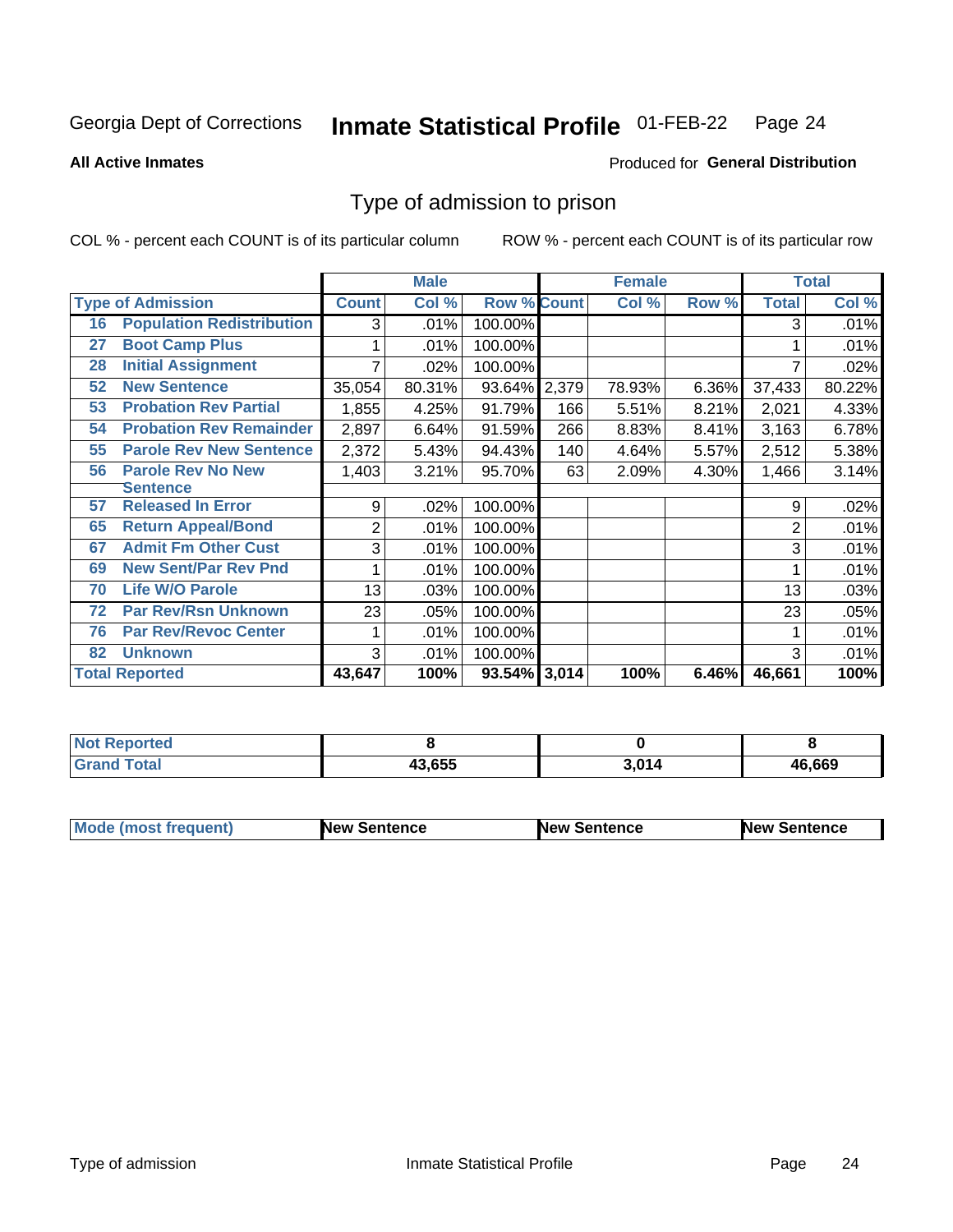#### Inmate Statistical Profile 01-FEB-22 Page 25

**All Active Inmates** 

#### Produced for General Distribution

### Current / last supervision level

COL % - percent each COUNT is of its particular column

|                        |              | <b>Male</b> |                    |       | <b>Female</b> |          |        | <b>Total</b> |
|------------------------|--------------|-------------|--------------------|-------|---------------|----------|--------|--------------|
| <b>Security Status</b> | <b>Count</b> | Col %       | <b>Row % Count</b> |       | Col %         | Row %    | Total  | Col %        |
| 3 Minimum              | 4.986        | $11.42\%$   | $81.21\%$          | 1,154 | 38.29%        | 18.79%   | 6.140  | 13.16%       |
| 4 Medium               | 28.514       | 65.33%      | 94.40%             | .692  | 56.14%        | $5.60\%$ | 30,206 | 64.74%       |
| 5 Close                | 10.143       | 23.24%      | 98.37%             | 168   | 5.57%         | $1.63\%$ | 10,311 | 22.10%       |
| <b>Total Reported</b>  | 43,643       | 100%        | 93.54%             | 3,014 | 100%          | $6.46\%$ | 46,657 | 100%         |

| <b>Still being diagnosed</b> |        |       |        |
|------------------------------|--------|-------|--------|
| <b>Not Reported</b>          |        |       |        |
| <b>Grand Total</b>           | 43,655 | 3.014 | 46,669 |

| M | M | . . |
|---|---|-----|
|   |   |     |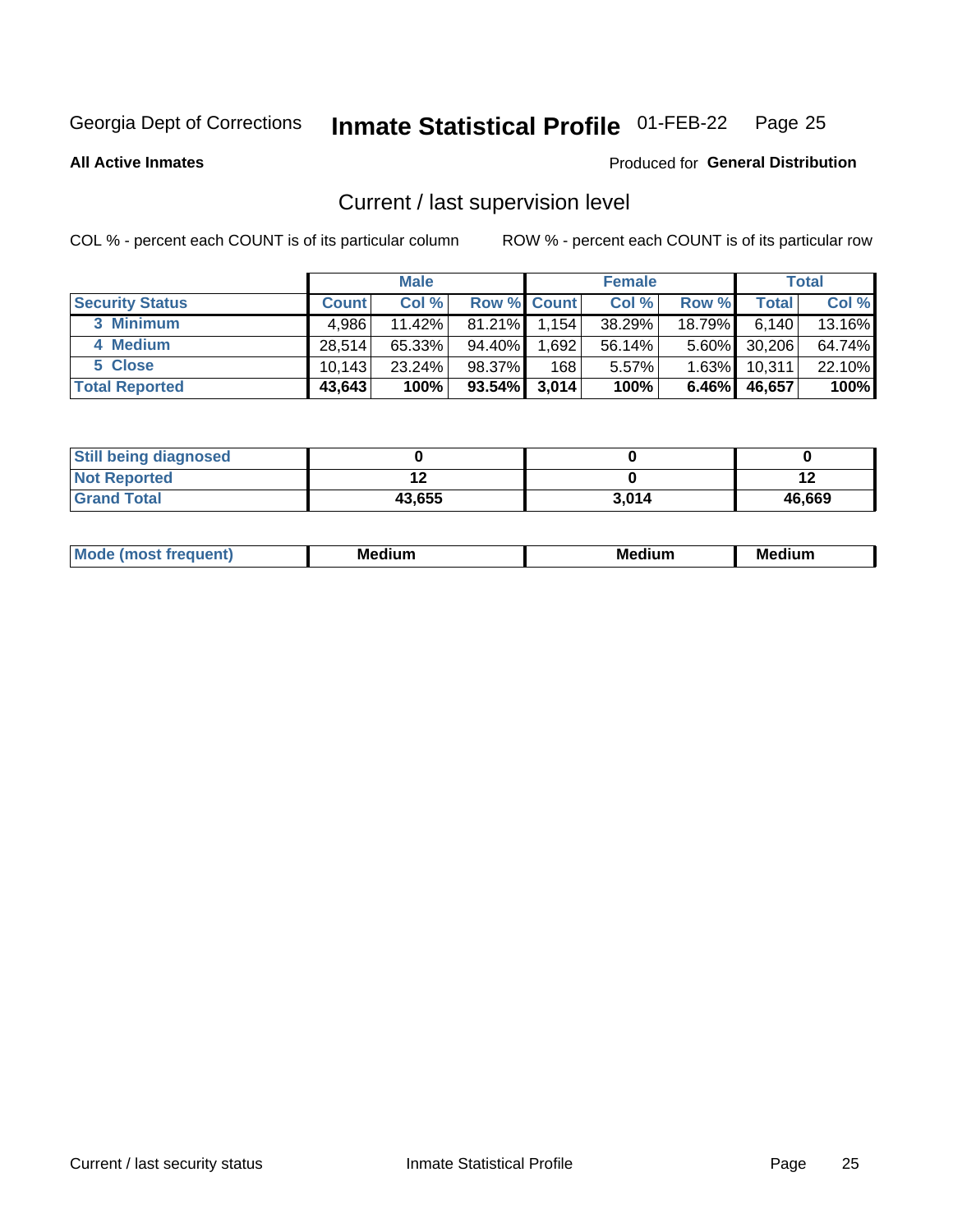#### Inmate Statistical Profile 01-FEB-22 Page 26

**All Active Inmates** 

#### Produced for General Distribution

### Current / last type of institution

COL % - percent each COUNT is of its particular column

|                                   |                | <b>Male</b> |             |       | <b>Female</b> |        |              | <b>Total</b> |
|-----------------------------------|----------------|-------------|-------------|-------|---------------|--------|--------------|--------------|
| <b>Type of Institution</b>        | <b>Count</b>   | Col %       | Row % Count |       | Col %         | Row %  | <b>Total</b> | Col %        |
| <b>County Ci</b>                  | 4,707          | 10.87%      | 99.98%      |       | .03%          | .02%   | 4,708        | 10.16%       |
| <b>Probation Detention Center</b> |                | .01%        | 100.00%     |       |               |        |              | .01%         |
| <b>State Prison</b>               | 29,488         | 68.10%      | 91.63%      | 2,695 | 89.45%        | 8.37%  | 32,183       | 69.48%       |
| <b>Transitional Center</b>        | 1,677          | $3.87\%$    | 84.14%      | 316   | 10.49%        | 15.86% | 1,993        | 4.30%        |
| <b>Private Prison</b>             | 7,423          | 17.14%      | 100.00%     |       |               |        | 7,423        | 16.03%       |
| <b>County Jail</b>                | 5              | .01%        | 100.00%     |       |               |        | 5            | .01%         |
| <b>Rsat - Center</b>              |                | $.01\%$     | 100.00%     |       |               |        |              | .01%         |
| <b>State Hospital</b>             | $\overline{2}$ | $.01\%$     | 66.67%      |       | .03%          | 33.33% | 3            | .01%         |
| <b>Total Reported</b>             | 43,304         | 100%        | 93.49%      | 3,013 | 100%          | 6.51%  | 46,317       | 100%         |

| $Not$<br>Reported  |        |       |        |
|--------------------|--------|-------|--------|
| <b>Grand Total</b> | 43,304 | 3,013 | 46,317 |

| <b>Mode (most frequent)</b> | <b>State Prison</b> | <b>State Prison</b> | <b>State Prisonl</b> |
|-----------------------------|---------------------|---------------------|----------------------|
|                             |                     |                     |                      |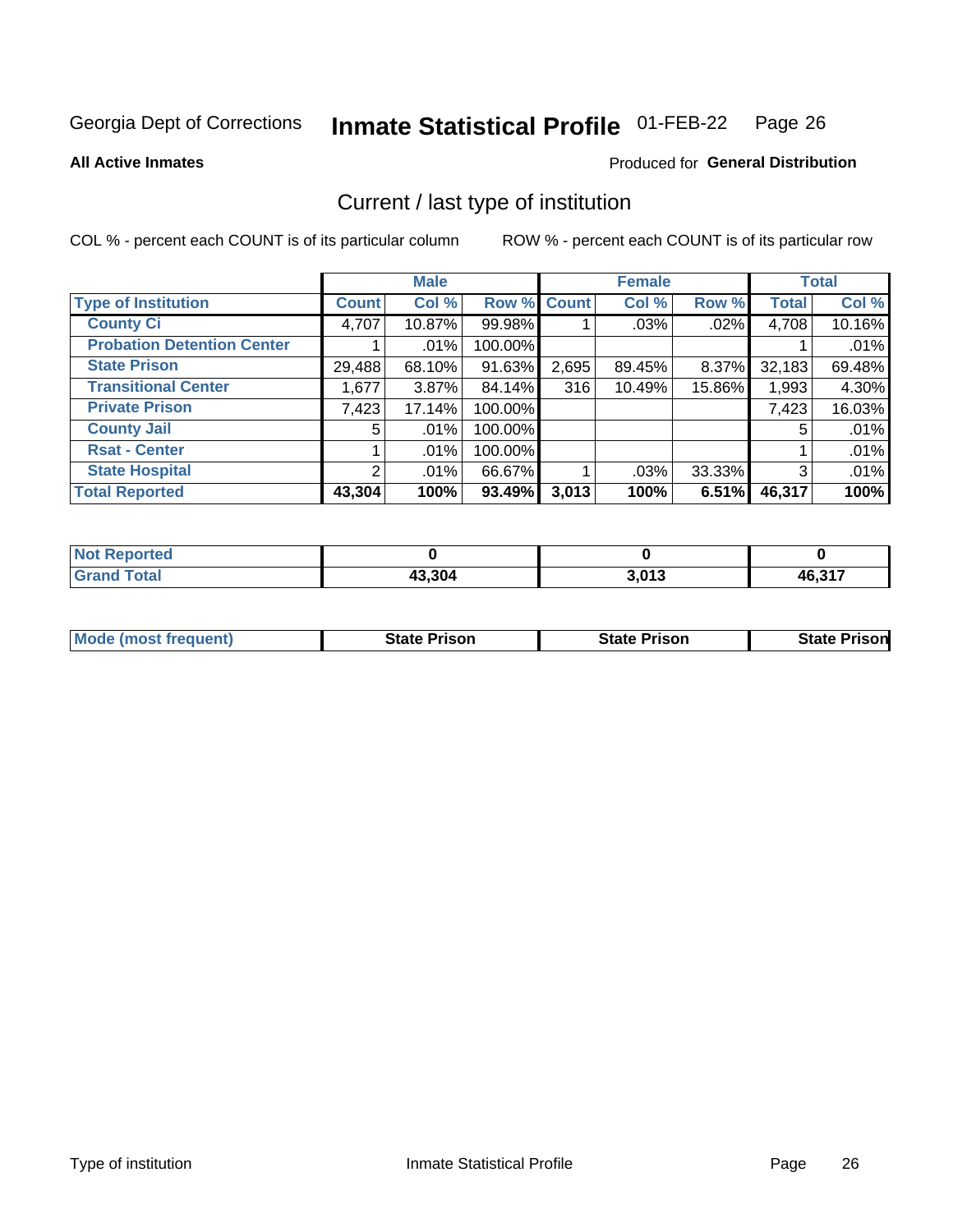#### Inmate Statistical Profile 01-FEB-22 Page 27

Produced for General Distribution

#### **All Active Inmates**

### Institution type - transitional centers

COL % - percent each COUNT is of its particular column

|                                          |              | <b>Male</b> |         |              | <b>Female</b> |         |                | <b>Total</b> |
|------------------------------------------|--------------|-------------|---------|--------------|---------------|---------|----------------|--------------|
| <b>Institution Type - Trans. Centers</b> | <b>Count</b> | Col %       | Row %   | <b>Count</b> | Col %         | Row %   | <b>Total</b>   | Col %        |
| <b>Albany Tc</b>                         |              | $.06\%$     | 100.00% |              |               |         |                | .05%         |
| <b>Arrendale Tc</b>                      |              |             |         | 131          | 41.46%        | 100.00% | 131            | 6.57%        |
| <b>Atlanta Tc</b>                        | 252          | 15.03%      | 100.00% |              |               |         | 252            | 12.64%       |
| <b>Augusta Tc</b>                        | 188          | 11.21%      | 100.00% |              |               |         | 188            | 9.43%        |
| <b>Bacon Tc</b>                          | 42           | 2.50%       | 100.00% |              |               |         | 42             | 2.11%        |
| <b>Charles D. Hudson Tc</b>              | 150          | 8.94%       | 100.00% |              |               |         | 150            | 7.53%        |
| <b>Clayton Tc</b>                        | 236          | 14.07%      | 100.00% |              |               |         | 236            | 11.84%       |
| <b>Coastal Tc</b>                        |              | .06%        | 100.00% |              |               |         |                | .05%         |
| <b>Columbus Tc</b>                       | 138          | 8.23%       | 100.00% |              |               |         | 138            | 6.92%        |
| <b>Macon Tc</b>                          | 152          | 9.06%       | 100.00% |              |               |         | 152            | 7.63%        |
| <b>Macon Womens Tc</b>                   |              |             |         | 2            | .63%          | 100.00% | $\overline{2}$ | .10%         |
| <b>Metro Tc</b>                          |              |             |         | 183          | 57.91%        | 100.00% | 183            | 9.18%        |
| <b>Phillips Tc</b>                       | 178          | 10.61%      | 100.00% |              |               |         | 178            | 8.93%        |
| <b>Savannah Mens Tc</b>                  | 1            | .06%        | 100.00% |              |               |         |                | .05%         |
| <b>Smith Tc</b>                          | 187          | 11.15%      | 100.00% |              |               |         | 187            | 9.38%        |
| <b>Valdosta Tc</b>                       | 151          | 9.00%       | 100.00% |              |               |         | 151            | 7.58%        |
| <b>Total Reported</b>                    | 1,677        | 100%        | 84.14%  | 316          | 100%          | 15.86%  | 1,993          | 100%         |

| <b>Reported</b> |             |              |      |
|-----------------|-------------|--------------|------|
| <b>c</b> otal   | $\sim$<br>. | πи.<br>, , v | ,993 |

| Mode (most frequent) | <b>Atlanta Tc</b> | <b>Metro Tc</b> | <b>Atlanta Tc</b> |
|----------------------|-------------------|-----------------|-------------------|
|                      |                   |                 |                   |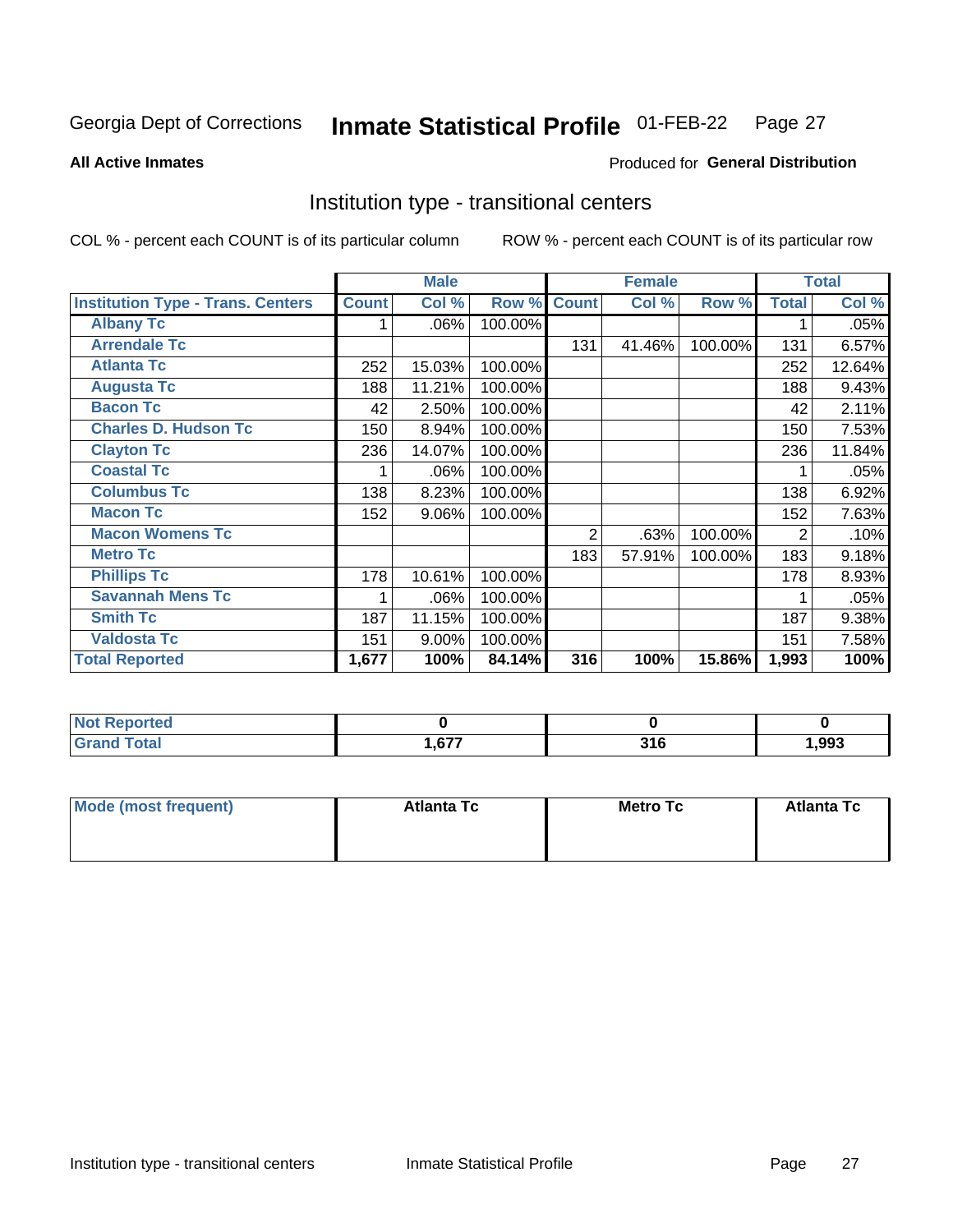#### **Inmate Statistical Profile 01-FEB-22** Page 28

Produced for General Distribution

#### **All Active Inmates**

### Institution type - county prisons

COL % - percent each COUNT is of its particular column

|                                          |                | <b>Male</b> |         |              | <b>Female</b> |       |                | <b>Total</b> |
|------------------------------------------|----------------|-------------|---------|--------------|---------------|-------|----------------|--------------|
| <b>Institution Type - County Prisons</b> | <b>Count</b>   | Col %       | Row %   | <b>Count</b> | Col %         | Row % | <b>Total</b>   | Col %        |
| <b>Bulloch County Ci</b>                 | 145            | 3.08%       | 100.00% |              |               |       | 145            | 3.08%        |
| <b>Calhoun County Ci</b>                 | 1              | .02%        | 100.00% |              |               |       | 1              | .02%         |
| <b>Carroll County Ci</b>                 | 241            | 5.12%       | 100.00% |              |               |       | 241            | 5.12%        |
| <b>Chattooga County Ci</b>               | 1              | .02%        | 100.00% |              |               |       | 1              | .02%         |
| <b>Clarke County Ci</b>                  | 158            | 3.36%       | 100.00% |              |               |       | 158            | 3.36%        |
| <b>Clayton County Ci</b>                 | 250            | 5.31%       | 100.00% |              |               |       | 250            | 5.31%        |
| <b>Colquitt County Ci</b>                | 185            | 3.93%       | 100.00% |              |               |       | 185            | 3.93%        |
| <b>Coweta County Ci</b>                  | 228            | 4.84%       | 100.00% |              |               |       | 228            | 4.84%        |
| <b>Decatur County Ci</b>                 | 181            | 3.85%       | 100.00% |              |               |       | 181            | 3.84%        |
| <b>Effingham County Ci</b>               | 176            | 3.74%       | 100.00% |              |               |       | 176            | 3.74%        |
| <b>Fayette County Ci</b>                 | 1              | .02%        | 100.00% |              |               |       | 1              | .02%         |
| <b>Floyd County Ci</b>                   | 346            | 7.35%       | 100.00% |              |               |       | 346            | 7.35%        |
| <b>Fulton County Ci</b>                  | 7              | .15%        | 100.00% |              |               |       | 7              | .15%         |
| <b>Gilmer County Ci</b>                  | $\mathbf 1$    | .02%        | 100.00% |              |               |       | 1              | .02%         |
| <b>Grady County Ci</b>                   | $\overline{2}$ | .04%        | 100.00% |              |               |       | $\overline{2}$ | .04%         |
| <b>Gwinnett County Ci</b>                | 221            | 4.70%       | 100.00% |              |               |       | 221            | 4.69%        |
| <b>Hall County Ci</b>                    | 196            | 4.16%       | 100.00% |              |               |       | 196            | 4.16%        |
| <b>Hancock County Ci</b>                 | 1              | .02%        | 100.00% |              |               |       | 1              | .02%         |
| <b>Harris County Ci</b>                  | 154            | 3.27%       | 100.00% |              |               |       | 154            | 3.27%        |
| <b>Hart County Ci</b>                    | 4              | .08%        | 100.00% |              |               |       | 4              | .08%         |
| <b>Henry County Ci</b>                   | 1              | .02%        | 100.00% |              |               |       | 1              | .02%         |
| <b>Jackson County Ci</b>                 | 145            | 3.08%       | 100.00% |              |               |       | 145            | 3.08%        |
| <b>Jefferson County Ci</b>               | 189            | 4.02%       | 100.00% |              |               |       | 189            | 4.01%        |
| <b>Meriwether County Ci</b>              | 1              | .02%        | 100.00% |              |               |       | 1              | .02%         |
| <b>Miller County Ci</b>                  | 1              | .02%        | 100.00% |              |               |       | 1              | .02%         |
| <b>Mitchell County Ci</b>                | 140            | 2.97%       | 100.00% |              |               |       | 140            | 2.97%        |
| <b>Morgan County Ci</b>                  | 1              | .02%        | 100.00% |              |               |       | 1              | .02%         |
| <b>Muscogee County Ci</b>                | 509            | 10.81%      | 100.00% |              |               |       | 509            | 10.81%       |
| <b>Richmond County Ci</b>                | 234            | 4.97%       | 100.00% |              |               |       | 234            | 4.97%        |
| <b>Screven County Ci</b>                 | 146            | 3.10%       | 100.00% |              |               |       | 146            | 3.10%        |
| <b>Spalding County Ci</b>                | 339            | 7.20%       | 100.00% |              |               |       | 339            | 7.20%        |
| <b>Stewart County Ci</b>                 | 1              | .02%        | 100.00% |              |               |       | $\mathbf 1$    | .02%         |
| <b>Sumter County Ci</b>                  | 347            | 7.37%       | 100.00% |              |               |       | 347            | 7.37%        |
| <b>Terrell County Ci</b>                 | 141            | 3.00%       | 100.00% |              |               |       | 141            | 2.99%        |
| <b>Thomas County Ci</b>                  | 3              | .06%        | 100.00% |              |               |       | 3              | .06%         |
| <b>Tift County Ci</b>                    | $\overline{2}$ | .04%        | 100.00% |              |               |       | $\overline{2}$ | .04%         |
| <b>Upson County Ci</b>                   | 1              | .02%        | 100.00% |              |               |       | $\mathbf 1$    | .02%         |
| <b>Walker County Ci</b>                  | 3              | .06%        | 100.00% |              |               |       | 3              | .06%         |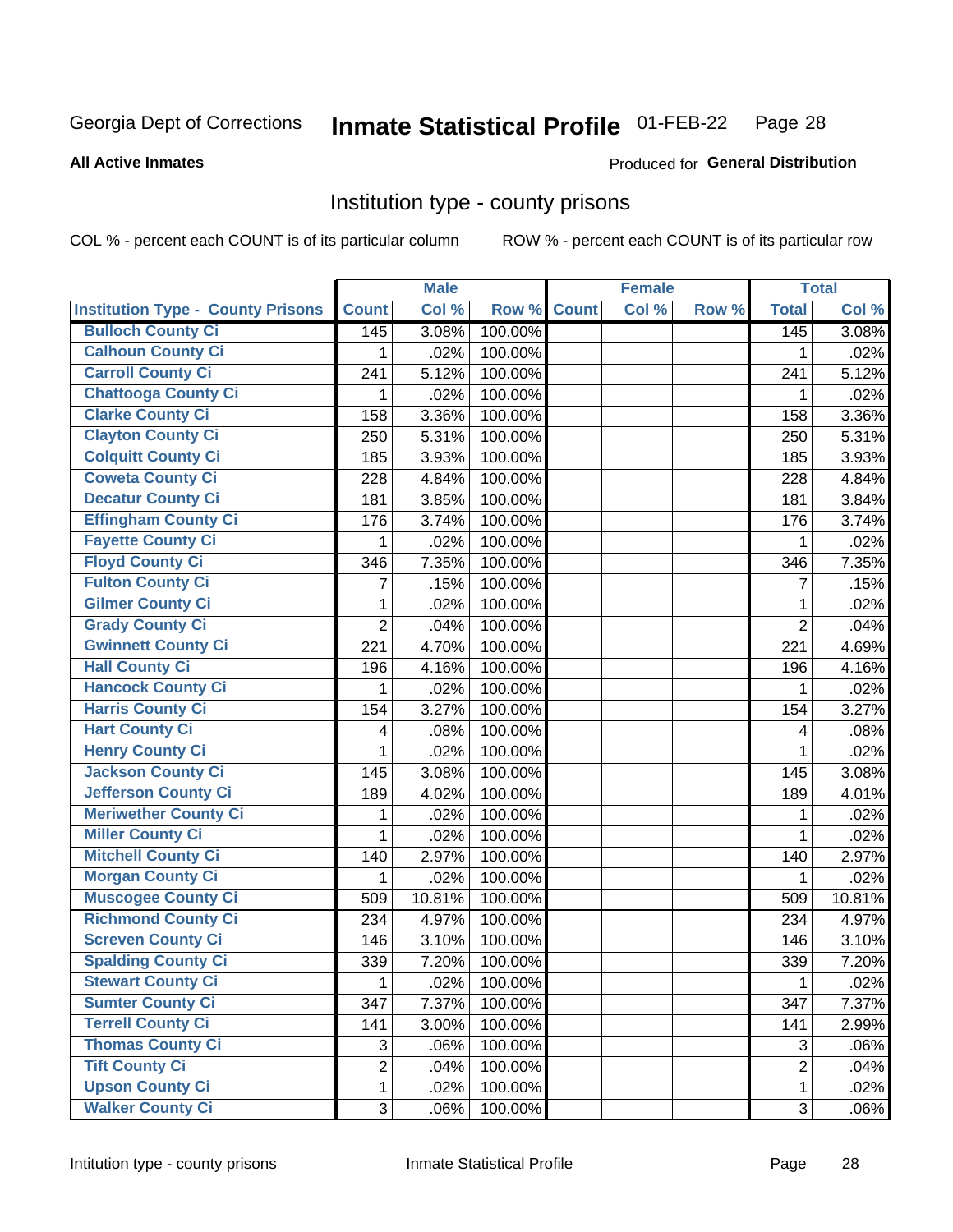#### **Inmate Statistical Profile 01-FEB-22** Page 29

#### **All Active Inmates**

### Produced for General Distribution

#### Institution type - county prisons

COL % - percent each COUNT is of its particular column

|                                          |              | <b>Male</b> |                    | <b>Female</b> |         |       | <b>Total</b> |
|------------------------------------------|--------------|-------------|--------------------|---------------|---------|-------|--------------|
| <b>Institution Type - County Prisons</b> | <b>Count</b> | Col%        | <b>Row % Count</b> | Col%          | Row %   | Total | Col %        |
| <b>Walton County Ci</b>                  | ⌒            | $.04\%$     | 100.00%            |               |         |       | .04%         |
| <b>Wilkes County Ci</b>                  |              | $.04\%$     | 100.00%            |               |         |       | .04%         |
| <b>Womens Ci</b>                         |              |             |                    | 100.00%       | 100.00% |       | .02%         |
| <b>Total Reported</b>                    | 4.707        | 100%        | 99.98%             | 100%          | $.02\%$ | 4,708 | 100%         |

| ortea<br>. |              |      |
|------------|--------------|------|
| .          | 707<br>, , , | ,708 |

| Mode (most frequent) | <b>Muscogee County Ci</b> | <b>Womens CilMuscogee County</b> |
|----------------------|---------------------------|----------------------------------|
|                      |                           |                                  |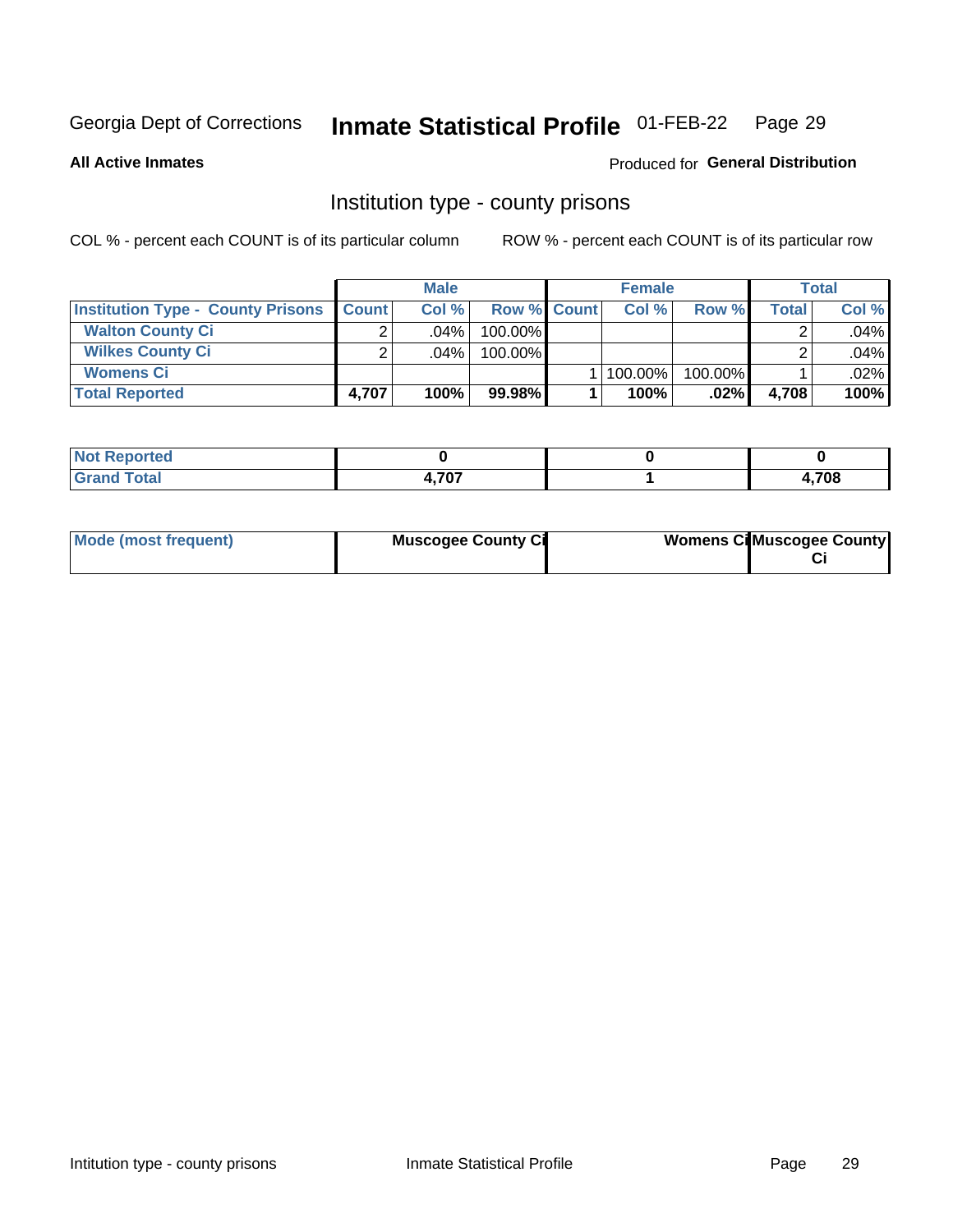#### Inmate Statistical Profile 01-FEB-22 Page 30

**All Active Inmates** 

#### **Produced for General Distribution**

#### Institution type - state prisons

COL % - percent each COUNT is of its particular column

|                                         |                | <b>Male</b> |         |              | <b>Female</b> |         | <b>Total</b>     |       |
|-----------------------------------------|----------------|-------------|---------|--------------|---------------|---------|------------------|-------|
| <b>Institution Type - State Prisons</b> | <b>Count</b>   | Col %       | Row %   | <b>Count</b> | Col %         | Row %   | <b>Total</b>     | Col % |
| <b>Arrendale State Prison</b>           |                |             |         | 728          | 27.01%        | 100.00% | $\overline{728}$ | 2.26% |
| <b>Augusta State Med. Prison</b>        | 1,108          | 3.76%       | 100.00% |              |               |         | 1,108            | 3.44% |
| <b>Autry State Prison</b>               | 845            | 2.87%       | 100.00% |              |               |         | 845              | 2.63% |
| <b>Baldwin State Prison</b>             | 932            | 3.16%       | 100.00% |              |               |         | 932              | 2.90% |
| <b>Burruss Correctional Training</b>    | 672            | 2.28%       | 100.00% |              |               |         | 672              | 2.09% |
| <b>Ctr</b>                              |                |             |         |              |               |         |                  |       |
| <b>Calhoun State Prison</b>             | 1,442          | 4.89%       | 100.00% |              |               |         | 1,442            | 4.48% |
| <b>Central State Prison</b>             | 895            | 3.04%       | 100.00% |              |               |         | 895              | 2.78% |
| <b>Chatham State Prison</b>             | $\overline{7}$ | .02%        | 100.00% |              |               |         | $\overline{7}$   | .02%  |
| <b>Coastal State Prison</b>             | 1,487          | 5.04%       | 100.00% |              |               |         | 1,487            | 4.62% |
| <b>Dodge State Prison</b>               | 1,177          | 3.99%       | 100.00% |              |               |         | 1,177            | 3.66% |
| <b>Dooly State Prison</b>               | 1,515          | 5.14%       | 100.00% |              |               |         | 1,515            | 4.71% |
| <b>Emanuel Womens Facility</b>          |                |             |         | 388          | 14.40%        | 100.00% | 388              | 1.21% |
| <b>Ga Diag Class Prison</b>             | 2,699          | 9.15%       | 100.00% |              |               |         | 2,699            | 8.39% |
| <b>Ga State Prison</b>                  | 316            | 1.07%       | 100.00% |              |               |         | 316              | .98%  |
| <b>Hancock State Prison</b>             | 938            | 3.18%       | 100.00% |              |               |         | 938              | 2.91% |
| <b>Hays State Prison</b>                | 1,036          | 3.51%       | 100.00% |              |               |         | 1,036            | 3.22% |
| <b>Helms Facility</b>                   | 9              | .03%        | 47.37%  | 10           | .37%          | 52.63%  | 19               | .06%  |
| <b>Johnson State Prison</b>             | 1,471          | 4.99%       | 100.00% |              |               |         | 1,471            | 4.57% |
| <b>Lee State Prison</b>                 | 468            | 1.59%       | 100.00% |              |               |         | 468              | 1.45% |
| <b>Long Unit</b>                        | 149            | .51%        | 100.00% |              |               |         | 149              | .46%  |
| <b>Lowndes Unit</b>                     | $\overline{7}$ | .02%        | 100.00% |              |               |         | $\overline{7}$   | .02%  |
| <b>Macon State Prison</b>               | 1,513          | 5.13%       | 100.00% |              |               |         | 1,513            | 4.70% |
| <b>Metro Reentry Facility</b>           | 160            | .54%        | 100.00% |              |               |         | 160              | .50%  |
| <b>Metro State Prison (W)</b>           |                |             |         | 1.           | .04%          | 100.00% | 1                | .01%  |
| <b>Montgomery State Prison</b>          | 375            | 1.27%       | 100.00% |              |               |         | 375              | 1.17% |
| <b>Phillips State Prison</b>            | 745            | 2.53%       | 100.00% |              |               |         | 745              | 2.31% |
| <b>Pulaski State Prison</b>             |                |             |         | 1,181        | 43.82%        | 100.00% | 1,181            | 3.67% |
| <b>Putnam State Prison</b>              | 1              | .01%        | 100.00% |              |               |         | 1                | .01%  |
| <b>Rogers State Prison</b>              | 1,096          | 3.72%       | 100.00% |              |               |         | 1,096            | 3.41% |
| <b>Rutledge State Prison</b>            | 592            | 2.01%       | 100.00% |              |               |         | 592              | 1.84% |
| <b>Smith State Prison</b>               | 1,286          | 4.36%       | 100.00% |              |               |         | 1,286            | 4.00% |
| <b>Special Management Unit</b>          | 166            | .56%        | 100.00% |              |               |         | 166              | .52%  |
| <b>Telfair State Prison</b>             | 1,199          | 4.07%       | 100.00% |              |               |         | 1,199            | 3.73% |
| <b>Valdosta State Prison</b>            | 854            | 2.90%       | 100.00% |              |               |         | 854              | 2.65% |
| <b>Walker State Prison</b>              | 397            | 1.35%       | 100.00% |              |               |         | 397              | 1.23% |
| <b>Ware State Prison</b>                | 1,088          | 3.69%       | 100.00% |              |               |         | 1,088            | 3.38% |
| <b>Washington State Prison</b>          | 1,351          | 4.58%       | 100.00% |              |               |         | 1,351            | 4.20% |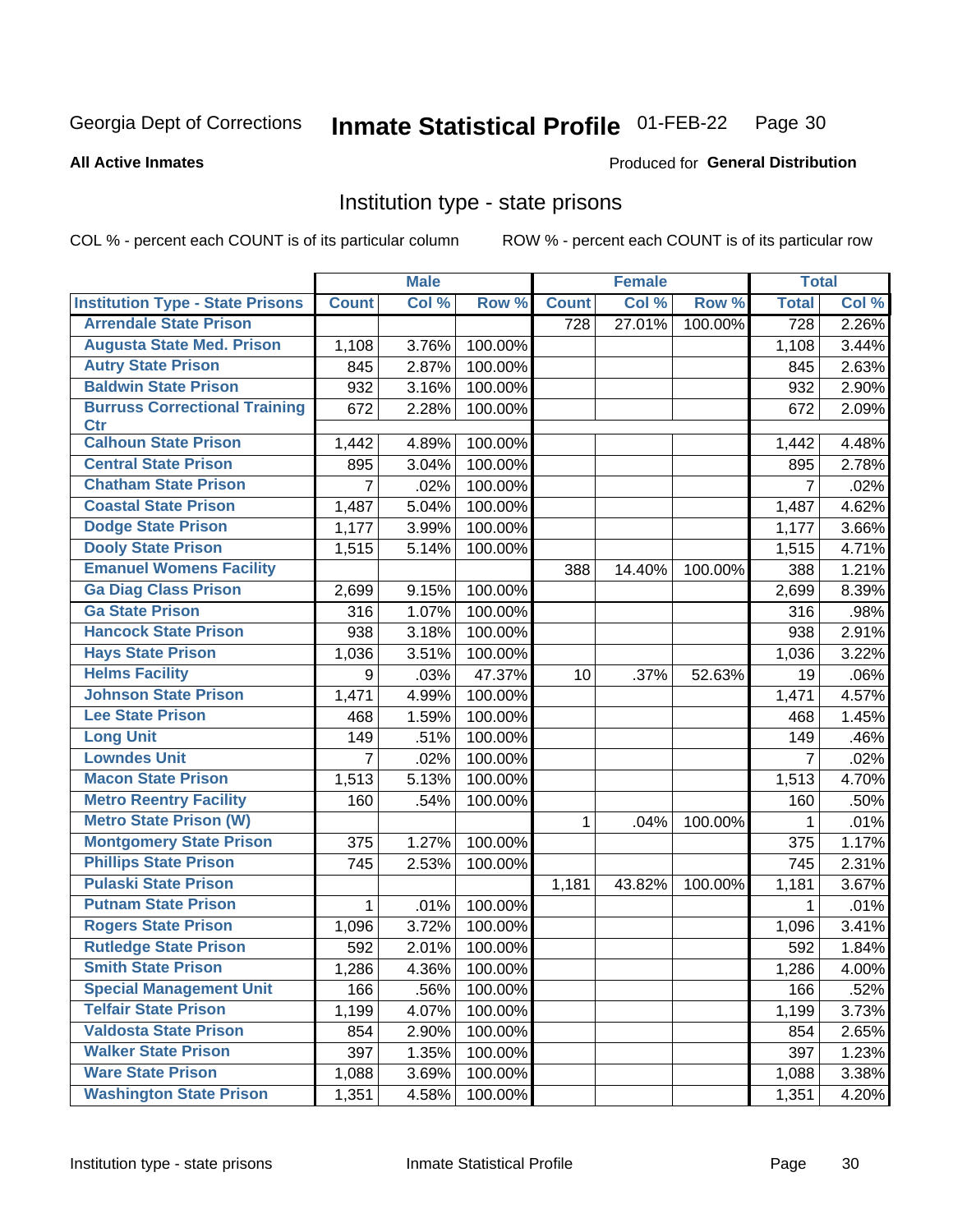#### Inmate Statistical Profile 01-FEB-22 Page 31

**All Active Inmates** 

#### Produced for General Distribution

### Institution type - state prisons

COL % - percent each COUNT is of its particular column

|                                         |              | <b>Male</b> |            |              | <b>Female</b> |         | <b>Total</b> |       |
|-----------------------------------------|--------------|-------------|------------|--------------|---------------|---------|--------------|-------|
| <b>Institution Type - State Prisons</b> | <b>Count</b> | Col %       | Row %      | <b>Count</b> | Col %         | Row %   | Total        | Col % |
| <b>Wayne State Prison</b>               |              | $.01\%$     | $100.00\%$ |              |               |         |              | .01%  |
| <b>Whitworth Women'S Facility</b>       |              |             |            | 387          | 14.36%        | 100.00% | 387          | 1.20% |
| <b>Wilcox State Prison</b>              | .491         | 5.06%       | 100.00%    |              |               |         | 1,491        | 4.63% |
| <b>Total Reported</b>                   | 29,488       | 100%        | $91.63\%$  | 2,695        | 100%          | 8.37%   | 32,183       | 100%  |

| <b>Not Reported</b>  |                             |                             |                                       |
|----------------------|-----------------------------|-----------------------------|---------------------------------------|
| <b>Grand Total</b>   | 29,488                      | 2,695                       | 32,183                                |
| Mode (most frequent) | <b>Ga Diag Class Prison</b> | <b>Pulaski State Prison</b> | <b>Ga Diag Class</b><br><b>Prison</b> |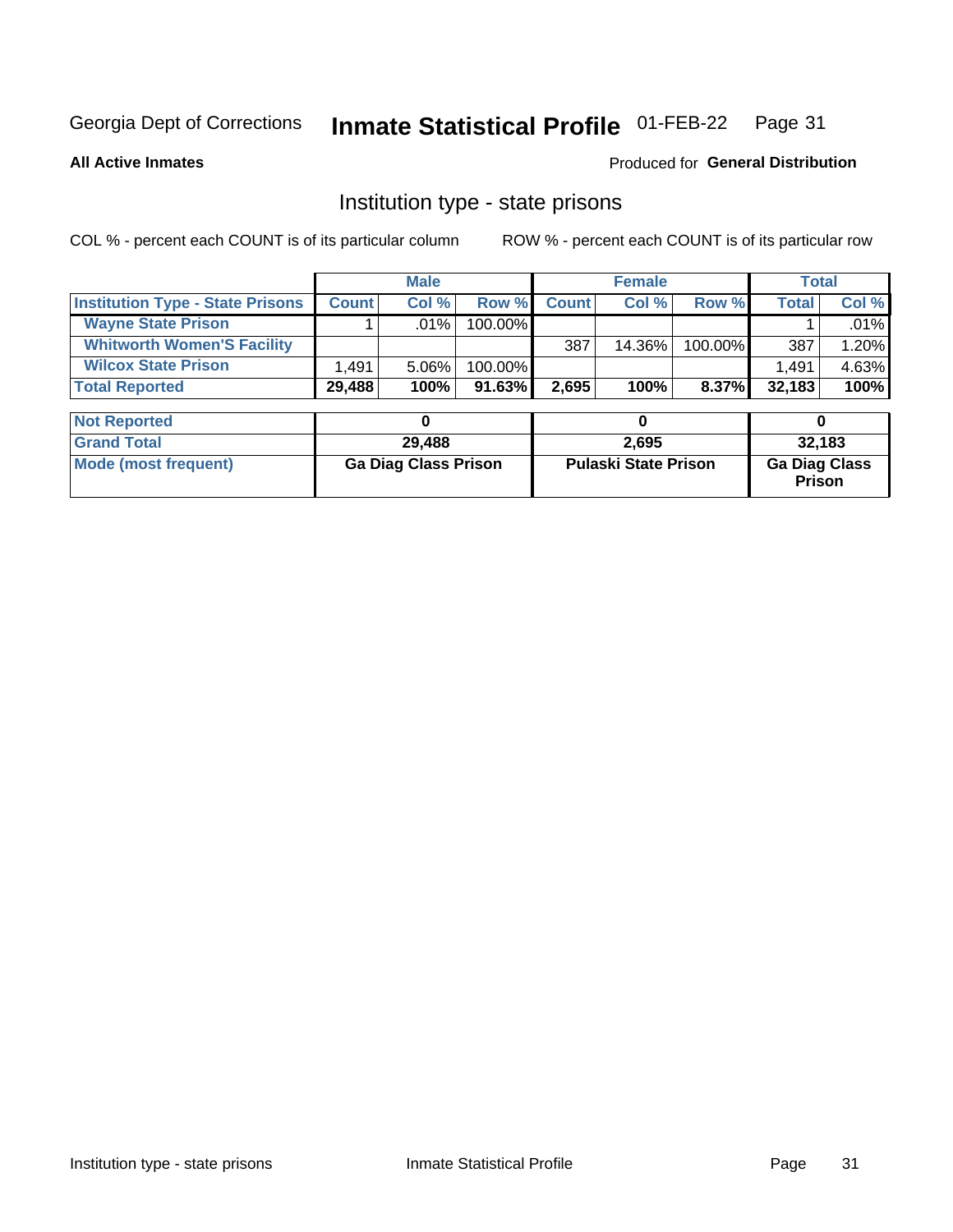#### **Inmate Statistical Profile 01-FEB-22** Page 32

**All Active Inmates** 

#### Produced for General Distribution

### Institution type - private prisons

COL % - percent each COUNT is of its particular column

|                                           | <b>Male</b>  |           | <b>Female</b>      |       |       | <b>Total</b> |        |
|-------------------------------------------|--------------|-----------|--------------------|-------|-------|--------------|--------|
| <b>Institution Type - Private Prisons</b> | <b>Count</b> | Col %     | <b>Row % Count</b> | Col % | Row % | Total        | Col %  |
| <b>Coffee Corr Facility</b>               | 2,397        | 32.29%    | 100.00%            |       |       | 2,397        | 32.29% |
| <b>Jenkins Corr Facility</b>              | 1,157        | 15.59%    | $100.00\%$         |       |       | 1,157        | 15.59% |
| <b>Riverbend Corr Facility</b>            | 1.497        | $20.17\%$ | $100.00\%$         |       |       | 1,497        | 20.17% |
| <b>Wheeler Corr Facility</b>              | 2,372        | 31.95%    | 100.00%            |       |       | 2,372        | 31.95% |
| <b>Total Reported</b>                     | 7,423        | 100%      | 100%               |       | %।    | 7,423        | 100%   |

| <b>Reported</b><br>' NO). |       |      |
|---------------------------|-------|------|
| <b>Total</b>              | 7,423 | ,423 |

| Mode (most frequent) | <b>Coffee Corr Facility</b> | <b>Null</b> | <b>Coffee Corr</b><br><b>Facility</b> |
|----------------------|-----------------------------|-------------|---------------------------------------|
|----------------------|-----------------------------|-------------|---------------------------------------|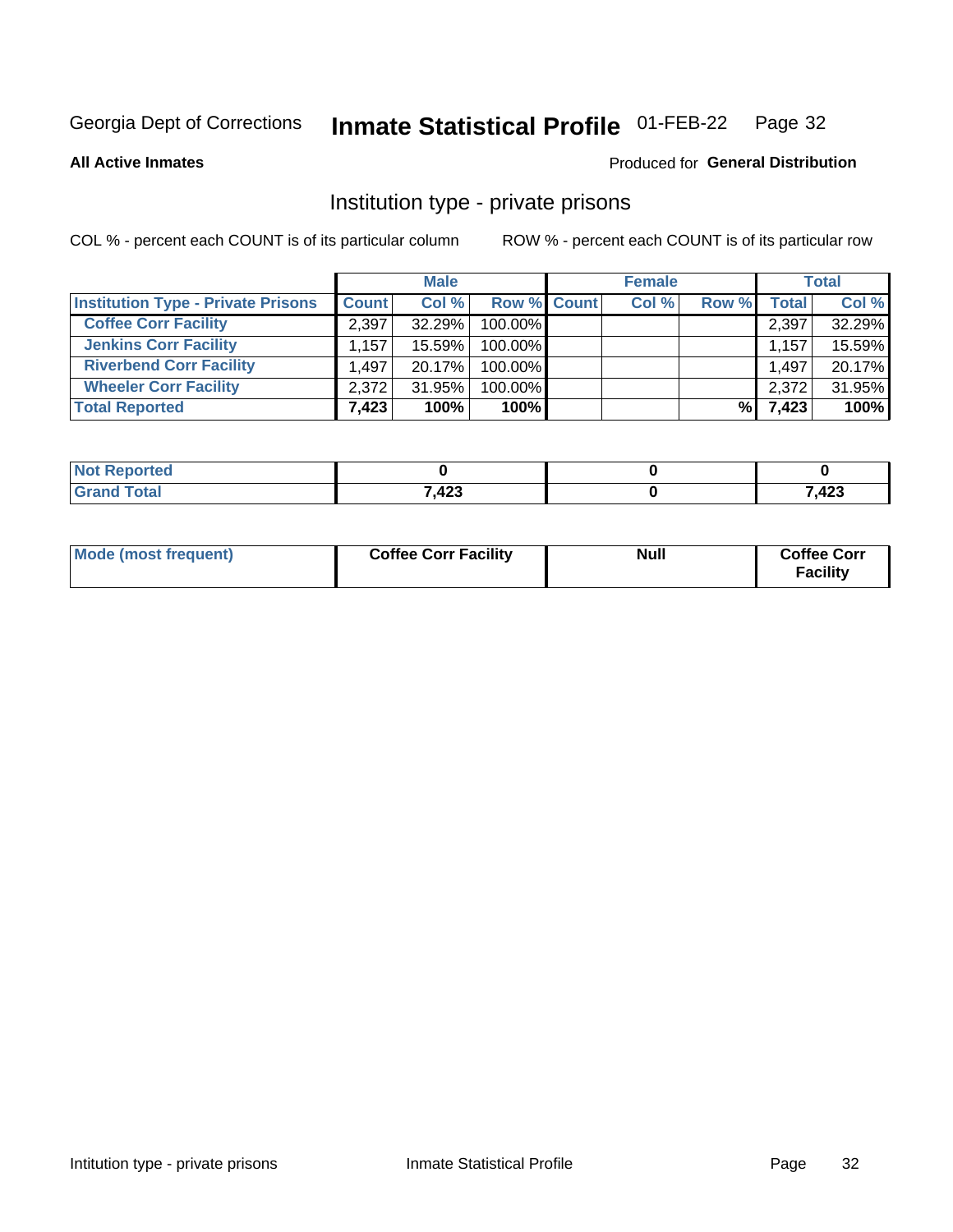#### **Inmate Statistical Profile 01-FEB-22** Page 33

**All Active Inmates** 

#### Produced for General Distribution

### Institution type - inmate boot camp

COL % - percent each COUNT is of its particular column

|                                      | <b>Male</b>     |       |              | <b>Female</b> |       |             | <b>Total</b> |       |
|--------------------------------------|-----------------|-------|--------------|---------------|-------|-------------|--------------|-------|
| <b>Institution Type - Boot Camps</b> | <b>I</b> Count⊥ | Col % | <b>Row %</b> | <b>Count</b>  | Col % | Row % Total |              | Col % |
| <b>Total Rported</b>                 |                 |       |              |               |       |             |              |       |

| <b>Not Reported</b>            |  |  |
|--------------------------------|--|--|
| <b>Total</b><br>C <sub>r</sub> |  |  |

| Mod<br>uamo | Nul.<br>$- - - - - -$ | <b>Null</b> | . .<br>uu.<br>------ |
|-------------|-----------------------|-------------|----------------------|
|             |                       |             |                      |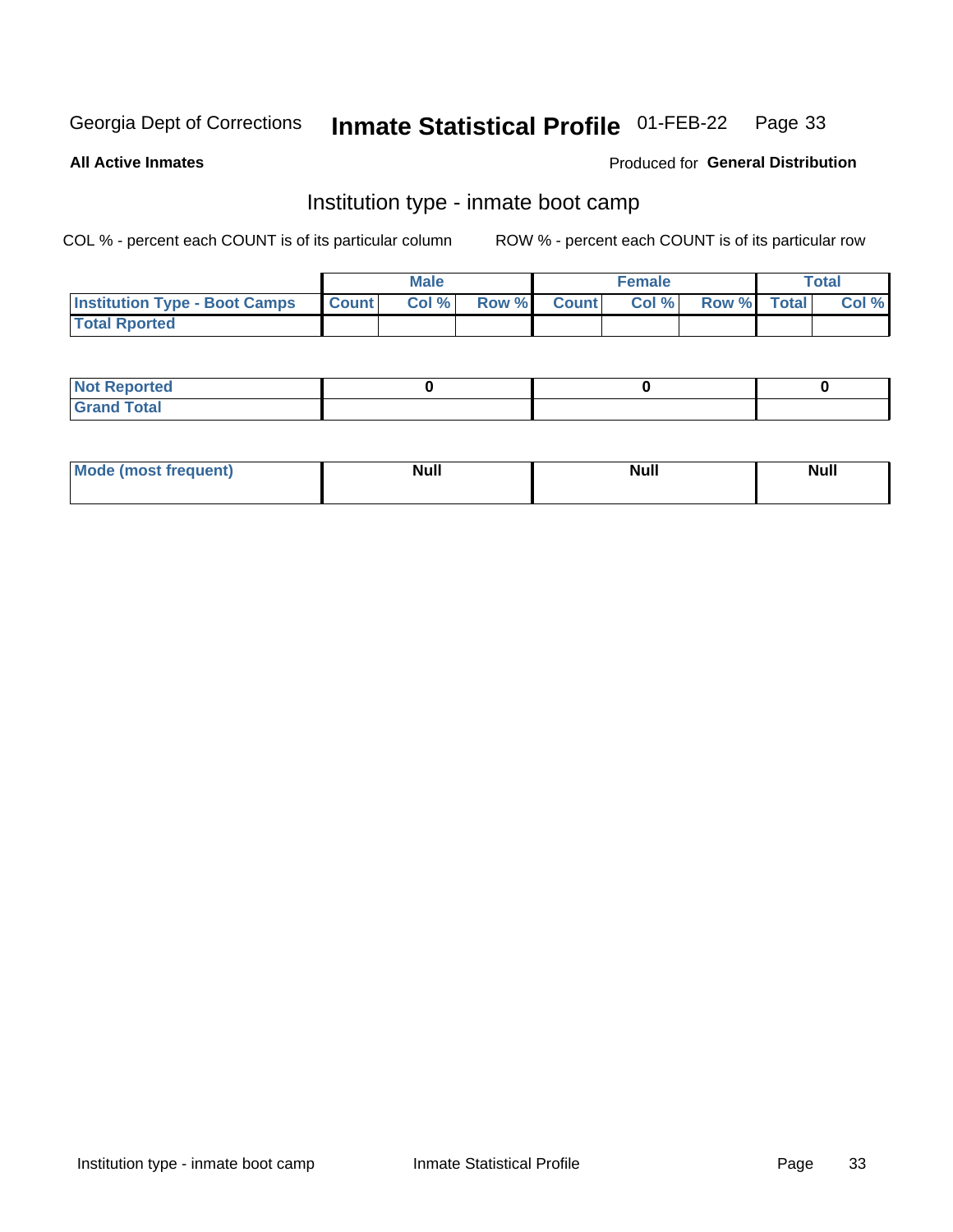#### Inmate Statistical Profile 01-FEB-22 Page 34

**All Active Inmates** 

#### **Produced for General Distribution**

### Number of disciplinary reports

COL % - percent each COUNT is of its particular column

|                                       | <b>Male</b>  |        | <b>Female</b> |       |        | <b>Total</b> |        |        |
|---------------------------------------|--------------|--------|---------------|-------|--------|--------------|--------|--------|
| <b>Number of Disciplinary Reports</b> | <b>Count</b> | Col %  | Row % Count   |       | Col %  | Row %        | Total  | Col %  |
|                                       | 20,461       | 46.87% | $91.06\%$     | 2,009 | 66.66% | $8.94\%$     | 22,470 | 48.15% |
|                                       | 5,215        | 11.95% | $93.59\%$     | 357   | 11.84% | 6.41%        | 5,572  | 11.94% |
|                                       | 3,112        | 7.13%  | 94.79%        | 171   | 5.67%  | 5.21%        | 3,283  | 7.03%  |
| 3                                     | 2,289        | 5.24%  | 95.41%        | 110   | 3.65%  | 4.59%        | 2,399  | 5.14%  |
|                                       | 1,730        | 3.96%  | 96.54%        | 62    | 2.06%  | 3.46%        | 1,792  | 3.84%  |
| 5                                     | .347         | 3.09%  | 96.15%        | 54    | 1.79%  | 3.85%        | 1,401  | 3.00%  |
| <b>More Than 5</b>                    | 9,501        | 21.76% | 97.43%        | 251   | 8.33%  | 2.57%        | 9,752  | 20.90% |
| <b>Total Reported</b>                 | 43,655       | 100%   | 93.54%        | 3,014 | 100%   | 6.46%        | 46,669 | 100%   |

| orted<br><b>NOT</b> |        |      |               |
|---------------------|--------|------|---------------|
| <b>Total</b>        | 13.655 | 2011 | 16.669<br>46. |

| Mean (average)         | 4.79 | 2.01 | 4.61 |
|------------------------|------|------|------|
| <b>Median (middle)</b> |      |      |      |
| Mode (most frequent)   |      |      |      |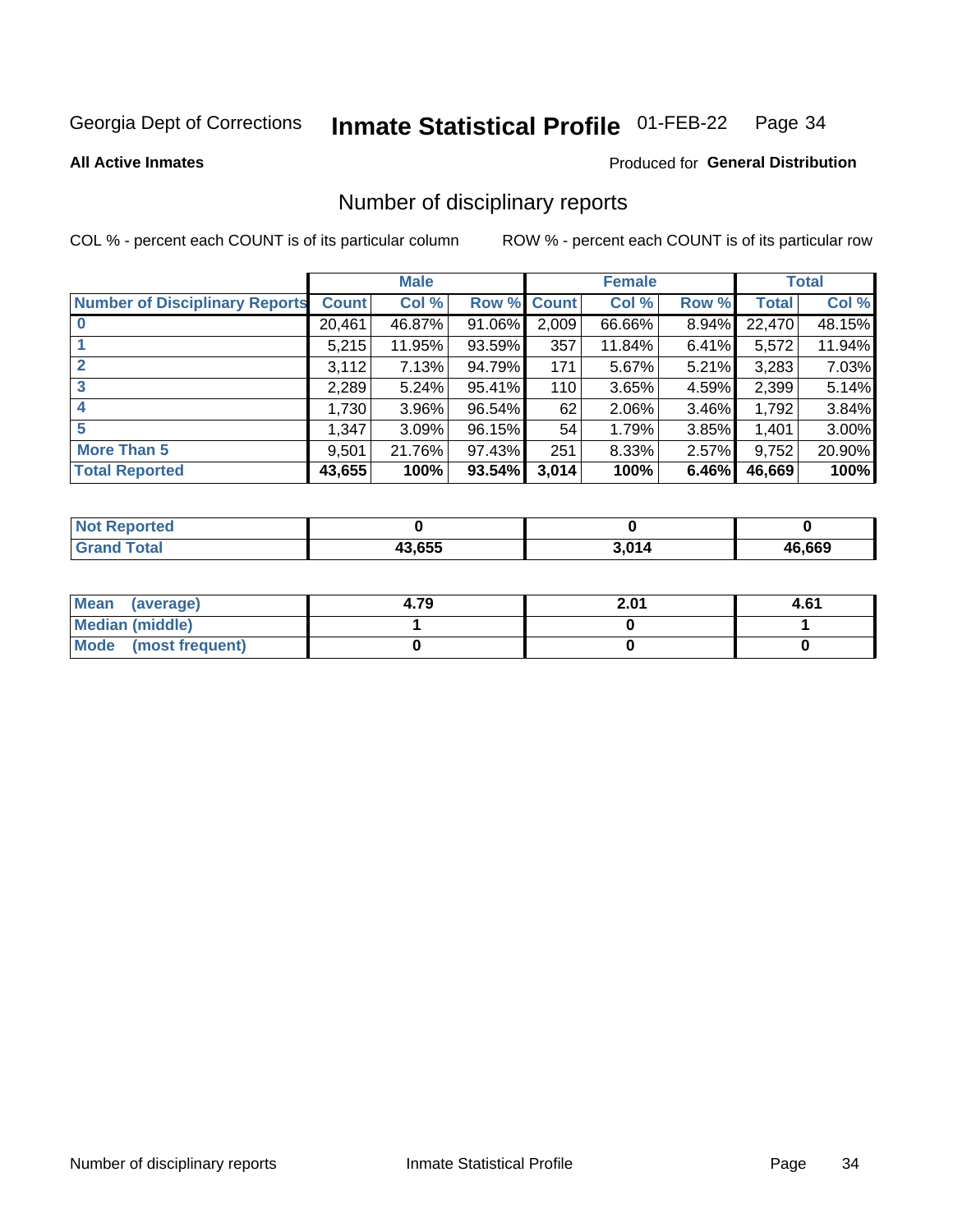#### **Inmate Statistical Profile 01-FEB-22** Page 35

**All Active Inmates** 

#### **Produced for General Distribution**

### Number of transfers

COL % - percent each COUNT is of its particular column

|                            |              | <b>Male</b> |             |       | <b>Female</b> |          |        | <b>Total</b> |
|----------------------------|--------------|-------------|-------------|-------|---------------|----------|--------|--------------|
| <b>Number of Transfers</b> | <b>Count</b> | Col %       | Row % Count |       | Col %         | Row %    | Total  | Col %        |
|                            | 3,092        | 7.08%       | 89.44%      | 365   | 12.11%        | 10.56%   | 3,457  | 7.41%        |
|                            | 13,352       | 30.59%      | 89.52%      | ,563  | 51.86%        | 10.48%   | 14,915 | 31.96%       |
| $\mathbf{2}$               | 7,411        | 16.98%      | 93.88%      | 483   | 16.03%        | 6.12%    | 7,894  | 16.91%       |
| 3                          | 4,707        | 10.78%      | 95.05%      | 245   | 8.13%         | 4.95%    | 4,952  | 10.61%       |
| 4                          | 3,056        | 7.00%       | 95.95%      | 129   | 4.28%         | 4.05%    | 3,185  | 6.82%        |
| 5                          | 2,197        | 5.03%       | 96.66%      | 76    | 2.52%         | $3.34\%$ | 2,273  | 4.87%        |
| <b>More Than 5</b>         | 9,840        | 22.54%      | 98.47%      | 153   | 5.08%         | $1.53\%$ | 9,993  | 21.41%       |
| <b>Total Reported</b>      | 43,655       | 100%        | 93.54%      | 3,014 | 100.0%        | 6.46%    | 46,669 | 100%         |

| วrted<br>NO |        |      |        |
|-------------|--------|------|--------|
| Гоtal       | 43.655 | / ۸۹ | 46.669 |

| Mean (average)       | 4.29 | 1.82 | 4.13 |
|----------------------|------|------|------|
| Median (middle)      |      |      |      |
| Mode (most frequent) |      |      |      |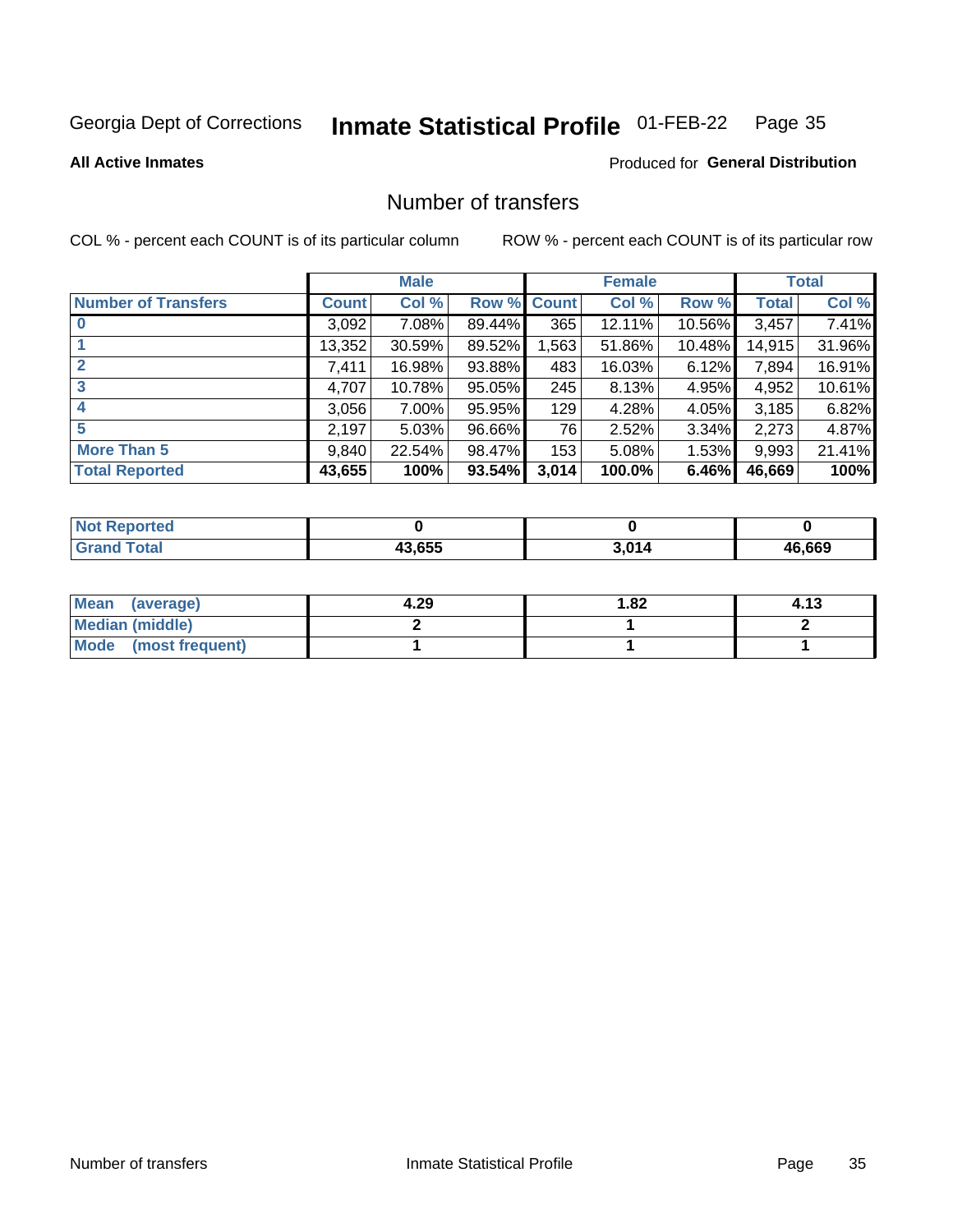#### **Inmate Statistical Profile 01-FEB-22** Page 36

**All Active Inmates** 

#### **Produced for General Distribution**

### Number of escapes

COL % - percent each COUNT is of its particular column

|                          |              | <b>Male</b> |             |       | <b>Female</b> |          |        | <b>Total</b> |
|--------------------------|--------------|-------------|-------------|-------|---------------|----------|--------|--------------|
| <b>Number of Escapes</b> | <b>Count</b> | Col %       | Row % Count |       | Col %         | Row %    | Total  | Col %        |
|                          | 43,065       | 98.65%      | 93.49%      | 3,000 | 99.54%        | $6.51\%$ | 46,065 | 98.71%       |
|                          | 565          | 1.29%       | $97.58\%$   | 14    | 0.46%         | 2.42%    | 579    | 1.24%        |
| 2                        | 21           | 0.05%       | 100.00%     |       |               |          | 21     | 0.04%        |
| 3                        | 3            | 0.01%       | 100.00%     |       |               |          | 3      | 0.01%        |
|                          |              | 0.01%       | 100.00%     |       |               |          |        | 0.01%        |
| <b>Total Reported</b>    | 43,655       | 100%        | $93.54\%$   | 3,014 | 100%          | 6.46%    | 46,669 | 100.0%       |

| ortea        |        |       |             |
|--------------|--------|-------|-------------|
| <b>Total</b> | 43.655 | 3,014 | 6.669<br>46 |

| Mean (average)         |  | .0 <sup>4</sup> |
|------------------------|--|-----------------|
| <b>Median (middle)</b> |  |                 |
| Mode (most frequent)   |  |                 |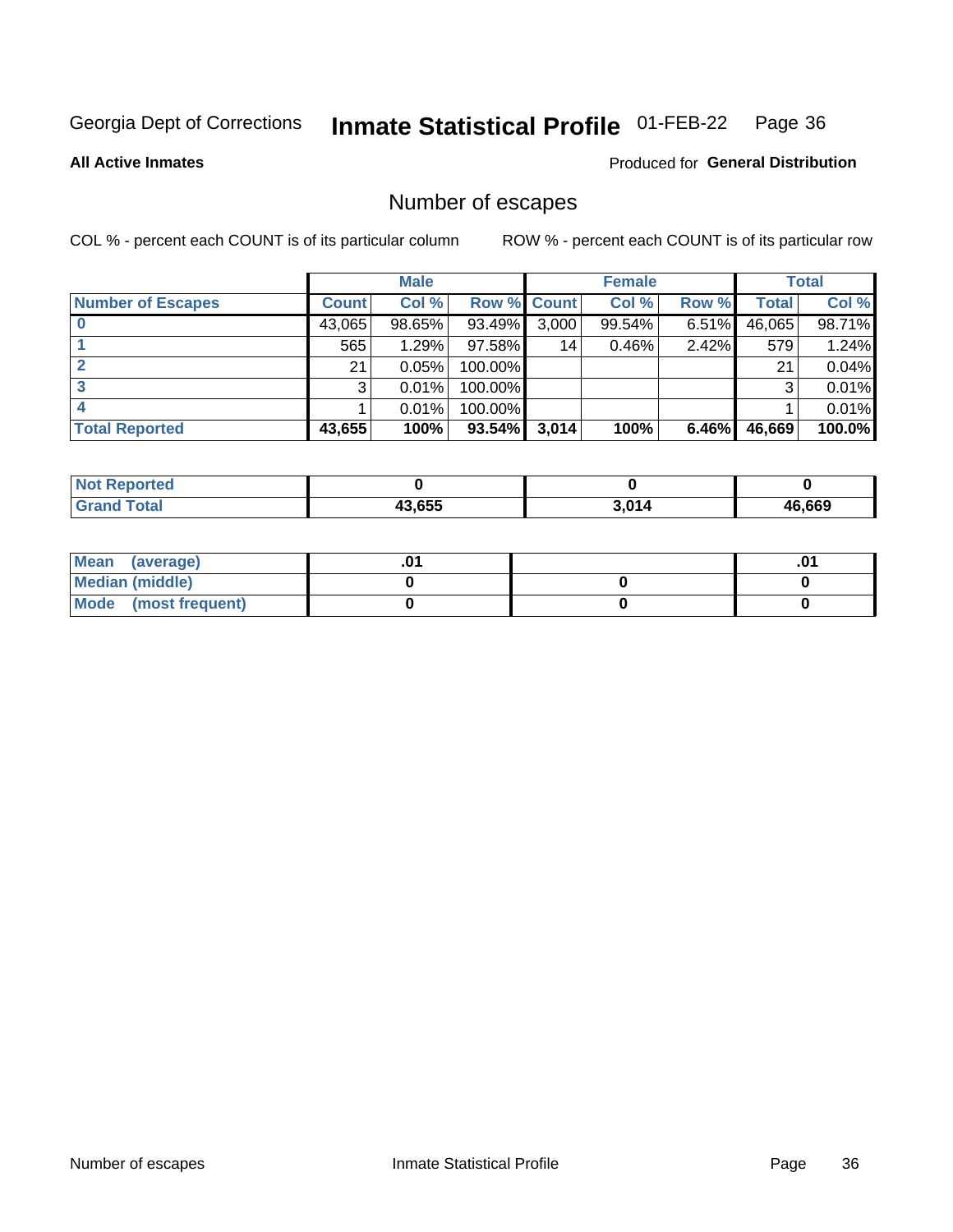#### **Inmate Statistical Profile 01-FEB-22** Page 37

**All Active Inmates** 

#### Produced for General Distribution

### Split sentences - Probation to follow

COL % - percent each COUNT is of its particular column

|                            |              | <b>Male</b> |                    |                  | <b>Female</b> |          |                 | <b>Total</b> |
|----------------------------|--------------|-------------|--------------------|------------------|---------------|----------|-----------------|--------------|
| <b>Probation to follow</b> | <b>Count</b> | Col%        | <b>Row % Count</b> |                  | Col %         | Row %    | Total           | Col %        |
| <b>Yes</b>                 | 32.394       | 74.20%      | 93.47% 2.264       |                  | 75.12%        |          | $6.53\%$ 34,658 | 74.26%       |
| <b>No</b>                  | 11.261       | 25.80%      | 93.76%             | 750 <sub>1</sub> | 24.88%        |          | $6.24\%$ 12,011 | 25.74%       |
| <b>Total Reported</b>      | 43,655       | 100%        | $93.54\%$ 3,014    |                  | 100%          | $6.46\%$ | 46.669          | 100%         |

| 19 CEE | л4 | 46.669 |
|--------|----|--------|
|        |    |        |

| <b>Mode</b><br>reauent)<br>Yes<br>v^c<br>0٥<br>.<br>. .<br>$\sim$ |
|-------------------------------------------------------------------|
|-------------------------------------------------------------------|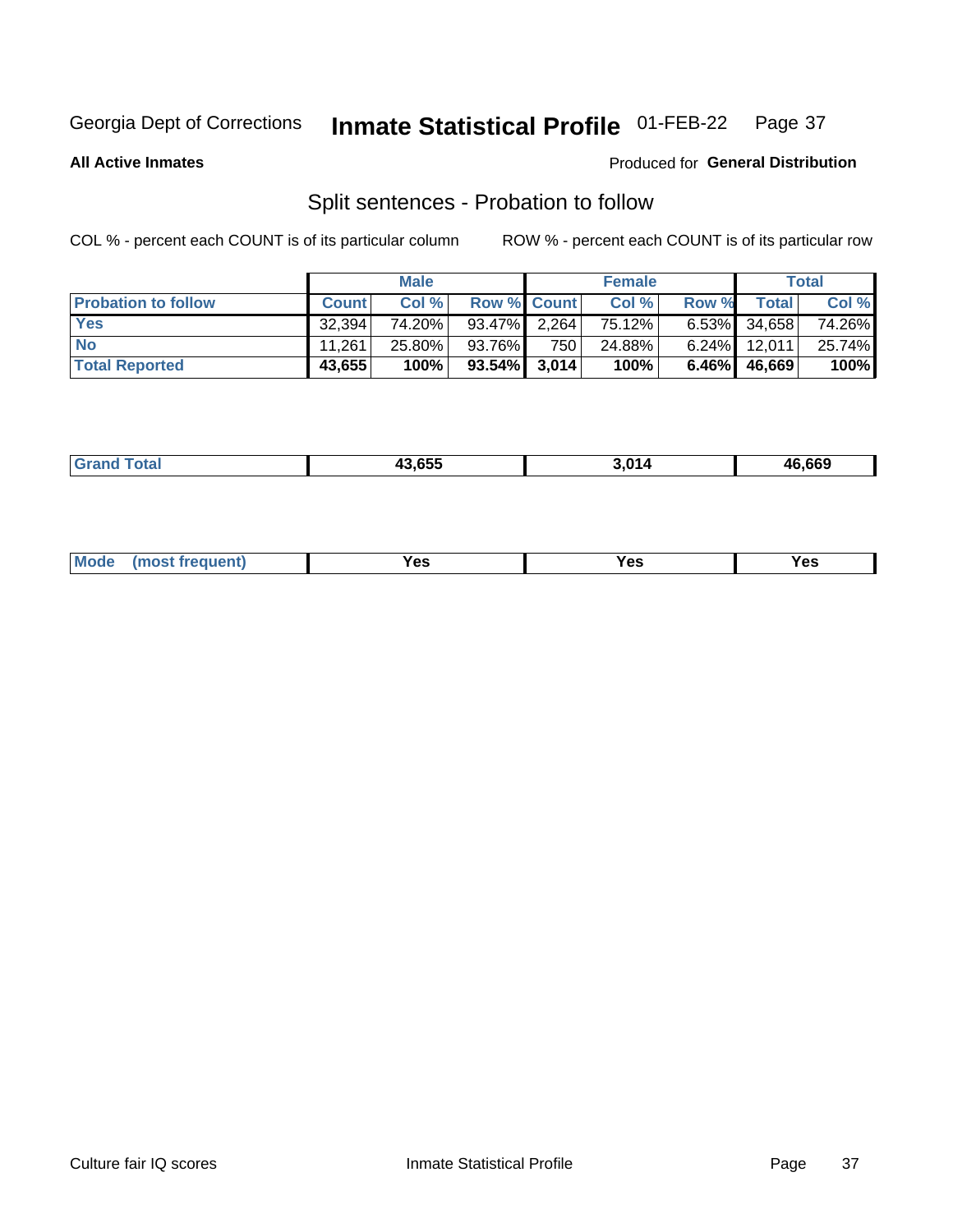#### **Inmate Statistical Profile 01-FEB-22** Page 38

**All Active Inmates** 

### Produced for General Distribution

# Probable future release type of still active inmates

COL % - percent each COUNT is of its particular column

|                                         |              | <b>Male</b> |                    |     | <b>Female</b> |          | <b>Total</b> |        |
|-----------------------------------------|--------------|-------------|--------------------|-----|---------------|----------|--------------|--------|
| <b>Probable Future Release Type</b>     | <b>Count</b> | Col%        | <b>Row % Count</b> |     | Col %         | Row %    | <b>Total</b> | Col %  |
| <b>Paroled with probation to follow</b> | 17,787       | 41.62%      | 92.51% 1.440       |     | 49.08%        | 7.49%    | 19,227       | 42.10% |
| Paroled w/o probation to follow         | 5,036        | 11.78%      | 91.95%             | 441 | 15.03%        | 8.05%    | 5,477        | 11.99% |
| <b>Maxout with probation to follow</b>  | 12,616       | 29.52%      | 94.51%             | 733 | 24.98%        | 5.49%    | 13,349       | 29.23% |
| <b>Maxout w/o probation to follow</b>   | 1,690        | 3.95%       | $94.10\%$          | 106 | 3.61%         | $5.90\%$ | 1,796        | 3.93%  |
| Life, LWOP or death sentence            | 5.606        | 13.12%      | 96.32%             | 214 | 7.29%         | 3.68%    | 5,820        | 12.74% |
| <b>Total Reported</b>                   | 42,735       | 100%        | $93.58\%$   2,934  |     | 100%          | 6.42%    | 45,669       | 100%   |

| eleased     |                               |       |        |
|-------------|-------------------------------|-------|--------|
| <b>otal</b> | 10.70E<br>"י,<br>┱ <i>┻</i> . | 2,934 | 45,669 |

| <b>Mode (most frequent)</b> | <b>PAR with PROB follow</b> | <b>PAR with PROB follow</b> | <b>PAR with PROB</b> |
|-----------------------------|-----------------------------|-----------------------------|----------------------|
|                             |                             |                             | follow               |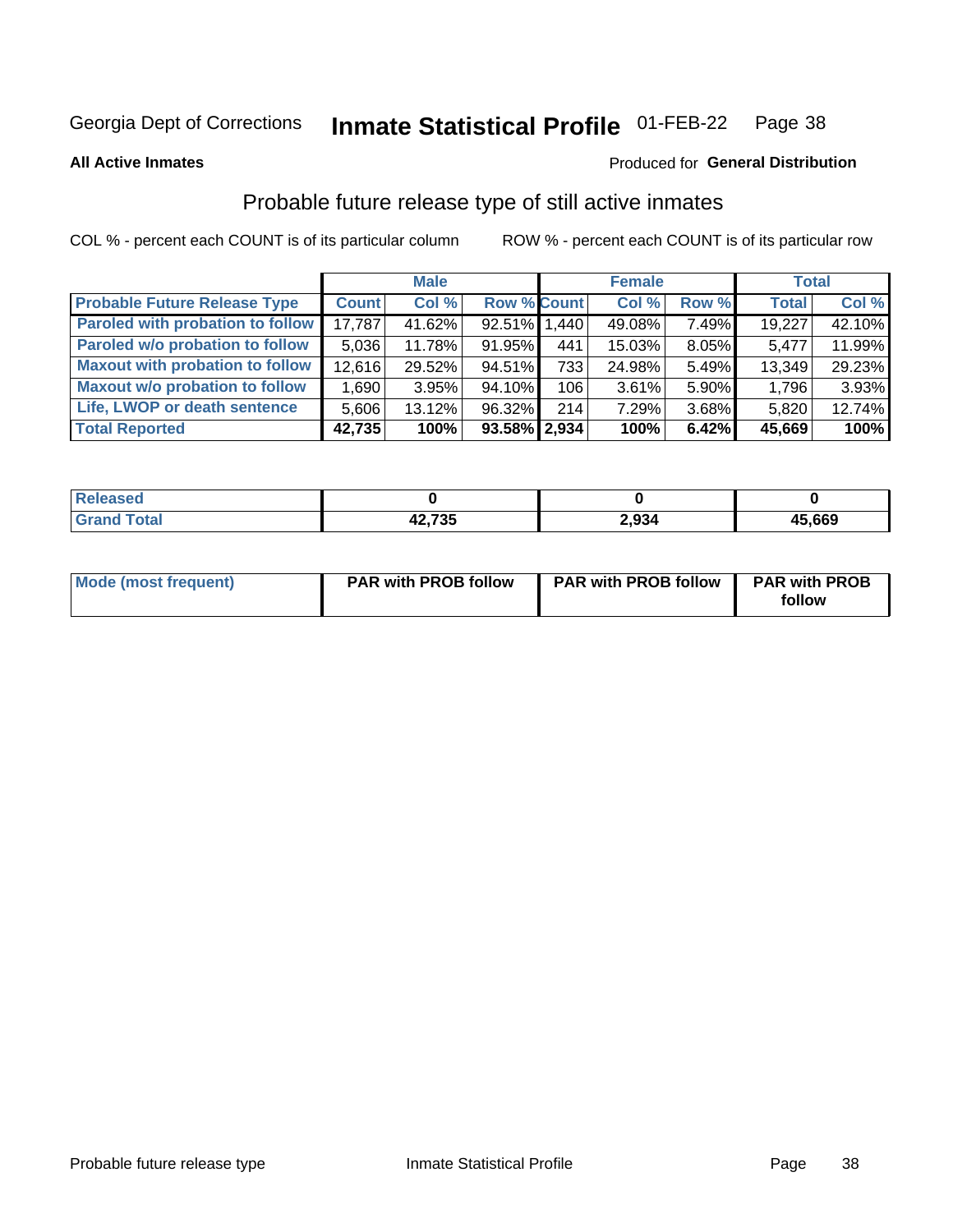## **All Active Inmates**

## **Produced for General Distribution**

# Time served in current (or last) institution

COL % - percent each COUNT is of its particular column

|                            | <b>Male</b>  |        | <b>Female</b> |              |        | <b>Total</b> |              |        |
|----------------------------|--------------|--------|---------------|--------------|--------|--------------|--------------|--------|
| <b>Time In Institution</b> | <b>Count</b> | Col %  | Row %         | <b>Count</b> | Col %  | Row %        | <b>Total</b> | Col %  |
| 0 to 3 months              | 9,633        | 22.07% | 91.59%        | 884          | 29.33% | 8.41%        | 10,517       | 22.54% |
| 3.01 to 6 months           | 5,757        | 13.19% | 90.99%        | 570          | 18.91% | 9.01%        | 6,327        | 13.56% |
| 6.01 to 9 months           | 4,212        | 9.65%  | 94.57%        | 242          | 8.03%  | 5.43%        | 4,454        | 9.54%  |
| 9.01 to 12 months          | 2,258        | 5.17%  | 95.60%        | 104          | 3.45%  | 4.40%        | 2,362        | 5.06%  |
| 12.01 to 18 months         | 2,360        | 5.41%  | 94.02%        | 150          | 4.98%  | 5.98%        | 2,510        | 5.38%  |
| <b>18.01 to 24 months</b>  | 2,279        | 5.22%  | 95.16%        | 116          | 3.85%  | 4.84%        | 2,395        | 5.13%  |
| 2.01 to 3 years            | 6,062        | 13.89% | 95.80%        | 266          | 8.83%  | 4.20%        | 6,328        | 13.56% |
| $3.01$ to 4 years          | 3,607        | 8.26%  | 94.75%        | 200          | 6.64%  | 5.25%        | 3,807        | 8.16%  |
| 4.01 to 5 years            | 2,140        | 4.90%  | 94.77%        | 118          | 3.92%  | 5.23%        | 2,258        | 4.84%  |
| 5.01 to 6 years            | 1,358        | 3.11%  | 95.37%        | 66           | 2.19%  | 4.63%        | 1,424        | 3.05%  |
| 6.01 to 7 years            | 1,187        | 2.72%  | 95.49%        | 56           | 1.86%  | 4.51%        | 1,243        | 2.66%  |
| 7.01 to 8 years            | 769          | 1.76%  | 94.59%        | 44           | 1.46%  | 5.41%        | 813          | 1.74%  |
| $8.01$ to 9 years          | 448          | 1.03%  | 91.43%        | 42           | 1.39%  | 8.57%        | 490          | 1.05%  |
| 9.01 to 10 years           | 326          | 0.75%  | 92.09%        | 28           | 0.93%  | 7.91%        | 354          | 0.76%  |
| Over 10 years              | 1,259        | 2.88%  | 90.77%        | 128          | 4.25%  | 9.23%        | 1,387        | 2.97%  |
| <b>Total Reported</b>      | 43,655       | 100%   | 93.54%        | 3,014        | 100%   | 6.46%        | 46,669       | 100%   |

| orted<br><b>NOT</b> |        |            |        |
|---------------------|--------|------------|--------|
| `∩fa                | 43.655 | <b>014</b> | 46.669 |

| <b>Mean</b><br>(average) | 34 months | 25 months | 34 months |  |
|--------------------------|-----------|-----------|-----------|--|
| Median (middle)          | 12 months | 6 months  | 12 months |  |
| Mode<br>(most frequent)  | 0 months  | months    | ∣ months  |  |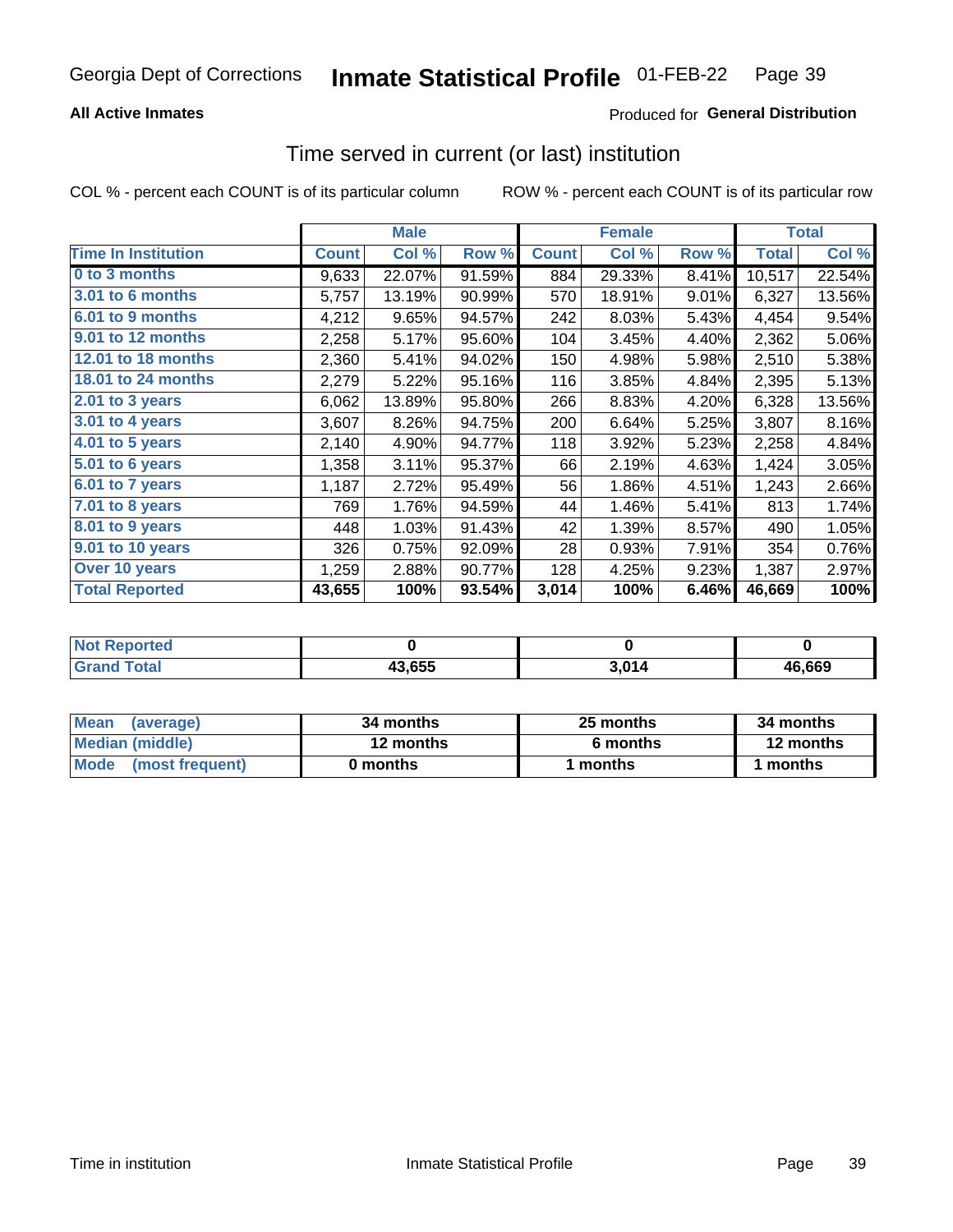### **Inmate Statistical Profile 01-FEB-22** Page 40

**All Active Inmates** 

### Produced for General Distribution

## Highest grade level attained

COL % - percent each COUNT is of its particular column

|                              |                 | <b>Male</b> |         |                | <b>Female</b> |        |                | <b>Total</b> |
|------------------------------|-----------------|-------------|---------|----------------|---------------|--------|----------------|--------------|
| <b>Grade Level</b>           | <b>Count</b>    | Col %       | Row %   | <b>Count</b>   | Col%          | Row %  | <b>Total</b>   | Col %        |
| No school at all             | $\overline{10}$ | 0.03%       | 100.00% |                |               |        | 10             | 0.03%        |
| <b>Grade 1</b>               | 13              | 0.04%       | 100.00% |                |               |        | 13             | 0.04%        |
| <b>Grade 2</b>               | 24              | 0.08%       | 100.00% |                |               |        | 24             | 0.08%        |
| Grade 3                      | 44              | 0.15%       | 97.78%  | 1              | 0.06%         | 2.22%  | 45             | 0.15%        |
| Grade 4                      | 57              | 0.20%       | 95.00%  | 3              | 0.19%         | 5.00%  | 60             | 0.20%        |
| Grade 5                      | 75              | 0.26%       | 94.94%  | 4              | 0.26%         | 5.06%  | 79             | 0.26%        |
| Grade 6                      | 252             | 0.86%       | 97.30%  | $\overline{7}$ | 0.45%         | 2.70%  | 259            | 0.84%        |
| <b>Grade 7</b>               | 524             | 1.79%       | 95.45%  | 25             | 1.60%         | 4.55%  | 549            | 1.78%        |
| Grade 8                      | 1,915           | 6.56%       | 95.18%  | 97             | 6.20%         | 4.82%  | 2,012          | 6.54%        |
| Grade 9                      | 3,598           | 12.32%      | 96.54%  | 129            | 8.25%         | 3.46%  | 3,727          | 12.11%       |
| Grade 10                     | 4,820           | 16.51%      | 96.63%  | 168            | 10.74%        | 3.37%  | 4,988          | 16.21%       |
| Grade 11                     | 4,692           | 16.07%      | 95.79%  | 206            | 13.17%        | 4.21%  | 4,898          | 15.92%       |
| <b>Grade 12 or GED</b>       | 10,508          | 35.99%      | 94.32%  | 633            | 40.47%        | 5.68%  | 11,141         | 36.21%       |
| <b>Some tech school</b>      | 195             | 0.67%       | 83.33%  | 39             | 2.49%         | 16.67% | 234            | 0.76%        |
| <b>Completed tech school</b> | 206             | 0.71%       | 85.12%  | 36             | 2.30%         | 14.88% | 242            | 0.79%        |
| College, 1 year              | 831             | 2.85%       | 93.06%  | 62             | 3.96%         | 6.94%  | 893            | 2.90%        |
| College, 2 year              | 869             | 2.98%       | 90.80%  | 88             | 5.63%         | 9.20%  | 957            | 3.11%        |
| College, 3 year              | 218             | 0.75%       | 87.20%  | 32             | 2.05%         | 12.80% | 250            | 0.81%        |
| <b>Bachelor's degree</b>     | 269             | 0.92%       | 91.50%  | 25             | 1.60%         | 8.50%  | 294            | 0.96%        |
| <b>Master's degree</b>       | 59              | 0.20%       | 90.77%  | $\,6$          | 0.38%         | 9.23%  | 65             | 0.21%        |
| Ph.D. degree                 | $\overline{4}$  | 0.01%       | 80.00%  | 1              | 0.06%         | 20.00% | 5              | 0.02%        |
| Law degree                   | 10              | 0.03%       | 90.91%  | $\mathbf{1}$   | 0.06%         | 9.09%  | 11             | 0.04%        |
| <b>Some medical school</b>   | 1               | 0.01%       | 50.00%  | 1              | 0.06%         | 50.00% | $\overline{2}$ | 0.01%        |
| <b>Medical degree</b>        | 6               | 0.02%       | 100.00% |                |               |        | 6              | 0.02%        |
|                              | $\mathbf 1$     | 0.01%       | 100.00% |                |               |        | $\mathbf{1}$   | 0.01%        |
| <b>Total Reported</b>        | 29,201          | 100%        | 94.92%  | 1,564          | 100%          | 5.08%  | 30,765         | 100.0%       |

| AE<br>ıл | ,450 | ַ ∧∩ י<br>90c |
|----------|------|---------------|
| 13 G55   | 201/ | 46.669        |

| <b>Mean</b><br>(average) | 10.86           | 11.40           | 10.88           |
|--------------------------|-----------------|-----------------|-----------------|
| Median (middle)          | Grade 11        | Grade 12 or GED | Grade 11        |
| Mode<br>(most frequent)  | Grade 12 or GED | Grade 12 or GED | Grade 12 or GED |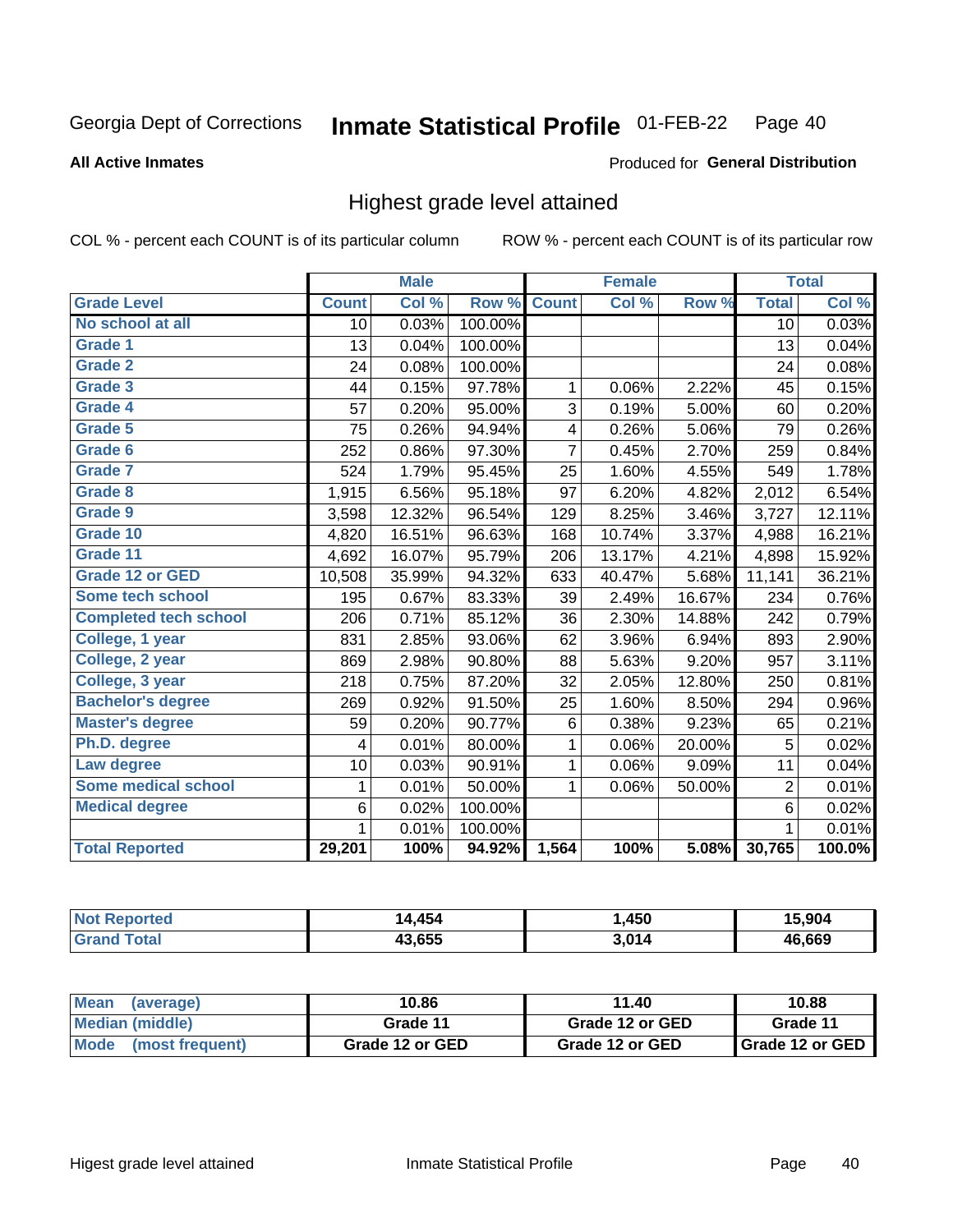### **Inmate Statistical Profile 01-FEB-22** Page 41

### **All Active Inmates**

## **Produced for General Distribution**

# Culture fair IQ scores

COL % - percent each COUNT is of its particular column

|                       |              | <b>Male</b> |        |              | <b>Female</b> |        |              | <b>Total</b> |
|-----------------------|--------------|-------------|--------|--------------|---------------|--------|--------------|--------------|
| <b>IQ Scores</b>      | <b>Count</b> | Col %       | Row %  | <b>Count</b> | Col %         | Row %  | <b>Total</b> | Col %        |
| $60 - 69$             | 903          | 2.40%       | 93.58% | 62           | 2.38%         | 6.42%  | 965          | 2.40%        |
| $70 - 79$             | 2,560        | 6.81%       | 93.46% | 179          | 6.86%         | 6.54%  | 2,739        | 6.81%        |
| $80 - 89$             | 5,488        | 14.60%      | 89.24% | 662          | 25.36%        | 10.76% | 6,150        | 15.30%       |
| $90 - 99$             | 10,342       | 27.51%      | 91.33% | 982          | 37.62%        | 8.67%  | 11,324       | 28.16%       |
| $100 - 109$           | 10,375       | 27.59%      | 96.01% | 431          | 16.51%        | 3.99%  | 10,806       | 26.87%       |
| $110 - 119$           | 6,513        | 17.32%      | 97.51% | 166          | 6.36%         | 2.49%  | 6,679        | 16.61%       |
| $120 - 129$           | 1,363        | 3.63%       | 94.13% | 85           | 3.26%         | 5.87%  | 1,448        | 3.60%        |
| $130 - 139$           | 54           | 0.14%       | 65.85% | 28           | 1.07%         | 34.15% | 82           | 0.20%        |
| 140 & Up              |              | 0.01%       | 6.25%  | 15           | 0.57%         | 93.75% | 16           | 0.04%        |
| <b>Total Reported</b> | 37,599       | 100%        | 93.51% | 2,610        | 100%          | 6.49%  | 40,209       | 100%         |

| <b>Not Reported</b>         | 5.422  | 273   | 5,695  |
|-----------------------------|--------|-------|--------|
| <b>Not Valid (under 60)</b> | 634    | 131   | 765    |
| <b>Grand Total</b>          | 43,655 | 3,014 | 46,669 |

| <b>Mean</b><br>(average) | 98  | 95 | 98 |
|--------------------------|-----|----|----|
| <b>Median (middle)</b>   | 99  | 94 | 99 |
| Mode<br>(most frequent)  | 103 | 92 | 99 |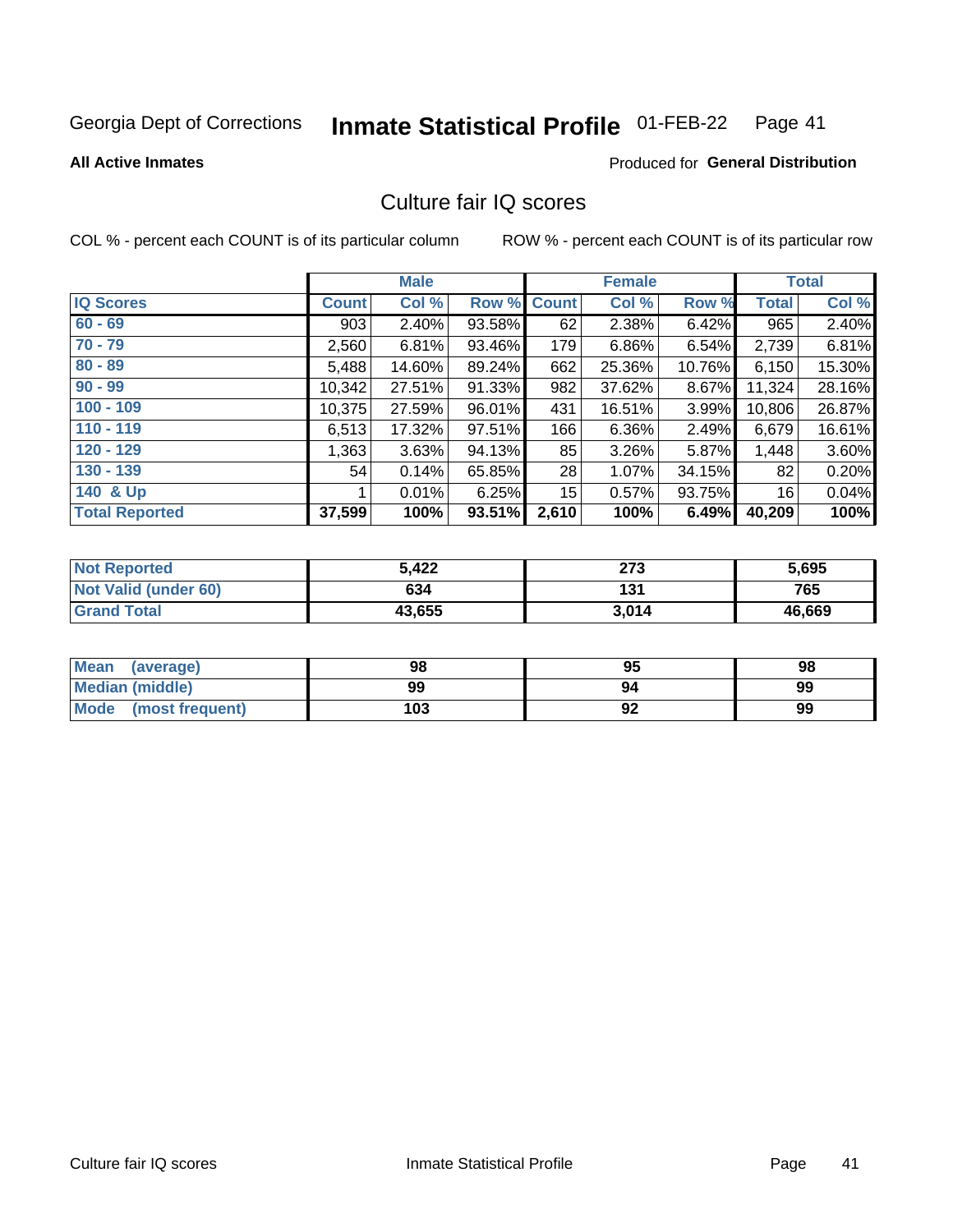### Inmate Statistical Profile 01-FEB-22 Page 42

**All Active Inmates** 

## Produced for General Distribution

# Wide Range Achievement Test (WRAT) reading score

COL % - percent each COUNT is of its particular column

|                           |              | <b>Male</b> |        |              | <b>Female</b> |        |              | <b>Total</b> |
|---------------------------|--------------|-------------|--------|--------------|---------------|--------|--------------|--------------|
| <b>WRAT Reading Score</b> | <b>Count</b> | Col %       | Row %  | <b>Count</b> | Col %         | Row %  | <b>Total</b> | Col %        |
| 0.1 to 0.9                | 729          | 1.83%       | 99.18% | 6            | 0.22%         | 0.82%  | 735          | 1.72%        |
| 1.0 to 1.9                | 744          | 1.87%       | 99.07% | 7            | 0.26%         | 0.93%  | 751          | 1.76%        |
| 2.0 to 2.9                | 1,370        | 3.44%       | 97.93% | 29           | 1.06%         | 2.07%  | 1,399        | 3.28%        |
| 3.0 to 3.9                | 2,444        | 6.13%       | 96.33% | 93           | 3.39%         | 3.67%  | 2,537        | 5.95%        |
| 4.0 to 4.9                | 2,804        | 7.03%       | 94.09% | 176          | 6.42%         | 5.91%  | 2,980        | 6.99%        |
| 5.0 to 5.9                | 3,304        | 8.28%       | 95.27% | 164          | 5.99%         | 4.73%  | 3,468        | 8.14%        |
| 6.0 to 6.9                | 3,480        | 8.73%       | 94.57% | 200          | 7.30%         | 5.43%  | 3,680        | 8.63%        |
| 7.0 to 7.9                | 1,951        | 4.89%       | 95.54% | 91           | 3.32%         | 4.46%  | 2,042        | 4.79%        |
| 8.0 to 8.9                | 3,396        | 8.52%       | 95.02% | 178          | 6.50%         | 4.98%  | 3,574        | 8.39%        |
| 9.0 to 9.9                | 1,683        | 4.22%       | 93.92% | 109          | 3.98%         | 6.08%  | 1,792        | 4.20%        |
| 10.0 to 10.9              | 2,540        | 6.37%       | 92.77% | 198          | 7.23%         | 7.23%  | 2,738        | 6.42%        |
| 11.0 to 11.9              | 2,626        | 6.58%       | 89.41% | 311          | 11.35%        | 10.59% | 2,937        | 6.89%        |
| 12.0 to 12.9              | 12,361       | 31.00%      | 91.69% | 1,120        | 40.88%        | 8.31%  | 13,481       | 31.63%       |
| 13                        | 448          | 1.12%       | 88.54% | 58           | 2.12%         | 11.46% | 506          | 1.19%        |
| <b>Total Reported</b>     | 39,880       | 100%        | 93.57% | 2,740        | 100.0%        | 6.43%  | 42,620       | 100%         |

| τeu | ? 775  | <b>271</b> | 1,049  |
|-----|--------|------------|--------|
| NO  | . . J  |            |        |
|     | 43.655 | 3,014      | 46,669 |

| <b>Mean</b><br>(average) | 8.68 | 9.98 | 8.76 |
|--------------------------|------|------|------|
| Median (middle)          | 8.9  | 11.6 | 9.Z  |
| Mode<br>(most frequent)  | 12.9 | 12.9 | 12.9 |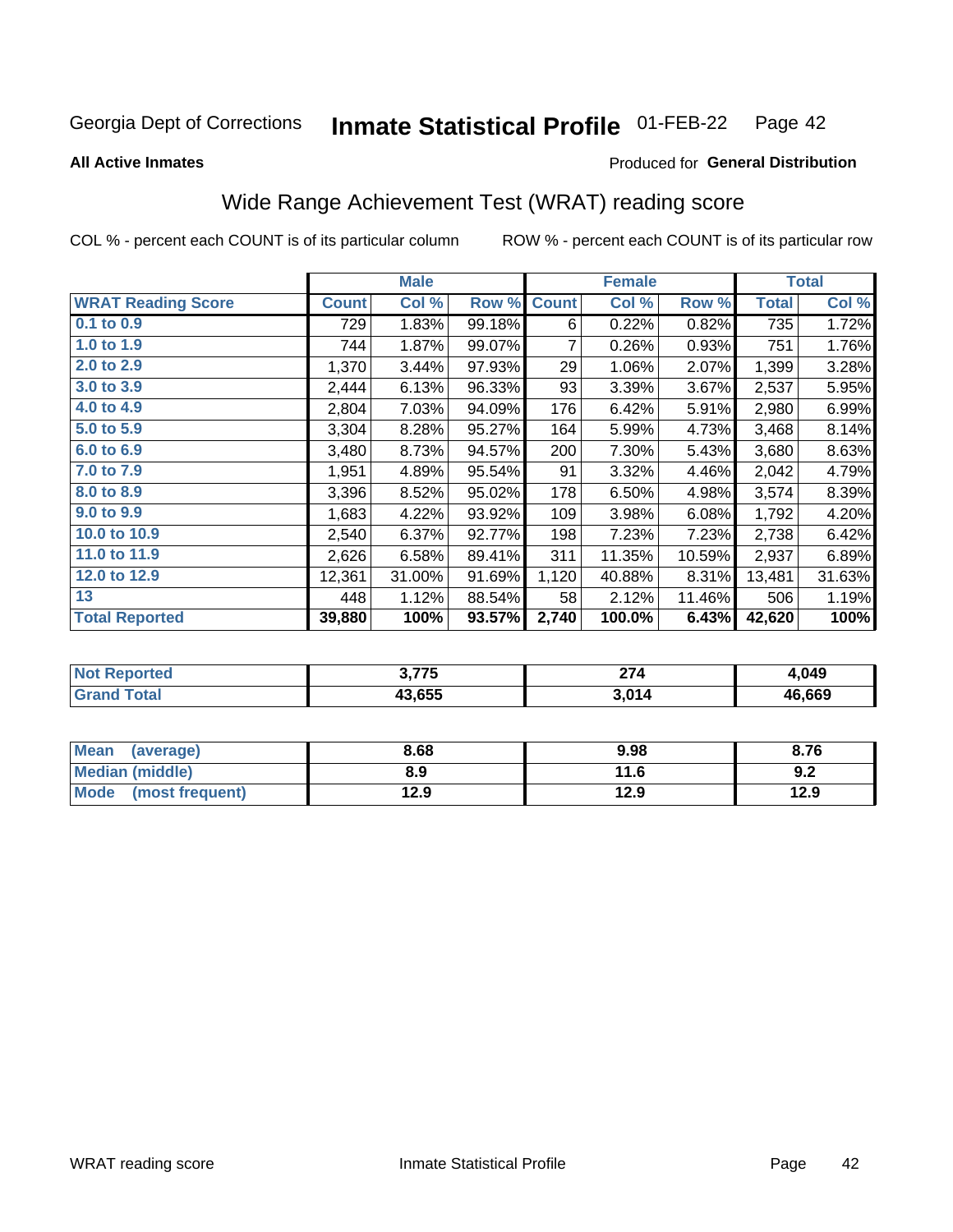### Inmate Statistical Profile 01-FEB-22 Page 43

**All Active Inmates** 

### Produced for General Distribution

# Wide Range Achievement Test (WRAT) math score

COL % - percent each COUNT is of its particular column

|                              |              | <b>Male</b> |        |              | <b>Female</b> |        |              | <b>Total</b> |
|------------------------------|--------------|-------------|--------|--------------|---------------|--------|--------------|--------------|
| <b>WRAT Mathematic Score</b> | <b>Count</b> | Col %       | Row %  | <b>Count</b> | Col %         | Row %  | <b>Total</b> | Col %        |
| 0.1 to 0.9                   | 209          | 0.52%       | 99.52% | 1            | 0.04%         | 0.48%  | 210          | 0.49%        |
| 1.0 to 1.9                   | 428          | 1.07%       | 97.05% | 13           | 0.47%         | 2.95%  | 441          | 1.03%        |
| 2.0 to 2.9                   | 1,112        | 2.79%       | 96.19% | 44           | 1.61%         | 3.81%  | 1,156        | 2.71%        |
| 3.0 to 3.9                   | 2,957        | 7.41%       | 97.49% | 76           | 2.77%         | 2.51%  | 3,033        | 7.11%        |
| 4.0 to 4.9                   | 5,296        | 13.28%      | 94.00% | 338          | 12.33%        | 6.00%  | 5,634        | 13.22%       |
| 5.0 to 5.9                   | 6,720        | 16.85%      | 93.23% | 488          | 17.80%        | 6.77%  | 7,208        | 16.91%       |
| 6.0 to 6.9                   | 7,145        | 17.91%      | 92.47% | 582          | 21.23%        | 7.53%  | 7,727        | 18.12%       |
| 7.0 to 7.9                   | 3,165        | 7.93%       | 93.97% | 203          | 7.41%         | 6.03%  | 3,368        | 7.90%        |
| 8.0 to 8.9                   | 3,401        | 8.53%       | 90.96% | 338          | 12.33%        | 9.04%  | 3,739        | 8.77%        |
| 9.0 to 9.9                   | 2,274        | 5.70%       | 93.62% | 155          | 5.65%         | 6.38%  | 2,429        | 5.70%        |
| 10.0 to 10.9                 | 1,099        | 2.75%       | 99.01% | 11           | 0.40%         | 0.99%  | 1,110        | 2.60%        |
| 11.0 to 11.9                 | 867          | 2.17%       | 88.92% | 108          | 3.94%         | 11.08% | 975          | 2.29%        |
| 12.0 to 12.9                 | 5,167        | 12.95%      | 93.35% | 368          | 13.43%        | 6.65%  | 5,535        | 12.98%       |
| 13                           | 52           | 0.13%       | 76.47% | 16           | 0.58%         | 23.53% | 68           | 0.16%        |
| <b>Total Reported</b>        | 39,892       | 100%        | 93.57% | 2,741        | 100%          | 6.43%  | 42,633       | 100%         |

| Reported<br><b>NOT</b> | 3,763  | 072<br>41 V | 1.036  |
|------------------------|--------|-------------|--------|
| <b>cotal</b>           | 43.655 | 3,014       | 46.669 |

| <b>Mean</b><br>(average) | 7.03 | 7.44 | 7.06 |
|--------------------------|------|------|------|
| <b>Median (middle)</b>   | ხ. J | 6.9  | 6.5  |
| Mode (most frequent)     | 12.9 | 12.9 | 12.9 |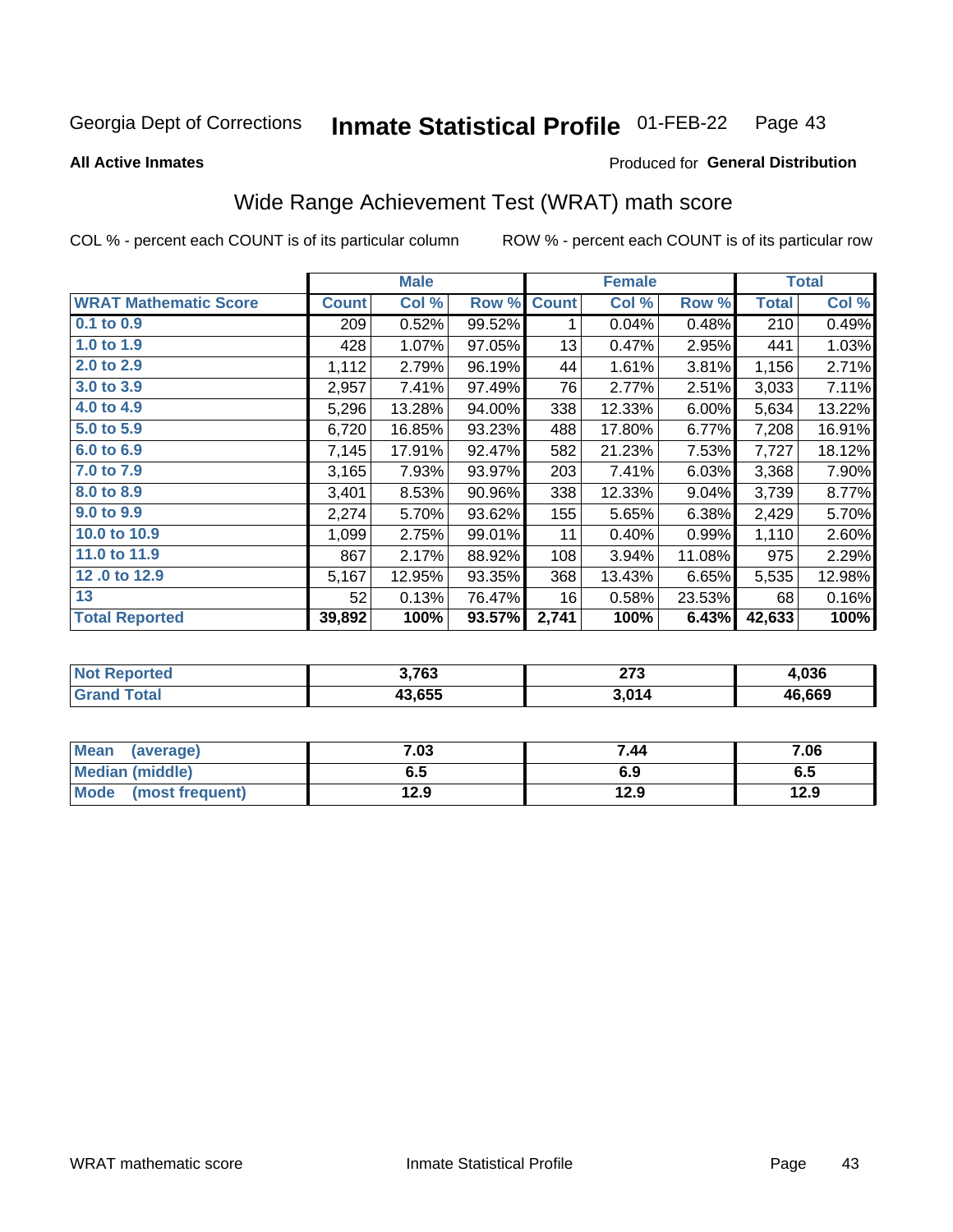### **Inmate Statistical Profile 01-FEB-22** Page 44

### **All Active Inmates**

## Produced for General Distribution

# Wide Range Achievement Test (WRAT) spelling score

COL % - percent each COUNT is of its particular column

|                            |              | <b>Male</b> |        |              | <b>Female</b> |        |              | <b>Total</b> |
|----------------------------|--------------|-------------|--------|--------------|---------------|--------|--------------|--------------|
| <b>WRAT Spelling Score</b> | <b>Count</b> | Col %       | Row %  | <b>Count</b> | Col %         | Row %  | <b>Total</b> | Col %        |
| $0.1$ to $0.9$             | 782          | 1.96%       | 99.11% | 7            | 0.26%         | 0.89%  | 789          | 1.85%        |
| 1.0 to 1.9                 | 1,145        | 2.87%       | 98.96% | 12           | 0.44%         | 1.04%  | 1,157        | 2.71%        |
| 2.0 to 2.9                 | 2,245        | 5.63%       | 98.59% | 32           | 1.17%         | 1.41%  | 2,277        | 5.34%        |
| 3.0 to 3.9                 | 3,294        | 8.26%       | 98.09% | 64           | 2.33%         | 1.91%  | 3,358        | 7.88%        |
| 4.0 to 4.9                 | 2,887        | 7.24%       | 96.94% | 91           | 3.32%         | 3.06%  | 2,978        | 6.98%        |
| 5.0 to 5.9                 | 3,201        | 8.02%       | 94.79% | 176          | 6.42%         | 5.21%  | 3,377        | 7.92%        |
| 6.0 to 6.9                 | 3,725        | 9.34%       | 95.12% | 191          | 6.97%         | 4.88%  | 3,916        | 9.18%        |
| 7.0 to 7.9                 | 3,496        | 8.76%       | 94.38% | 208          | 7.59%         | 5.62%  | 3,704        | 8.69%        |
| 8.0 to 8.9                 | 3,553        | 8.90%       | 94.67% | 200          | 7.30%         | 5.33%  | 3,753        | 8.80%        |
| 9.0 to 9.9                 | 2,028        | 5.08%       | 94.06% | 128          | 4.67%         | 5.94%  | 2,156        | 5.06%        |
| 10.0 to 10.9               | 1,961        | 4.91%       | 93.38% | 139          | 5.07%         | 6.62%  | 2,100        | 4.92%        |
| 11.0 to 11.9               | 2,443        | 6.12%       | 89.68% | 281          | 10.25%        | 10.32% | 2,724        | 6.39%        |
| 12.0 to 12.9               | 8,932        | 22.39%      | 88.33% | 1,180        | 43.05%        | 11.67% | 10,112       | 23.71%       |
| 13                         | 207          | 0.52%       | 86.61% | 32           | 1.17%         | 13.39% | 239          | 0.56%        |
| <b>Total Reported</b>      | 39,899       | 100%        | 93.57% | 2,741        | 100.0%        | 6.43%  | 42,640       | 100%         |

| <b>rted</b><br>NO | 3,756  | ヘフク<br>.<br>__ | 029.ا  |
|-------------------|--------|----------------|--------|
|                   | 43.655 | 3,014          | 46,669 |

| Mean<br>(average)    | 7.83 | 10.06 | 7.97 |
|----------------------|------|-------|------|
| Median (middle)      | .    | 11.3  | .    |
| Mode (most frequent) | 12.9 | 12.9  | 12.9 |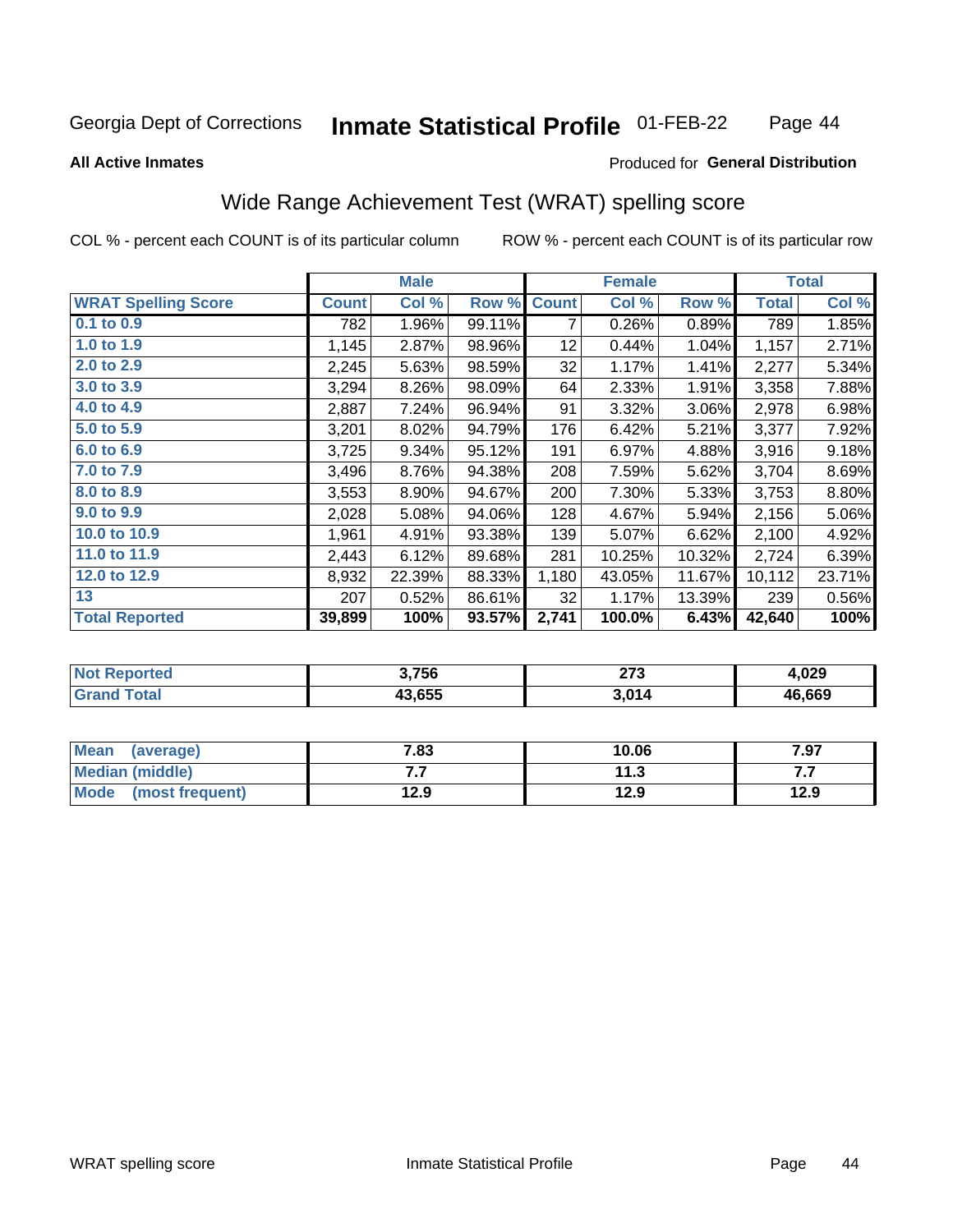### **Inmate Statistical Profile 01-FEB-22** Page 45

**All Active Inmates** 

### Produced for General Distribution

# Current / last mental health treatment level

COL % - percent each COUNT is of its particular column

|                                    |              | <b>Male</b> |         |              | <b>Female</b> |        |              | <b>Total</b> |
|------------------------------------|--------------|-------------|---------|--------------|---------------|--------|--------------|--------------|
| <b>Mental Health Treatment Lev</b> | <b>Count</b> | Col %       | Row %   | <b>Count</b> | Col %         | Row %  | <b>Total</b> | Col %        |
| 1 No problem at current time       | 7,460        | 46.09%      | 92.62%  | 594          | 23.63%        | 7.38%  | 8,054        | 43.07%       |
| 2 Receiving outpatient             | 7,070        | 43.68%      | 79.07%  | 1,871        | 74.42%        | 20.93% | 8,941        | 47.81%       |
| <b>Treatment</b>                   |              |             |         |              |               |        |              |              |
| 3 Inpatient, moderate              | 1,308        | 8.08%       | 97.03%  | 40           | 1.59%         | 2.97%  | 1,348        | 7.21%        |
| <b>Treatment</b>                   |              |             |         |              |               |        |              |              |
| 4 Inpatient, intensive             | 318          | 1.96%       | 97.25%  | 9            | 0.36%         | 2.75%  | 327          | 1.75%        |
| <b>Treatment</b>                   |              |             |         |              |               |        |              |              |
| <b>5 Undergoing crisis</b>         | 29           | 0.18%       | 100.00% |              |               |        | 29           | 0.16%        |
| <b>stabilization</b>               |              |             |         |              |               |        |              |              |
| <b>6 Hospital for criminally</b>   |              | 0.01%       | 100.00% |              |               |        |              | 0.01%        |
| <b>Tinsane</b>                     |              |             |         |              |               |        |              |              |
| <b>Total Evaluated</b>             | 16,186       | 100%        | 86.56%  | 2,514        | 100%          | 13.44% | 18,700       | 100.0%       |

| Never had MH evaluation | 27,469 | 500    | 27,969 |
|-------------------------|--------|--------|--------|
| $\tau$ otal             | 43.655 | .014 د | 46,669 |

| <b>Median (middle)</b>         | <b>Receiving outpatient</b><br>treatment | <b>Receiving outpatient</b><br>treatment | <b>Receiving</b><br>outpatient<br>treatment |  |  |
|--------------------------------|------------------------------------------|------------------------------------------|---------------------------------------------|--|--|
| <b>Mode</b><br>(most frequent) | No problem at current time               | <b>Receiving outpatient</b><br>treatment | Receiving<br>outpatient<br>treatment        |  |  |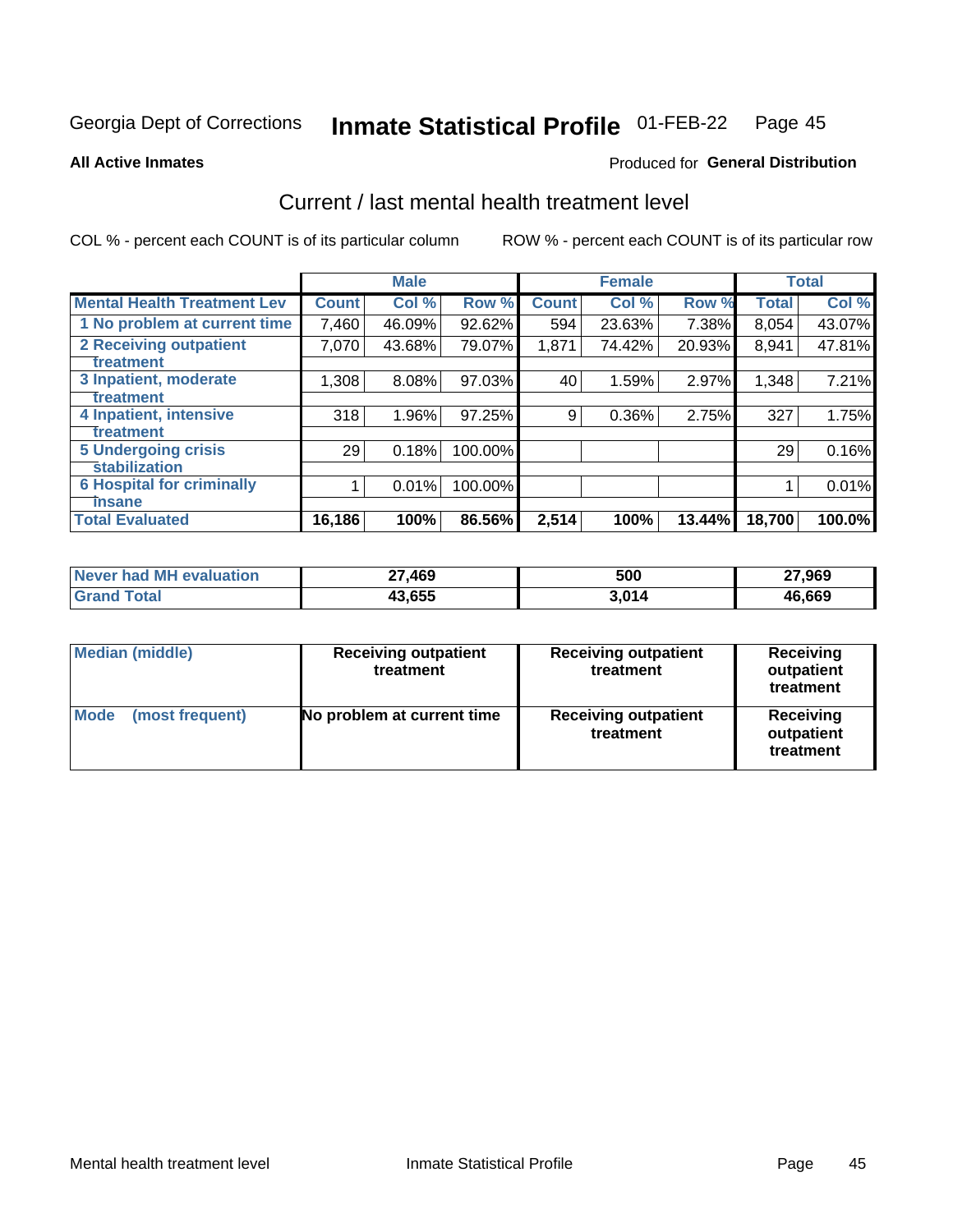## **All Active Inmates**

## Produced for General Distribution

# PULHESDWIT medical scale - 'P' overall condition ('P'hysical)

COL % - percent each COUNT is of its particular column

|                                  |              | <b>Male</b> |        |                 | <b>Female</b> |         |                 | <b>Total</b> |
|----------------------------------|--------------|-------------|--------|-----------------|---------------|---------|-----------------|--------------|
| 'P' Overall Condition            | <b>Count</b> | Col %       | Row %  | <b>Count</b>    | Col %         | Row %   | <b>Total</b>    | Col %        |
| 1 No medical illness             | 29,310       | 72.71%      | 93.71% | 967. ا          | 67.83%        | 6.29%   | 31,277          | 72.38%       |
| 2 Well-controlled chronic        | 10,158       | 25.20%      | 92.18% | 862             | 29.72%        | 7.82%   | 11,020          | 25.50%       |
| <b>illness</b>                   |              |             |        |                 |               |         |                 |              |
| 3 Poorly-controlled chronic      | 777          | 1.93%       | 93.50% | 54              | 1.86%         | 6.50%   | 831             | 1.92%        |
| <b>illness</b>                   |              |             |        |                 |               |         |                 |              |
| 4 Significant problems requiring | 62           | 0.15%       | 93.94% | 4               | 0.14%         | 6.06%   | 66              | 0.15%        |
| special housing                  |              |             |        |                 |               |         |                 |              |
| 5 Terminal illness, < 6 months   | 5            | 0.01%       | 83.33% |                 | 0.03%         | 16.67%  | 6               | 0.01%        |
| to live                          |              |             |        |                 |               |         |                 |              |
| 6 Inmate is pregnant             |              |             |        | 12 <sup>2</sup> | 0.41%         | 100.00% | 12 <sup>2</sup> | 0.03%        |
| <b>Total Reported</b>            | 40,312       | 100%        | 93.29% | 2,900           | 100%          | 6.71%   | 43,212          | 100%         |

| тео | 3,343  |      | <b>A57</b><br>−v. |
|-----|--------|------|-------------------|
|     | 13.655 | . ሰ4 | 46,669            |

| Mode | (most frequent) | 1 No medical illness | 1 No medical illness | 1 No medical<br>illness |
|------|-----------------|----------------------|----------------------|-------------------------|
|------|-----------------|----------------------|----------------------|-------------------------|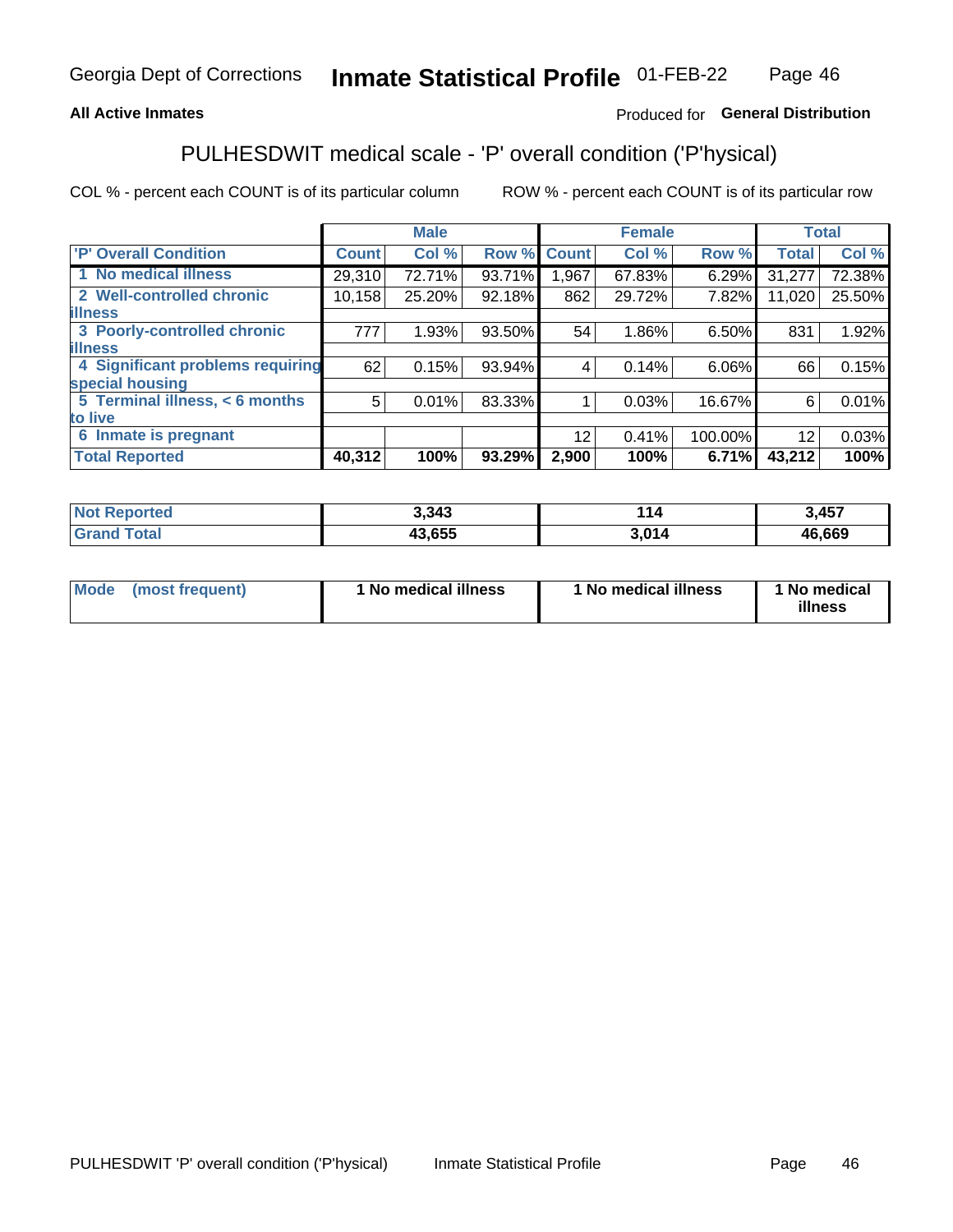### **All Active Inmates**

## Produced for General Distribution

# PULHESDWIT medical scale - 'U' upper body

COL % - percent each COUNT is of its particular column

|                              |              | <b>Male</b> |         |              | <b>Female</b> |        |              | <b>Total</b> |
|------------------------------|--------------|-------------|---------|--------------|---------------|--------|--------------|--------------|
| <b>U' Upper Body</b>         | <b>Count</b> | Col %       | Row %   | <b>Count</b> | Col %         | Row %  | <b>Total</b> | Col %        |
| 1 Upper bones, joints,       | 38,166       | 95.30%      | 93.26%  | 2,757        | 95.04%        | 6.74%  | 40,923       | 95.28%       |
| muscles all OK               |              |             |         |              |               |        |              |              |
| 2 One or both arms minimally | 1,686        | 4.21%       | 93.15%  | 124          | 4.27%         | 6.85%  | 1,810        | 4.21%        |
| limited                      |              |             |         |              |               |        |              |              |
| 3 One or both arms           | 172          | 0.43%       | 91.01%  | 17           | 0.59%         | 8.99%  | 189          | 0.44%        |
| <b>moderately limited</b>    |              |             |         |              |               |        |              |              |
| 4 One arm disabled,          | 24           | 0.06%       | 88.89%  | 3            | 0.10%         | 11.11% | 27           | 0.06%        |
| paralyzed, or amputated      |              |             |         |              |               |        |              |              |
| 5 Both arms disabled,        |              | 0.01%       | 100.00% |              |               |        |              | 0.01%        |
| paralyzed, or amputated      |              |             |         |              |               |        |              |              |
| <b>Total Reported</b>        | 40,049       | 100%        | 93.25%  | 2,901        | 100%          | 6.75%  | 42,950       | 100%         |

| <b>Not Reported</b> | 3.606  | 142<br>. | 3,719  |
|---------------------|--------|----------|--------|
| <b>Grand Total</b>  | 43,655 | 3,014    | 46,669 |

|  | Mode (most frequent) | 1 Upper bones, joints,<br>muscles all OK | 1 Upper bones, joints,<br>muscles all OK | 1 Upper bones,<br>ljoints, muscles all<br>ОK |
|--|----------------------|------------------------------------------|------------------------------------------|----------------------------------------------|
|--|----------------------|------------------------------------------|------------------------------------------|----------------------------------------------|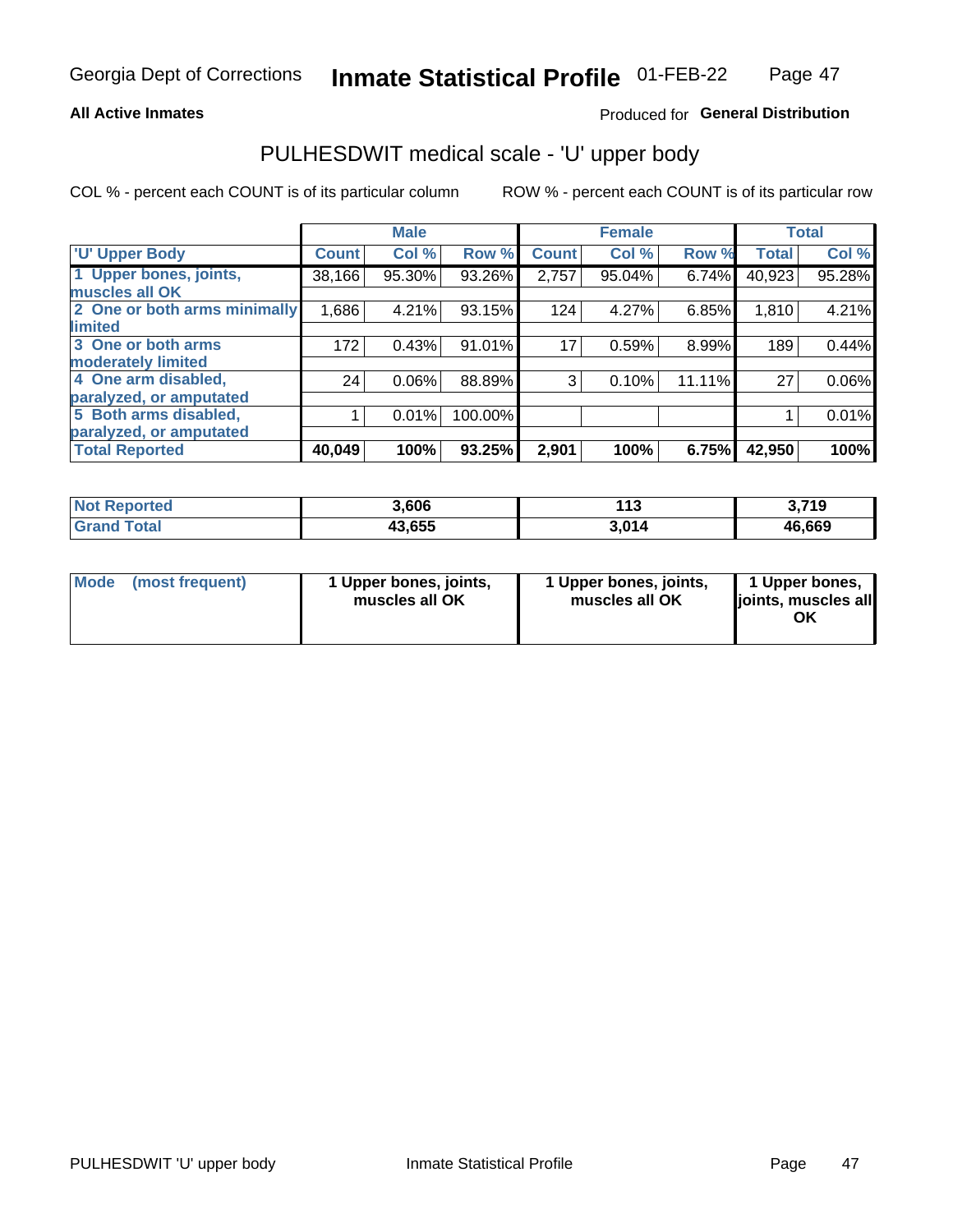### **All Active Inmates**

## Produced for General Distribution

# PULHESDWIT medical scale - 'L' lower body

COL % - percent each COUNT is of its particular column

|                                |              | <b>Male</b> |         |              | <b>Female</b> |       |              | <b>Total</b> |
|--------------------------------|--------------|-------------|---------|--------------|---------------|-------|--------------|--------------|
| 'L' Lower Body                 | <b>Count</b> | Col %       | Row %   | <b>Count</b> | Col %         | Row % | <b>Total</b> | Col %        |
| 1 Lower bones, joints,         | 36,237       | 90.48%      | 93.23%  | 2,633        | 90.79%        | 6.77% | 38,870       | 90.50%       |
| muscles all OK                 |              |             |         |              |               |       |              |              |
| 2 One or both legs minimally   | 3,177        | 7.93%       | 93.30%  | 228          | 7.86%         | 6.70% | 3,405        | 7.93%        |
| limited                        |              |             |         |              |               |       |              |              |
| 3 One or both legs             | 521          | 1.30%       | 93.87%  | 34           | 1.17%         | 6.13% | 555          | 1.29%        |
| moderately limited             |              |             |         |              |               |       |              |              |
| 4 One leg disabled, paralyzed, | 100          | 0.25%       | 95.24%  | 5            | 0.17%         | 4.76% | 105          | 0.24%        |
| or amputated                   |              |             |         |              |               |       |              |              |
| 5 Both legs disabled,          | 15           | 0.04%       | 100.00% |              |               |       | 15           | 0.03%        |
| paralyzed, or amputated        |              |             |         |              |               |       |              |              |
| <b>Total Reported</b>          | 40,050       | 100%        | 93.25%  | 2,900        | 100%          | 6.75% | 42,950       | 100%         |

| <b>Not Reported</b> | 3,605  | 14    | },719  |
|---------------------|--------|-------|--------|
| <b>Total</b>        | 43,655 | 3.014 | 46,669 |

| Mode (most frequent) | 1 Lower bones, joints,<br>muscles all OK | 1 Lower bones, joints,<br>muscles all OK | 1 Lower bones,<br>joints, muscles all<br>ОK |
|----------------------|------------------------------------------|------------------------------------------|---------------------------------------------|
|----------------------|------------------------------------------|------------------------------------------|---------------------------------------------|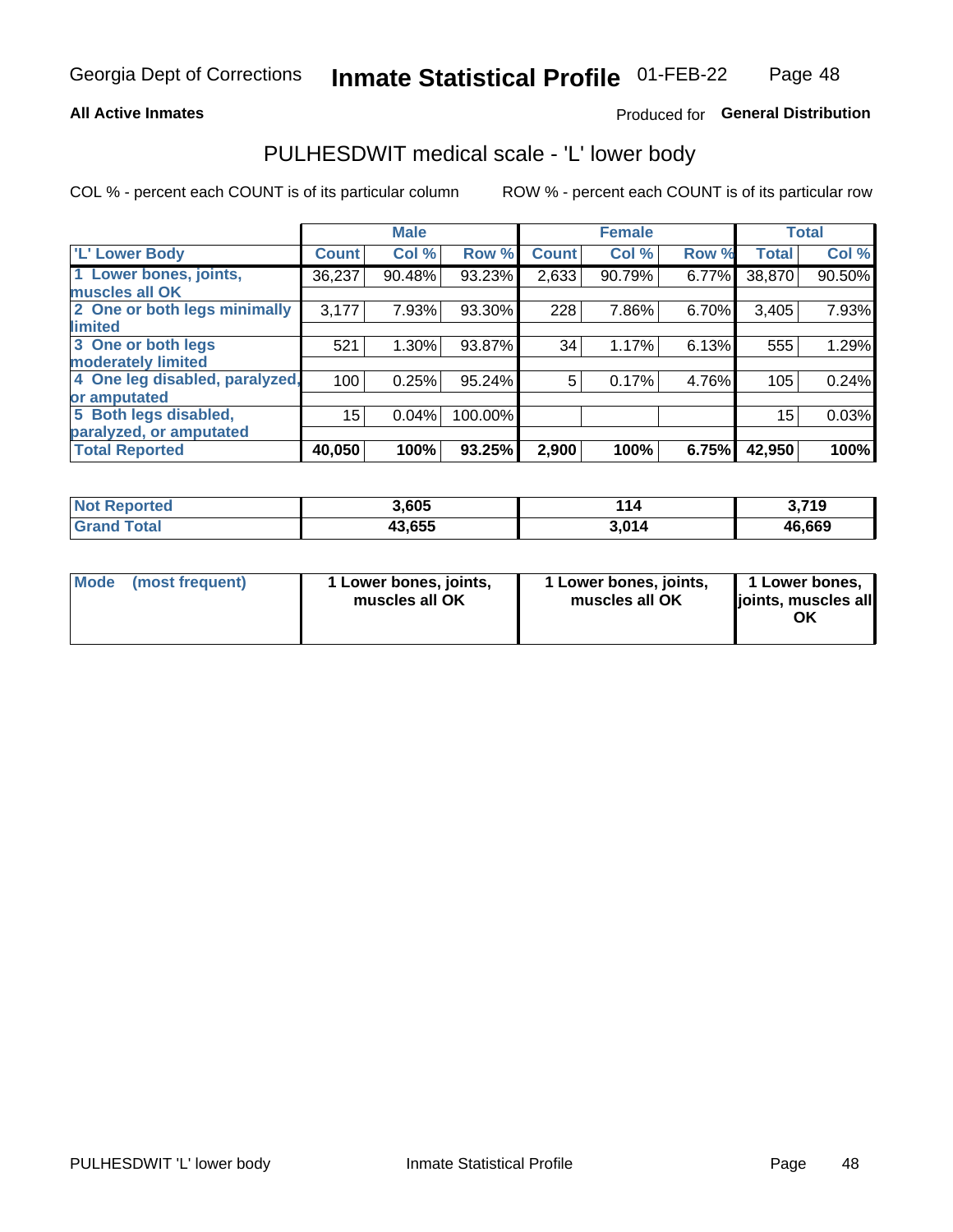### **All Active Inmates**

## Produced for General Distribution

## PULHESDWIT medical scale - 'H' hearing

COL % - percent each COUNT is of its particular column

|                                |              | <b>Male</b> |             |       | <b>Female</b> |        | <b>Total</b> |        |
|--------------------------------|--------------|-------------|-------------|-------|---------------|--------|--------------|--------|
| <b>'H' Hearing</b>             | <b>Count</b> | Col %       | Row % Count |       | Col %         | Row %  | <b>Total</b> | Col %  |
| 1 Normal hearing both ears     | 39,404       | 98.45%      | 93.25%      | 2,853 | 98.38%        | 6.75%  | 42,257       | 98.45% |
| 2 Some loss in one ear with    | 471          | 1.18%       | 92.72%      | 37    | 1.28%         | 7.28%  | 508          | 1.18%  |
| other OK, or mild loss in both |              |             |             |       |               |        |              |        |
| 3 Total loss in one ear with   | 102          | 0.25%       | 95.33%      | 5     | 0.17%         | 4.67%  | 107          | 0.25%  |
| mild loss in other             |              |             |             |       |               |        |              |        |
| 4 Severe loss in both ears     | 30           | 0.07%       | 90.91%      | 3     | 0.10%         | 9.09%  | 33           | 0.08%  |
| 5 Total loss in both ears,     | 17           | 0.04%       | 89.47%      | 2     | 0.07%         | 10.53% | 19           | 0.04%  |
| requiring special housing      |              |             |             |       |               |        |              |        |
| <b>Total Reported</b>          | 40,024       | 100%        | 93.24%      | 2,900 | 100%          | 6.76%  | 42,924       | 100%   |

| <b>Not Renc</b><br>morted | o coa  | 4 A<br>14 | 745.   |
|---------------------------|--------|-----------|--------|
| Total                     | 43.655 | 3.014     | 46,669 |

| Mode (most frequent) | 1 Normal hearing both ears 11 Normal hearing both ears 1 Normal hearing | both ears |
|----------------------|-------------------------------------------------------------------------|-----------|
|                      |                                                                         |           |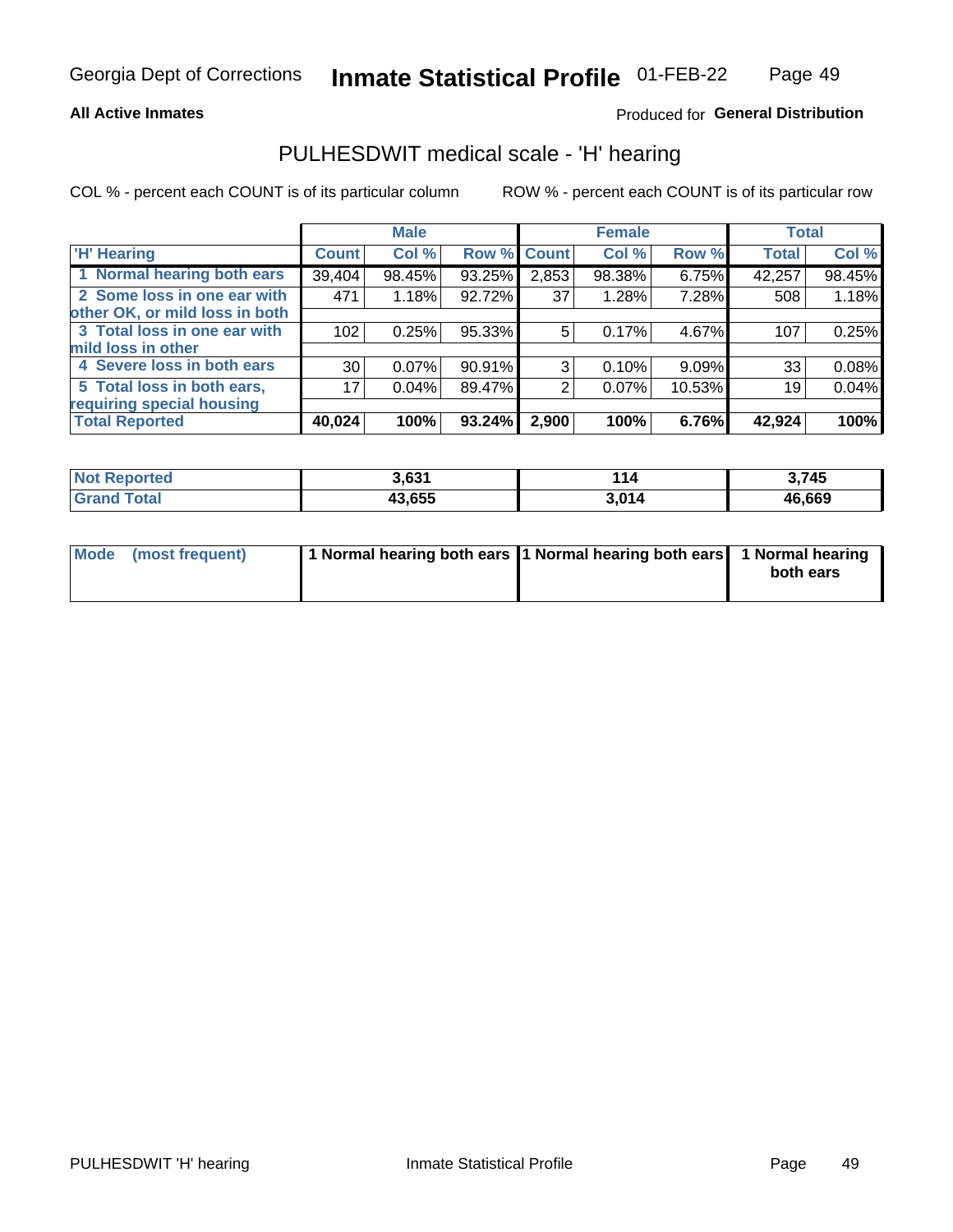### **All Active Inmates**

## Produced for General Distribution

## PULHESDWIT medical scale - 'E' vision

COL % - percent each COUNT is of its particular column

|                                 |              | <b>Male</b> |         |              | <b>Female</b> |        |              | <b>Total</b> |
|---------------------------------|--------------|-------------|---------|--------------|---------------|--------|--------------|--------------|
| <b>E' Vision</b>                | <b>Count</b> | Col %       | Row %   | <b>Count</b> | Col %         | Row %  | <b>Total</b> | Col %        |
| 1 Correctable to 20/40 in both  | 29,915       | 75.20%      | 95.42%  | .436         | 49.71%        | 4.58%  | 31,351       | 73.47%       |
| eyes                            |              |             |         |              |               |        |              |              |
| 2 Correctable to 20/70 in one   | 8,663        | 21.78%      | 88.43%  | 1,134        | 39.25%        | 11.57% | 9,797        | 22.96%       |
| eye, may be blind in other      |              |             |         |              |               |        |              |              |
| 3 Correctable to 20/200 in one  | 1,041        | 2.62%       | 80.39%  | 254          | 8.79%         | 19.61% | 1,295        | 3.03%        |
| eye, may be blind in other      |              |             |         |              |               |        |              |              |
| 4 One eye not correctable to    | 145          | 0.36%       | 69.05%  | 65           | 2.25%         | 30.95% | 210          | 0.49%        |
| 20/200, other may be blind      |              |             |         |              |               |        |              |              |
| 5 Blind in both eyes, requiring | 17           | 0.04%       | 100.00% |              |               |        | 17           | 0.04%        |
| special housing                 |              |             |         |              |               |        |              |              |
| <b>Total Reported</b>           | 39,781       | 100%        | 93.23%  | 2,889        | 100%          | 6.77%  | 42,670       | 100%         |

| <b>Not Reported</b> | $\sim$ 0.74<br>⁄ ס.נ | 1つち<br>. | 3,999  |
|---------------------|----------------------|----------|--------|
| ⊺ota                | 43,655               | 3.014    | 46,669 |

| Mode (most frequent) | 1 Correctable to 20/40 in both<br>eves | 1 Correctable to 20/40 in   1 Correctable to  <br>both eves | 20/40 in both eyes |
|----------------------|----------------------------------------|-------------------------------------------------------------|--------------------|
|                      |                                        |                                                             |                    |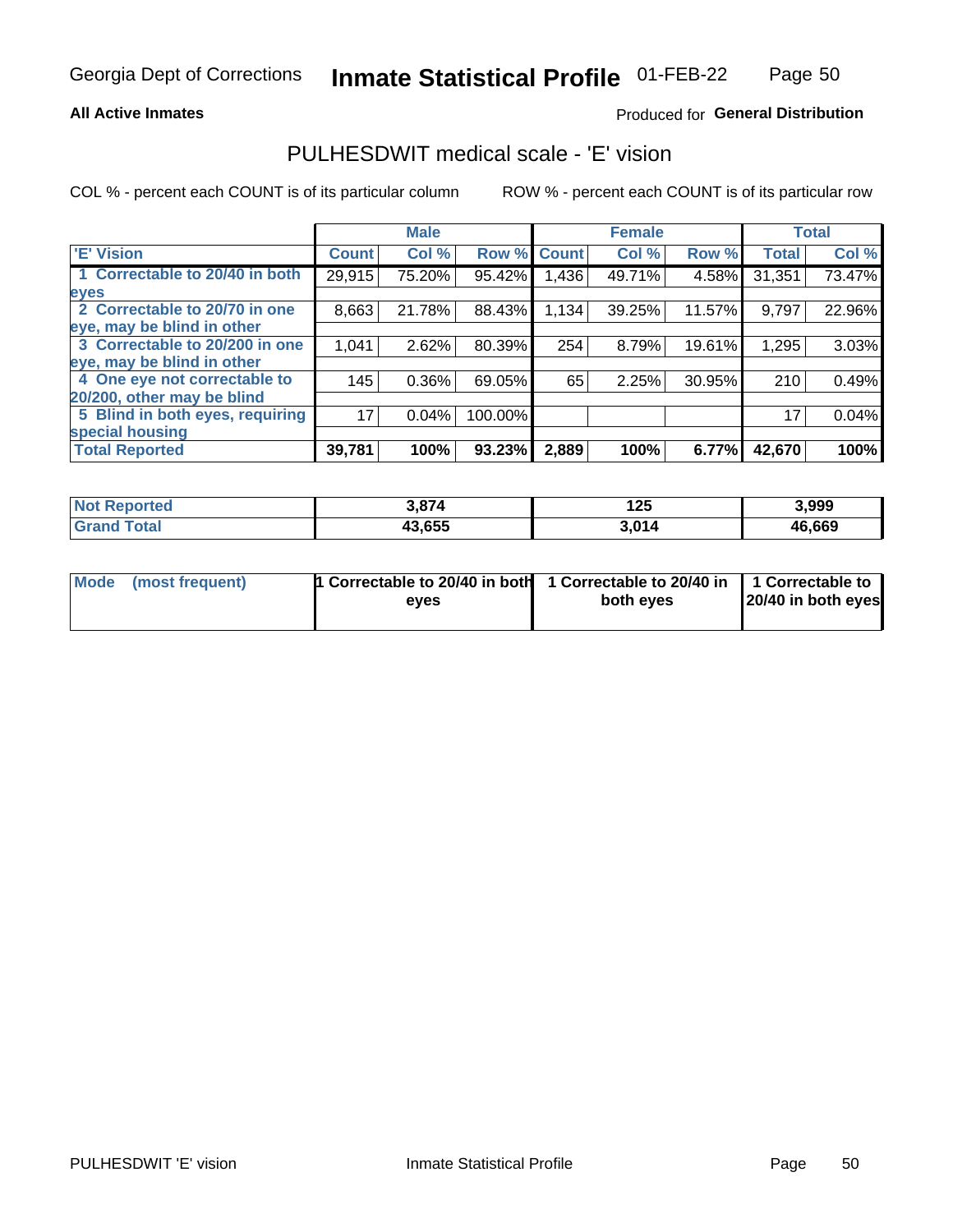### **All Active Inmates**

## Produced for General Distribution

# PULHESDWIT medical scale - 'S' pSychiatric

COL % - percent each COUNT is of its particular column

|                                        |              | <b>Male</b> |         |              | <b>Female</b> |        |              | <b>Total</b> |
|----------------------------------------|--------------|-------------|---------|--------------|---------------|--------|--------------|--------------|
| 'S' pSychiatric                        | <b>Count</b> | Col %       | Row %   | <b>Count</b> | Col %         | Row %  | <b>Total</b> | Col %        |
| 1 No impairment or disorders           | 35,095       | 88.94%      | 97.51%  | 896          | 32.42%        | 2.49%  | 35,991       | 85.24%       |
| 2 Stable, or in remission, or          | 3,687        | $9.34\%$    | 66.60%  | 1,849        | 66.90%        | 33.40% | 5,536        | 13.11%       |
| mild impairment or retardation         |              |             |         |              |               |        |              |              |
| 3 Requires moderate inpatient          | 541          | 1.37%       | 97.30%  | 15           | 0.54%         | 2.70%  | 556          | 1.32%        |
| treatment                              |              |             |         |              |               |        |              |              |
| 4 Requires intensive inpatient         | 127          | 0.32%       | 96.95%  | 4            | 0.14%         | 3.05%  | 131          | 0.31%        |
| treatment                              |              |             |         |              |               |        |              |              |
| <b>5 Requires Crisis Stabilization</b> |              | 0.02%       | 100.00% |              |               |        |              | 0.02%        |
| Unit (CSU) inpatient care              |              |             |         |              |               |        |              |              |
| <b>6 Severe disorders require</b>      |              | 0.01%       | 100.00% |              |               |        |              | 0.01%        |
| psychiatric hospitalization            |              |             |         |              |               |        |              |              |
| <b>Total Reported</b>                  | 39,458       | 100%        | 93.45%  | 2,764        | 100%          | 6.55%  | 42,222       | 100.0%       |

| <b>Not Reported</b> | 1,197  | 250   | 4,447  |
|---------------------|--------|-------|--------|
| Total               | 43,655 | 3,014 | 46,669 |

| Mode | (most frequent) | 1 No impairment or disorders 2 Stable, or in remission, 1 No impairment or |                       |           |
|------|-----------------|----------------------------------------------------------------------------|-----------------------|-----------|
|      |                 |                                                                            | or mild impairment or | disorders |
|      |                 |                                                                            | retardation           |           |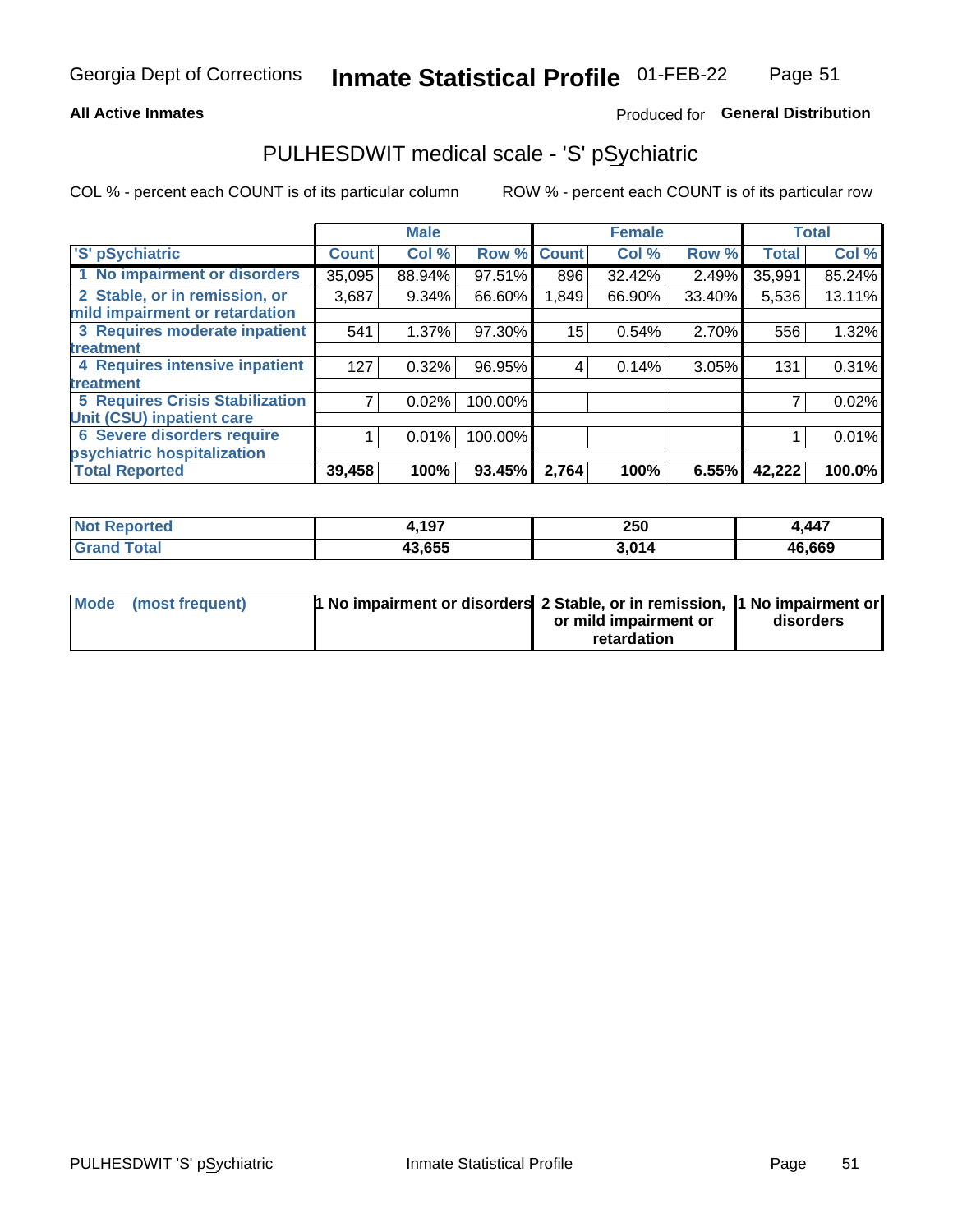### **All Active Inmates**

## Produced for General Distribution

## PULHESDWIT medical scale - 'D' dental

COL % - percent each COUNT is of its particular column

|                                 |                 | <b>Male</b> |           |              | <b>Female</b> |        |              | <b>Total</b> |
|---------------------------------|-----------------|-------------|-----------|--------------|---------------|--------|--------------|--------------|
| <b>D'</b> Dental                | <b>Count</b>    | Col %       | Row %     | <b>Count</b> | Col %         | Row %  | <b>Total</b> | Col %        |
| 1 Minimal routine dental health | 21,818          | 58.03%      | 89.55%    | 2,546        | 91.12%        | 10.45% | 24,364       | 60.32%       |
| <b>needs</b>                    |                 |             |           |              |               |        |              |              |
| 2 Moderate cavities and/or gum  | 13,870          | 36.89%      | 98.66%    | 189          | 6.76%         | 1.34%  | 14,059       | 34.81%       |
| disease                         |                 |             |           |              |               |        |              |              |
| 3 Extensive gum disease         | 1,891           | 5.03%       | $97.02\%$ | 58           | 2.08%         | 2.98%  | 1,949        | 4.83%        |
| and/or widespread decay         |                 |             |           |              |               |        |              |              |
| 4 Urgent need for dental        | 16 <sub>1</sub> | 0.04%       | 94.12%    |              | 0.04%         | 5.88%  | 17           | 0.04%        |
| <b>services</b>                 |                 |             |           |              |               |        |              |              |
| 5 Life-threatening disease or   |                 | 0.01%       | 100.00%   |              |               |        |              | 0.01%        |
| extreme pain or infection       |                 |             |           |              |               |        |              |              |
| <b>Total Reported</b>           | 37,596          | 100%        | 93.08%    | 2,794        | 100%          | 6.92%  | 40,390       | 100.0%       |

| <b>Not Reported</b> | 6.059  | חרר<br>ZZU<br>the contract of the contract of the | 6,279  |
|---------------------|--------|---------------------------------------------------|--------|
| ⊺otai               | 43,655 | 3.014                                             | 46,669 |

| 1 Minimal routine dental<br>Mode<br>(most frequent)<br>health needs | 1 Minimal routine dental 1 Minimal routine<br>health needs | dental health<br>needs |
|---------------------------------------------------------------------|------------------------------------------------------------|------------------------|
|---------------------------------------------------------------------|------------------------------------------------------------|------------------------|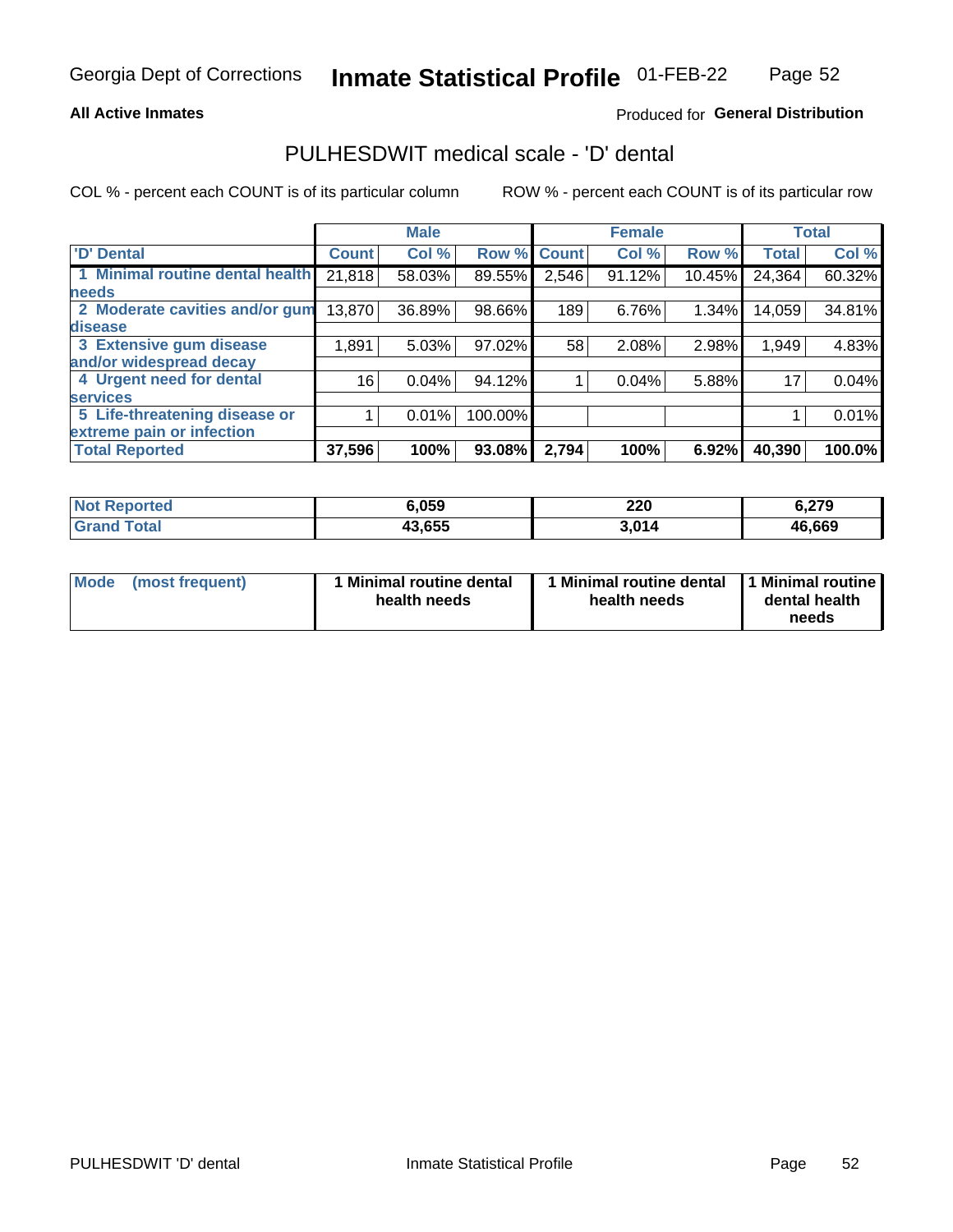## **All Active Inmates**

## Produced for General Distribution

# PULHESDWIT medical scale - 'W' work ability

COL % - percent each COUNT is of its particular column

|                                 |              | <b>Male</b> |             |       | <b>Female</b> |          |              | <b>Total</b> |
|---------------------------------|--------------|-------------|-------------|-------|---------------|----------|--------------|--------------|
| <b>W' work ability</b>          | <b>Count</b> | Col %       | Row % Count |       | Col %         | Row %    | <b>Total</b> | Col %        |
| 1 Unrestricted work or activity | 34,188       | 85.41%      | 93.17%      | 2,508 | 86.48%        | $6.83\%$ | 36,696       | 85.49%       |
| 2 Minor restrictions on type of | 4,664        | 11.65%      | 93.39%      | 330   | 11.38%        | 6.61%    | 4,994        | 11.63%       |
| <b>work</b>                     |              |             |             |       |               |          |              |              |
| 3 Moderate restrictions on type | 806          | 2.01%       | 95.72%      | 36    | 1.24%         | 4.28%    | 842          | 1.96%        |
| lof work                        |              |             |             |       |               |          |              |              |
| 4 Major restrictions on type of | 269          | 0.67%       | 96.07%      | 11    | 0.38%         | 3.93%    | 280          | 0.65%        |
| <b>work</b>                     |              |             |             |       |               |          |              |              |
| 5 Cannot work under any         | 99           | 0.25%       | 86.84%      | 15    | 0.52%         | 13.16%   | 114          | 0.27%        |
| <b>circumstances</b>            |              |             |             |       |               |          |              |              |
| <b>Total Reported</b>           | 40,026       | 100%        | 93.24%      | 2,900 | 100%          | 6.76%    | 42,926       | 100%         |

| <b>Not Reported</b> | 3,629  | 44    | 3,743  |
|---------------------|--------|-------|--------|
| Total<br>' Grand    | 43,655 | 3,014 | 46,669 |

| <b>Mode</b>     | 1 Unrestricted work or | 1 Unrestricted work or | 1 Unrestricted   |
|-----------------|------------------------|------------------------|------------------|
| (most frequent) | activity               | activity               | work or activity |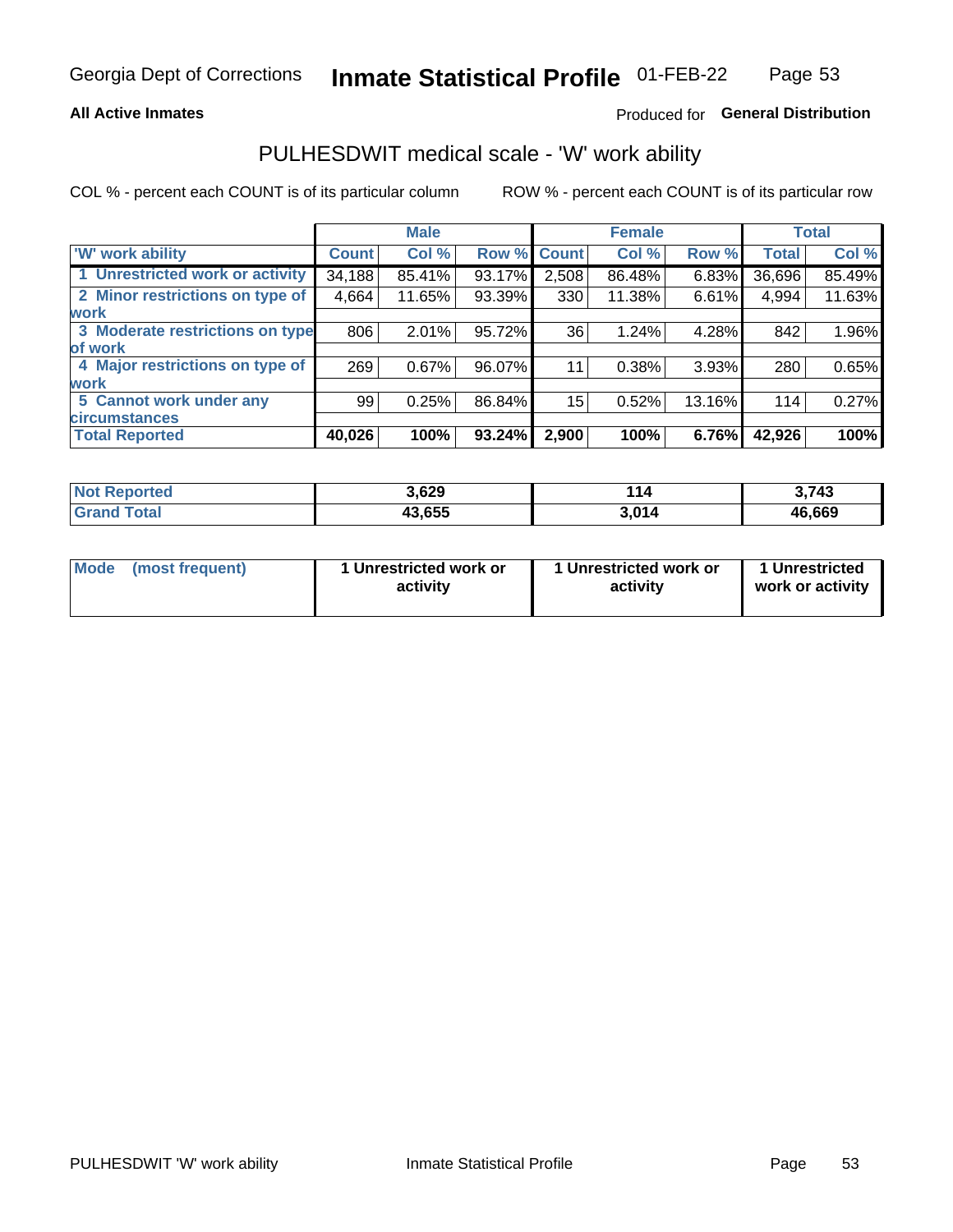### **All Active Inmates**

## Produced for General Distribution

# PULHESDWIT medical scale - 'I' impairment

COL % - percent each COUNT is of its particular column

|                                   |              | <b>Male</b> |        |             | <b>Female</b> |       |              | <b>Total</b> |
|-----------------------------------|--------------|-------------|--------|-------------|---------------|-------|--------------|--------------|
| <b>T' Impairment</b>              | <b>Count</b> | Col %       |        | Row % Count | Col %         | Row % | <b>Total</b> | Col %        |
| 1 No impairments or               | 39,655       | 99.06%      | 93.22% | 2,882       | 99.41%        | 6.78% | 42,537       | 99.08%       |
| <b>disabilities</b>               |              |             |        |             |               |       |              |              |
| 2 Wheelchair-bound but            | 224          | 0.56%       | 96.14% | 9           | 0.31%         | 3.86% | 233          | 0.54%        |
| otherwise OK                      |              |             |        |             |               |       |              |              |
| <b>3 Needs low-level Assisted</b> | 45           | 0.11%       | 97.83% |             | 0.03%         | 2.17% | 46           | 0.11%        |
| Living (level I)                  |              |             |        |             |               |       |              |              |
| 4 Needs moderate Assisted         | 21           | 0.05%       | 95.45% |             | 0.03%         | 4.55% | 22           | 0.05%        |
| Living (level II)                 |              |             |        |             |               |       |              |              |
| <b>5 Needs maximal Assisted</b>   | 86           | 0.21%       | 93.48% | 6           | 0.21%         | 6.52% | 92           | 0.21%        |
| <b>Living (level III)</b>         |              |             |        |             |               |       |              |              |
| <b>Total Reported</b>             | 40,031       | 100%        | 93.25% | 2,899       | 100%          | 6.75% | 42,930       | 100%         |

| Reported<br>NOI | 3,624  | 14 F<br>טוו | 3,739  |
|-----------------|--------|-------------|--------|
| Total           | 43,655 | 3.014       | 46,669 |

| Mode | (most frequent) | 1 No impairments or<br>disabilities | 1 No impairments or<br>disabilities | 1 No impairments<br>or disabilities |
|------|-----------------|-------------------------------------|-------------------------------------|-------------------------------------|
|------|-----------------|-------------------------------------|-------------------------------------|-------------------------------------|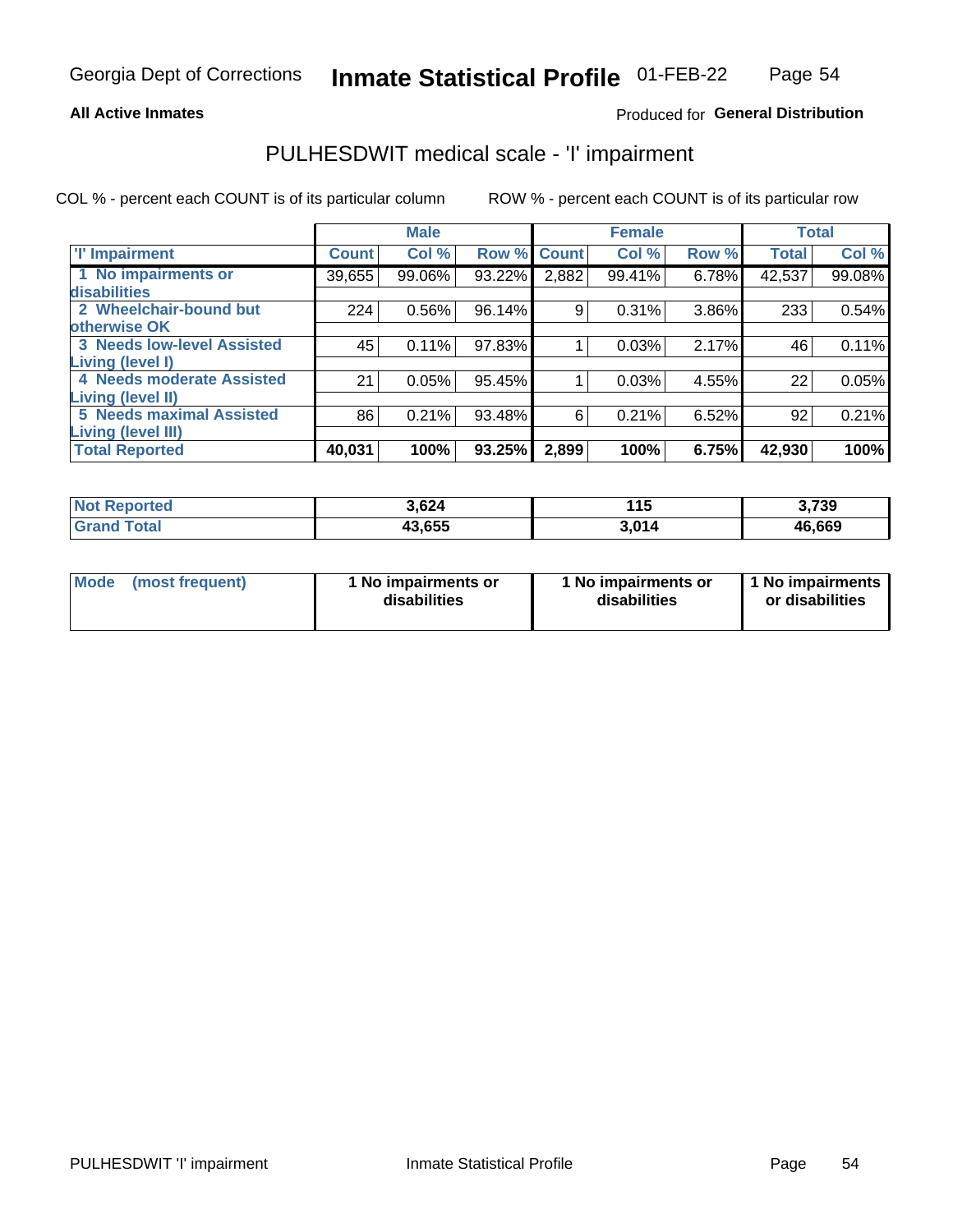## **All Active Inmates**

## Produced fo General Distribution

# PULHESDWIT medical scale - 'T' transportability

COL % - percent each COUNT is of its particular column

|                              |              | <b>Male</b> |        |              | <b>Female</b> |          | <b>Total</b> |          |
|------------------------------|--------------|-------------|--------|--------------|---------------|----------|--------------|----------|
| <b>T' Transportability</b>   | <b>Count</b> | Col %       | Row %  | <b>Count</b> | Col %         | Row %    | <b>Total</b> | Col %    |
| 1 Can be transported in any  | 39,940       | 99.17%      | 93.27% | 2,880        | 99.55%        | 6.73%    | 42,820       | 99.20%   |
| ordinary approved vehicle    |              |             |        |              |               |          |              |          |
| 2 Wheelchair-bound, not      | 103          | 0.26%       | 99.04% |              | 0.03%         | $0.96\%$ | 104          | 0.24%    |
| needing special vehicle      |              |             |        |              |               |          |              |          |
| 3 Wheelchair-bound, requires | 22           | 0.05%       | 91.67% | 2            | 0.07%         | 8.33%    | 24           | $0.06\%$ |
| special vehicle              |              |             |        |              |               |          |              |          |
| 4 Needs specially-equipped   | 3            | 0.01%       | 60.00% | 2            | 0.07%         | 40.00%   | 5            | 0.01%    |
| medical vehicle              |              |             |        |              |               |          |              |          |
| <b>5 Requires ambulance</b>  | 206          | 0.51%       | 96.26% | 8            | 0.28%         | 3.74%    | 214          | 0.50%    |
| transport                    |              |             |        |              |               |          |              |          |
| <b>Total Reported</b>        | 40,274       | 100%        | 93.30% | 2,893        | 100%          | 6.70%    | 43,167       | 100.0%   |

| ported       | 3,381  | ה ה<br>. . | 3,502  |
|--------------|--------|------------|--------|
| <b>ota</b> ı | 43,655 | 014،       | 46,669 |

|  | Mode (most frequent) | 1 Can be transported in any 1 Can be transported in any<br>ordinary approved vehicle   ordinary approved vehicle   transported in any |  | 1 Can be<br>  ordinary approved  <br>vehicle |
|--|----------------------|---------------------------------------------------------------------------------------------------------------------------------------|--|----------------------------------------------|
|--|----------------------|---------------------------------------------------------------------------------------------------------------------------------------|--|----------------------------------------------|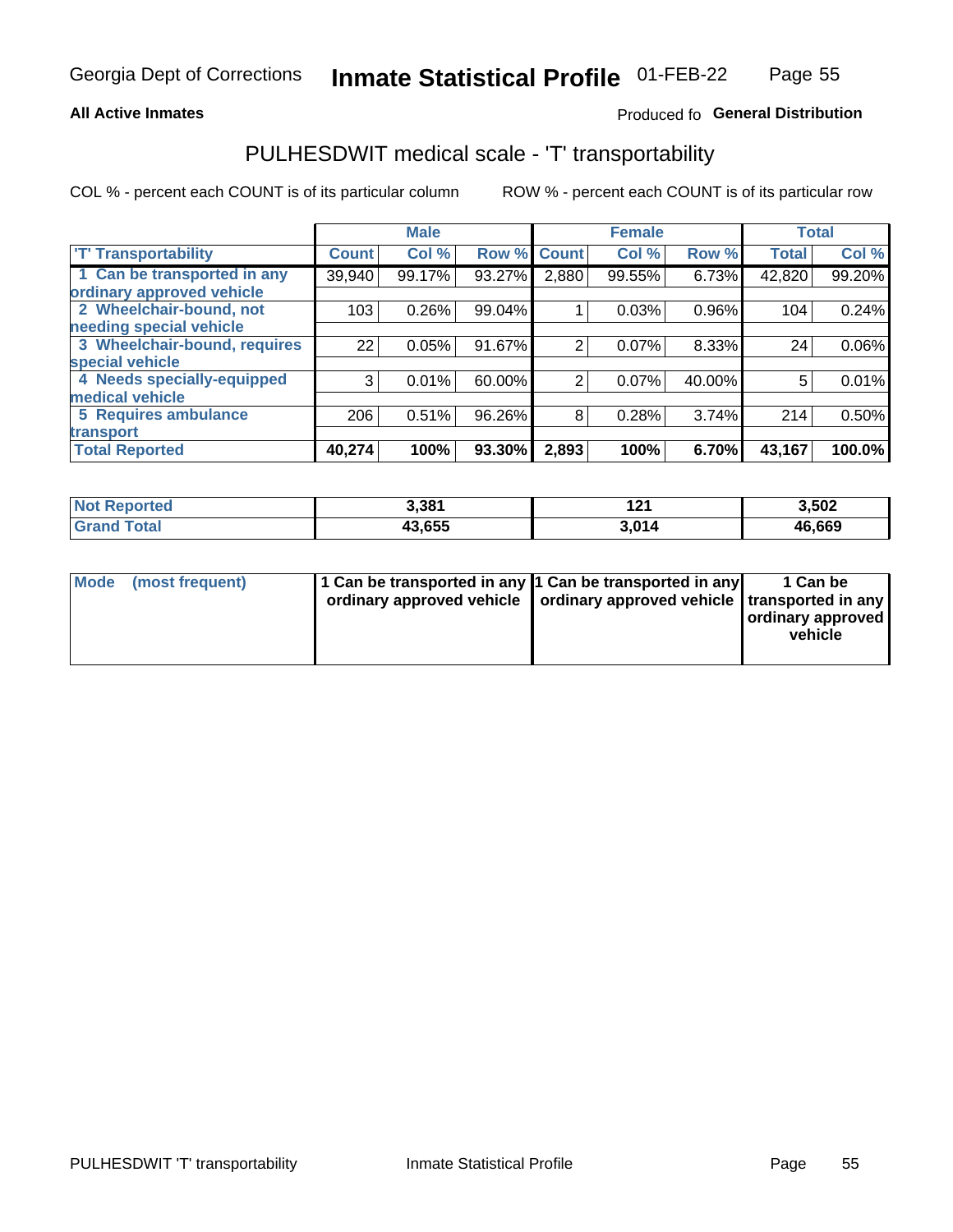#### **Inmate Statistical Profile 01-FEB-22** Page 56

**All Active Inmates** 

### Produced for General Distribution

## Number of prior Georgia incarcerations

COL % - percent each COUNT is of its particular column

|                                       |              | <b>Male</b> |             |                 | <b>Female</b> |       |        | <b>Total</b> |
|---------------------------------------|--------------|-------------|-------------|-----------------|---------------|-------|--------|--------------|
| <b>Num of Prior GA Incarcerations</b> | <b>Count</b> | Col %       | Row % Count |                 | Col %         | Row % | Total  | Col %        |
|                                       | 24,497       | 56.11%      | 91.84%      | 2,176           | 72.20%        | 8.16% | 26,673 | 57.15%       |
|                                       | 7,901        | 18.10%      | 94.80%      | 433             | 14.37%        | 5.20% | 8,334  | 17.86%       |
| $\overline{2}$                        | 4,613        | 10.57%      | 95.88%      | 198             | 6.57%         | 4.12% | 4,811  | 10.31%       |
| 3                                     | 2,844        | 6.51%       | $97.03\%$   | 87              | 2.89%         | 2.97% | 2,931  | 6.28%        |
| $\boldsymbol{4}$                      | 1,577        | 3.61%       | 96.93%      | 50 <sub>1</sub> | 1.66%         | 3.07% | 1,627  | 3.49%        |
| 5                                     | 973          | 2.23%       | 97.69%      | 23              | 0.76%         | 2.31% | 996    | 2.13%        |
| <b>More Than 5</b>                    | 1,250        | 2.86%       | 96.38%      | 47'             | 1.56%         | 3.62% | 1,297  | 2.78%        |
| <b>Total Reported</b>                 | 43,655       | 100%        | 93.54%      | 3,014           | 100.0%        | 6.46% | 46,669 | 100%         |

| orted<br>NO.      |        |     |        |
|-------------------|--------|-----|--------|
| <b>otal</b><br>Gr | 43.655 | 201 | 46,669 |

| Mean (average)         | .05 | .58 | 1.02 |
|------------------------|-----|-----|------|
| <b>Median (middle)</b> |     |     |      |
| Mode (most frequent)   |     |     |      |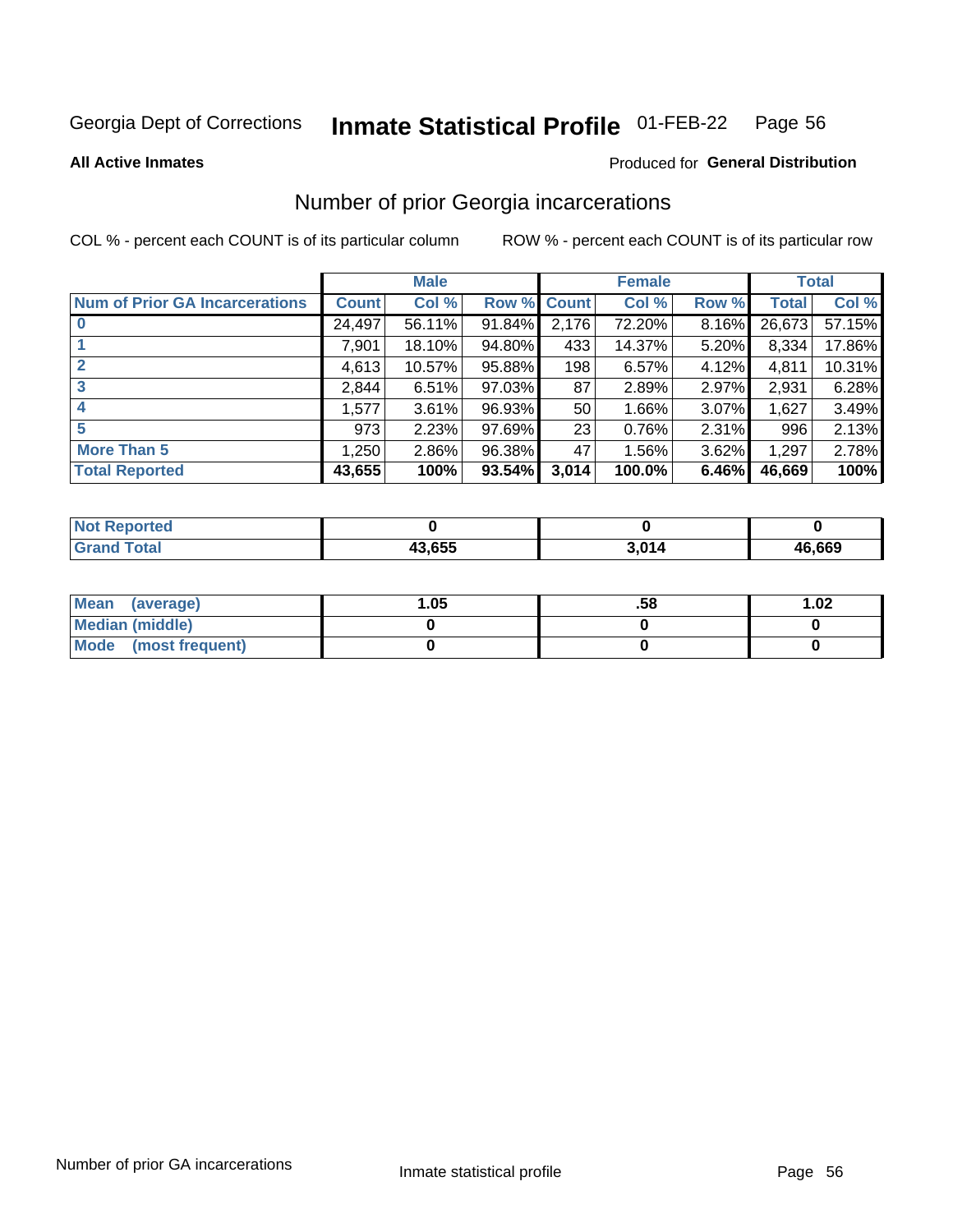#### **Inmate Statistical Profile 01-FEB-22** Page 57

### **All Active Inmates**

## Produced for General Distribution

## Prison sentence in years

COL % - percent each COUNT is of its particular column

ROW % - percent each COUNT is of its particular row

|                                 |              | <b>Male</b> |        |                 | <b>Female</b> |          |              | <b>Total</b> |
|---------------------------------|--------------|-------------|--------|-----------------|---------------|----------|--------------|--------------|
| <b>Prison Sentence In Years</b> | <b>Count</b> | Col %       | Row %  | <b>Count</b>    | Col %         | Row %    | <b>Total</b> | Col %        |
| $0 - 1$                         | 462          | 1.06%       | 93.52% | $\overline{32}$ | 1.06%         | 6.48%    | 494          | 1.06%        |
| $1.1 - 2$                       | 557          | 1.28%       | 92.07% | 48              | 1.59%         | 7.93%    | 605          | 1.30%        |
| $2.1 - 3$                       | 850          | 1.95%       | 90.14% | 93              | 3.09%         | $9.86\%$ | 943          | 2.02%        |
| $3.1 - 4$                       | 783          | 1.79%       | 92.55% | 63              | 2.09%         | 7.45%    | 846          | 1.81%        |
| $4.1 - 5$                       | 1,352        | 3.10%       | 90.98% | 134             | 4.45%         | 9.02%    | 1,486        | 3.18%        |
| $5.1 - 6$                       | 820          | 1.88%       | 91.11% | 80              | 2.65%         | 8.89%    | 900          | 1.93%        |
| $6.1 - 7$                       | 781          | 1.79%       | 91.99% | 68              | 2.26%         | 8.01%    | 849          | 1.82%        |
| $7.1 - 8$                       | 909          | 2.08%       | 90.72% | 93              | 3.09%         | 9.28%    | 1,002        | 2.15%        |
| $8.1 - 9$                       | 989          | 2.27%       | 94.64% | 56              | 1.86%         | 5.36%    | 1,045        | 2.24%        |
| $9.1 - 10$                      | 2,453        | 5.62%       | 90.95% | 244             | 8.10%         | 9.05%    | 2,697        | 5.78%        |
| $10.1 - 12$                     | 1,578        | 3.61%       | 91.53% | 146             | 4.84%         | 8.47%    | 1,724        | 3.69%        |
| $12.1 - 15$                     | 3,803        | 8.71%       | 92.67% | 301             | 9.99%         | 7.33%    | 4,104        | 8.79%        |
| $15.1 - 20$                     | 8,162        | 18.70%      | 93.37% | 580             | 19.24%        | 6.63%    | 8,742        | 18.73%       |
| 20.1 - Over                     | 11,287       | 25.85%      | 94.55% | 650             | 21.57%        | 5.45%    | 11,937       | 25.58%       |
| <b>Life</b>                     | 7,168        | 16.42%      | 95.14% | 366             | 12.14%        | 4.86%    | 7,534        | 16.14%       |
| <b>Life Without Parole</b>      | 1,640        | 3.76%       | 96.58% | 58              | 1.92%         | 3.42%    | 1,698        | 3.64%        |
| <b>Death</b>                    | 37           | 0.08%       | 97.37% |                 | 0.03%         | 2.63%    | 38           | 0.08%        |
| <b>Youthful Offenders</b>       | 24           | 0.05%       | 96.00% |                 | 0.03%         | 4.00%    | 25           | 0.05%        |
| <b>Total Reported</b>           | 43,655       | 100%        | 93.54% | 3,014           | 100%          | 6.46%    | 46,669       | 100%         |

| Reported<br>I NOT |        |     |        |
|-------------------|--------|-----|--------|
| <b>otal</b>       | 13.655 | 201 | 46,669 |

### **Determinate (numeric) sentences only**

| <b>Mean</b> | 26.23 | $26.6^\circ$ | 26.24 |
|-------------|-------|--------------|-------|
|             |       |              |       |

All sentences (including determinate), with life, life without parole, and death sentences figured at 45 years

| <b>Me</b> | 37.98 | 40.23<br>___ | 38.04 |
|-----------|-------|--------------|-------|
|           |       |              |       |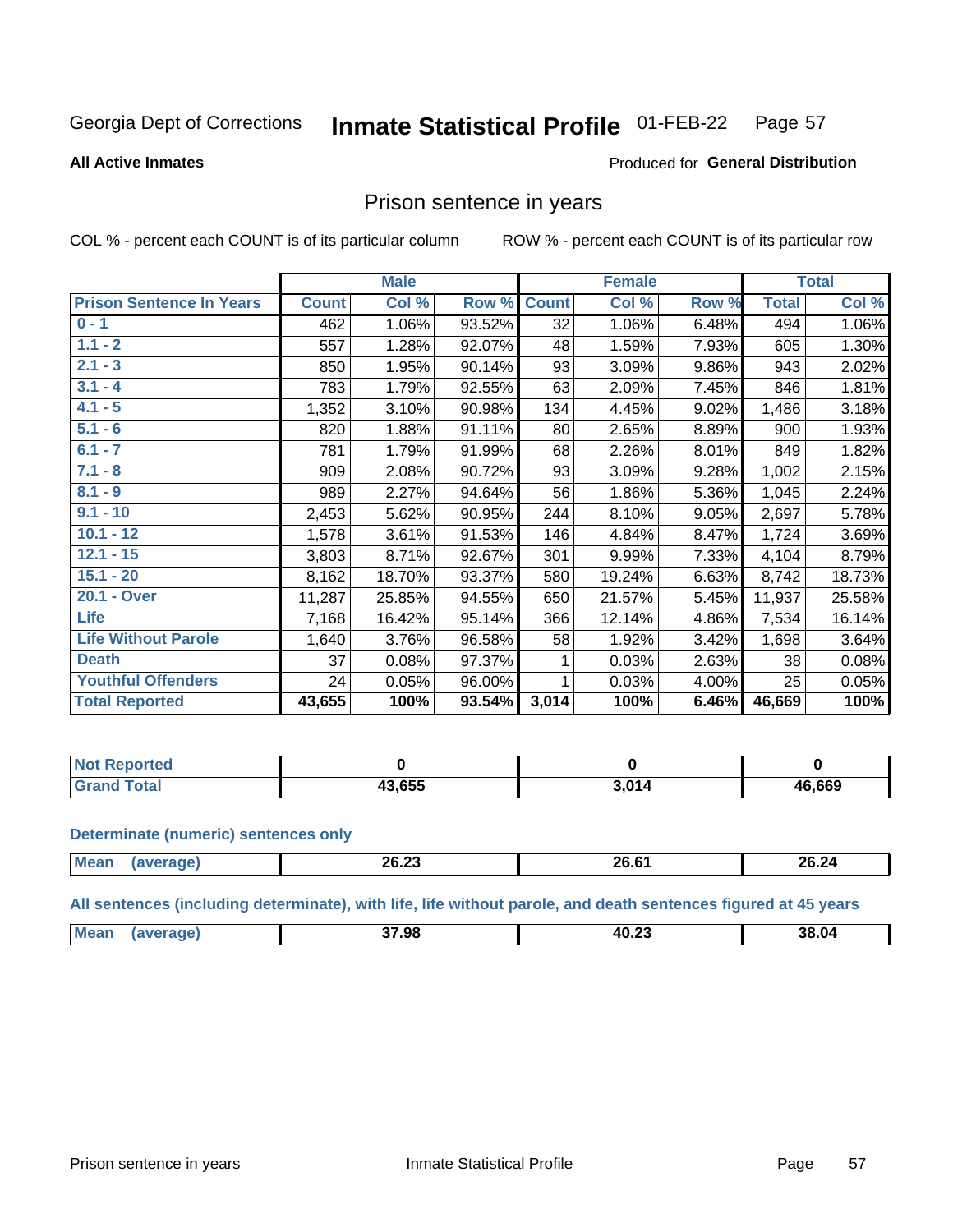#### Inmate Statistical Profile 01-FEB-22 Page 58

### **All Active Inmates**

### Produced for General Distribution

# Primary offense, broken out into felonies vs misdemeanors

COL % - percent each COUNT is of its particular column

|                                  | <b>Male</b>  |        |                    | <b>Female</b> |         |       | Total  |        |  |
|----------------------------------|--------------|--------|--------------------|---------------|---------|-------|--------|--------|--|
| <b>Felonies and Misdemeanors</b> | <b>Count</b> | Col %  | <b>Row % Count</b> |               | Col %   | Row % | Total  | Col %  |  |
| <b>Felonies</b>                  | 43.404       | 99.75% | 93.53%             | 3.003         | 99.87%  | 6.47% | 46,407 | 99.76% |  |
| <b>Misdemeanors</b>              | 109          | .25%   | 96.46%             |               | $.13\%$ | 3.54% | 113    | .24%   |  |
| <b>Total Reported</b>            | 43,513       | 100%   | $93.54\%$          | 3,007         | 100%    | 6.46% | 46,520 | 100%   |  |

| <b>Not</b><br>eported | 14Z   |        | 49     |
|-----------------------|-------|--------|--------|
| <b>Grand</b><br>™otal | 3.655 | 13,520 | 46,669 |

| Mo | ____ | 11 C.S<br>. | onies<br>. |
|----|------|-------------|------------|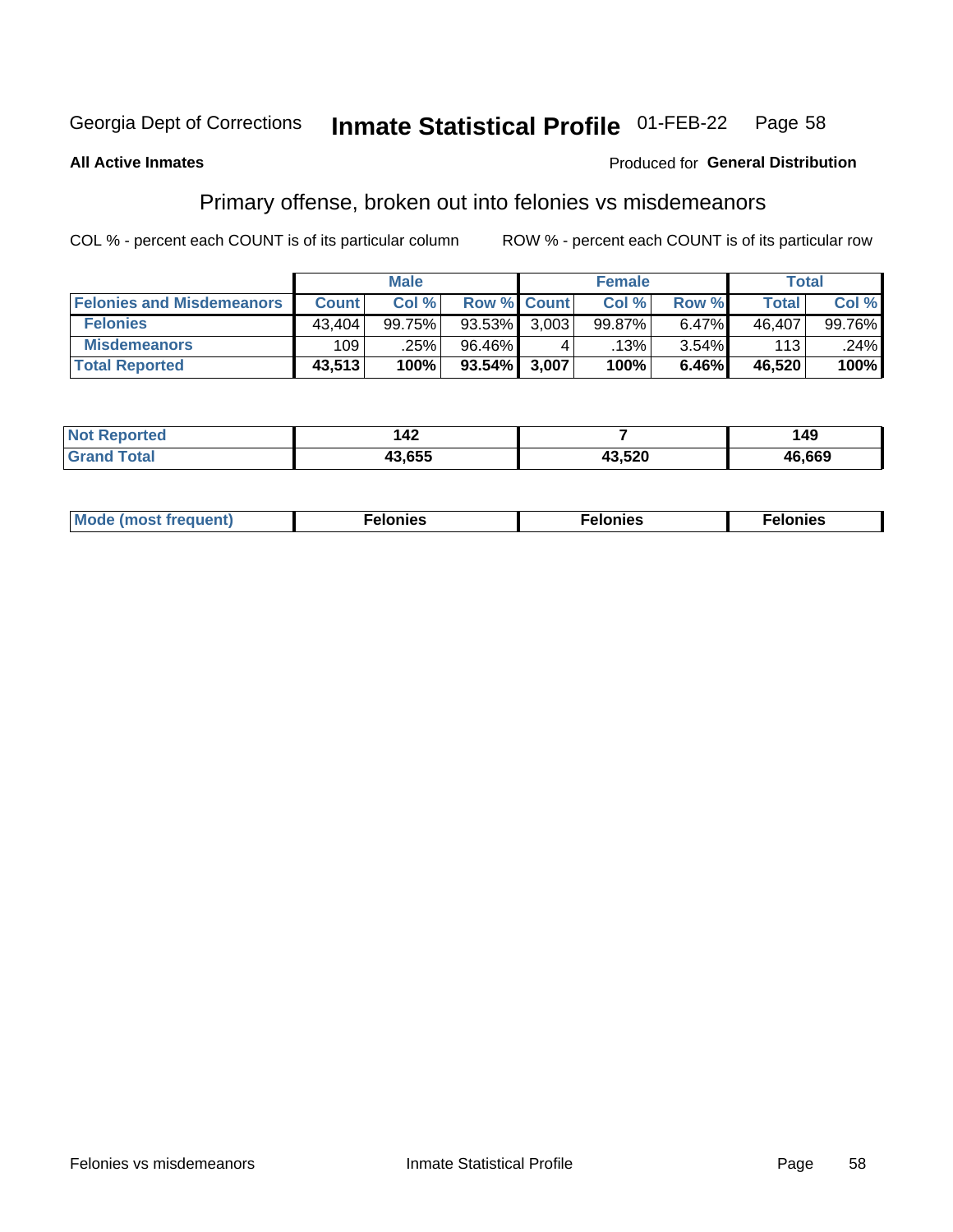#### Inmate Statistical Profile 01-FEB-22 Page 59

### **All Active Inmates**

### Produced for General Distribution

## Primary offense, broken out into six broad crime categories

COL % - percent each COUNT is of its particular column

|                         |                  | <b>Male</b>  |         |           |             | <b>Female</b> | <b>Total</b> |              |        |
|-------------------------|------------------|--------------|---------|-----------|-------------|---------------|--------------|--------------|--------|
| <b>Crime Categories</b> |                  | <b>Count</b> | Col %   |           | Row % Count | Col %         | Row %        | <b>Total</b> | Col %  |
|                         | <b>Violent</b>   | 24,235       | 55.65%  | 94.03%    | 1,539       | 51.08%        | 5.97%        | 25,774       | 55.35% |
| $\mathbf{2}$            | <b>Sex Crime</b> | 8,010        | 18.39%  | 98.40%    | 130         | 4.31%         | 1.60%        | 8,140        | 17.48% |
| 3                       | <b>Property</b>  | 5,137        | 11.80%  | 91.05%    | 505         | 16.76%        | 8.95%        | 5,642        | 12.12% |
| 4                       | <b>Drug</b>      | 3,927        | 9.02%   | 85.74%    | 653         | 21.67%        | 14.26%       | 4,580        | 9.84%  |
| 5                       | <b>Habit/DUI</b> | 76           | $.17\%$ | 86.36%    | 12          | .40%          | 13.64%       | 88           | .19%   |
| 6                       | <b>Other</b>     | 2,167        | 4.98%   | 92.57%    | 174         | 5.77%         | 7.43%        | 2,341        | 5.03%  |
| <b>Total Reported</b>   |                  | 43,552       | 100%    | $93.53\%$ | 3,013       | 100%          | 6.47%        | 46,565       | 100%   |

| rtea<br>NO   | 103    |              | 104    |
|--------------|--------|--------------|--------|
| $T$ stal $T$ | 43,655 | . n.l<br>174 | 46,669 |

| Mo<br>uent)<br>nos | .<br>/iolent | <br>Violent | - --<br><b>Tiolent</b> |
|--------------------|--------------|-------------|------------------------|
|                    |              |             |                        |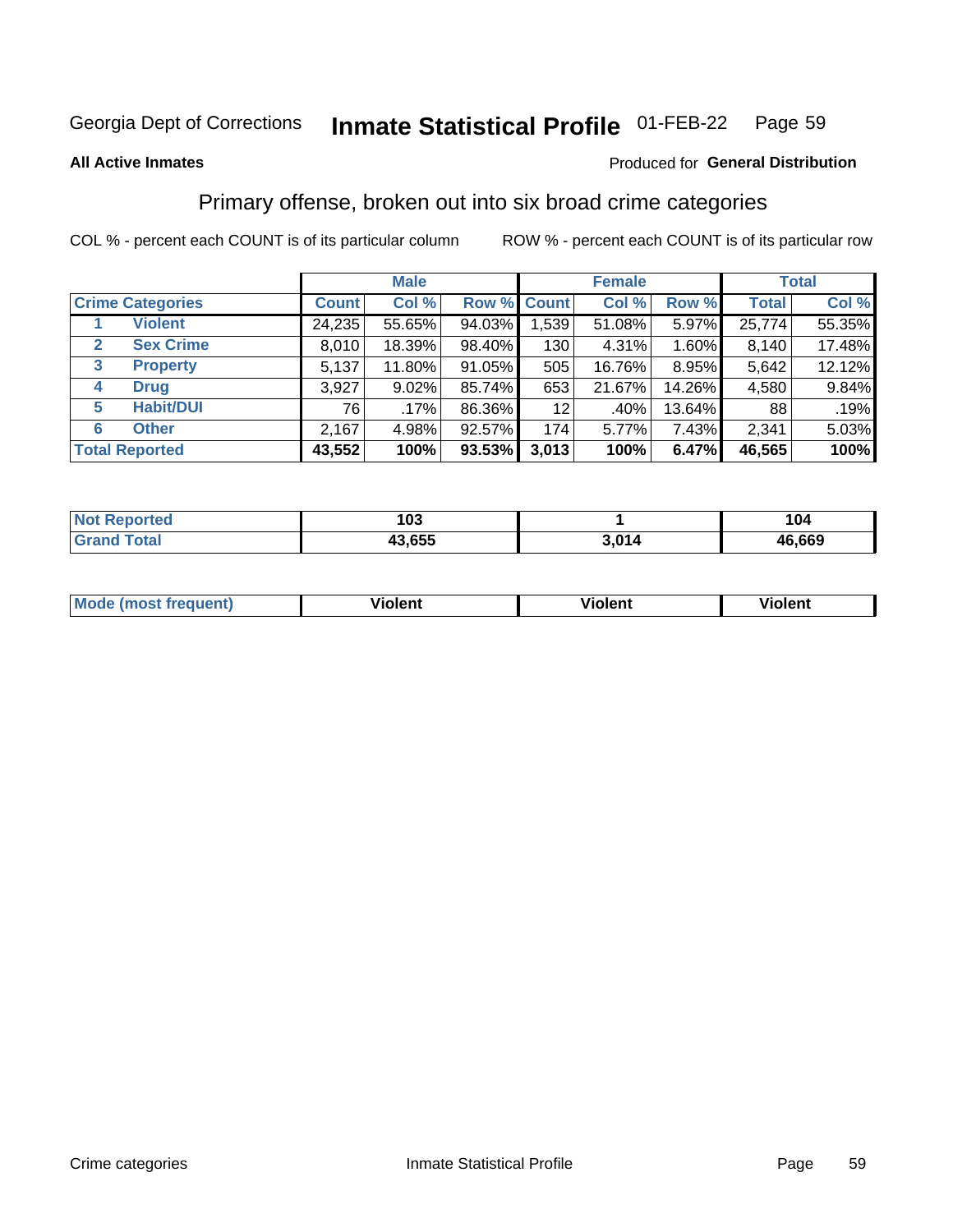### Inmate Statistical Profile 01-FEB-22 Page 60

**All Active Inmates** 

## **Produced for General Distribution**

## Primary offense, detailed offense code

COL % - percent each COUNT is of its particular column

|                                            |                  | <b>Male</b> |         |                | <b>Female</b> |         |                  | <b>Total</b> |
|--------------------------------------------|------------------|-------------|---------|----------------|---------------|---------|------------------|--------------|
| <b>Primary Offense</b>                     | <b>Count</b>     | Col %       | Row %   | <b>Count</b>   | Col %         | Row %   | <b>Total</b>     | Col %        |
| <b>Abuse Neglect Elder/Disab (2812)</b>    | $\overline{21}$  | .05%        | 72.41%  | 8              | .27%          | 27.59%  | 29               | .06%         |
| Agg Aslt W Intnt To Rape (2095)            | 68               | .16%        | 100.00% |                |               |         | 68               | .15%         |
| <b>Agg Sex Battery Atmpt (2099)</b>        | 3                | .01%        | 100.00% |                |               |         | 3                | .01%         |
| <b>Aggrav Assault (1302)</b>               | 4,749            | 10.90%      | 94.94%  | 253            | 8.40%         | 5.06%   | 5,002            | 10.74%       |
| <b>Aggrav Assault Peace Ofcr</b>           | 371              | .85%        | 95.37%  | 18             | .60%          | 4.63%   | 389              | .84%         |
| (1314)                                     |                  |             |         |                |               |         |                  |              |
| <b>Aggrav Battery (1305)</b>               | 1,178            | 2.70%       | 92.90%  | 90             | 2.99%         | 7.10%   | 1,268            | 2.72%        |
| <b>Aggrav Battery Peace Ofcr</b><br>(1315) | 23               | .05%        | 92.00%  | $\overline{2}$ | .07%          | 8.00%   | 25               | .05%         |
| <b>Aggrav Ch Molest Atmpt (2096)</b>       | 4                | .01%        | 100.00% |                |               |         | 4                | .01%         |
| <b>Aggrav Child Molestation (2021)</b>     | 1,275            | 2.93%       | 98.23%  | 23             | .76%          | 1.77%   | 1,298            | 2.79%        |
| <b>Aggrav Cruelty To Animals</b><br>(2972) | 14               | .03%        | 87.50%  | $\overline{2}$ | .07%          | 12.50%  | 16               | .03%         |
| <b>Aggrav Sexual Battery (2009)</b>        | 240              | .55%        | 99.17%  | $\overline{2}$ | .07%          | .83%    | 242              | .52%         |
| <b>Aggrav Sodomy (2003)</b>                | 221              | .51%        | 98.66%  | 3              | .10%          | 1.34%   | 224              | .48%         |
| <b>Aggrav Stalking (1321)</b>              | 298              | .68%        | 97.07%  | 9              | .30%          | 2.93%   | 307              | .66%         |
| <b>Aggravated Assault On 65+</b>           | 3                | .01%        | 100.00% |                |               |         | 3                | .01%         |
| (1304)                                     |                  |             |         |                |               |         |                  |              |
| <b>Alter Id (1506)</b>                     | 1                | .01%        | 100.00% |                |               |         | 1                | .01%         |
| <b>Armed Robbery (1902)</b>                | 5,037            | 11.57%      | 96.46%  | 185            | 6.14%         | 3.54%   | 5,222            | 11.21%       |
| Arson 1st Degree (1401)                    | 55               | .13%        | 84.62%  | 10             | .33%          | 15.38%  | 65               | .14%         |
| <b>Arson 2nd Degree (1402)</b>             | 8                | .02%        | 100.00% |                |               |         | 8                | .02%         |
| <b>Arson 3rd Degree (1403)</b>             | $\overline{2}$   | .01%        | 66.67%  | 1              | .03%          | 33.33%  | 3                | .01%         |
| <b>Arson Misc (1400)</b>                   |                  |             |         | 1              | .03%          | 100.00% | 1                | .01%         |
| <b>Atmpt Aggrav Assault (1303)</b>         | 4                | .01%        | 80.00%  | 1              | .03%          | 20.00%  | 5                | .01%         |
| <b>Atmpt Aggrav Sodomy (2093)</b>          | 4                | .01%        | 100.00% |                |               |         | 4                | .01%         |
| <b>Atmpt Armed Robbery (1992)</b>          | 62               | .14%        | 95.38%  | 3              | .10%          | 4.62%   | 65               | .14%         |
| <b>Atmpt Burglary (1690)</b>               | $\boldsymbol{9}$ | .02%        | 90.00%  | 1              | .03%          | 10.00%  | 10               | .02%         |
| <b>Atmpt Child Molestation (2094)</b>      | 29               | .07%        | 96.67%  | 1              | .03%          | 3.33%   | 30               | .06%         |
| <b>Atmpt Cruelty To Children (2802)</b>    | 1                | .01%        | 100.00% |                |               |         | 1                | .01%         |
| <b>Atmpt Finan Ident Frd (7014)</b>        | 1                | .01%        | 100.00% |                |               |         | 1                | .01%         |
| <b>Atmpt Forgery (1790)</b>                |                  |             |         | 1              | .03%          | 100.00% | $\mathbf{1}$     | .01%         |
| <b>Atmpt Kidnap (1390)</b>                 | $\overline{2}$   | .01%        | 66.67%  | 1              | .03%          | 33.33%  | $\overline{3}$   | .01%         |
| <b>Atmpt Murder (1190)</b>                 | 157              | .36%        | 92.90%  | 12             | .40%          | 7.10%   | 169              | .36%         |
| Atmpt Rape (2091)                          | 39               | .09%        | 97.50%  | 1              | .03%          | 2.50%   | 40               | .09%         |
| <b>Atmpt Robbery (1991)</b>                | 11               | .03%        | 91.67%  | 1              | .03%          | 8.33%   | 12               | .03%         |
| <b>Atmpt Sodomy (2092)</b>                 | 1                | .01%        | 100.00% |                |               |         | 1                | .01%         |
| <b>Atmpt Theft By Taking (1812)</b>        | 3                | .01%        | 100.00% |                |               |         | 3                | .01%         |
| <b>Atmpt Viol Substance Act (4090)</b>     | 8 <sup>1</sup>   | .02%        | 88.89%  | $\mathbf{1}$   | .03%          | 11.11%  | $\boldsymbol{9}$ | .02%         |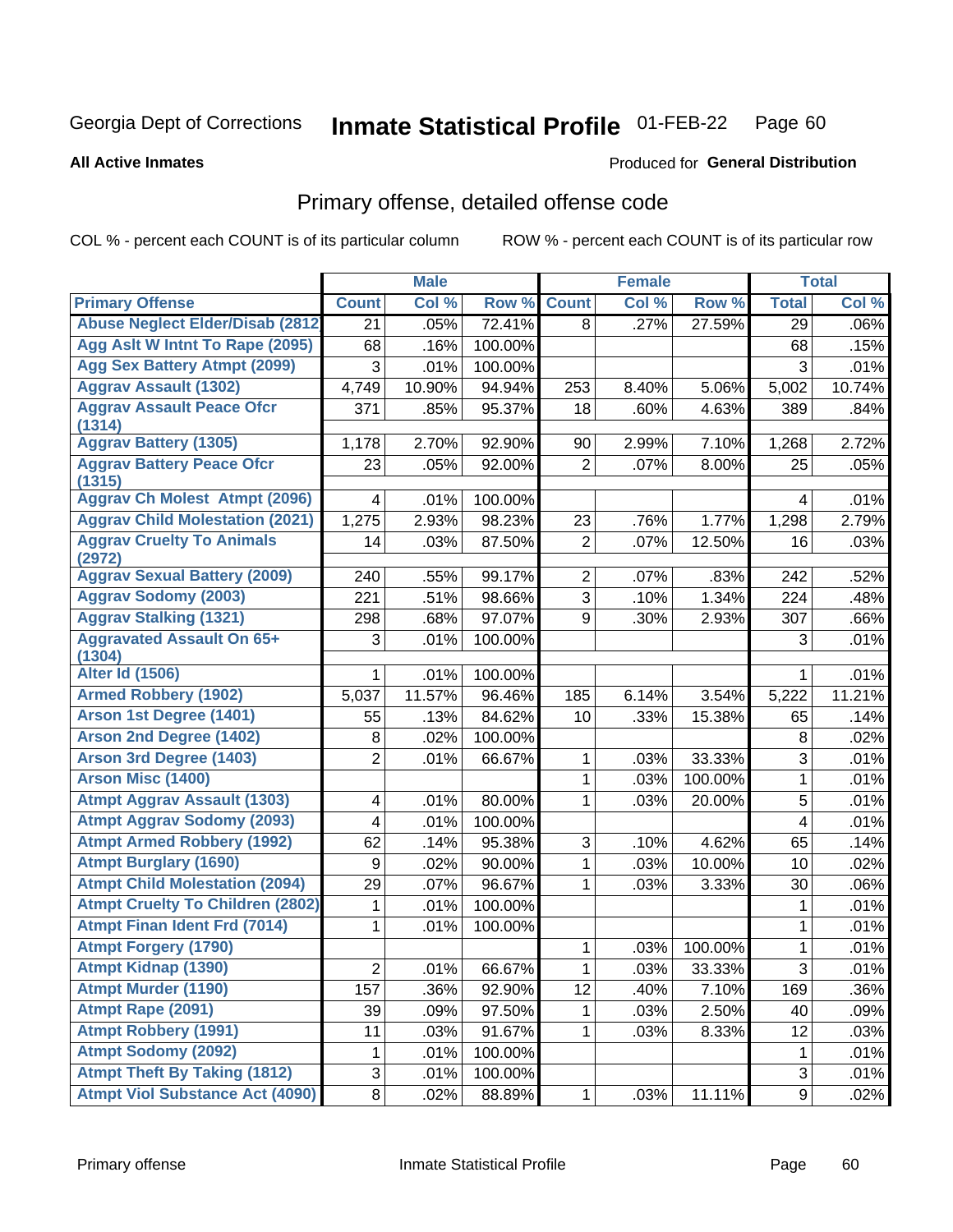### **Inmate Statistical Profile 01-FEB-22** Page 61

### **All Active Inmates**

## Produced for General Distribution

## Primary offense, detailed offense code

COL % - percent each COUNT is of its particular column

|                                                  | <b>Male</b>    |       | <b>Female</b> |                |       | <b>Total</b> |                         |         |
|--------------------------------------------------|----------------|-------|---------------|----------------|-------|--------------|-------------------------|---------|
| <b>Primary Offense</b>                           | <b>Count</b>   | Col % | Row %         | <b>Count</b>   | Col % | Row %        | <b>Total</b>            | Col %   |
| <b>Att/Consprcy Commt C/S/Of</b>                 | 22             | .05%  | 95.65%        | 1.             | .03%  | 4.35%        | 23                      | .05%    |
| (4134)<br><b>Bad Checks (1704)</b>               |                |       |               |                |       |              |                         |         |
|                                                  | 1              | .01%  | 100.00%       |                |       |              | 1                       | .01%    |
| <b>Bestiality (2004)</b>                         | 1              | .01%  | 100.00%       |                |       |              | 1                       | .01%    |
| <b>Bigamy (2007)</b>                             | 3              | .01%  | 100.00%       |                |       |              | 3                       | .01%    |
| <b>Bribery Govt Officer (2301)</b>               | 3              | .01%  | 100.00%       |                |       |              | 3                       | .01%    |
| Burg 1st Aft 6/30/12 (1611)                      | 1,589          | 3.65% | 94.25%        | 97             | 3.22% | 5.75%        | 1,686                   | 3.62%   |
| Burg 2nd Aft 6/30/12 (1612)                      | 583            | 1.34% | 96.52%        | 21             | .70%  | 3.48%        | 604                     | 1.30%   |
| Burg Bef 7/1/12 (1601)                           | 1,085          | 2.49% | 98.46%        | 17             | .56%  | 1.54%        | 1,102                   | 2.37%   |
| <b>Burglary Smash And Grab (7044)</b>            | 18             | .04%  | 100.00%       |                |       |              | 18                      | .04%    |
| <b>Carjacking Attempted (1912)</b>               | 1              | .01%  | 100.00%       |                |       |              | 1                       | .01%    |
| <b>Carry Pistl Without Licns (2903)</b>          | 1              | .01%  | 100.00%       |                |       |              | $\mathbf 1$             | .01%    |
| <b>Child Molestation (2019)</b>                  | 2,336          | 5.36% | 97.90%        | 50             | 1.66% | 2.10%        | 2,386                   | 5.12%   |
| <b>Cnspire Traffic Cntrl Sub (4130)</b>          | 3              | .01%  | 100.00%       |                |       |              | 3                       | .01%    |
| <b>Computer Pornography (1760)</b>               | 119            | .27%  | 99.17%        | 1              | .03%  | .83%         | 120                     | .26%    |
| <b>Computer Theft (1761)</b>                     | 3              | .01%  | 75.00%        | 1              | .03%  | 25.00%       | $\overline{\mathbf{4}}$ | .01%    |
| <b>Conceal Death Of Another (1125)</b>           | 12             | .03%  | 92.31%        | 1              | .03%  | 7.69%        | 13                      | .03%    |
| <b>Conspiracy (9901)</b>                         | 21             | .05%  | 87.50%        | 3              | .10%  | 12.50%       | 24                      | .05%    |
| Crim Use W/Alt Id Mark (7010)                    | 1              | .01%  | 100.00%       |                |       |              | 1                       | .01%    |
| <b>Crml Atmpt Felony (7027)</b>                  | 33             | .08%  | 94.29%        | $\overline{2}$ | .07%  | 5.71%        | 35                      | .08%    |
| Crmnl Atmpt (9905)                               | 1              | .01%  | 100.00%       |                |       |              | $\mathbf 1$             | .01%    |
| <b>Crmnl Damage 1st Degree (1501)</b>            | 19             | .04%  | 95.00%        | 1              | .03%  | 5.00%        | 20                      | .04%    |
| <b>Crmnl Damage 2nd Degree</b>                   | 65             | .15%  | 87.84%        | 9              | .30%  | 12.16%       | 74                      | .16%    |
| (1502)                                           |                |       |               |                |       |              |                         |         |
| <b>Crmnl Interfere Govt Prop (2613)</b>          | 22             | .05%  | 95.65%        | 1              | .03%  | 4.35%        | 23                      | .05%    |
| <b>Crmnl Solicitation (9910)</b>                 | 3              | .01%  | 100.00%       |                |       |              | 3                       | .01%    |
| <b>Cruelty To Children (2801)</b>                | 235            | .54%  | 77.56%        | 68             | 2.26% | 22.44%       | 303                     | .65%    |
| <b>Cruelty To Elder Person (2811)</b>            | 8              | .02%  | 57.14%        | 6              | .20%  | 42.86%       | 14                      | .03%    |
| <b>Damage Destroy Secr Prop</b>                  | 1              | .01%  | 100.00%       |                |       |              | 1                       | .01%    |
| (1504)<br><b>Distributing Obscene Mat (2101)</b> | 1              | .01%  | 100.00%       |                |       |              | 1                       | .01%    |
| Dogfighting (2718)                               | $\overline{2}$ | .01%  | 100.00%       |                |       |              | $\overline{2}$          | .01%    |
| Drv W/ Improp Veh Reg (7013)                     | 4              | .01%  | $100.00\%$    |                |       |              | 4                       | $.01\%$ |
| <b>Drv W/Susp License (7011)</b>                 | 4              | .01%  | 100.00%       |                |       |              | $\overline{\mathbf{4}}$ | .01%    |
| <b>Drvng Habtl Violator (5004)</b>               | 4              | .01%  | 100.00%       |                |       |              | $\overline{\mathbf{4}}$ | .01%    |
| <b>Eavesdrop &amp; Surveillance (3001)</b>       |                |       |               |                |       |              | $\mathbf{1}$            |         |
| <b>Entering Vehicle (1880)</b>                   | 1              | .01%  | 100.00%       |                |       |              |                         | .01%    |
| <b>Entice Child Attempted (2090)</b>             | 64             | .15%  | 96.97%        | $\overline{2}$ | .07%  | 3.03%        | 66                      | .14%    |
|                                                  | 1              | .01%  | 100.00%       |                |       |              | $\mathbf{1}$            | .01%    |
| <b>Enticing Child-Indec Purp (2020)</b>          | 66             | .15%  | 92.96%        | 5              | .17%  | 7.04%        | 71                      | .15%    |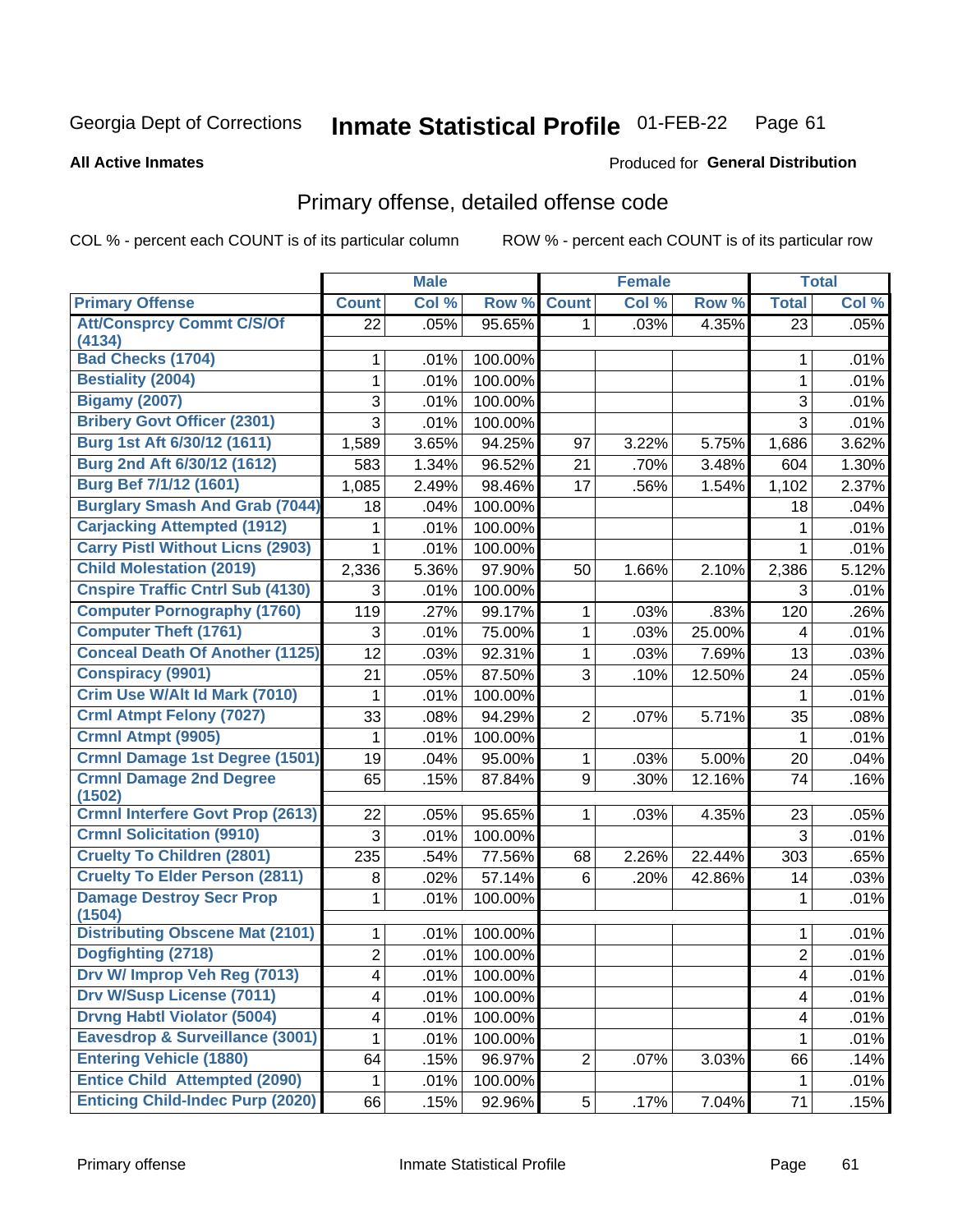### **Inmate Statistical Profile 01-FEB-22** Page 62

**All Active Inmates** 

## **Produced for General Distribution**

# Primary offense, detailed offense code

COL % - percent each COUNT is of its particular column

|                                            |                         | <b>Male</b> |         |                         | <b>Female</b> |         |                | <b>Total</b> |
|--------------------------------------------|-------------------------|-------------|---------|-------------------------|---------------|---------|----------------|--------------|
| <b>Primary Offense</b>                     | <b>Count</b>            | Col %       | Row %   | <b>Count</b>            | Col %         | Row %   | <b>Total</b>   | Col %        |
| <b>Escape (2501)</b>                       | 17                      | .04%        | 94.44%  | 1.                      | .03%          | 5.56%   | 18             | .04%         |
| <b>Exhib Sex Shows To Minors</b>           | 1                       | .01%        | 100.00% |                         |               |         | 1              | .01%         |
| (2112)                                     |                         |             |         |                         |               |         |                |              |
| <b>Exploit Disabled/Elder (7022)</b>       | 17                      | .04%        | 56.67%  | 13                      | .43%          | 43.33%  | 30             | $.06\%$      |
| <b>False Certificates (2311)</b>           | 1                       | .01%        | 100.00% |                         |               |         | 1              | .01%         |
| <b>False Imprisonment (1308)</b>           | 168                     | .39%        | 96.55%  | 6                       | .20%          | 3.45%   | 174            | .37%         |
| <b>False Statements Govt (2408)</b>        | 9                       | .02%        | 75.00%  | $\overline{3}$          | .10%          | 25.00%  | 12             | .03%         |
| <b>False Swearing (2402)</b>               | 1                       | .01%        | 100.00% |                         |               |         | 1              | .01%         |
| <b>False Swearng Writtn Stmt</b>           |                         |             |         | 1                       | .03%          | 100.00% | 1              | .01%         |
| (2205)                                     |                         |             |         |                         |               |         |                |              |
| <b>Family Violence Battery (1301)</b>      | 150                     | .34%        | 99.34%  | 1.                      | .03%          | .66%    | 151            | .32%         |
| Feticide (1121)                            | $\overline{2}$          | .01%        | 100.00% |                         |               |         | $\overline{2}$ | .01%         |
| <b>Feticide By Vehicle (1118)</b>          | $\overline{7}$          | .02%        | 100.00% |                         |               |         | $\overline{7}$ | .02%         |
| <b>Financial Identity Fraud (1756)</b>     | 49                      | .11%        | 77.78%  | 14                      | .46%          | 22.22%  | 63             | .14%         |
| <b>Fleeing/Eluding Police (2316)</b>       | 426                     | .98%        | 93.83%  | 28                      | .93%          | 6.17%   | 454            | $.97\%$      |
| Forg 1st Aft 6/30/12 (1711)                | 79                      | .18%        | 77.45%  | 23                      | .76%          | 22.55%  | 102            | .22%         |
| Forg 1st Bef 7/1/12 (1701)                 | 54                      | .12%        | 75.00%  | 18                      | .60%          | 25.00%  | 72             | .15%         |
| Forg 2nd Aft 6/30/12 (1712)                | 34                      | .08%        | 82.93%  | $\overline{7}$          | .23%          | 17.07%  | 41             | .09%         |
| Forg 3rd Aft 6/30/12 (1713)                | 32                      | .07%        | 71.11%  | 13                      | .43%          | 28.89%  | 45             | .10%         |
| Forg 4th Aft 6/30/12 (1714)                | 13                      | .03%        | 86.67%  | $\overline{2}$          | .07%          | 13.33%  | 15             | .03%         |
| <b>Forgery Credit Card (1752)</b>          | 1                       | .01%        | 100.00% |                         |               |         | 1              | .01%         |
| <b>Fraudulent Access Compute</b>           |                         |             |         | 1                       | .03%          | 100.00% | 1              | .01%         |
| (1796)                                     |                         |             |         |                         |               |         |                |              |
| <b>Fraudulent Credit Card (1753)</b>       | 38                      | .09%        | 76.00%  | 12                      | .40%          | 24.00%  | 50             | .11%         |
| <b>Gang Participation (9914)</b>           | 47                      | .11%        | 97.92%  | 1                       | .03%          | 2.08%   | 48             | .10%         |
| <b>Guard Line W/Weapon/Drugs</b><br>(2963) | 15                      | .03%        | 68.18%  | $\overline{7}$          | .23%          | 31.82%  | 22             | .05%         |
| <b>Habit Traf Viol/Impaired (5005)</b>     | $\overline{2}$          | .01%        | 50.00%  | $\overline{2}$          | .07%          | 50.00%  | 4              | .01%         |
| <b>Habit Traf Viol/Other (5006)</b>        | $\overline{\mathbf{4}}$ | .01%        | 66.67%  | $\overline{2}$          | .07%          | 33.33%  | 6              | .01%         |
| <b>Hijacking Motor Vehicle (1911)</b>      | 45                      | .10%        | 95.74%  | $\overline{2}$          | .07%          | 4.26%   | 47             | .10%         |
| <b>Hindering Appreh Or Pun (2503)</b>      | 3                       | .01%        | 50.00%  | $\overline{3}$          | .10%          | 50.00%  | 6              | .01%         |
| Hit-Run W/Injury/Fatality (5007)           | 39                      | .09%        | 90.70%  | $\overline{\mathbf{4}}$ | .13%          | 9.30%   | 43             | .09%         |
| Hom Vehicle 2nd Degree (7041)              | $\mathbf{1}$            | .01%        | 100.00% |                         |               |         | $\mathbf{1}$   | .01%         |
| Home Invasion 1st Degree (7007)            | 20                      | .05%        | 90.91%  | $\overline{2}$          | .07%          | 9.09%   | 22             | .05%         |
| <b>Home Invasion 2nd Degree</b>            | $\overline{2}$          | .01%        | 100.00% |                         |               |         | $\overline{2}$ | .01%         |
| (7008)                                     |                         |             |         |                         |               |         |                |              |
| <b>Homicide By Vessel (1124)</b>           | 46                      | .11%        | 83.64%  | 9                       | .30%          | 16.36%  | 55             | .12%         |
| <b>Illegal Attm To Obt Drugs (4011)</b>    |                         |             |         | 1                       | .03%          | 100.00% | 1              | .01%         |
| <b>Illegal Poss/Manf Liquor (4010)</b>     | $\mathbf{1}$            | .01%        | 100.00% |                         |               |         | $\mathbf 1$    | .01%         |
| <b>Impersonating Officer (2405)</b>        | 3 <sup>1</sup>          | .01%        | 100.00% |                         |               |         | 3              | .01%         |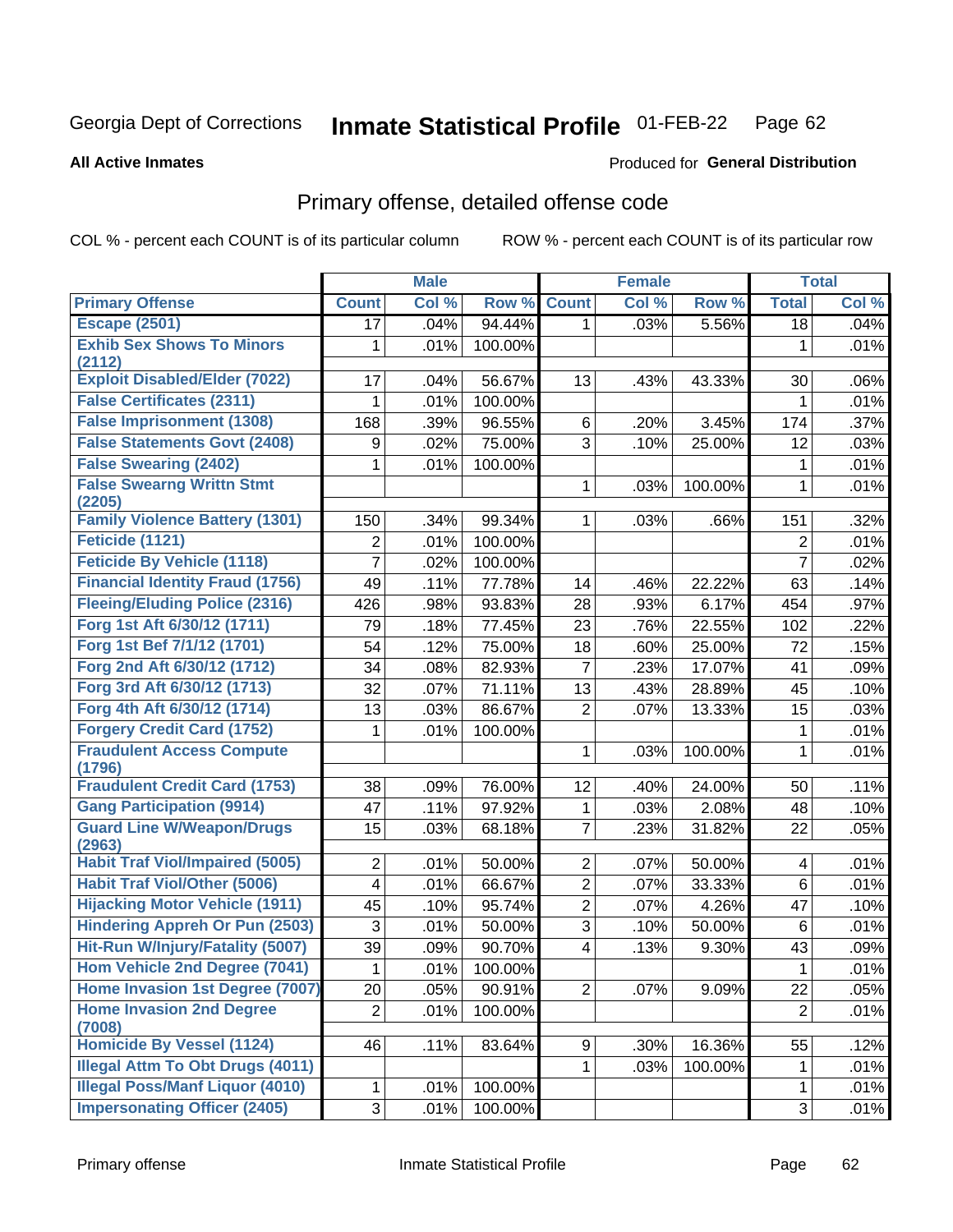### Inmate Statistical Profile 01-FEB-22 Page 63

### **All Active Inmates**

## **Produced for General Distribution**

## Primary offense, detailed offense code

COL % - percent each COUNT is of its particular column

|                                         |                | <b>Male</b> |         |                | <b>Female</b> |        |                    | <b>Total</b> |
|-----------------------------------------|----------------|-------------|---------|----------------|---------------|--------|--------------------|--------------|
| <b>Primary Offense</b>                  | <b>Count</b>   | Col %       | Row %   | <b>Count</b>   | Col %         | Row %  | <b>Total</b>       | Col %        |
| <b>Impersonation (2404)</b>             | $\overline{2}$ | .01%        | 66.67%  | 1              | .03%          | 33.33% | 3                  | .01%         |
| <b>Incest (2006)</b>                    | 232            | .53%        | 96.67%  | 8              | .27%          | 3.33%  | 240                | .52%         |
| <b>Incest Atmpt (2098)</b>              | 1              | .01%        | 100.00% |                |               |        | 1                  | .01%         |
| <b>Inciting To Insurrection (2203)</b>  | 2              | .01%        | 100.00% |                |               |        | $\overline{2}$     | .01%         |
| <b>Influencing Witness (2313)</b>       | 3              | .01%        | 75.00%  | 1              | .03%          | 25.00% | 4                  | .01%         |
| <b>Injury By Vehicle (1318)</b>         | 72             | .17%        | 81.82%  | 16             | .53%          | 18.18% | 88                 | .19%         |
| <b>Insurance Fraud (7023)</b>           | $\overline{2}$ | .01%        | 100.00% |                |               |        | $\overline{2}$     | .01%         |
| <b>Insurrection (2202)</b>              | 7              | .02%        | 77.78%  | $\overline{2}$ | .07%          | 22.22% | 9                  | .02%         |
| <b>Interfere Electronic Dvce (2614)</b> | $\overline{2}$ | .01%        | 100.00% |                |               |        | $\overline{2}$     | .01%         |
| <b>Interference With Custody (1312)</b> | 12             | .03%        | 92.31%  | 1              | .03%          | 7.69%  | 13                 | .03%         |
| <b>Involuntary Manslaughter (1103)</b>  | 147            | .34%        | 88.02%  | 20             | .66%          | 11.98% | 167                | .36%         |
| Kidnapping (1311)                       | 1,349          | 3.10%       | 96.91%  | 43             | 1.43%         | 3.09%  | 1,392              | 2.99%        |
| <b>Livestock Theft (1817)</b>           | 6              | .01%        | 100.00% |                |               |        | 6                  | .01%         |
| <b>Lottery Violation (2730)</b>         | $\overline{2}$ | .01%        | 100.00% |                |               |        | $\overline{2}$     | .01%         |
| <b>Machine Gun Activities (2906)</b>    | 1              | .01%        | 100.00% |                |               |        | 1                  | .01%         |
| Manf Methamph 200-399 Gm                | 4              | .01%        | 100.00% |                |               |        | 4                  | .01%         |
| (4144)<br>Manf Methamph 28-199 Gm       | 6              |             |         | $\overline{2}$ |               | 25.00% | 8                  | .02%         |
| (4143)                                  |                | .01%        | 75.00%  |                | .07%          |        |                    |              |
| <b>Manf Methamph Unspec Amt</b>         | 52             | .12%        | 94.55%  | 3              | .10%          | 5.45%  | 55                 | .12%         |
| (4147)                                  |                |             |         |                |               |        |                    |              |
| <b>Manufac Marijuana (7012)</b>         | 11             | .03%        | 100.00% |                |               |        | 11                 | .02%         |
| <b>Manufact Meth Near Child (2803)</b>  | $\overline{7}$ | .02%        | 77.78%  | 2              | .07%          | 22.22% | 9                  | .02%         |
| <b>Misc Assault/Battery (1300)</b>      | 9              | .02%        | 100.00% |                |               |        | $\boldsymbol{9}$   | .02%         |
| <b>Misc Correctionl Inst Off (6200)</b> | 5              | .01%        | 100.00% |                |               |        | 5                  | .01%         |
| <b>Misc Drugs Trafficking (4100)</b>    | 3              | .01%        | 100.00% |                |               |        | 3                  | .01%         |
| <b>Misc Forgery (1700)</b>              | 3              | .01%        | 100.00% |                |               |        | 3                  | .01%         |
| <b>Misc Fraud (1799)</b>                | 5              | .01%        | 62.50%  | 3              | .10%          | 37.50% | 8                  | .02%         |
| <b>Misc Homicide Offense (1100)</b>     | 5              | .01%        | 83.33%  | 1              | .03%          | 16.67% | 6                  | .01%         |
| <b>Misc Invasion Of Privacy (3000)</b>  | $\mathbf 1$    | .01%        | 100.00% |                |               |        | 1                  | .01%         |
| <b>Misc Mrals/Pblic H/Safty (6000)</b>  | $\overline{c}$ | .01%        | 100.00% |                |               |        | $\overline{2}$     | .01%         |
| <b>Misc Obscenity (2100)</b>            | 15             | .03%        | 100.00% |                |               |        | 15                 | .03%         |
| <b>Misc Sexual Offense (2000)</b>       | 24             | .06%        | 96.00%  | $\mathbf{1}$   | .03%          | 4.00%  | 25                 | .05%         |
| <b>Murder (1101)</b>                    | 6,202          | 14.24%      | 93.53%  | 429            | 14.24%        | 6.47%  | 6,631              | 14.24%       |
| <b>Murder Conspire To Commit</b>        | 15             | .03%        | 93.75%  | 1.             | .03%          | 6.25%  | 16                 | .03%         |
| (1191)<br>Mutiny In Penal Inst (2507)   |                |             |         |                |               |        |                    |              |
| Necrophilia (2022)                      | 14             | .03%        | 100.00% |                |               |        | 14<br>$\mathbf{1}$ | .03%         |
| <b>Obstr Of Law Enf Officer (2314)</b>  | 1              | .01%        | 100.00% |                |               |        |                    | .01%         |
|                                         | 284            | .65%        | 89.03%  | 35             | 1.16%         | 10.97% | 319                | .69%         |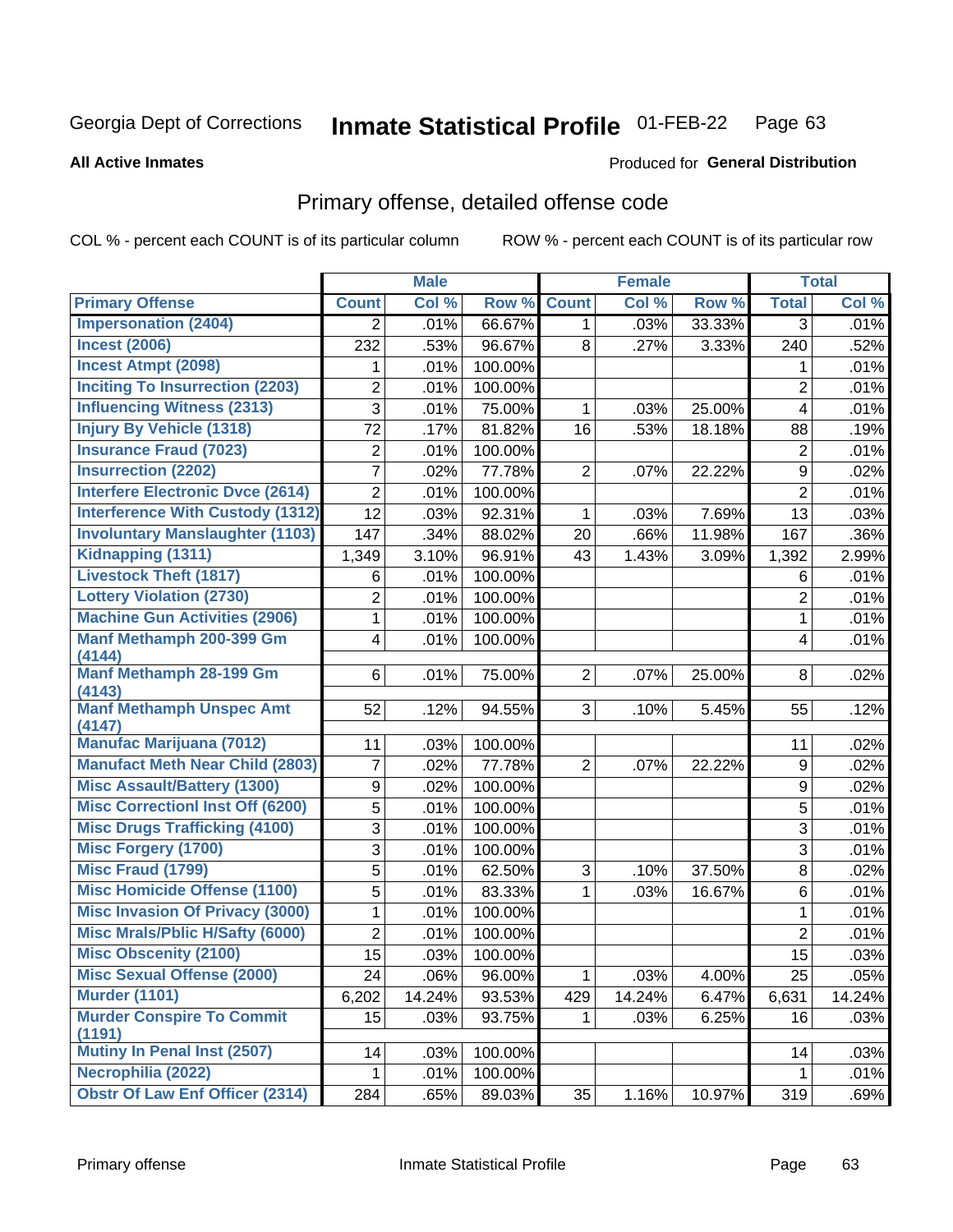### Inmate Statistical Profile 01-FEB-22 Page 64

### **All Active Inmates**

# Produced for General Distribution

# Primary offense, detailed offense code

COL % - percent each COUNT is of its particular column

|                                                                     |                 | <b>Male</b> |         |                | <b>Female</b> |         |                | <b>Total</b> |
|---------------------------------------------------------------------|-----------------|-------------|---------|----------------|---------------|---------|----------------|--------------|
| <b>Primary Offense</b>                                              | <b>Count</b>    | Col %       | Row %   | <b>Count</b>   | Col %         | Row %   | <b>Total</b>   | Col %        |
| <b>Pandering By Compulsion (2017)</b>                               | $\overline{2}$  | .01%        | 100.00% |                |               |         | $\overline{2}$ | .01%         |
| Party To A Crime (9911)                                             | 1               | .01%        | 100.00% |                |               |         | 1              | .01%         |
| Peeping Tom (3002)                                                  | 9               | .02%        | 100.00% |                |               |         | 9              | .02%         |
| <b>Pimping A Minor Under 18 (2016)</b>                              | 8               | .02%        | 72.73%  | 3              | .10%          | 27.27%  | 11             | .02%         |
| Poss Alprazolam (7003)                                              | 6               | .01%        | 75.00%  | $\overline{2}$ | .07%          | 25.00%  | 8              | .02%         |
| Poss By Inm Proh Items (7015)                                       | 14              | .03%        | 87.50%  | $\overline{2}$ | .07%          | 12.50%  | 16             | .03%         |
| <b>Poss Contraband Articles (5171)</b>                              | $\mathbf 2$     | .01%        | 100.00% |                |               |         | $\overline{2}$ | .01%         |
| <b>Poss Dep Stim Cntrf Drugs</b><br>(4007)                          | 42              | .10%        | 76.36%  | 13             | .43%          | 23.64%  | 55             | .12%         |
| <b>Poss Drug Related Matri (4016)</b>                               | 11              | .03%        | 68.75%  | 5              | .17%          | 31.25%  | 16             | .03%         |
| Poss Firearm 1st Offender (2913)                                    | 115             | .26%        | 94.26%  | $\overline{7}$ | .23%          | 5.74%   | 122            | .26%         |
| <b>Poss Firearm Convct Felon</b>                                    | 942             | 2.16%       | 96.02%  | 39             | 1.29%         | 3.98%   | 981            | 2.11%        |
| (2914)                                                              |                 |             |         |                |               |         |                |              |
| Poss Hydrocodone (7004)                                             | 12              | .03%        | 75.00%  | 4              | .13%          | 25.00%  | 16             | .03%         |
| <b>Poss Knife During Crime (2911)</b>                               | 4               | .01%        | 100.00% |                |               |         | 4              | .01%         |
| Poss Mda/Extsy (4033)                                               | 1               | .01%        | 100.00% |                |               |         | 1              | .01%         |
| <b>Poss Methamphetamine (4031)</b><br>Poss Narcotics Opiates (4006) | 390             | .90%        | 76.77%  | 118            | 3.92%         | 23.23%  | 508            | 1.09%        |
|                                                                     | 36              | .08%        | 76.60%  | 11             | .37%          | 23.40%  | 47             | .10%         |
| <b>Poss Of Certain Weapons (2912)</b>                               | 17              | .04%        | 94.44%  | 1              | .03%          | 5.56%   | 18             | .04%         |
| <b>Poss Of Cocaine (4022)</b>                                       | 156             | .36%        | 86.67%  | 24             | .80%          | 13.33%  | 180            | .39%         |
| <b>Poss Of Firearm Dur Crime</b><br>(2910)                          | 905             | 2.08%       | 94.37%  | 54             | 1.79%         | 5.63%   | 959            | 2.06%        |
| <b>Poss Of Lsd (4008)</b>                                           | 1               | .01%        | 100.00% |                |               |         | 1              | .01%         |
| Poss Of Marijuana (4009)                                            | 33              | .08%        | 84.62%  | 6              | .20%          | 15.38%  | 39             | .08%         |
| Poss Schedule I Drug (7034)                                         | 19              | .04%        | 82.61%  | $\overline{4}$ | .13%          | 17.39%  | 23             | .05%         |
| <b>Poss Tools Commit Crime (1602)</b>                               | 8               | .02%        | 100.00% |                |               |         | 8              | .02%         |
| Poss W Int Dis Other Drug (4053)                                    | 84              | .19%        | 84.85%  | 15             | .50%          | 15.15%  | 99             | .21%         |
| <b>Poss W Int Dist Cocaine (4050)</b>                               | 171             | .39%        | 96.61%  | 6              | .20%          | 3.39%   | 177            | .38%         |
| Poss W Int Dist Marijuana (4051)                                    | 380             | .87%        | 92.46%  | 31             | 1.03%         | 7.54%   | 411            | .88%         |
| Poss W Int Dist Meth (4052)                                         | 482             | 1.11%       | 80.20%  | 119            | 3.95%         | 19.80%  | 601            | 1.29%        |
| Poss Within 1000 Hous Pjt (7009)                                    | 5               | .01%        | 100.00% |                |               |         | 5              | .01%         |
| <b>Poss Wpn Drugs By Prisnr</b>                                     | $\overline{25}$ | .06%        | 86.21%  | 4              | .13%          | 13.79%  | 29             | .06%         |
| (2965)                                                              |                 |             |         |                |               |         |                |              |
| <b>Public Asst Fraud (7029)</b>                                     |                 |             |         | 1              | .03%          | 100.00% | $\mathbf{1}$   | .01%         |
| <b>Racketeering (3404)</b>                                          | 111             | .25%        | 75.00%  | 37             | 1.23%         | 25.00%  | 148            | .32%         |
| <b>Rape (2001)</b>                                                  | 1,835           | 4.21%       | 99.62%  | $\overline{7}$ | .23%          | .38%    | 1,842          | 3.96%        |
| <b>Reck Cond Infected Person</b><br>(1317)                          | 3               | .01%        | 100.00% |                |               |         | 3              | .01%         |
| <b>Recv Gds Srvs Fraud Obtnd</b><br>(1755)                          | $\mathbf{1}$    | .01%        | 100.00% |                |               |         | $\mathbf 1$    | .01%         |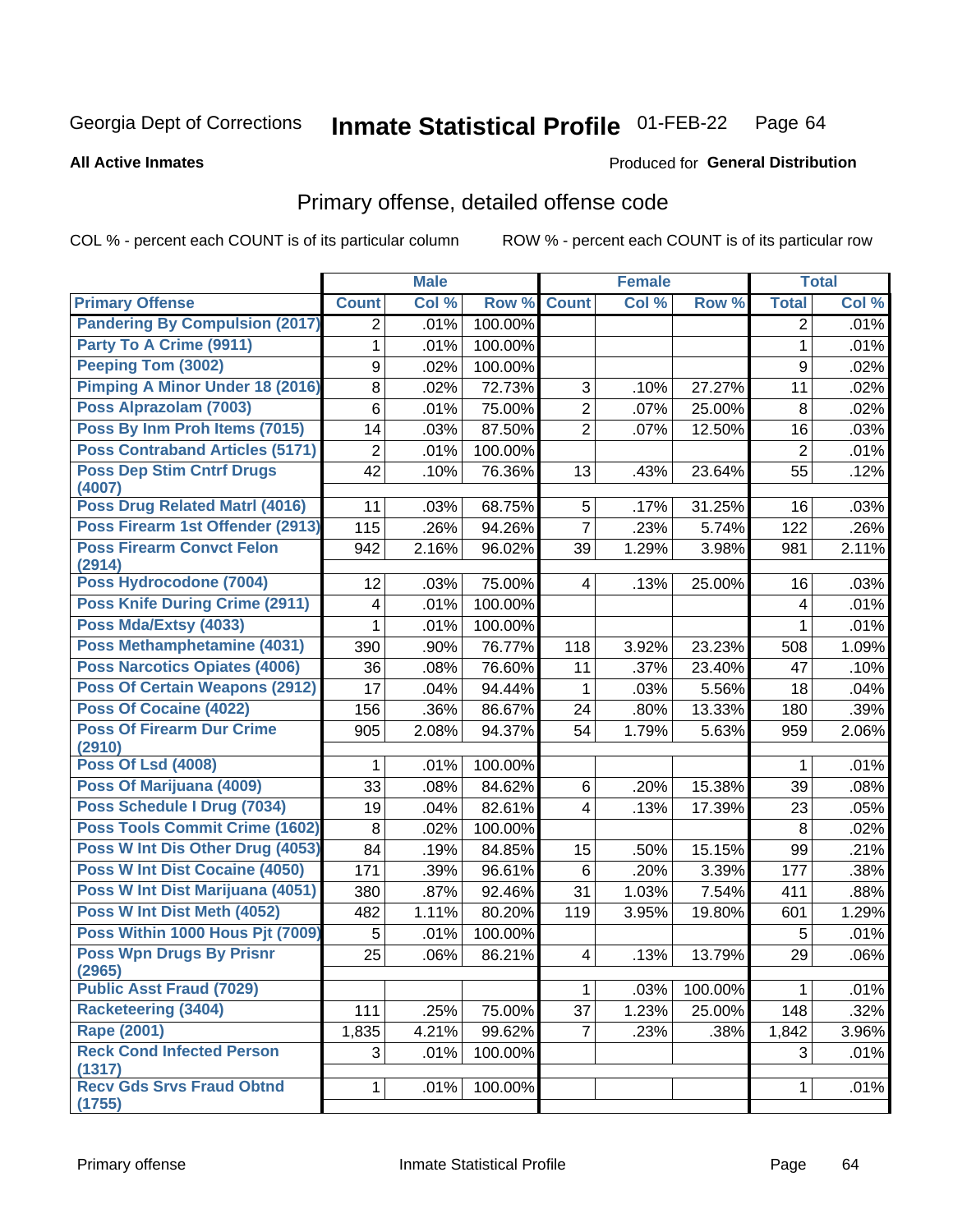#### **Inmate Statistical Profile 01-FEB-22** Page 65

### **All Active Inmates**

## Produced for General Distribution

# Primary offense, detailed offense code

COL % - percent each COUNT is of its particular column

|                                            |                | <b>Male</b> |         |                | <b>Female</b> |         |                | <b>Total</b> |
|--------------------------------------------|----------------|-------------|---------|----------------|---------------|---------|----------------|--------------|
| <b>Primary Offense</b>                     | <b>Count</b>   | Col %       | Row %   | <b>Count</b>   | Col %         | Row %   | <b>Total</b>   | Col %        |
| <b>Remov/Atmpt Wpn Pub Offl</b>            | 1.             | .01%        | 100.00% |                |               |         | 1              | .01%         |
| (7021)                                     |                |             |         |                |               |         |                |              |
| <b>Removal Baggage Cargo Etc</b><br>(2761) | 1              | .01%        | 100.00% |                |               |         | 1              | .01%         |
| Robbery (1901)                             | 686            | 1.58%       | 94.62%  | 39             | 1.29%         | 5.38%   | 725            | 1.56%        |
| <b>Robbery By Force (1903)</b>             | 158            | .36%        | 96.93%  | 5              | .17%          | 3.07%   | 163            | .35%         |
| <b>Robbery By Intimidation (1904)</b>      | 219            | .50%        | 91.25%  | 21             | .70%          | 8.75%   | 240            | .52%         |
| <b>Robbery By Sudden Snatch</b><br>(1905)  | 106            | .24%        | 92.98%  | 8              | .27%          | 7.02%   | 114            | .24%         |
| <b>S/D Cocaine (4021)</b>                  | 208            | .48%        | 96.30%  | 8              | .27%          | 3.70%   | 216            | .46%         |
| S/D Cont Sub Public (4017)                 | 13             | .03%        | 100.00% |                |               |         | 13             | .03%         |
| S/D Cont Sub School (4018)                 | 12             | .03%        | 92.31%  | $\mathbf{1}$   | .03%          | 7.69%   | 13             | .03%         |
| S/D Dep Stim Cntrf Drugs (4002)            | 28             | .06%        | 90.32%  | 3              | .10%          | 9.68%   | 31             | .07%         |
| <b>S/D Narcotics Opiates (4001)</b>        | 7              | .02%        | 100.00% |                |               |         | $\overline{7}$ | .02%         |
| <b>S/D Of Lsd (4003)</b>                   | 1              | .01%        | 100.00% |                |               |         | 1              | .01%         |
| S/D Of Marijuana (4004)                    | 98             | .23%        | 92.45%  | 8              | .27%          | 7.55%   | 106            | .23%         |
| Sale Mda/Extsy (4034)                      | $\overline{2}$ | .01%        | 100.00% |                |               |         | $\overline{2}$ | .01%         |
| Sale Methamphetamine (4032)                | 192            | .44%        | 83.84%  | 37             | 1.23%         | 16.16%  | 229            | .49%         |
| <b>Sex Exploitation Child (2843)</b>       | 257            | .59%        | 99.61%  | 1              | .03%          | .39%    | 258            | .55%         |
| <b>Sex Offender Fail Registr (2026)</b>    | 424            | .97%        | 97.92%  | 9              | .30%          | 2.08%   | 433            | .93%         |
| <b>Sex Offender Fail To Move (2028)</b>    | 4              | .01%        | 100.00% |                |               |         | 4              | .01%         |
| Sexl/Asslt/Agn/Pers/Cstdy (2023)           | 17             | .04%        | 94.44%  | 1              | .03%          | 5.56%   | 18             | .04%         |
| <b>Sexual Battery (2011)</b>               | 115            | .26%        | 98.29%  | $\overline{2}$ | .07%          | 1.71%   | 117            | .25%         |
| <b>Simple Battery (1316)</b>               | 11             | .03%        | 78.57%  | 3              | .10%          | 21.43%  | 14             | .03%         |
| <b>Sodomy (2002)</b>                       | 17             | .04%        | 100.00% |                |               |         | 17             | .04%         |
| <b>Solicit Sodomy From Minor</b><br>(2025) | 3              | .01%        | 100.00% |                |               |         | 3              | .01%         |
| <b>Solicit/Accepting Bribe (2712)</b>      |                |             |         | 1              | .03%          | 100.00% | 1              | .01%         |
| <b>Stalking (1320)</b>                     | 4              | .01%        | 100.00% |                |               |         | 4              | .01%         |
| <b>Statutory Rape (2018)</b>               | 637            | 1.46%       | 98.30%  | 11             | .37%          | 1.70%   | 648            | 1.39%        |
| <b>Tampering With Evidence (2315)</b>      | 13             | .03%        | 92.86%  | 1              | .03%          | 7.14%   | 14             | .03%         |
| <b>Telecommunications Fraud</b><br>(1759)  | $\overline{2}$ | .01%        | 100.00% |                |               |         | $\overline{2}$ | .01%         |
| <b>Terrorist Threats &amp; Acts (1307)</b> | 283            | .65%        | 94.65%  | 16             | .53%          | 5.35%   | 299            | .64%         |
| <b>Theft Bring Prop In State (1815)</b>    | 10             | .02%        | 83.33%  | $\overline{c}$ | .07%          | 16.67%  | 12             | .03%         |
| <b>Theft By Conversion (1808)</b>          | 12             | .03%        | 85.71%  | $\overline{c}$ | .07%          | 14.29%  | 14             | .03%         |
| <b>Theft By Deception (1803)</b>           | 20             | .05%        | 86.96%  | 3              | .10%          | 13.04%  | 23             | .05%         |
| Theft By Rec Stolen Prop (1806)            | 341            | .78%        | 92.41%  | 28             | .93%          | 7.59%   | 369            | .79%         |
| <b>Theft By Shoplifting (1821)</b>         | 250            | .57%        | 73.75%  | 89             | 2.95%         | 26.25%  | 339            | .73%         |
| <b>Theft By Taking (1802)</b>              | 459            | 1.05%       | 85.00%  | 81             | 2.69%         | 15.00%  | 540            | 1.16%        |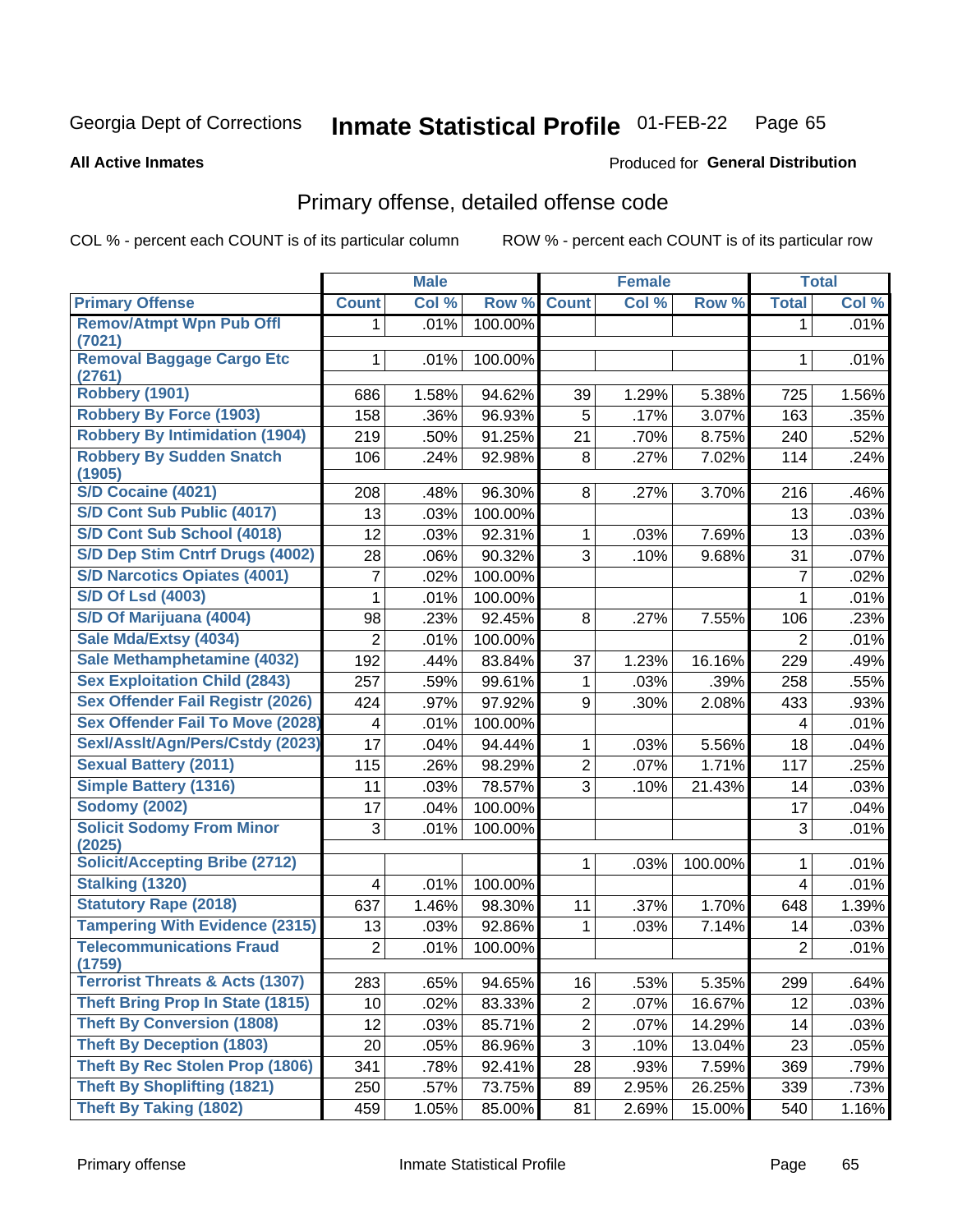### **Inmate Statistical Profile 01-FEB-22** Page 66

**All Active Inmates** 

### Produced for General Distribution

# Primary offense, detailed offense code

COL % - percent each COUNT is of its particular column

|                                                |                | <b>Male</b> |         |                | <b>Female</b> |        |                           | <b>Total</b> |
|------------------------------------------------|----------------|-------------|---------|----------------|---------------|--------|---------------------------|--------------|
| <b>Primary Offense</b>                         | <b>Count</b>   | Col %       | Row %   | <b>Count</b>   | Col %         | Row %  | <b>Total</b>              | Col %        |
| <b>Theft Credit Card (1751)</b>                | 12             | .03%        | 70.59%  | 5              | .17%          | 29.41% | 17                        | .04%         |
| <b>Theft Motorveh Or Part (1813)</b>           | 15             | .03%        | 93.75%  | 1              | .03%          | 6.25%  | 16                        | .03%         |
| <b>Theft Of Lost Property (1805)</b>           | 4              | .01%        | 100.00% |                |               |        | 4                         | .01%         |
| <b>Theft Of Services (1807)</b>                | 1              | .01%        | 100.00% |                |               |        | 1                         | .01%         |
| <b>Theft Recv Prop Out State (1816)</b>        | $\mathfrak{S}$ | .01%        | 100.00% |                |               |        | $\ensuremath{\mathsf{3}}$ | .01%         |
| <b>Traf Amphtmine 200-399 Gm</b>               | $\overline{7}$ | .02%        | 77.78%  | $\overline{2}$ | .07%          | 22.22% | 9                         | .02%         |
| (4127)                                         |                |             |         |                |               |        |                           |              |
| <b>Traf Amphtmine 28-199 Gm</b><br>(4126)      | $\overline{7}$ | .02%        | 77.78%  | $\overline{2}$ | .07%          | 22.22% | 9                         | $.02\%$      |
| Traf Amphtmine 400+ Gm (4128)                  | 4              | .01%        | 100.00% |                |               |        | 4                         | .01%         |
| <b>Traf Cocaine 201-400 Gm (4102)</b>          | 79             | .18%        | 91.86%  | 7              | .23%          | 8.14%  | 86                        | .18%         |
| <b>Traf Cocaine 401+ Gm (4103)</b>             | 80             | .18%        | 96.39%  | 3              | .10%          | 3.61%  | 83                        | .18%         |
| Traf Cocaine Less 200 Gm (4101)                | 128            | .29%        | 96.97%  | 4              | .13%          | 3.03%  | 132                       | .28%         |
| <b>Traf Marijna 10-2000 Lb (4121)</b>          | 33             | .08%        | 89.19%  | 4              | .13%          | 10.81% | 37                        | .08%         |
| Traf Mda/Extsy 200-399gm                       | 3              | .01%        | 100.00% |                |               |        | 3                         | .01%         |
| (4151)                                         |                |             |         |                |               |        |                           |              |
| <b>Traf Mda/Extsy 28-199gm (4150)</b>          | 14             | .03%        | 100.00% |                |               |        | 14                        | .03%         |
| Traf Mda/Extsy 400+Gm (4152)                   | $\overline{2}$ | .01%        | 100.00% |                |               |        | $\overline{2}$            | .01%         |
| <b>Traf Methamph 200-399 Gm</b>                | 157            | .36%        | 86.26%  | 25             | .83%          | 13.74% | 182                       | .39%         |
| (4141)<br><b>Traf Methamph 28-199 Gm</b>       | 460            | 1.06%       | 80.14%  | 114            | 3.78%         | 19.86% | 574                       | 1.23%        |
| (4140)                                         |                |             |         |                |               |        |                           |              |
| Traf Methamph 400+ Gm (4142)                   | 111            | .25%        | 85.38%  | 19             | .63%          | 14.62% | 130                       | .28%         |
| <b>Traf Methamph Unspec Amt</b>                | 81             | .19%        | 82.65%  | 17             | .56%          | 17.35% | 98                        | .21%         |
| (4146)                                         |                |             |         |                |               |        |                           |              |
| <b>Traf Methaqualone&lt; 400 Gm</b>            | 3              | .01%        | 100.00% |                |               |        | 3                         | .01%         |
| (4124)<br><b>Traf Narcotic 15-28 Gm (4112)</b> | 46             | .11%        | 93.88%  | 3              | .10%          | 6.12%  | 49                        | .11%         |
| Traf Narcotic 29+ Gm (4113)                    | 37             | .08%        | 94.87%  | $\overline{2}$ | .07%          | 5.13%  | 39                        | .08%         |
| Traf Narcotic Less 14 Gm (4111)                | 52             | .12%        | 88.14%  | 7              | .23%          | 11.86% | 59                        | .13%         |
| <b>Traffick Labor Servitude (1330)</b>         | 1              | .01%        | 100.00% |                |               |        | 1                         | .01%         |
| <b>Traffick Sexual Servitude (1331)</b>        | 24             | .06%        | 92.31%  | $\overline{2}$ | .07%          | 7.69%  | 26                        | .06%         |
| <b>Unauth Dist Contrild Sub (4135)</b>         | 1              | .01%        | 100.00% |                |               |        | $\mathbf 1$               | .01%         |
| <b>Unknown Offense (9999)</b>                  | $\overline{7}$ | .02%        | 87.50%  | $\mathbf 1$    | .03%          | 12.50% | $\overline{8}$            | $.02\%$      |
| Uniwfl Mfg/Del/Dist N-C S (4014)               | 5              | .01%        | 100.00% |                |               |        | 5                         | .01%         |
| <b>Use Comm Facity Vio C Sub</b>               | $6\phantom{a}$ | .01%        | 75.00%  | $\overline{c}$ | .07%          | 25.00% | 8                         | .02%         |
| (4133)                                         |                |             |         |                |               |        |                           |              |
| <b>Vandalism To Church Etc (1505)</b>          | 1              | .01%        | 100.00% |                |               |        | 1                         | .01%         |
| <b>Vehicular Homicide (1123)</b>               | 296            | .68%        | 79.78%  | 75             | 2.49%         | 20.22% | 371                       | .80%         |
| <b>Viol Dngrous Drgs Act (4013)</b>            | 105            | .24%        | 86.07%  | 17             | .56%          | 13.93% | 122                       | .26%         |
| <b>Viol Motor Vehicle Laws (5001)</b>          | 22             | .05%        | 84.62%  | 4              | .13%          | 15.38% | 26                        | .06%         |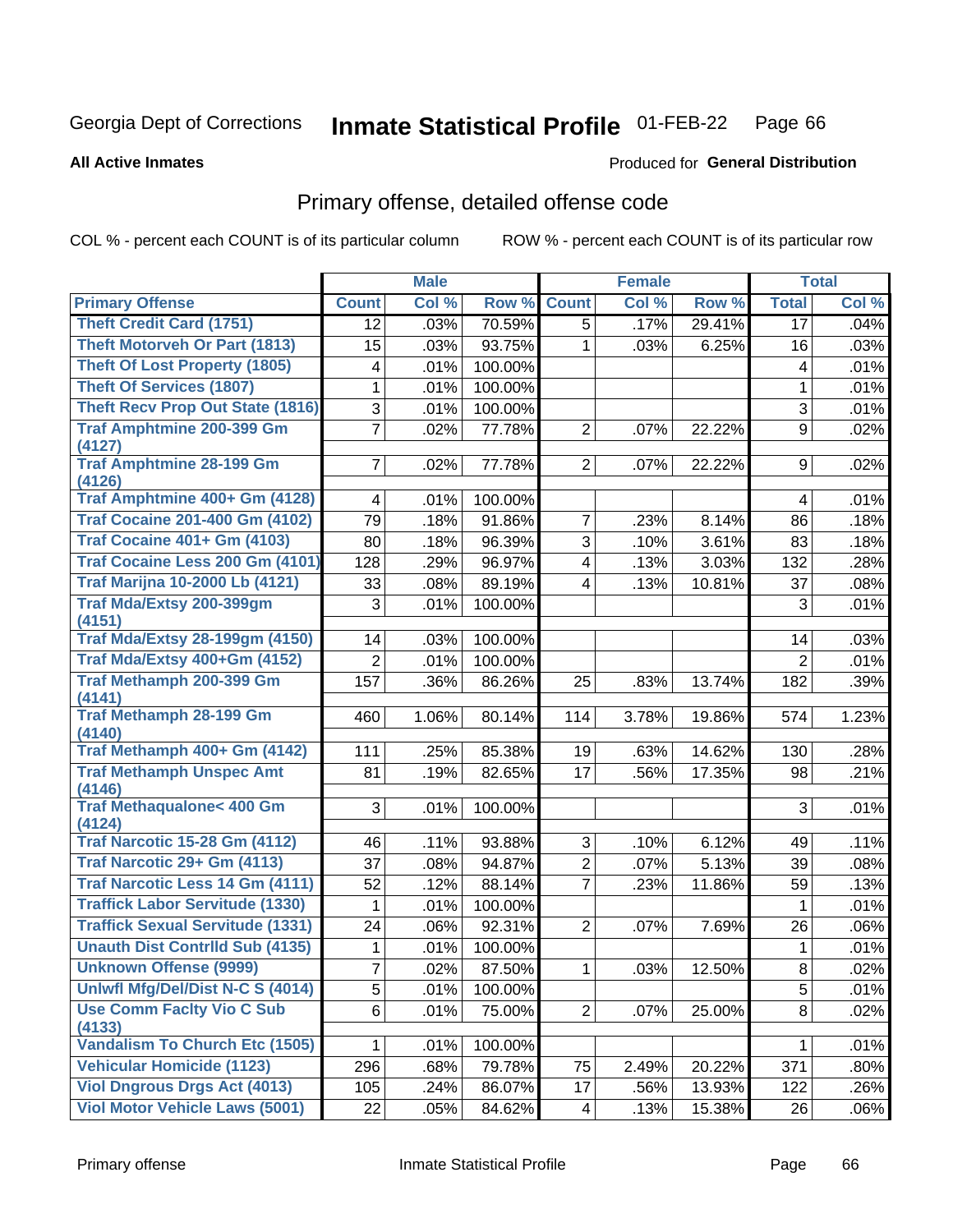### **Inmate Statistical Profile 01-FEB-22** Page 67

**All Active Inmates** 

### Produced for General Distribution

# Primary offense, detailed offense code

COL % - percent each COUNT is of its particular column

|                                         |                | <b>Male</b> |         |                | <b>Female</b> |         |                | <b>Total</b> |
|-----------------------------------------|----------------|-------------|---------|----------------|---------------|---------|----------------|--------------|
| <b>Primary Offense</b>                  | <b>Count</b>   | Col %       | Row %   | <b>Count</b>   | Col %         | Row %   | <b>Total</b>   | Col %        |
| <b>Viol Oath Public Offer (2302)</b>    |                |             |         | $\overline{2}$ | .07%          | 100.00% | $\overline{2}$ | .01%         |
| <b>Violatn Othr States Law (8001)</b>   | 26             | .06%        | 83.87%  | $\overline{5}$ | .17%          | 16.13%  | 31             | .07%         |
| <b>Vol Manslaughter Of Fetus</b>        | $\overline{2}$ | .01%        | 100.00% |                |               |         | $\overline{2}$ | .01%         |
| (1119)                                  |                |             |         |                |               |         |                |              |
| <b>Voluntary Manslaughter (1102)</b>    | 1,092          | 2.51%       | 89.22%  | 132            | 4.38%         | 10.78%  | 1,224          | 2.63%        |
| <b>Abandonment Of Dep Child (11)</b>    | 3              | .01%        | 100.00% |                |               |         | 3              | .01%         |
| <b>Abusive Language (63)</b>            | 1              | .01%        | 100.00% |                |               |         | $\mathbf{1}$   | .01%         |
| <b>Assault &amp; Battery (21)</b>       | 4              | .01%        | 100.00% |                |               |         | 4              | .01%         |
| <b>Bad Checks (52)</b>                  | $\overline{2}$ | .01%        | 66.67%  | 1              | .03%          | 33.33%  | 3              | .01%         |
| <b>Burglary (45)</b>                    | 9              | .02%        | 100.00% |                |               |         | 9              | .02%         |
| <b>Cheating &amp; Swindling (51)</b>    | 1              | .01%        | 100.00% |                |               |         | $\mathbf{1}$   | .01%         |
| <b>Cpwl &amp; Concealed Weapon (93)</b> | $\,6$          | .01%        | 100.00% |                |               |         | 6              | .01%         |
| <b>Crmnl Attempt (98)</b>               | $\mathbf{1}$   | .01%        | 100.00% |                |               |         | $\mathbf{1}$   | .01%         |
| <b>Cruelty To Children (37)</b>         | 1              | .01%        | 100.00% |                |               |         | $\mathbf{1}$   | .01%         |
| <b>Dui</b> (72)                         | 4              | .01%        | 100.00% |                |               |         | 4              | .01%         |
| Escape (92)                             | 3              | .01%        | 100.00% |                |               |         | $\overline{3}$ | .01%         |
| Forgery (55)                            | 3              | .01%        | 100.00% |                |               |         | 3              | .01%         |
| Lottery (54)                            | $\mathbf{1}$   | .01%        | 100.00% |                |               |         | $\mathbf{1}$   | .01%         |
| <b>Other Misdemeanor (99)</b>           | 18             | .04%        | 94.74%  | $\mathbf 1$    | .03%          | 5.26%   | 19             | .04%         |
| <b>Pointing Gun At Another (96)</b>     | 1              | .01%        | 100.00% |                |               |         | $\mathbf{1}$   | .01%         |
| Poss Ntp Whiskey (64)                   | 3              | .01%        | 100.00% |                |               |         | $\overline{3}$ | .01%         |
| <b>Prostitution (81)</b>                |                |             |         | $\mathbf 1$    | .03%          | 100.00% | 1              | .01%         |
| <b>Public Drunkenness (61)</b>          | 4              | .01%        | 100.00% |                |               |         | 4              | .01%         |
| <b>Reckless Driving (341)</b>           | $\mathbf{1}$   | .01%        | 100.00% |                |               |         | $\mathbf{1}$   | .01%         |
| <b>Shoplifting (94)</b>                 |                |             |         | $\mathbf{1}$   | .03%          | 100.00% | $\mathbf 1$    | .01%         |
| <b>Simple Assault (24)</b>              | 1              | .01%        | 100.00% |                |               |         | $\mathbf{1}$   | .01%         |
| <b>Simple Battery (25)</b>              | $\overline{2}$ | .01%        | 100.00% |                |               |         | $\overline{2}$ | .01%         |
| <b>Terroristic Threats (78)</b>         | 1              | .01%        | 100.00% |                |               |         | $\mathbf{1}$   | .01%         |
| <b>Theft By Taking - Larceny (41)</b>   | 35             | .08%        | 100.00% |                |               |         | 35             | .08%         |
| Viol Motor Veh Law (71)                 | 3              | .01%        | 100.00% |                |               |         | $\overline{3}$ | .01%         |
| <b>Wife Beating (28)</b>                | $\overline{2}$ | .01%        | 100.00% |                |               |         | $\overline{2}$ | .01%         |
| <b>Total Rported</b>                    | 43,552         | 101%        | 93.53%  | 3,013          | 100%          | 6.47%   | 46,565         | 101%         |

| rtea               | 103    |       | 104    |
|--------------------|--------|-------|--------|
| $T_{\text{total}}$ | 43,655 | 3.014 | 46,669 |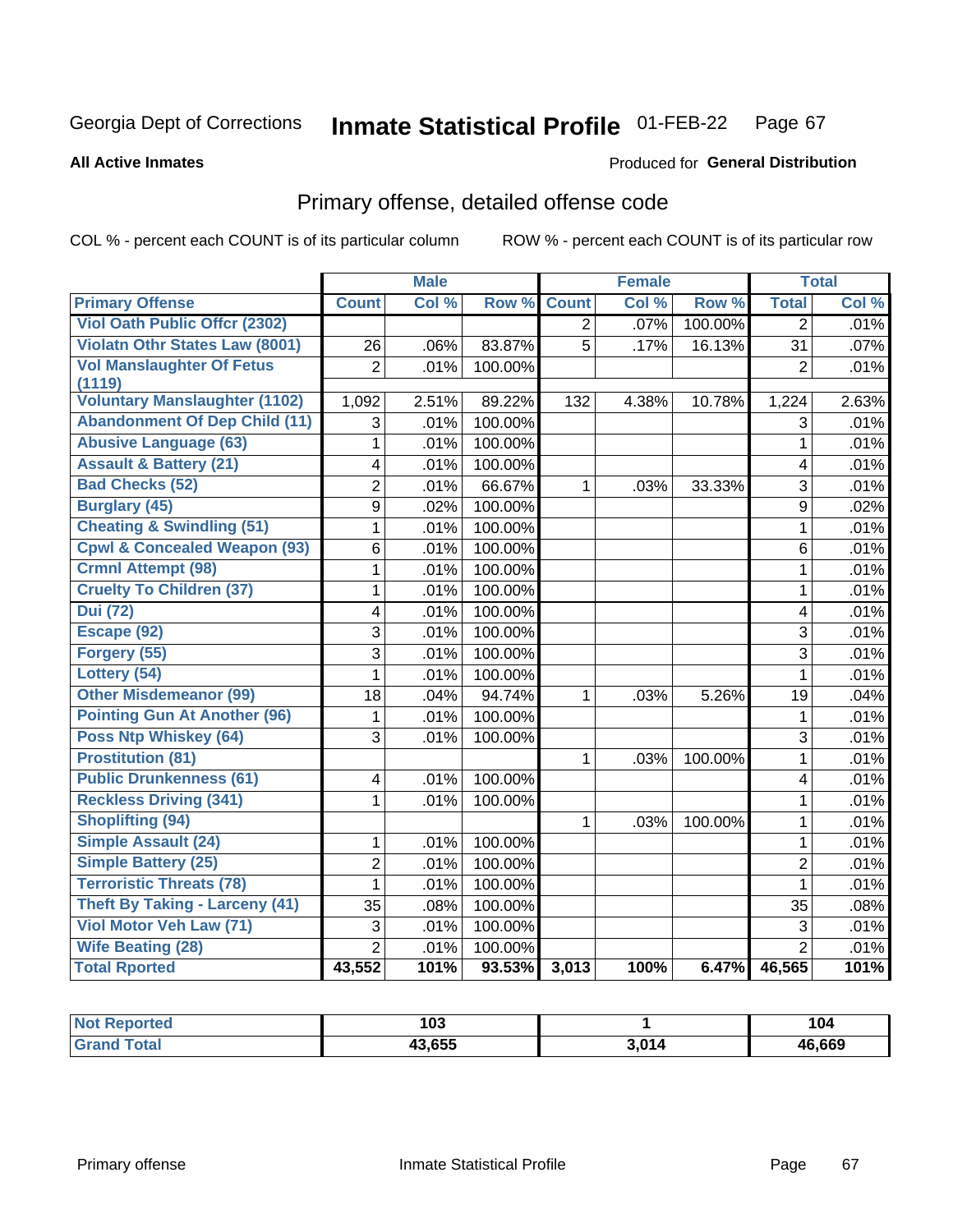### **Inmate Statistical Profile 01-FEB-22** Page 68

**All Active Inmates** 

Produced for General Distribution

# Primary offense, detailed offense code

COL % - percent each COUNT is of its particular column

|                      | <b>Male</b> | <b>Female</b> | Total       |
|----------------------|-------------|---------------|-------------|
| Mode (most frequent) | 1101 Murder | 1101 Murder   | 1101 Murder |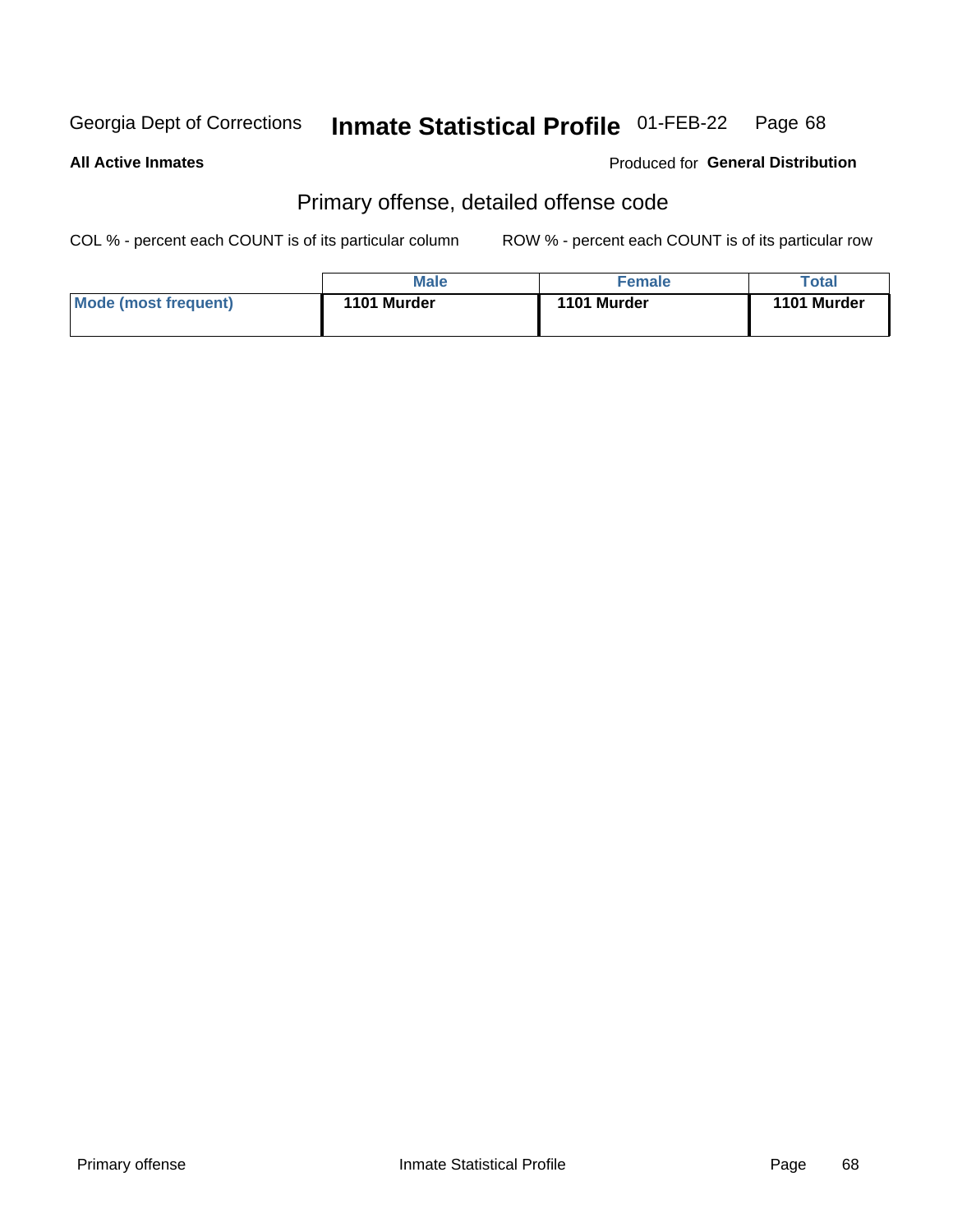#### **Inmate Statistical Profile 01-FEB-22** Page 68

**All Active Inmates** 

### Produced for General Distribution

# County of conviction of primary offense

COL % - percent each COUNT is of its particular column

|     |                             |              | <b>Male</b> |         |                           | <b>Female</b> |        |              | <b>Total</b> |
|-----|-----------------------------|--------------|-------------|---------|---------------------------|---------------|--------|--------------|--------------|
|     | <b>County of Conviction</b> | <b>Count</b> | Col %       | Row %   | <b>Count</b>              | Col %         | Row %  | <b>Total</b> | Col %        |
| 000 | <b>Unknown</b>              | 181          | .41%        | 93.78%  | 12                        | .40%          | 6.22%  | 193          | .41%         |
| 001 | <b>Appling County</b>       | 111          | .25%        | 98.23%  | 2                         | .07%          | 1.77%  | 113          | .24%         |
| 002 | <b>Atkinson County</b>      | 39           | .09%        | 97.50%  | $\mathbf{1}$              | .03%          | 2.50%  | 40           | .09%         |
| 003 | <b>Bacon County</b>         | 71           | .16%        | 92.21%  | 6                         | .20%          | 7.79%  | 77           | .16%         |
| 004 | <b>Baker County</b>         | 14           | .03%        | 87.50%  | $\overline{2}$            | .07%          | 12.50% | 16           | .03%         |
| 005 | <b>Baldwin County</b>       | 272          | .62%        | 92.20%  | 23                        | .76%          | 7.80%  | 295          | .63%         |
| 006 | <b>Banks County</b>         | 58           | .13%        | 85.29%  | 10                        | .33%          | 14.71% | 68           | .15%         |
| 007 | <b>Barrow County</b>        | 327          | .75%        | 90.83%  | 33                        | 1.09%         | 9.17%  | 360          | .77%         |
| 008 | <b>Bartow County</b>        | 587          | 1.34%       | 90.45%  | 62                        | 2.06%         | 9.55%  | 649          | 1.39%        |
| 009 | <b>Ben Hill County</b>      | 241          | .55%        | 93.41%  | 17                        | .56%          | 6.59%  | 258          | .55%         |
| 010 | <b>Berrien County</b>       | 99           | .23%        | 95.19%  | 5                         | .17%          | 4.81%  | 104          | .22%         |
| 011 | <b>Bibb County</b>          | 934          | 2.14%       | 95.50%  | 44                        | 1.46%         | 4.50%  | 978          | 2.10%        |
| 012 | <b>Bleckley County</b>      | 56           | .13%        | 93.33%  | 4                         | .13%          | 6.67%  | 60           | .13%         |
| 013 | <b>Brantley County</b>      | 92           | .21%        | 91.09%  | 9                         | .30%          | 8.91%  | 101          | .22%         |
| 014 | <b>Brooks County</b>        | 42           | .10%        | 97.67%  | $\mathbf{1}$              | .03%          | 2.33%  | 43           | .09%         |
| 015 | <b>Bryan County</b>         | 45           | .10%        | 93.75%  | 3                         | .10%          | 6.25%  | 48           | .10%         |
| 016 | <b>Bulloch County</b>       | 431          | .99%        | 93.09%  | 32                        | 1.06%         | 6.91%  | 463          | .99%         |
| 017 | <b>Burke County</b>         | 199          | .46%        | 97.07%  | 6                         | .20%          | 2.93%  | 205          | .44%         |
| 018 | <b>Butts County</b>         | 113          | .26%        | 89.68%  | 13                        | .43%          | 10.32% | 126          | .27%         |
| 019 | <b>Calhoun County</b>       | 25           | .06%        | 89.29%  | $\ensuremath{\mathsf{3}}$ | .10%          | 10.71% | 28           | .06%         |
| 020 | <b>Camden County</b>        | 168          | .38%        | 93.33%  | 12                        | .40%          | 6.67%  | 180          | .39%         |
| 021 | <b>Candler County</b>       | 96           | .22%        | 94.12%  | $\,6$                     | .20%          | 5.88%  | 102          | .22%         |
| 022 | <b>Carroll County</b>       | 559          | 1.28%       | 93.95%  | 36                        | 1.19%         | 6.05%  | 595          | 1.27%        |
| 023 | <b>Catoosa County</b>       | 337          | .77%        | 93.61%  | 23                        | .76%          | 6.39%  | 360          | .77%         |
| 024 | <b>Charlton County</b>      | 52           | .12%        | 88.14%  | $\overline{7}$            | .23%          | 11.86% | 59           | .13%         |
| 025 | <b>Chatham County</b>       | 1,527        | 3.50%       | 96.65%  | 53                        | 1.76%         | 3.35%  | 1,580        | 3.39%        |
| 026 | <b>Chattahoochee County</b> | 14           | .03%        | 100.00% |                           |               |        | 14           | .03%         |
| 027 | <b>Chattooga County</b>     | 166          | .38%        | 90.71%  | 17                        | .56%          | 9.29%  | 183          | .39%         |
| 028 | <b>Cherokee County</b>      | 483          | 1.11%       | 92.71%  | 38                        | 1.26%         | 7.29%  | 521          | 1.12%        |
| 029 | <b>Clarke County</b>        | 458          | 1.05%       | 94.05%  | 29                        | .96%          | 5.95%  | 487          | 1.04%        |
| 030 | <b>Clay County</b>          | 12           | .03%        | 75.00%  | $\overline{\mathbf{4}}$   | .13%          | 25.00% | 16           | .03%         |
| 031 | <b>Clayton County</b>       | 1,116        | 2.56%       | 93.78%  | 74                        | 2.46%         | 6.22%  | 1,190        | 2.55%        |
| 032 | <b>Clinch County</b>        | 39           | .09%        | 95.12%  | $\overline{2}$            | .07%          | 4.88%  | 41           | .09%         |
| 033 | <b>Cobb County</b>          | 2,054        | 4.71%       | 93.83%  | 135                       | 4.48%         | 6.17%  | 2,189        | 4.69%        |
| 034 | <b>Coffee County</b>        | 294          | .67%        | 92.74%  | 23                        | .76%          | 7.26%  | 317          | .68%         |
| 035 | <b>Colquitt County</b>      | 225          | .52%        | 93.36%  | 16                        | .53%          | 6.64%  | 241          | .52%         |
| 036 | <b>Columbia County</b>      | 335          | .77%        | 91.28%  | 32                        | 1.06%         | 8.72%  | 367          | .79%         |
| 037 | <b>Cook County</b>          | 101          | .23%        | 91.82%  | 9                         | .30%          | 8.18%  | 110          | .24%         |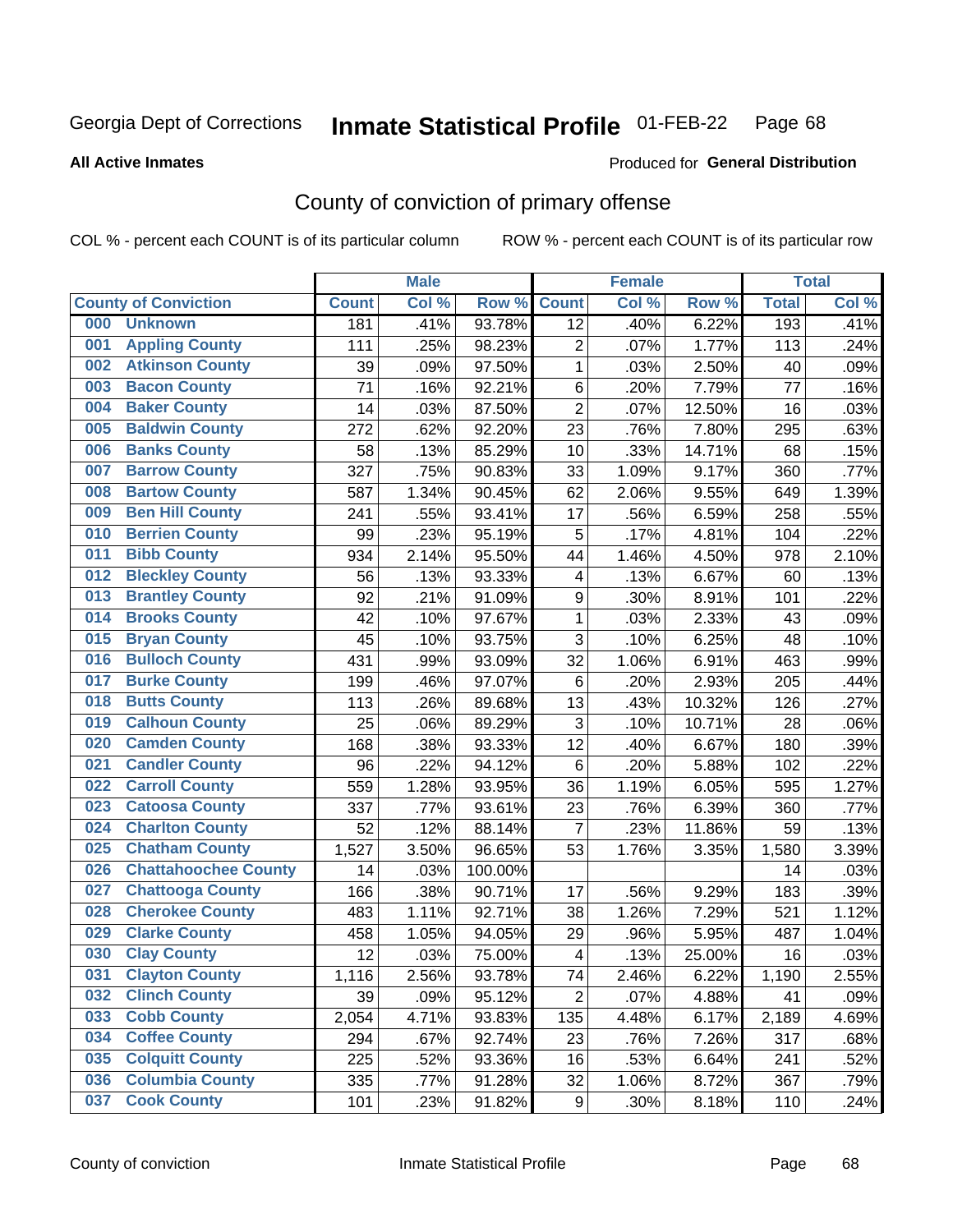#### **Inmate Statistical Profile 01-FEB-22** Page 69

**All Active Inmates** 

### Produced for General Distribution

# County of conviction of primary offense

COL % - percent each COUNT is of its particular column

|                                |              | <b>Male</b> |         |                | <b>Female</b> |        |              | <b>Total</b> |
|--------------------------------|--------------|-------------|---------|----------------|---------------|--------|--------------|--------------|
| <b>County of Conviction</b>    | <b>Count</b> | Col %       | Row %   | <b>Count</b>   | Col %         | Row %  | <b>Total</b> | Col %        |
| <b>Coweta County</b><br>038    | 529          | 1.21%       | 94.30%  | 32             | 1.06%         | 5.70%  | 561          | 1.20%        |
| <b>Crawford County</b><br>039  | 22           | .05%        | 100.00% |                |               |        | 22           | .05%         |
| <b>Crisp County</b><br>040     | 337          | .77%        | 93.35%  | 24             | .80%          | 6.65%  | 361          | .77%         |
| <b>Dade County</b><br>041      | 81           | .19%        | 92.05%  | $\overline{7}$ | .23%          | 7.95%  | 88           | .19%         |
| <b>Dawson County</b><br>042    | 97           | .22%        | 93.27%  | $\overline{7}$ | .23%          | 6.73%  | 104          | .22%         |
| 043<br><b>Decatur County</b>   | 226          | .52%        | 94.56%  | 13             | .43%          | 5.44%  | 239          | .51%         |
| <b>Dekalb County</b><br>044    | 2,324        | 5.32%       | 95.48%  | 110            | 3.65%         | 4.52%  | 2,434        | 5.22%        |
| <b>Dodge County</b><br>045     | 103          | .24%        | 87.29%  | 15             | .50%          | 12.71% | 118          | .25%         |
| <b>Dooly County</b><br>046     | 123          | .28%        | 96.09%  | 5              | .17%          | 3.91%  | 128          | .27%         |
| <b>Dougherty County</b><br>047 | 713          | 1.63%       | 95.19%  | 36             | 1.19%         | 4.81%  | 749          | 1.60%        |
| <b>Douglas County</b><br>048   | 885          | 2.03%       | 92.09%  | 76             | 2.52%         | 7.91%  | 961          | 2.06%        |
| 049<br><b>Early County</b>     | 81           | .19%        | 97.59%  | $\overline{2}$ | .07%          | 2.41%  | 83           | .18%         |
| <b>Echols County</b><br>050    | 12           | .03%        | 100.00% |                |               |        | 12           | .03%         |
| <b>Effingham County</b><br>051 | 218          | .50%        | 90.08%  | 24             | .80%          | 9.92%  | 242          | .52%         |
| <b>Elbert County</b><br>052    | 127          | .29%        | 96.21%  | 5              | .17%          | 3.79%  | 132          | .28%         |
| <b>Emanuel County</b><br>053   | 156          | .36%        | 93.41%  | 11             | .36%          | 6.59%  | 167          | .36%         |
| <b>Evans County</b><br>054     | 70           | .16%        | 95.89%  | 3              | .10%          | 4.11%  | 73           | .16%         |
| <b>Fannin County</b><br>055    | 97           | .22%        | 88.18%  | 13             | .43%          | 11.82% | 110          | .24%         |
| <b>Fayette County</b><br>056   | 311          | .71%        | 95.40%  | 15             | .50%          | 4.60%  | 326          | .70%         |
| <b>Floyd County</b><br>057     | 857          | 1.96%       | 90.40%  | 91             | 3.02%         | 9.60%  | 948          | 2.03%        |
| <b>Forsyth County</b><br>058   | 351          | .80%        | 90.93%  | 35             | 1.16%         | 9.07%  | 386          | .83%         |
| <b>Franklin County</b><br>059  | 137          | .31%        | 87.26%  | 20             | .66%          | 12.74% | 157          | .34%         |
| <b>Fulton County</b><br>060    | 4,180        | 9.58%       | 96.31%  | 160            | 5.31%         | 3.69%  | 4,340        | 9.30%        |
| <b>Gilmer County</b><br>061    | 103          | .24%        | 93.64%  | 7              | .23%          | 6.36%  | 110          | .24%         |
| <b>Glascock County</b><br>062  | 8            | .02%        | 100.00% |                |               |        | 8            | .02%         |
| 063<br><b>Glynn County</b>     | 461          | 1.06%       | 95.45%  | 22             | .73%          | 4.55%  | 483          | 1.03%        |
| <b>Gordon County</b><br>064    | 342          | .78%        | 90.72%  | 35             | 1.16%         | 9.28%  | 377          | .81%         |
| 065<br><b>Grady County</b>     | 149          | .34%        | 94.90%  | 8              | .27%          | 5.10%  | 157          | .34%         |
| <b>Greene County</b><br>066    | 97           | .22%        | 93.27%  | $\overline{7}$ | .23%          | 6.73%  | 104          | .22%         |
| <b>Gwinnett County</b><br>067  | 2,235        | 5.12%       | 93.87%  | 146            | 4.84%         | 6.13%  | 2,381        | 5.10%        |
| <b>Habersham County</b><br>068 | 102          | .23%        | 88.70%  | 13             | .43%          | 11.30% | 115          | .25%         |
| 069<br><b>Hall County</b>      | 616          | 1.41%       | 92.35%  | 51             | 1.69%         | 7.65%  | 667          | 1.43%        |
| <b>Hancock County</b><br>070   | 42           | .10%        | 95.45%  | $\overline{2}$ | .07%          | 4.55%  | 44           | .09%         |
| <b>Haralson County</b><br>071  | 117          | .27%        | 90.00%  | 13             | .43%          | 10.00% | 130          | .28%         |
| <b>Harris County</b><br>072    | 85           | .19%        | 93.41%  | 6              | .20%          | 6.59%  | 91           | .19%         |
| <b>Hart County</b><br>073      | 161          | .37%        | 90.96%  | 16             | .53%          | 9.04%  | 177          | .38%         |
| <b>Heard County</b><br>074     | 40           | .09%        | 95.24%  | $\overline{2}$ | .07%          | 4.76%  | 42           | .09%         |
| <b>Henry County</b><br>075     | 576          | 1.32%       | 93.05%  | 43             | 1.43%         | 6.95%  | 619          | 1.33%        |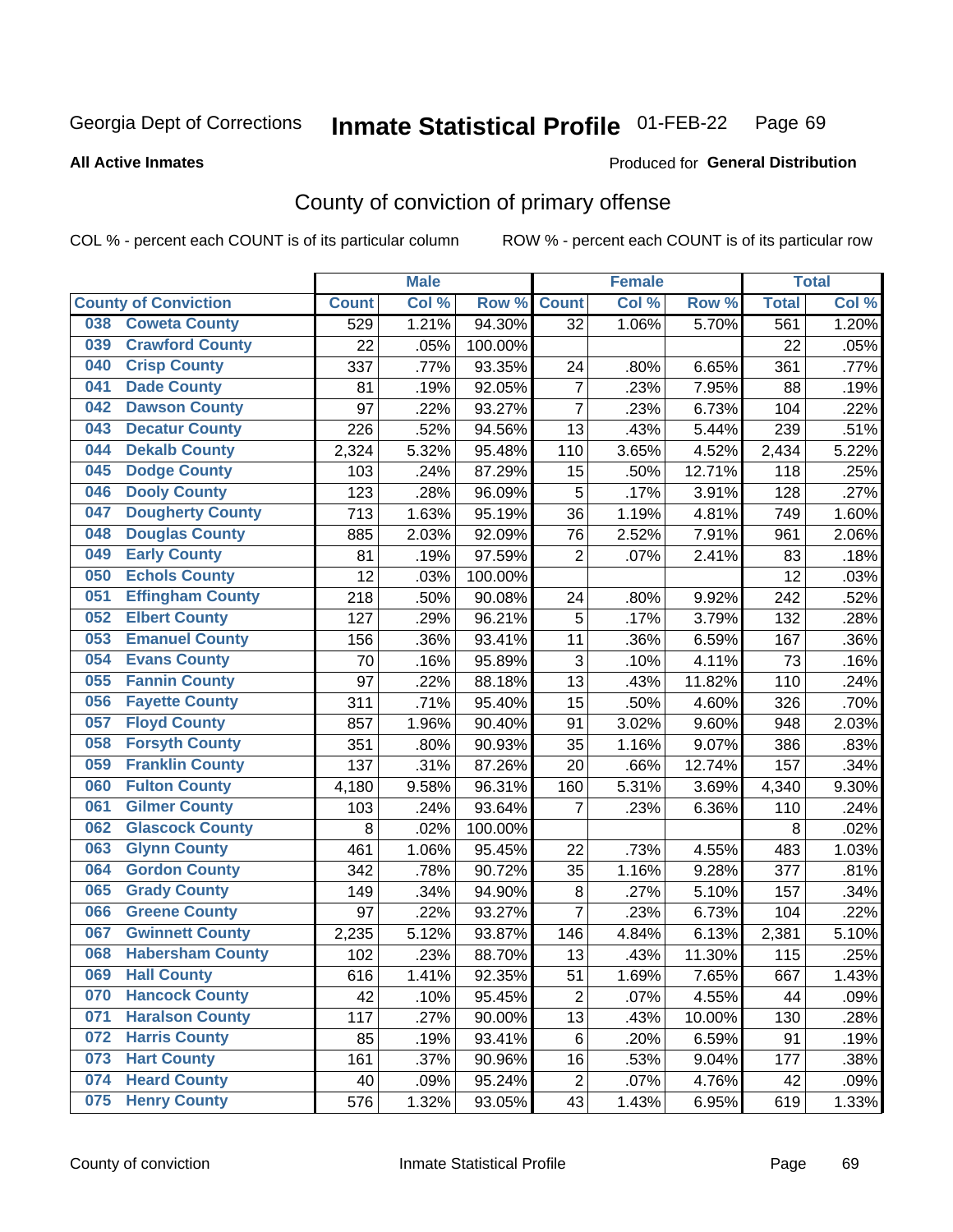### **Inmate Statistical Profile 01-FEB-22** Page 70

### **All Active Inmates**

# Produced for General Distribution

# County of conviction of primary offense

COL % - percent each COUNT is of its particular column

|       |                             |              | <b>Male</b> |         |                         | <b>Female</b> |        |              | <b>Total</b> |
|-------|-----------------------------|--------------|-------------|---------|-------------------------|---------------|--------|--------------|--------------|
|       | <b>County of Conviction</b> | <b>Count</b> | Col %       | Row %   | <b>Count</b>            | Col %         | Row %  | <b>Total</b> | Col%         |
| 076   | <b>Houston County</b>       | 697          | 1.60%       | 92.20%  | 59                      | 1.96%         | 7.80%  | 756          | 1.62%        |
| 077   | <b>Irwin County</b>         | 57           | .13%        | 96.61%  | $\overline{2}$          | .07%          | 3.39%  | 59           | .13%         |
| 078   | <b>Jackson County</b>       | 241          | .55%        | 91.29%  | 23                      | .76%          | 8.71%  | 264          | .57%         |
| 079   | <b>Jasper County</b>        | 55           | .13%        | 96.49%  | $\overline{2}$          | .07%          | 3.51%  | 57           | .12%         |
| 080   | <b>Jeff Davis County</b>    | 76           | .17%        | 95.00%  | 4                       | .13%          | 5.00%  | 80           | .17%         |
| 081   | <b>Jefferson County</b>     | 133          | .30%        | 92.36%  | 11                      | .36%          | 7.64%  | 144          | .31%         |
| 082   | <b>Jenkins County</b>       | 57           | .13%        | 93.44%  | $\overline{\mathbf{4}}$ | .13%          | 6.56%  | 61           | .13%         |
| 083   | <b>Johnson County</b>       | 37           | .08%        | 97.37%  | $\mathbf 1$             | .03%          | 2.63%  | 38           | .08%         |
| 084   | <b>Jones County</b>         | 166          | .38%        | 88.77%  | 21                      | .70%          | 11.23% | 187          | .40%         |
| 085   | <b>Lamar County</b>         | 77           | .18%        | 86.52%  | 12                      | .40%          | 13.48% | 89           | .19%         |
| 086   | <b>Lanier County</b>        | 46           | .11%        | 92.00%  | $\overline{\mathbf{4}}$ | .13%          | 8.00%  | 50           | .11%         |
| 087   | <b>Laurens County</b>       | 251          | .57%        | 91.61%  | 23                      | .76%          | 8.39%  | 274          | .59%         |
| 088   | <b>Lee County</b>           | 68           | .16%        | 93.15%  | 5                       | .17%          | 6.85%  | 73           | .16%         |
| 089   | <b>Liberty County</b>       | 183          | .42%        | 91.96%  | 16                      | .53%          | 8.04%  | 199          | .43%         |
| 090   | <b>Lincoln County</b>       | 33           | .08%        | 89.19%  | $\overline{\mathbf{4}}$ | .13%          | 10.81% | 37           | .08%         |
| 091   | <b>Long County</b>          | 64           | .15%        | 94.12%  | 4                       | .13%          | 5.88%  | 68           | .15%         |
| 092   | <b>Lowndes County</b>       | 426          | .98%        | 95.73%  | 19                      | .63%          | 4.27%  | 445          | .95%         |
| 093   | <b>Lumpkin County</b>       | 73           | .17%        | 92.41%  | 6                       | .20%          | 7.59%  | 79           | .17%         |
| 094   | <b>Macon County</b>         | 41           | .09%        | 91.11%  | 4                       | .13%          | 8.89%  | 45           | .10%         |
| 095   | <b>Madison County</b>       | 142          | .33%        | 91.03%  | 14                      | .46%          | 8.97%  | 156          | .33%         |
| 096   | <b>Marion County</b>        | 25           | .06%        | 96.15%  | 1                       | .03%          | 3.85%  | 26           | .06%         |
| 097   | <b>Mcduffie County</b>      | 162          | .37%        | 93.64%  | 11                      | .36%          | 6.36%  | 173          | .37%         |
| 098   | <b>Mcintosh County</b>      | 56           | .13%        | 93.33%  | 4                       | .13%          | 6.67%  | 60           | .13%         |
| 099   | <b>Meriwether County</b>    | 145          | .33%        | 92.36%  | 12                      | .40%          | 7.64%  | 157          | .34%         |
| 100   | <b>Miller County</b>        | 29           | .07%        | 100.00% |                         |               |        | 29           | .06%         |
| 101   | <b>Mitchell County</b>      | 143          | .33%        | 94.08%  | 9                       | .30%          | 5.92%  | 152          | .33%         |
| 102   | <b>Monroe County</b>        | 153          | .35%        | 91.07%  | 15                      | .50%          | 8.93%  | 168          | .36%         |
| 103   | <b>Montgomery County</b>    | 23           | .05%        | 95.83%  | 1                       | .03%          | 4.17%  | 24           | .05%         |
| 104   | <b>Morgan County</b>        | 142          | .33%        | 91.61%  | 13                      | .43%          | 8.39%  | 155          | .33%         |
| 105   | <b>Murray County</b>        | 214          | .49%        | 89.17%  | 26                      | .86%          | 10.83% | 240          | .51%         |
| 106   | <b>Muscogee County</b>      | 972          | 2.23%       | 94.92%  | 52                      | 1.73%         | 5.08%  | 1,024        | 2.19%        |
| 107   | <b>Newton County</b>        | 654          | 1.50%       | 92.77%  | 51                      | 1.69%         | 7.23%  | 705          | 1.51%        |
| 108   | <b>Oconee County</b>        | 44           | .10%        | 100.00% |                         |               |        | 44           | .09%         |
| 109   | <b>Oglethorpe County</b>    | 63           | .14%        | 98.44%  | 1                       | .03%          | 1.56%  | 64           | .14%         |
| 110   | <b>Paulding County</b>      | 222          | .51%        | 94.47%  | 13                      | .43%          | 5.53%  | 235          | .50%         |
| 111   | <b>Peach County</b>         | 59           | .14%        | 95.16%  | 3                       | .10%          | 4.84%  | 62           | .13%         |
| 112   | <b>Pickens County</b>       | 98           | .22%        | 89.09%  | 12                      | .40%          | 10.91% | 110          | .24%         |
| $113$ | <b>Pierce County</b>        | 104          | .24%        | 95.41%  | 5                       | .17%          | 4.59%  | 109          | .23%         |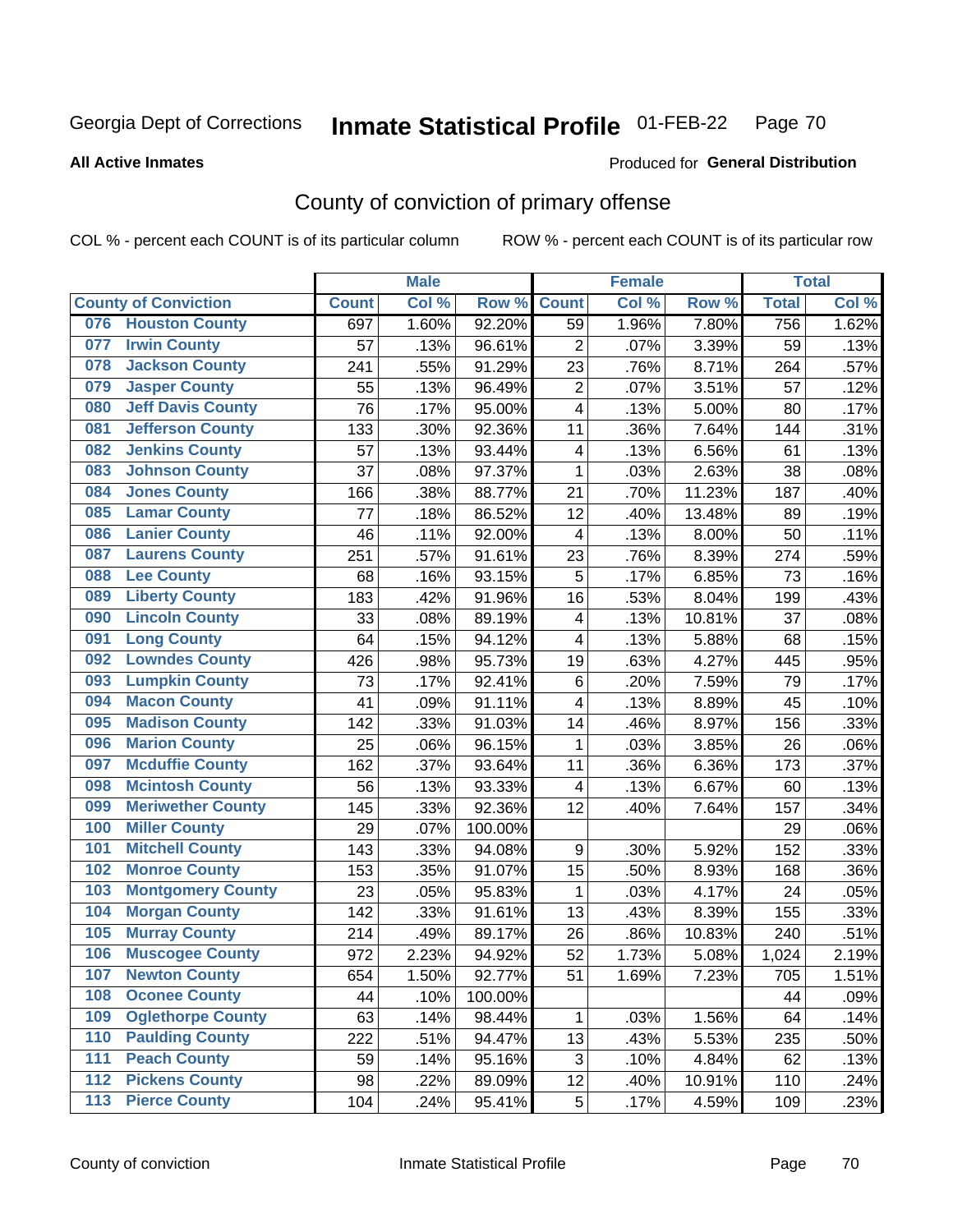### **Inmate Statistical Profile 01-FEB-22** Page 71

**All Active Inmates** 

## **Produced for General Distribution**

# County of conviction of primary offense

COL % - percent each COUNT is of its particular column

|                                          |              | <b>Male</b> |         |                         | <b>Female</b> |        |                 | <b>Total</b> |
|------------------------------------------|--------------|-------------|---------|-------------------------|---------------|--------|-----------------|--------------|
| <b>County of Conviction</b>              | <b>Count</b> | Col %       | Row %   | <b>Count</b>            | Col %         | Row %  | <b>Total</b>    | Col %        |
| <b>Pike County</b><br>114                | 47           | .11%        | 92.16%  | $\overline{4}$          | .13%          | 7.84%  | $\overline{51}$ | .11%         |
| <b>Polk County</b><br>$\overline{115}$   | 184          | .42%        | 90.64%  | 19                      | .63%          | 9.36%  | 203             | .43%         |
| <b>Pulaski County</b><br>116             | 30           | .07%        | 83.33%  | 6                       | .20%          | 16.67% | 36              | .08%         |
| <b>Putnam County</b><br>117              | 157          | .36%        | 92.90%  | 12                      | .40%          | 7.10%  | 169             | .36%         |
| <b>Quitman County</b><br>118             | 10           | .02%        | 100.00% |                         |               |        | 10              | .02%         |
| <b>Rabun County</b><br>119               | 59           | .14%        | 84.29%  | 11                      | .36%          | 15.71% | 70              | .15%         |
| <b>Randolph County</b><br>120            | 45           | .10%        | 97.83%  | 1                       | .03%          | 2.17%  | 46              | .10%         |
| <b>Richmond County</b><br>121            | 1,536        | 3.52%       | 94.81%  | 84                      | 2.79%         | 5.19%  | 1,620           | 3.47%        |
| <b>Rockdale County</b><br>122            | 407          | .93%        | 93.56%  | 28                      | .93%          | 6.44%  | 435             | .93%         |
| <b>Schley County</b><br>123              | 17           | .04%        | 100.00% |                         |               |        | 17              | .04%         |
| <b>Screven County</b><br>124             | 97           | .22%        | 95.10%  | $\mathbf 5$             | .17%          | 4.90%  | 102             | .22%         |
| <b>Seminole County</b><br>125            | 60           | .14%        | 86.96%  | 9                       | .30%          | 13.04% | 69              | .15%         |
| <b>Spalding County</b><br>126            | 416          | .95%        | 92.24%  | 35                      | 1.16%         | 7.76%  | 451             | .97%         |
| <b>Stephens County</b><br>127            | 111          | .25%        | 96.52%  | 4                       | .13%          | 3.48%  | 115             | .25%         |
| <b>Stewart County</b><br>128             | 16           | .04%        | 84.21%  | 3                       | .10%          | 15.79% | 19              | .04%         |
| <b>Sumter County</b><br>129              | 189          | .43%        | 96.43%  | 7                       | .23%          | 3.57%  | 196             | .42%         |
| <b>Talbot County</b><br>130              | 21           | .05%        | 95.45%  | 1                       | .03%          | 4.55%  | 22              | .05%         |
| <b>Taliaferro County</b><br>131          | 16           | .04%        | 100.00% |                         |               |        | 16              | .03%         |
| <b>Tattnall County</b><br>132            | 152          | .35%        | 89.41%  | 18                      | .60%          | 10.59% | 170             | .36%         |
| <b>Taylor County</b><br>133              | 43           | .10%        | 93.48%  | 3                       | .10%          | 6.52%  | 46              | .10%         |
| <b>Telfair County</b><br>134             | 96           | .22%        | 93.20%  | $\overline{7}$          | .23%          | 6.80%  | 103             | .22%         |
| <b>Terrell County</b><br>135             | 71           | .16%        | 97.26%  | $\overline{2}$          | .07%          | 2.74%  | 73              | .16%         |
| <b>Thomas County</b><br>136              | 193          | .44%        | 96.50%  | $\overline{7}$          | .23%          | 3.50%  | 200             | .43%         |
| <b>Tift County</b><br>137                | 306          | .70%        | 96.53%  | 11                      | .36%          | 3.47%  | 317             | .68%         |
| <b>Toombs County</b><br>138              | 278          | .64%        | 92.05%  | 24                      | .80%          | 7.95%  | 302             | .65%         |
| <b>Towns County</b><br>139               | 48           | .11%        | 81.36%  | 11                      | .36%          | 18.64% | 59              | .13%         |
| <b>Treutlen County</b><br>140            | 63           | .14%        | 100.00% |                         |               |        | 63              | .13%         |
| <b>Troup County</b><br>141               | 547          | 1.25%       | 93.83%  | 36                      | 1.19%         | 6.17%  | 583             | 1.25%        |
| <b>Turner County</b><br>142              | 52           | .12%        | 92.86%  | $\overline{\mathbf{4}}$ | .13%          | 7.14%  | 56              | .12%         |
| <b>Twiggs County</b><br>$\overline{143}$ | 33           | .08%        | 89.19%  | $\overline{\mathbf{4}}$ | .13%          | 10.81% | 37              | .08%         |
| <b>Union County</b><br>144               | 86           | .20%        | 82.69%  | 18                      | .60%          | 17.31% | 104             | .22%         |
| 145<br><b>Upson County</b>               | 161          | .37%        | 96.41%  | 6                       | .20%          | 3.59%  | 167             | .36%         |
| <b>Walker County</b><br>146              | 404          | .93%        | 91.20%  | 39                      | 1.29%         | 8.80%  | 443             | .95%         |
| <b>Walton County</b><br>147              | 604          | 1.38%       | 90.55%  | 63                      | 2.09%         | 9.45%  | 667             | 1.43%        |
| <b>Ware County</b><br>148                | 219          | .50%        | 92.02%  | 19                      | .63%          | 7.98%  | 238             | .51%         |
| <b>Warren County</b><br>149              | 26           | .06%        | 86.67%  | 4                       | .13%          | 13.33% | 30              | .06%         |
| <b>Washington County</b><br>150          | 169          | .39%        | 90.86%  | 17                      | .56%          | 9.14%  | 186             | .40%         |
| <b>Wayne County</b><br>151               | 187          | .43%        | 89.47%  | 22                      | .73%          | 10.53% | 209             | .45%         |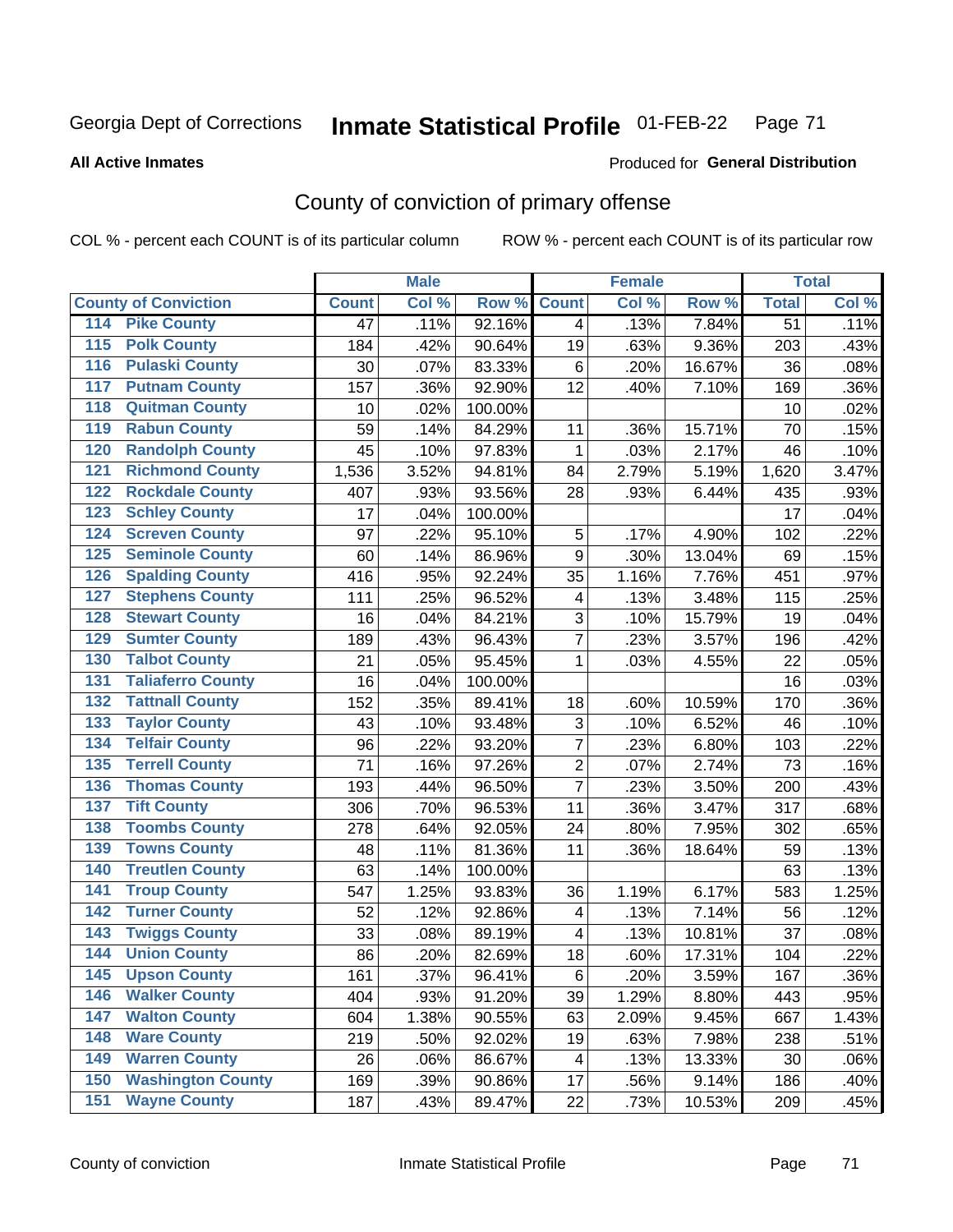### **Inmate Statistical Profile 01-FEB-22** Page 72

**All Active Inmates** 

### Produced for General Distribution

# County of conviction of primary offense

COL % - percent each COUNT is of its particular column

|                                |              | <b>Male</b> |             |                | <b>Female</b> |        |              | <b>Total</b> |
|--------------------------------|--------------|-------------|-------------|----------------|---------------|--------|--------------|--------------|
| <b>County of Conviction</b>    | <b>Count</b> | Col %       | Row % Count |                | Col %         | Row %  | <b>Total</b> | Col %        |
| <b>Webster County</b><br>152   | 5            | .01%        | 71.43%      | $\overline{2}$ | $.07\%$       | 28.57% |              | .01%         |
| <b>Wheeler County</b><br>153   | 17           | .04%        | 89.47%      | 2              | $.07\%$       | 10.53% | 19           | .04%         |
| <b>White County</b><br>154     | 77           | .18%        | 95.06%      | 4              | .13%          | 4.94%  | 81           | .17%         |
| <b>Whitfield County</b><br>155 | 745          | 1.71%       | 88.80%      | 94             | 3.12%         | 11.20% | 839          | 1.80%        |
| <b>Wilcox County</b><br>156    | 53           | .12%        | 91.38%      | 5              | .17%          | 8.62%  | 58           | .12%         |
| <b>Wilkes County</b><br>157    | 62           | .14%        | 96.88%      | $\overline{2}$ | $.07\%$       | 3.13%  | 64           | .14%         |
| <b>Wilkinson County</b><br>158 | 44           | .10%        | 95.65%      | 2              | $.07\%$       | 4.35%  | 46           | .10%         |
| <b>Worth County</b><br>159     | 121          | .28%        | 90.30%      | 13             | .43%          | 9.70%  | 134          | .29%         |
| <b>Total Rported</b>           | 43,655       | 100%        | 93.54%      | 3,014          | 100%          | 6.46%  | 46,669       | 100%         |

| <b>Not Reported</b> |        |       |        |
|---------------------|--------|-------|--------|
| <b>Grand Total</b>  | 43,655 | 3,014 | 46,669 |

| Mode (most frequent) | <b>Fulton County</b> | <b>Fulton County</b> | <b>Fulton County</b> |
|----------------------|----------------------|----------------------|----------------------|
|                      |                      |                      |                      |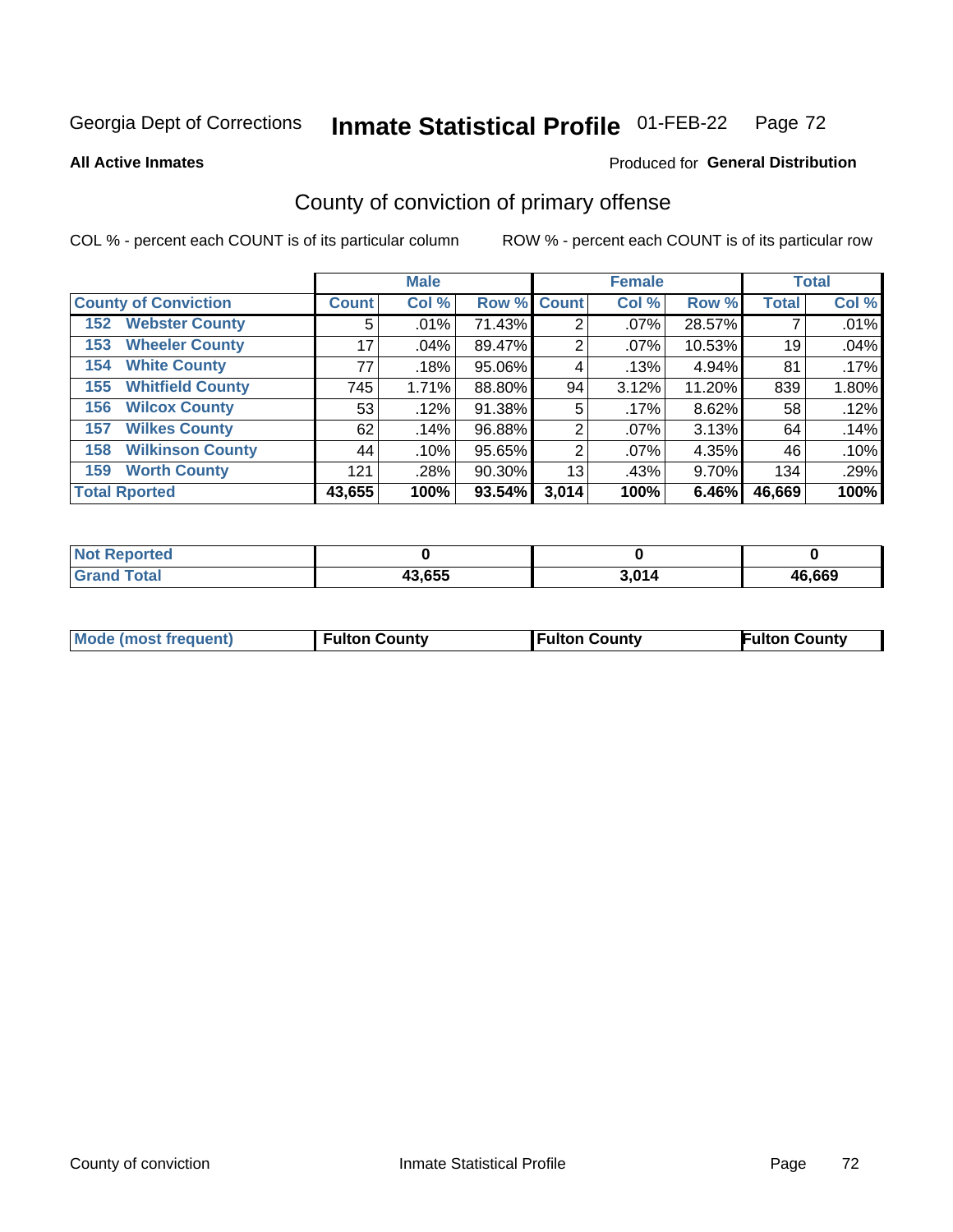### Georgia Dept of Corrections **All Active Inmates**

#### Inmate Statistical Profile 01-FEB-22 Page 73

Produced for General Distribution

# Circuit of conviction of primary offense

|                         |                                 |                  | <b>Male</b> |        |                 | <b>Female</b> |        |              | <b>Total</b> |
|-------------------------|---------------------------------|------------------|-------------|--------|-----------------|---------------|--------|--------------|--------------|
|                         | <b>Circuit of Conviction</b>    | <b>Count</b>     | Col %       | Row %  | <b>Count</b>    | Col %         | Row %  | <b>Total</b> | Col %        |
| 1                       | <b>Alapaha Circuit</b>          | $\overline{324}$ | .75%        | 93.91% | $\overline{21}$ | .70%          | 6.09%  | 345          | .74%         |
| $\overline{2}$          | <b>Alcovy Circuit</b>           | 1,258            | 2.89%       | 91.69% | 114             | 3.80%         | 8.31%  | 1,372        | 2.95%        |
| $\overline{\mathbf{3}}$ | <b>Atlanta Circuit</b>          | 4,180            | 9.61%       | 96.31% | 160             | 5.33%         | 3.69%  | 4,340        | 9.34%        |
| 4                       | <b>Atlantic Circuit</b>         | 570              | 1.31%       | 92.23% | 48              | 1.60%         | 7.77%  | 618          | 1.33%        |
| 5                       | <b>Augusta Circuit</b>          | 2,070            | 4.76%       | 94.43% | 122             | 4.06%         | 5.57%  | 2,192        | 4.72%        |
| $\overline{6}$          | <b>Blue Ridge Circuit</b>       | 483              | 1.11%       | 92.71% | 38              | 1.27%         | 7.29%  | 521          | 1.12%        |
| 7                       | <b>Brunswick Circuit</b>        | 1,003            | 2.31%       | 94.18% | 62              | 2.07%         | 5.82%  | 1,065        | 2.29%        |
| 8                       | <b>Chattahoochee Circuit</b>    | 1,160            | 2.67%       | 94.85% | 63              | 2.10%         | 5.15%  | 1,223        | 2.63%        |
| $\overline{9}$          | <b>Cherokee Circuit</b>         | 929              | 2.14%       | 90.55% | 97              | 3.23%         | 9.45%  | 1,026        | 2.21%        |
| 10                      | <b>Clayton Circuit</b>          | 1,116            | 2.57%       | 93.78% | 74              | 2.47%         | 6.22%  | 1,190        | 2.56%        |
| $\overline{11}$         | <b>Cobb Circuit</b>             | 2,054            | 4.72%       | 93.83% | 135             | 4.50%         | 6.17%  | 2,189        | 4.71%        |
| 12                      | <b>Conasauga Circuit</b>        | 959              | 2.21%       | 88.88% | 120             | 4.00%         | 11.12% | 1,079        | 2.32%        |
| 13                      | <b>Cordele Circuit</b>          | 754              | 1.73%       | 93.66% | 51              | 1.70%         | 6.34%  | 805          | 1.73%        |
| $\overline{14}$         | <b>Coweta Circuit</b>           | 1,820            | 4.19%       | 93.91% | 118             | 3.93%         | 6.09%  | 1,938        | 4.17%        |
| 15                      | <b>Dougherty Circuit</b>        | 713              | 1.64%       | 95.19% | 36              | 1.20%         | 4.81%  | 749          | 1.61%        |
| 16                      | <b>Dublin Circuit</b>           | 384              | .88%        | 93.20% | 28              | .93%          | 6.80%  | 412          | .89%         |
| 17                      | <b>Eastern Circuit</b>          | 1,527            | 3.51%       | 96.65% | 53              | 1.77%         | 3.35%  | 1,580        | 3.40%        |
| 18                      | <b>Flint Circuit</b>            | 576              | 1.32%       | 93.05% | 43              | 1.43%         | 6.95%  | 619          | 1.33%        |
| 19                      | <b>Griffin Circuit</b>          | 935              | 2.15%       | 93.97% | 60              | 2.00%         | 6.03%  | 995          | 2.14%        |
| 20                      | <b>Gwinnett Circuit</b>         | 2,235            | 5.14%       | 93.87% | 146             | 4.86%         | 6.13%  | 2,381        | 5.12%        |
| $\overline{21}$         | <b>Houston Circuit</b>          | 697              | 1.60%       | 92.20% | 59              | 1.97%         | 7.80%  | 756          | 1.63%        |
| $\overline{22}$         | <b>Lookout Mountain Circuit</b> | 988              | 2.27%       | 91.99% | 86              | 2.86%         | 8.01%  | 1,074        | 2.31%        |
| 23                      | <b>Macon Circuit</b>            | 1,015            | 2.33%       | 95.57% | 47              | 1.57%         | 4.43%  | 1,062        | 2.29%        |
| 24                      | <b>Middle Circuit</b>           | 832              | 1.91%       | 92.34% | 69              | 2.30%         | 7.66%  | 901          | 1.94%        |
| $\overline{25}$         | <b>Mountain Circuit</b>         | 272              | .63%        | 90.67% | 28              | .93%          | 9.33%  | 300          | .65%         |
| 26                      | <b>Northeastern Circuit</b>     | 713              | 1.64%       | 92.48% | 58              | 1.93%         | 7.52%  | 771          | 1.66%        |
| $\overline{27}$         | <b>Northern Circuit</b>         | 630              | 1.45%       | 91.84% | 56              | 1.87%         | 8.16%  | 686          | 1.48%        |
| 28                      | <b>Ocmulgee Circuit</b>         | 975              | 2.24%       | 92.24% | 82              | 2.73%         | 7.76%  | 1,057        | 2.27%        |
| 29                      | <b>Oconee Circuit</b>           | 325              | .75%        | 90.28% | 35              | 1.17%         | 9.72%  | 360          | .77%         |
| 30                      | <b>Ogeechee Circuit</b>         | 803              | 1.85%       | 92.51% | 65              | 2.17%         | 7.49%  | 868          | 1.87%        |
| $\overline{31}$         | <b>Pataula Circuit</b>          | 308              | .71%        | 94.48% | 18              | .60%          | 5.52%  | 326          | .70%         |
| 32                      | <b>Piedmont Circuit</b>         | 626              | 1.44%       | 90.46% | 66              | 2.20%         | 9.54%  | 692          | 1.49%        |
| 33                      | <b>Rome Circuit</b>             | 857              | 1.97%       | 90.40% | 91              | 3.03%         | 9.60%  | 948          | 2.04%        |
| 34                      | <b>South Georgia Circuit</b>    | 557              | 1.28%       | 94.09% | 35              | 1.17%         | 5.91%  | 592          | 1.27%        |
| 35                      | <b>Southern Circuit</b>         | 898              | 2.07%       | 95.43% | 43              | 1.43%         | 4.57%  | 941          | 2.02%        |
| 36                      | <b>Southwestern Circuit</b>     | 336              | .77%        | 94.12% | 21              | .70%          | 5.88%  | 357          | .77%         |
| 37                      | <b>Stone Mountain Circuit</b>   | 2,324            | 5.35%       | 95.48% | 110             | 3.66%         | 4.52%  | 2,434        | 5.24%        |
| 38                      | <b>Tallapoosa Circuit</b>       | 301              | .69%        | 90.39% | 32              | 1.07%         | 9.61%  | 333          | .72%         |
| 39                      | <b>Tifton Circuit</b>           | 536              | 1.23%       | 94.70% | 30              | 1.00%         | 5.30%  | 566          | 1.22%        |
| 40                      | <b>Toombs Circuit</b>           | 307              | .71%        | 93.60% | 21              | .70%          | 6.40%  | 328          | .71%         |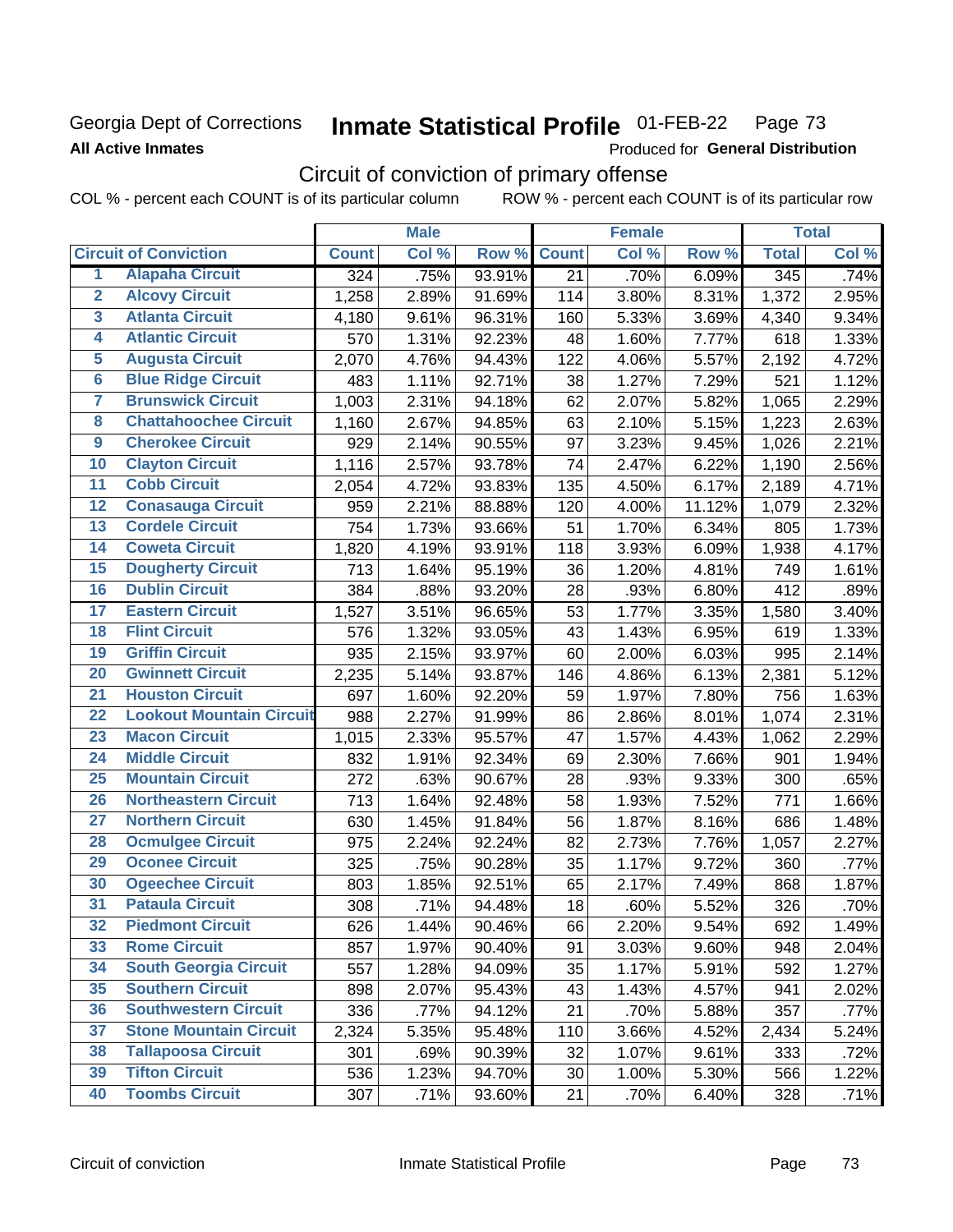## Georgia Dept of Corrections **All Active Inmates**

#### **Inmate Statistical Profile 01-FEB-22** Page 74

Produced for General Distribution

# Circuit of conviction of primary offense

|                                        |              | <b>Male</b> |           |              | <b>Female</b> |          |              | <b>Total</b> |
|----------------------------------------|--------------|-------------|-----------|--------------|---------------|----------|--------------|--------------|
| <b>Circuit of Conviction</b>           | <b>Count</b> | Col %       | Row %     | <b>Count</b> | Col %         | Row %    | <b>Total</b> | Col %        |
| <b>Waycross Circuit</b><br>41          | 832          | 1.91%       | 92.34%    | 69           | 2.30%         | 7.66%    | 901          | 1.94%        |
| <b>Western Circuit</b><br>42           | 502          | 1.15%       | 94.54%    | 29           | .97%          | 5.46%    | 531          | 1.14%        |
| <b>Rockdale Circuit</b><br>43          | 407          | .94%        | 93.56%    | 28           | .93%          | 6.44%    | 435          | .94%         |
| <b>Douglas Circuit</b><br>44           | 885          | 2.04%       | 92.09%    | 76           | 2.53%         | 7.91%    | 961          | 2.07%        |
| <b>Appalachian Circuit</b><br>45       | 298          | .69%        | $90.30\%$ | 32           | 1.07%         | 9.70%    | 330          | .71%         |
| <b>Enotah Circuit</b><br>46            | 284          | .65%        | 87.93%    | 39           | 1.30%         | 12.07%   | 323          | .69%         |
| <b>Bell-Forsyth J.C.</b><br>47         | 351          | .81%        | 90.93%    | 35           | 1.17%         | $9.07\%$ | 386          | .83%         |
| <b>Towaliga Judicial Circuit</b><br>48 | 343          | .79%        | 89.56%    | 40           | 1.33%         | 10.44%   | 383          | .82%         |
| <b>Paulding Circuit</b><br>49          | 222          | .51%        | 94.47%    | 13           | .43%          | 5.53%    | 235          | .51%         |
| <b>Total Rported</b>                   | 43,474       | 100%        | 93.54%    | 3,002        | 100%          | 6.46%    | 46,476       | 100%         |
| <b>Not Reported</b>                    |              | 181         |           |              | 12            |          |              | 193          |
| <b>Grand Total</b>                     |              | 13 655      |           |              | <b>3 014</b>  |          |              | AR RRQ       |

|                             |         |         | .       |  |
|-----------------------------|---------|---------|---------|--|
|                             |         |         |         |  |
| <b>Mode (most frequent)</b> | Atlanta | Atlanta | Atlanta |  |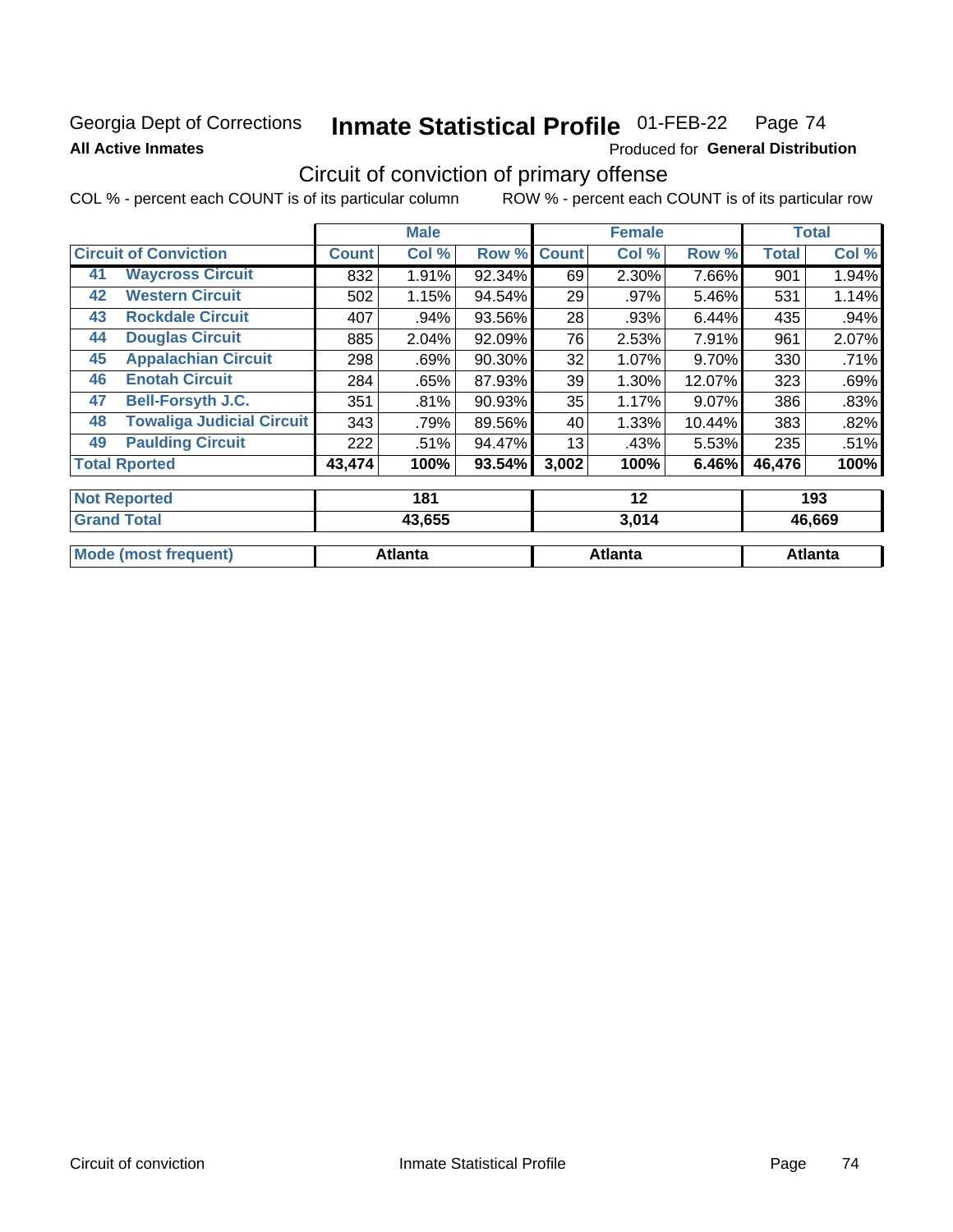### **All Active Inmates**

### Produced for **General Distribution**

## Years served (jail + prison) in this incarceration

|                        |              | <b>Male</b> |                  |                  | <b>Female</b> |       |              | <b>Total</b>        |
|------------------------|--------------|-------------|------------------|------------------|---------------|-------|--------------|---------------------|
| <b>Years Served</b>    | <b>Count</b> | Col %       | Row <sup>%</sup> | <b>Count</b>     | Col %         | Row % | <b>Total</b> | Col%                |
| Less than one year     | 7,693        | 17.63%      | 91.56%           | 709              | 23.52%        | 8.44% | 8,402        | 18.01%              |
| 1 to 1.99 years        | 3,367        | 7.72%       | 92.50%           | 273              | 9.06%         | 7.50% | 3,640        | 7.80%               |
| 2 to 2.99 years        | 4,839        | 11.09%      | 91.37%           | 457              | 15.16%        | 8.63% | 5,296        | 11.35%              |
| 3 to 3.99 years        | 3,808        | 8.73%       | 91.85%           | 338              | 11.21%        | 8.15% | 4,146        | 8.89%               |
| 4 to 4.99 years        | 3,266        | 7.48%       | 92.68%           | 258              | 8.56%         | 7.32% | 3,524        | 7.55%               |
| 5 to 5.99 years        | 2,556        | 5.86%       | 94.32%           | 154              | 5.11%         | 5.68% | 2,710        | 5.81%               |
| 6 to 6.99 years        | 2,162        | 4.95%       | 93.96%           | 139              | 4.61%         | 6.04% | 2,301        | 4.93%               |
| 7 to 7.99 years        | 1,878        | 4.30%       | 94.66%           | 106              | 3.52%         | 5.34% | 1,984        | 4.25%               |
| <b>8 to 8.99 years</b> | 1,645        | 3.77%       | 94.81%           | 90               | 2.99%         | 5.19% | 1,735        | 3.72%               |
| 9 to 9.99 years        | 1,361        | 3.12%       | 94.78%           | 75               | 2.49%         | 5.22% | 1,436        | 3.08%               |
| 10 to 10.99 years      | 1,199        | 2.75%       | 95.77%           | 53               | 1.76%         | 4.23% | 1,252        | 2.68%               |
| 11 to 11.99 years      | 979          | 2.24%       | 95.33%           | 48               | 1.59%         | 4.67% | 1,027        | 2.20%               |
| 12 to 12.99 years      | 827          | 1.90%       | 95.61%           | 38               | 1.26%         | 4.39% | 865          | 1.85%               |
| 13 to 13.99 years      | 748          | 1.71%       | 96.02%           | 31               | 1.03%         | 3.98% | 779          | 1.67%               |
| 14 to 14.99 years      | 806          | 1.85%       | 95.95%           | 34               | 1.13%         | 4.05% | 840          | 1.80%               |
| 15 to 15.99 years      | 591          | 1.35%       | 96.57%           | 21               | 0.70%         | 3.43% | 612          | 1.31%               |
| 16 to 16.99 years      | 532          | 1.22%       | 94.66%           | 30               | 1.00%         | 5.34% | 562          | $\overline{1.20\%}$ |
| 17 to 17.99 years      | 434          | 0.99%       | 96.23%           | 17               | 0.56%         | 3.77% | 451          | 0.97%               |
| 18 to 18.99 years      | 455          | 1.04%       | 96.19%           | 18               | 0.60%         | 3.81% | 473          | 1.01%               |
| 19 to 19.99 years      | 434          | 0.99%       | 94.55%           | 25               | 0.83%         | 5.45% | 459          | 0.98%               |
| 20 to 20.99 years      | 354          | 0.81%       | 98.06%           | $\overline{7}$   | 0.23%         | 1.94% | 361          | 0.77%               |
| 21 to 21.99 years      | 326          | 0.75%       | 96.74%           | 11               | 0.36%         | 3.26% | 337          | 0.72%               |
| 22 to 22.99 years      | 307          | 0.70%       | 94.75%           | 17               | 0.56%         | 5.25% | 324          | 0.69%               |
| 23 to 23.99 years      | 293          | 0.67%       | 94.82%           | 16               | 0.53%         | 5.18% | 309          | 0.66%               |
| 24 to 24.99 years      | 334          | 0.77%       | 97.38%           | $\boldsymbol{9}$ | 0.30%         | 2.62% | 343          | 0.74%               |
| 25 to 25.99 years      | 302          | 0.69%       | 97.73%           | $\overline{7}$   | 0.23%         | 2.27% | 309          | 0.66%               |
| 26 to 26.99 years      | 272          | 0.62%       | 98.19%           | $\overline{5}$   | 0.17%         | 1.81% | 277          | 0.59%               |
| 27 to 27.99 years      | 240          | 0.55%       | 97.56%           | 6                | 0.20%         | 2.44% | 246          | 0.53%               |
| 28 to 28.99 years      | 208          | 0.48%       | 97.65%           | 5                | 0.17%         | 2.35% | 213          | 0.46%               |
| 29 to 29.99 years      | 158          | 0.36%       | 98.14%           | 3                | 0.10%         | 1.86% | 161          | 0.35%               |
| Thirty + years         | 1,265        | 2.90%       | 98.91%           | 14               | 0.46%         | 1.09% | 1,279        | 2.74%               |
| <b>Total Reported</b>  | 43,639       | 100%        | 93.54%           | 3,014            | 100%          | 6.46% | 46,653       | 100%                |

| <b>Not Reported</b>                                   | $\overline{\phantom{a}}$ |             | 16     |
|-------------------------------------------------------|--------------------------|-------------|--------|
| <b>Grand Total</b>                                    | 43,655                   | 3,014       | 46,669 |
|                                                       |                          |             |        |
| $1.88 - 1.1$<br>$\lambda$ and $\lambda$ and $\lambda$ | 700                      | <b>F 67</b> | ---    |

| ∣Mean<br>(average)   | 7.95               | 5.07               |               |
|----------------------|--------------------|--------------------|---------------|
| Median (middle)      | 4.64               | J.Z                | 4.48          |
| Mode (most frequent) | Less than one year | Less than one year | Less than one |
|                      |                    |                    | vear          |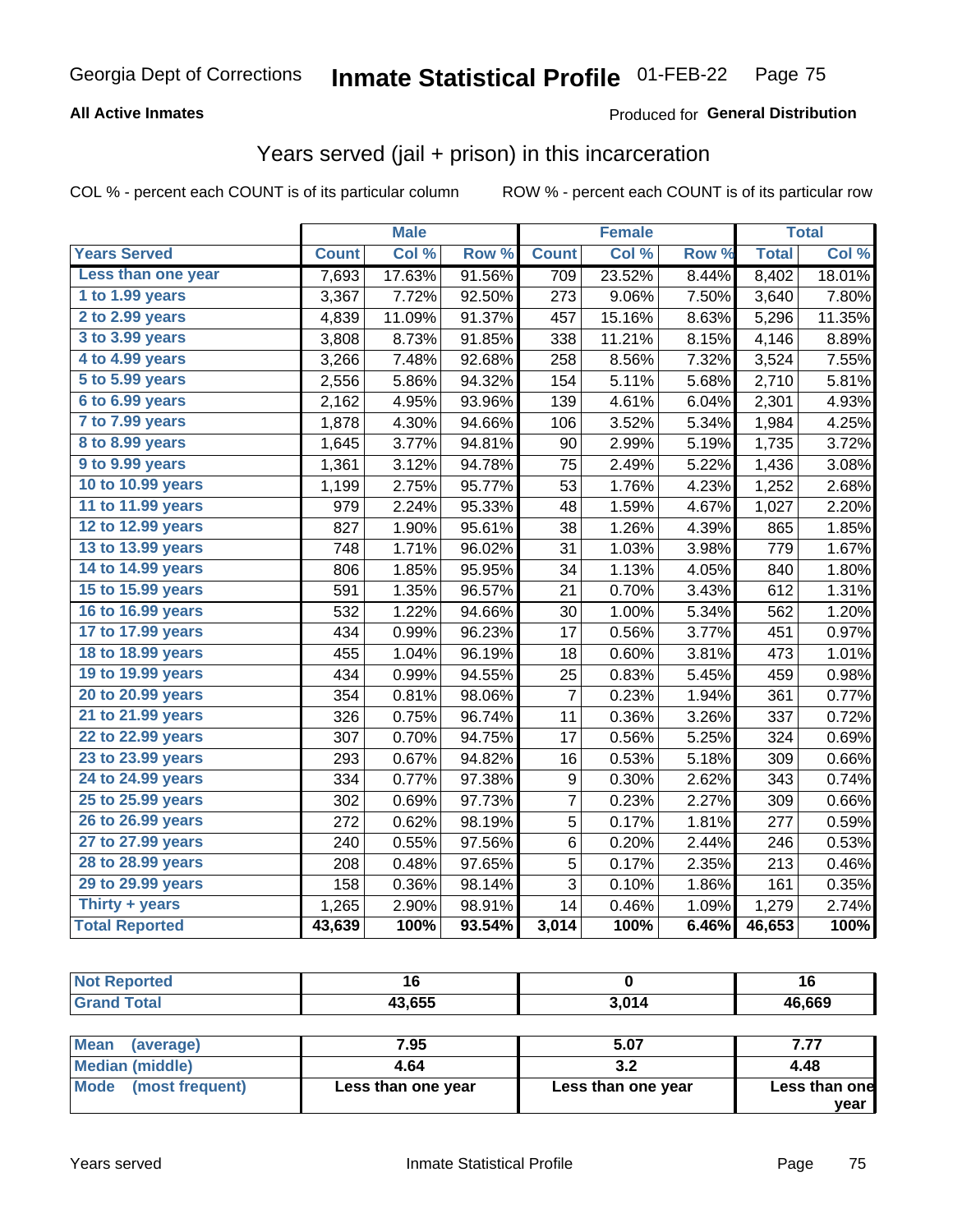#### **All Active Inmates**

Produced for **General Distribution**

## Results of most recent HIV tests

|                         |              | <b>Male</b> |         |              | <b>Female</b> |          |        | <b>Total</b> |
|-------------------------|--------------|-------------|---------|--------------|---------------|----------|--------|--------------|
| <b>HIV Test Results</b> | <b>Count</b> | Col %       | Row %I  | <b>Count</b> | Col %         | Row %    | Total  | Col %        |
| <b>Positive</b>         | 493          | 1.23%       | 93.19%  | 36           | $1.37\%$      | $6.81\%$ | 529    | 1.24%        |
| <b>Negative</b>         | 39,604       | 98.76%      | 93.88%  | 2,583        | $98.63\%$     | 6.12%    | 42,187 | 98.75%       |
| <b>Indeterminate</b>    | ว            | 0.01%       | 100.00% |              |               |          |        | 0.01%        |
| <b>Total Reported</b>   | 40,100       | 100%        | 93.87%  | 2,619        | 100%          | 6.13%    | 42,719 | 100%         |

| <b>Not Reported</b> | 3,555  | 395   | 3,950  |
|---------------------|--------|-------|--------|
| Total               | 43,655 | 3,014 | 46,669 |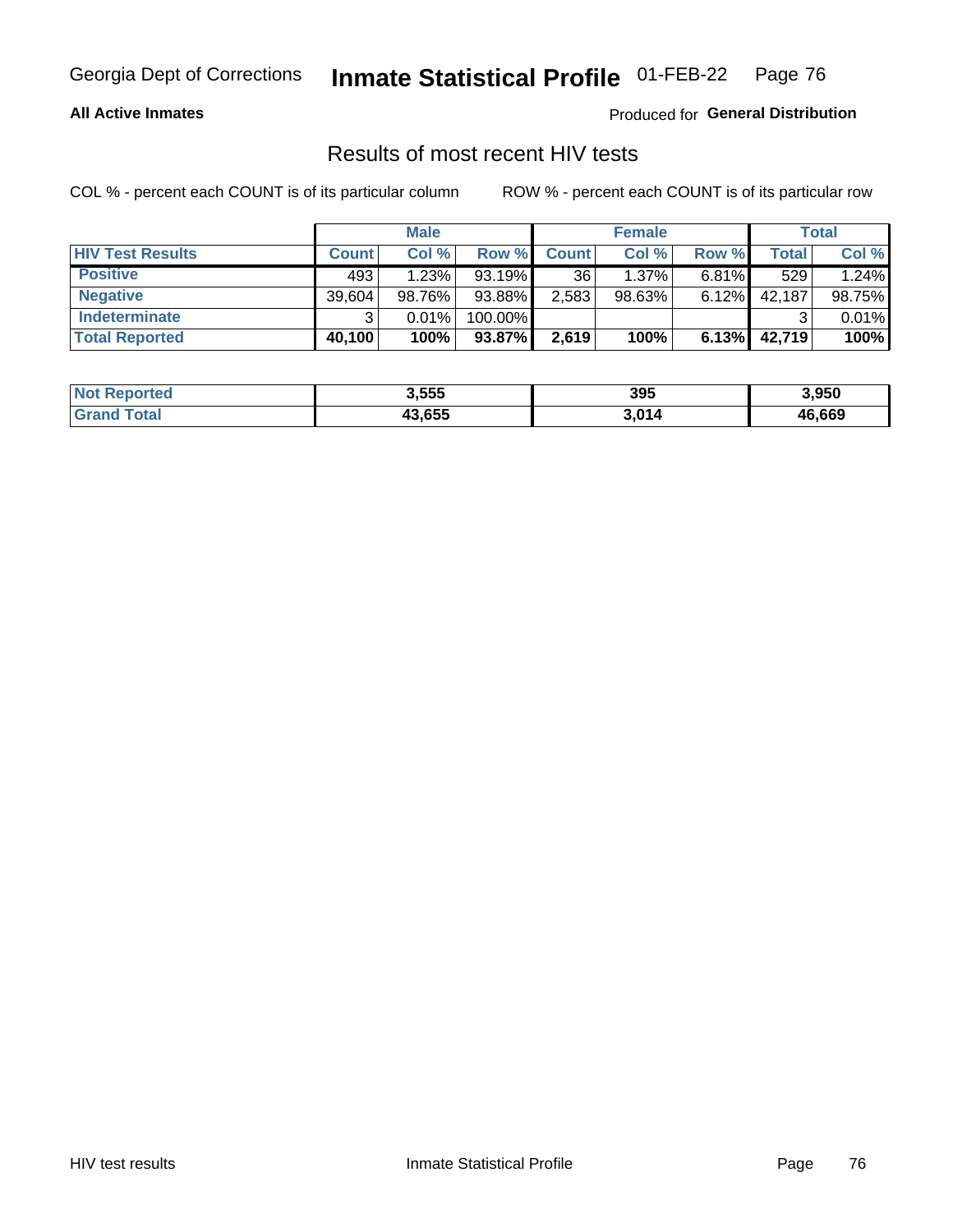### **All Active Inmates**

### Produced for **General Distribution**

### Results of most recent tuberculosis test

|                                  |              | <b>Male</b> |           |              | <b>Female</b> |          |        | Total  |
|----------------------------------|--------------|-------------|-----------|--------------|---------------|----------|--------|--------|
| <b>Tuberculosis Test Results</b> | <b>Count</b> | Col%        | Row %     | <b>Count</b> | Col %         | Row %    | Total  | Col %  |
| <b>Positive on current test</b>  | 4.686        | 11.36%      | $97.97\%$ | 97           | 3.49%         | 2.03%    | 4,783  | 10.87% |
| <b>Positive on previous test</b> | ົ            | $0.01\%$    | 100.00%   |              |               |          |        | 0.01%  |
| <b>Negative</b>                  | 36.547       | 88.63%      | $93.16\%$ | 2,685        | $96.51\%$     | $6.84\%$ | 39,232 | 89.13% |
| <b>Total Reported</b>            | 41,235       | 100%        | 93.68%    | 2,782        | 100%          | 6.32%    | 44,017 | 100.0% |

| <b>Not Reported</b> | 2,420  | 232   | 2,652  |
|---------------------|--------|-------|--------|
| Total<br>Gran       | 43,655 | 3,014 | 46,669 |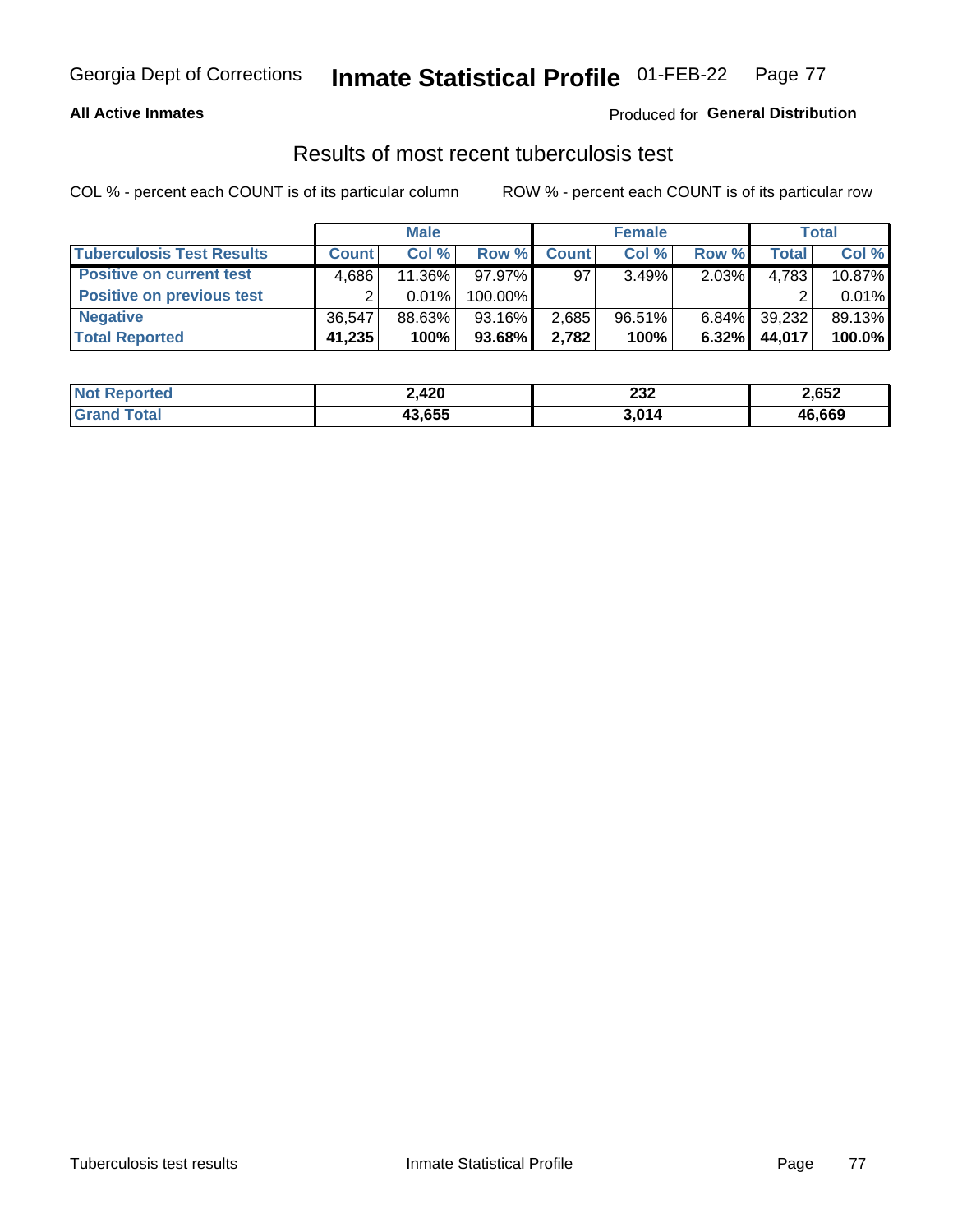#### **All Active Inmates**

Produced for **General Distribution**

### Results of most recent syphilis test

|                                 |              | <b>Male</b> |        |              | <b>Female</b> |        |       | Total  |
|---------------------------------|--------------|-------------|--------|--------------|---------------|--------|-------|--------|
| <b>Syphilis Test Results</b>    | <b>Count</b> | Col%        | Row %I | <b>Count</b> | Col %         | Row %I | Total | Col %  |
| <b>Positive on current test</b> | 123          | $1.41\%$    | 94.62% |              | 2.33%         | 5.38%  | 130   | 1.44%  |
| <b>Negative</b>                 | 8.573        | $98.59\%$   | 96.68% | 294          | $97.67\%$     | 3.32%  | 8,867 | 98.56% |
| <b>Total Reported</b>           | 8.696        | 100%        | 96.65% | 301          | 100%          | 3.35%  | 8,997 | 100%   |

| <b>Not Reported</b> | 34,959 | 2,713 | 37,672 |
|---------------------|--------|-------|--------|
| <b>Grand Total</b>  | 43,655 | 3,014 | 46,669 |